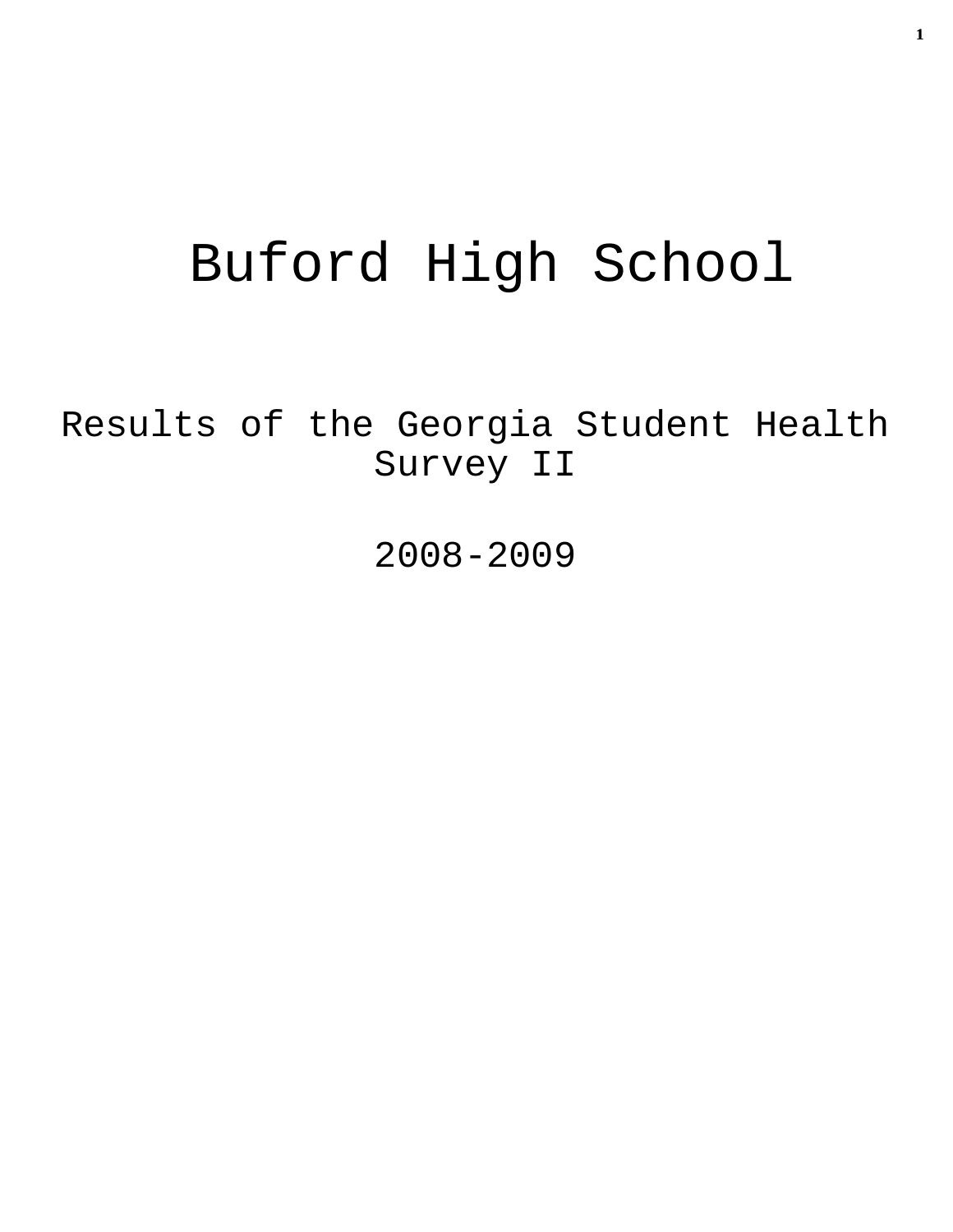# *Demographics* **2**

| Grade                    |     |  |  |  |
|--------------------------|-----|--|--|--|
| <b>Grade   Frequency</b> |     |  |  |  |
| 10                       | 179 |  |  |  |
| 12                       | 154 |  |  |  |

| <b>Frequency</b> | <b>Table of Gender by Grade</b> |              |             |              |  |
|------------------|---------------------------------|--------------|-------------|--------------|--|
| <b>Col Pct</b>   |                                 | Grade(Grade) |             |              |  |
|                  | Gender(Gender)                  | 10           | 12          | <b>Total</b> |  |
|                  | <b>Female</b>                   | 94<br>52.51  | 69<br>44.81 | 163          |  |
|                  | <b>Male</b>                     | 85<br>47.49  | 85<br>55.19 | 170          |  |
|                  | <b>Total</b>                    | 179          | 154         | 333          |  |

| <b>Frequency</b><br>Col Pct |
|-----------------------------|

| <b>Table of Ethnicity by Grade</b> |              |              |              |  |  |  |
|------------------------------------|--------------|--------------|--------------|--|--|--|
|                                    | Grade(Grade) |              |              |  |  |  |
| <b>Ethnicity</b> (Ethnicity)       | 10           | 12           | <b>Total</b> |  |  |  |
| <b>Black</b>                       | 24<br>13.41  | 17<br>11.04  | 41           |  |  |  |
| <b>Hispanic</b>                    | 33<br>18.44  | 27<br>17.53  | 60           |  |  |  |
| White                              | 101<br>56.42 | 100<br>64.94 | 201          |  |  |  |
| <b>Asian</b>                       | 5<br>2.79    | 3<br>1.95    | 8            |  |  |  |
| <b>Other</b>                       | 16<br>8.94   | 7<br>4.55    | 23           |  |  |  |
| <b>Total</b>                       | 179          | 154          | 333          |  |  |  |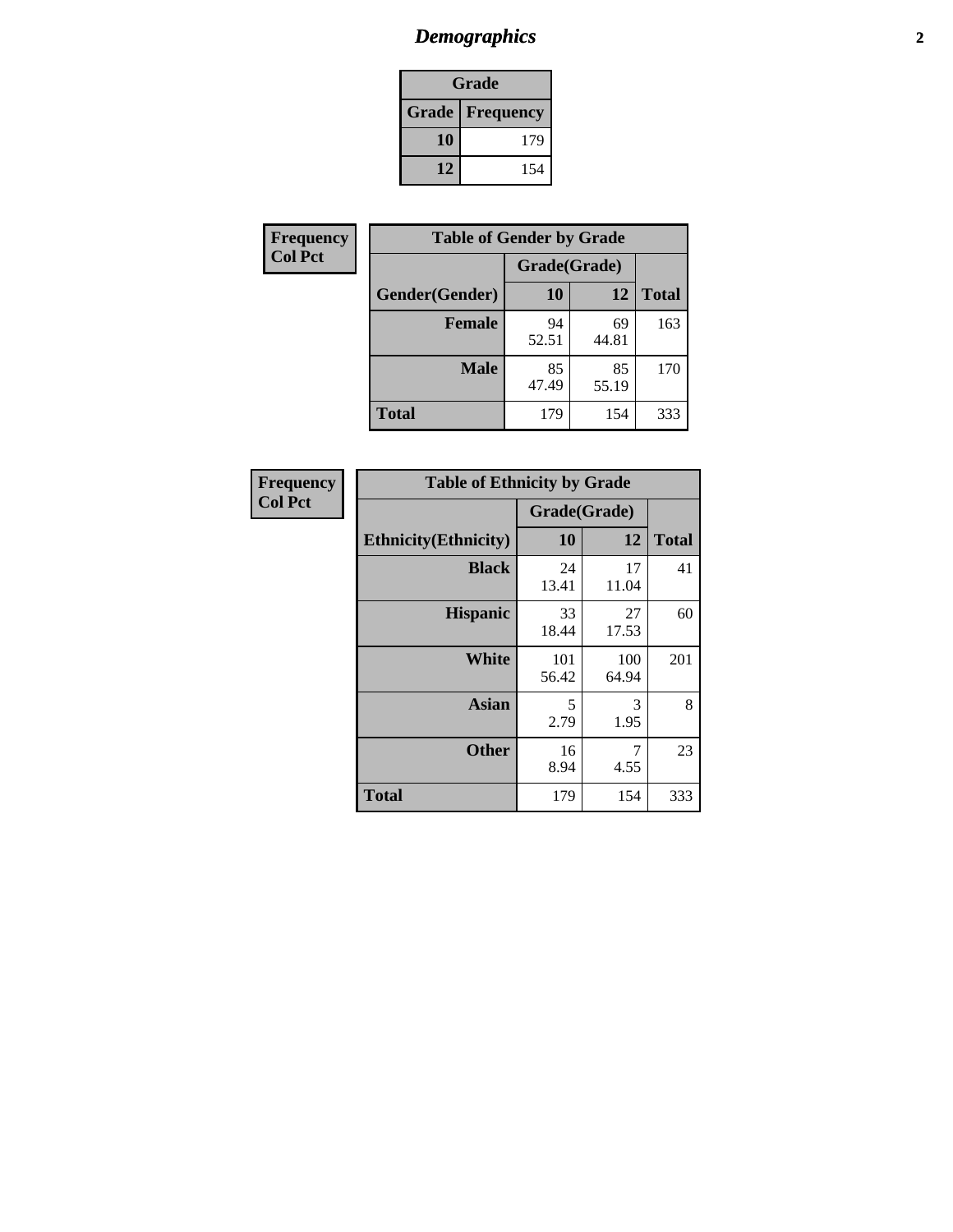#### *Title IV, Part A, Schedule A* **3** *Goal 1: Ensure that all schools are drug-free Baseline Data: Year 2008-2009 Prevalence of Drug Use*

| Frequency<br><b>Col Pct</b> | <b>Table of AlcoholAlt by Grade</b> |              |             |              |  |  |
|-----------------------------|-------------------------------------|--------------|-------------|--------------|--|--|
|                             | AlcoholAlt(Alcohol                  | Grade(Grade) |             |              |  |  |
|                             | use, past 30 days)                  | 10           | 12          | <b>Total</b> |  |  |
|                             | Yes                                 | 31<br>17.32  | 55<br>35.71 | 86           |  |  |
|                             | N <sub>0</sub>                      | 148<br>82.68 | 99<br>64.29 | 247          |  |  |
|                             | <b>Total</b>                        | 179          | 154         | 333          |  |  |

| Frequency<br><b>Col Pct</b> | <b>Table of TobaccoAny by Grade</b> |              |             |              |  |
|-----------------------------|-------------------------------------|--------------|-------------|--------------|--|
|                             | TobaccoAny(Tobacco                  | Grade(Grade) |             |              |  |
|                             | use, past 30 days)                  | 10           | 12          | <b>Total</b> |  |
|                             | Yes                                 | 36<br>20.11  | 56<br>36.36 | 92           |  |
|                             | N <sub>0</sub>                      | 143<br>79.89 | 98<br>63.64 | 241          |  |
|                             | <b>Total</b>                        | 179          | 154         | 333          |  |

| Frequency<br><b>Col Pct</b> | <b>Table of MarijuanaAlt by Grade</b> |              |              |              |  |
|-----------------------------|---------------------------------------|--------------|--------------|--------------|--|
|                             | MarijuanaAlt(Marijuana                | Grade(Grade) |              |              |  |
|                             | use, past 30 days)                    | 10           | 12           | <b>Total</b> |  |
|                             | <b>Yes</b>                            | 22<br>12.29  | 27<br>17.53  | 49           |  |
|                             | N <sub>0</sub>                        | 157<br>87.71 | 127<br>82.47 | 284          |  |
|                             | <b>Total</b>                          | 179          | 154          | 333          |  |

| <b>Frequency</b><br><b>Col Pct</b> | <b>Table of OtherDrugAny by Grade</b>  |              |              |              |  |
|------------------------------------|----------------------------------------|--------------|--------------|--------------|--|
|                                    | <b>OtherDrugAny(Other</b><br>drug use, | Grade(Grade) |              |              |  |
|                                    | past 30 days)                          | 10           | 12           | <b>Total</b> |  |
|                                    | Yes                                    | 14<br>7.82   | 18<br>11.69  | 32           |  |
|                                    | N <sub>0</sub>                         | 165<br>92.18 | 136<br>88.31 | 301          |  |
|                                    | <b>Total</b>                           | 179          | 154          | 333          |  |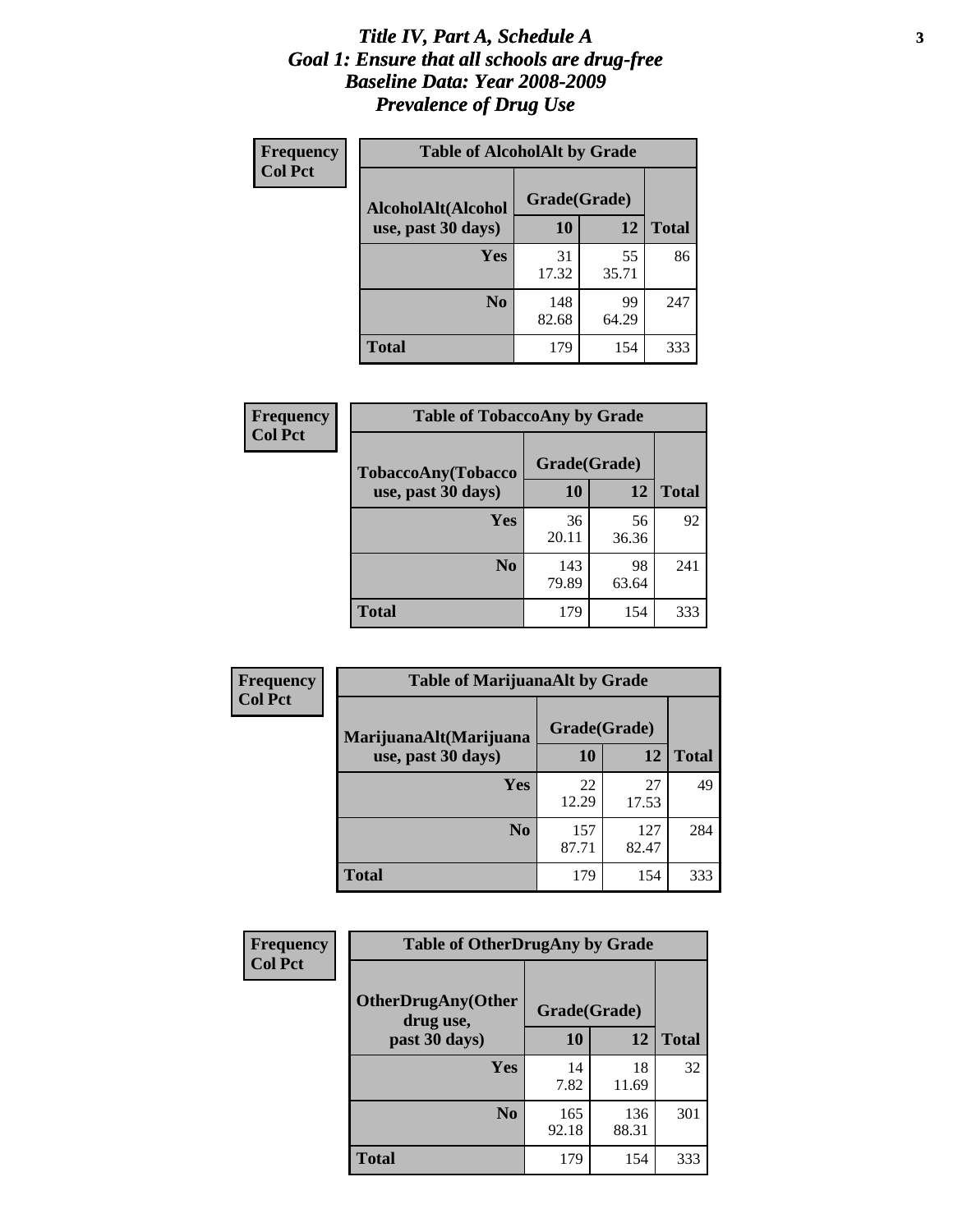#### *Average Age of Onset of Use* **4** *Results for "Average Age of Onset of Use" questions exclude students who said they did not use that substance*

| <b>Variable</b>    | Label                                                              | <b>Mean</b> |
|--------------------|--------------------------------------------------------------------|-------------|
| Alcoholinit2       | I started using alcohol when I was                                 | 14.39       |
| Cigarettesinit2    | I started smoking tobacco when I was                               | 14.65       |
| Smokelessinit2     | I started chewing tobacco when I was                               | 15.04       |
| Marijuanainit2     | I started using marijuana when I was                               | 14.06       |
| Cocaineinit2       | I started using cocaine when I was                                 | 13.91       |
| Inhalantsinit2     | I started using inhalants when I was                               | 12.14       |
| Steroidsinit2      | I started using steroids when I was                                | 14.71       |
| Ecstasyinit2       | I started using ecstasy when I was                                 | 14.33       |
| Methinit2          | I started using methamphetamines when I was                        | 13.17       |
| Hallucinogensinit2 | I started using hallucinogens when I was                           | 14.29       |
| Prescriptioninit2  | I started using prescription drugs not prescribed to me when I was | 13.61       |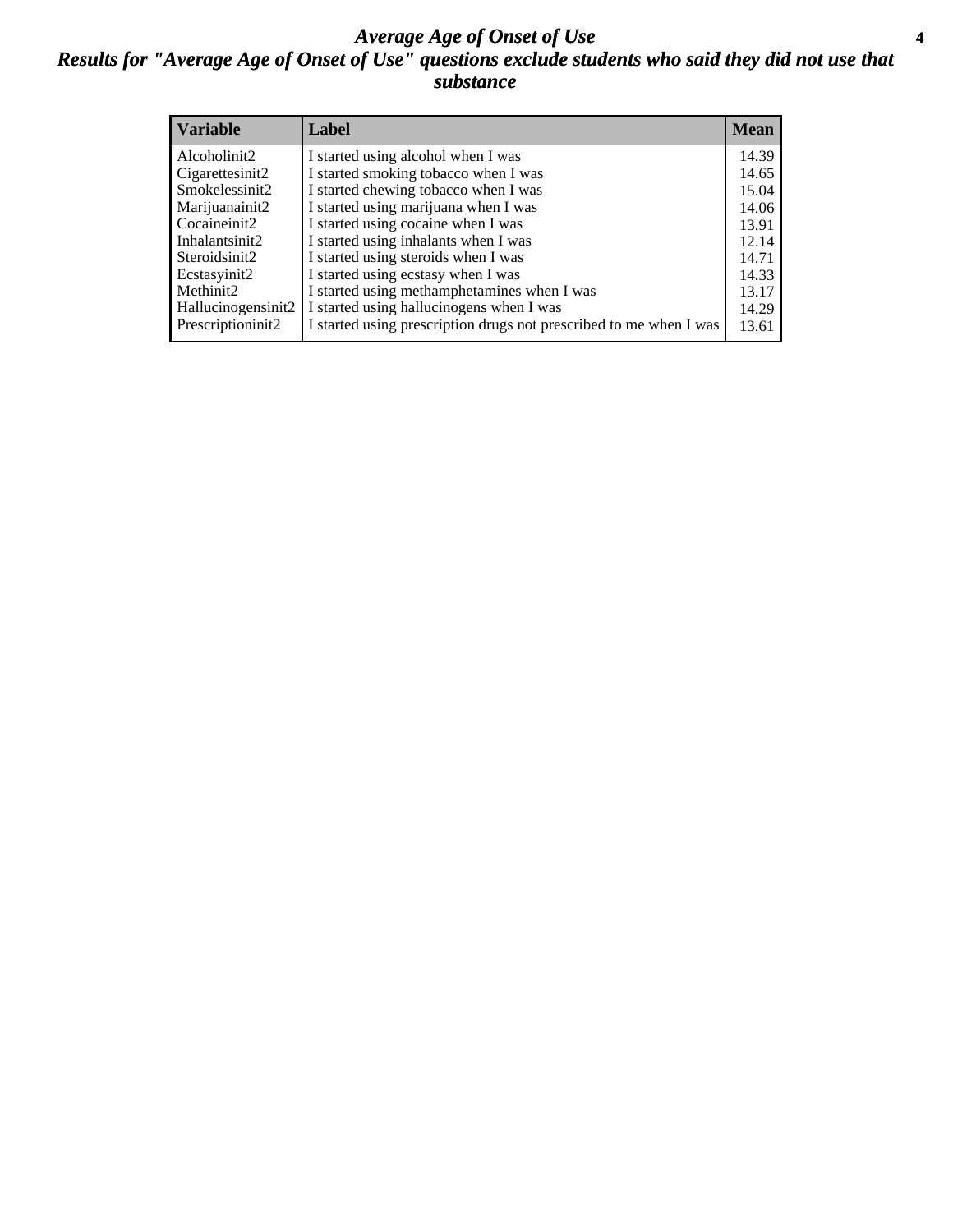# *Perception of Health Risk* **5**

| <b>Frequency</b> | <b>Table of Alcoholharmdich by Grade</b> |              |              |              |  |
|------------------|------------------------------------------|--------------|--------------|--------------|--|
| <b>Col Pct</b>   | Alcoholharmdich(I<br>think alcohol is    | Grade(Grade) |              |              |  |
|                  | harmful)                                 | 10           | 12           | <b>Total</b> |  |
|                  | <b>Yes</b>                               | 148<br>82.68 | 111<br>72.08 | 259          |  |
|                  | N <sub>0</sub>                           | 31<br>17.32  | 43<br>27.92  | 74           |  |
|                  | <b>Total</b>                             | 179          | 154          | 333          |  |

| <b>Frequency</b> | <b>Table of Tobaccoharmdich by Grade</b> |              |              |              |
|------------------|------------------------------------------|--------------|--------------|--------------|
| <b>Col Pct</b>   | Tobaccoharmdich(I<br>think tobacco is    | Grade(Grade) |              |              |
|                  | harmful)                                 | 10           | 12           | <b>Total</b> |
|                  | Yes                                      | 172<br>96.09 | 145<br>94.16 | 317          |
|                  | N <sub>0</sub>                           | 3.91         | 9<br>5.84    | 16           |
|                  | <b>Total</b>                             | 179          | 154          | 333          |

| <b>Frequency</b> | <b>Table of Marijuanaharmdich by Grade</b> |              |              |              |  |  |
|------------------|--------------------------------------------|--------------|--------------|--------------|--|--|
| <b>Col Pct</b>   | Marijuanaharmdich(I<br>think marijuana is  | Grade(Grade) |              |              |  |  |
|                  | harmful)                                   | 10           | 12           | <b>Total</b> |  |  |
|                  | Yes                                        | 143<br>79.89 | 111<br>72.08 | 254          |  |  |
|                  | N <sub>0</sub>                             | 36<br>20.11  | 43<br>27.92  | 79           |  |  |
|                  | <b>Total</b>                               | 179          | 154          | 333          |  |  |

| Frequency      | <b>Table of Otherdrugharmdich by Grade</b>   |              |              |              |  |  |  |  |
|----------------|----------------------------------------------|--------------|--------------|--------------|--|--|--|--|
| <b>Col Pct</b> | Otherdrugharmdich(I<br>think other drugs are | Grade(Grade) |              |              |  |  |  |  |
|                | harmful)                                     | <b>10</b>    | 12           | <b>Total</b> |  |  |  |  |
|                | <b>Yes</b>                                   | 173<br>96.65 | 148<br>96.10 | 321          |  |  |  |  |
|                | N <sub>0</sub>                               | 6<br>3.35    | 6<br>3.90    | 12           |  |  |  |  |
|                | <b>Total</b>                                 | 179          | 154          | 333          |  |  |  |  |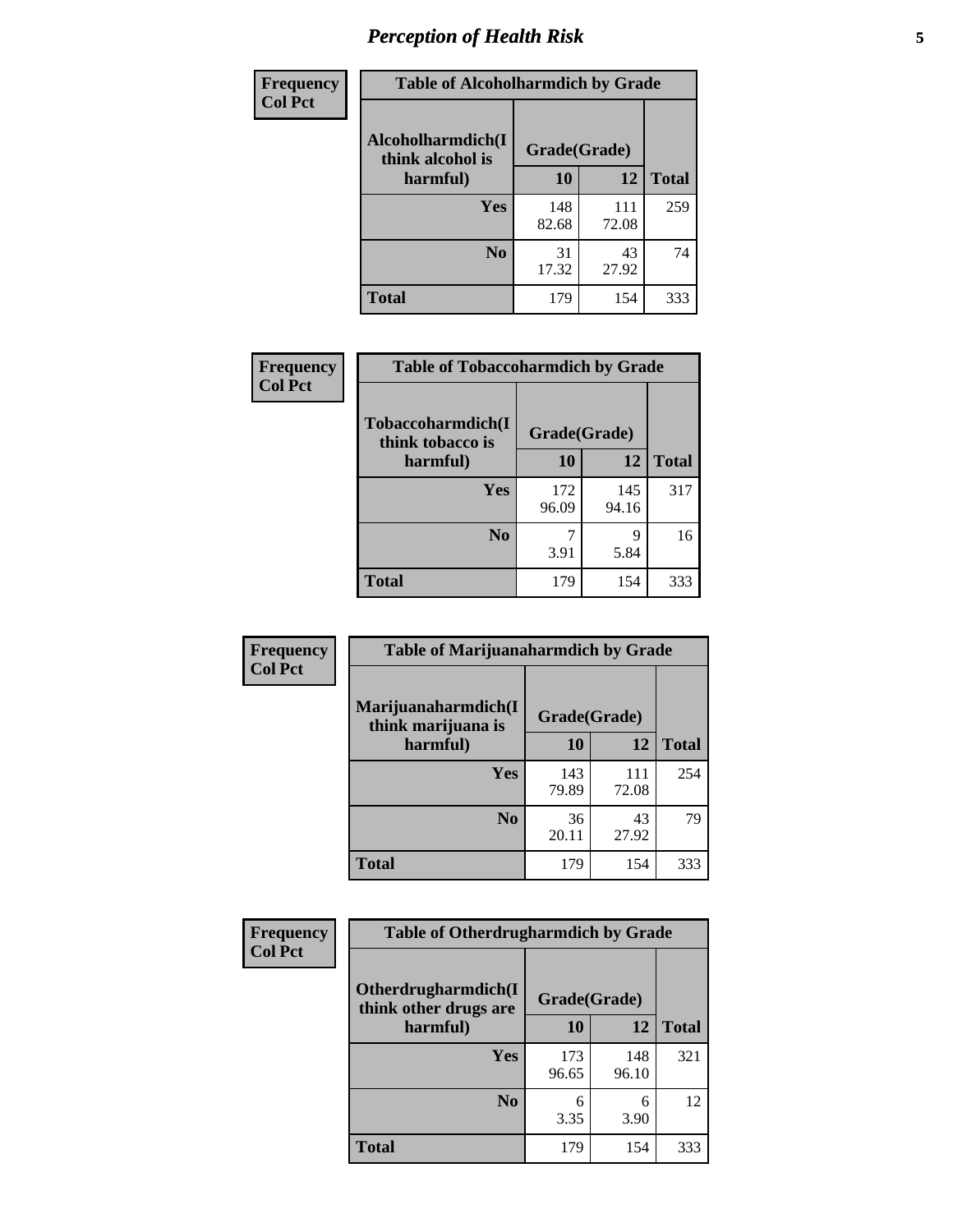# *Social Disapproval* **6**

| Frequency      | <b>Table of Alcoholpeerdich by Grade</b>                    |              |              |     |
|----------------|-------------------------------------------------------------|--------------|--------------|-----|
| <b>Col Pct</b> | Alcoholpeerdich(My<br>friends would<br>disapprove if I used | Grade(Grade) |              |     |
|                | alcohol)                                                    | 10           | <b>Total</b> |     |
|                | <b>Yes</b>                                                  | 92<br>51.40  | 39<br>25.32  | 131 |
|                | N <sub>0</sub>                                              | 87<br>48.60  | 115<br>74.68 | 202 |
|                | <b>Total</b>                                                | 179          | 154          | 333 |

| <b>Frequency</b> |
|------------------|
| <b>Col Pct</b>   |

| <b>Table of Tobaccopeerdich by Grade</b>                    |              |             |              |  |  |  |
|-------------------------------------------------------------|--------------|-------------|--------------|--|--|--|
| Tobaccopeerdich(My<br>friends would<br>disapprove if I used | Grade(Grade) |             |              |  |  |  |
| tobacco)                                                    | 10           | 12          | <b>Total</b> |  |  |  |
| Yes                                                         | 96<br>53.63  | 61<br>39.61 | 157          |  |  |  |
| N <sub>0</sub>                                              | 83<br>46.37  | 93<br>60.39 | 176          |  |  |  |
| <b>Total</b>                                                | 179          | 154         | 333          |  |  |  |

| Frequency      | <b>Table of Marijuanapeerdich by Grade</b>                    |              |             |              |  |  |  |  |
|----------------|---------------------------------------------------------------|--------------|-------------|--------------|--|--|--|--|
| <b>Col Pct</b> | Marijuanapeerdich(My<br>friends would<br>disapprove if I used | Grade(Grade) |             |              |  |  |  |  |
|                | marijuana)                                                    | 10           | 12          | <b>Total</b> |  |  |  |  |
|                | <b>Yes</b>                                                    | 109<br>60.89 | 85<br>55.19 | 194          |  |  |  |  |
|                | N <sub>0</sub>                                                | 70<br>39.11  | 69<br>44.81 | 139          |  |  |  |  |
|                | <b>Total</b>                                                  | 179          | 154         | 333          |  |  |  |  |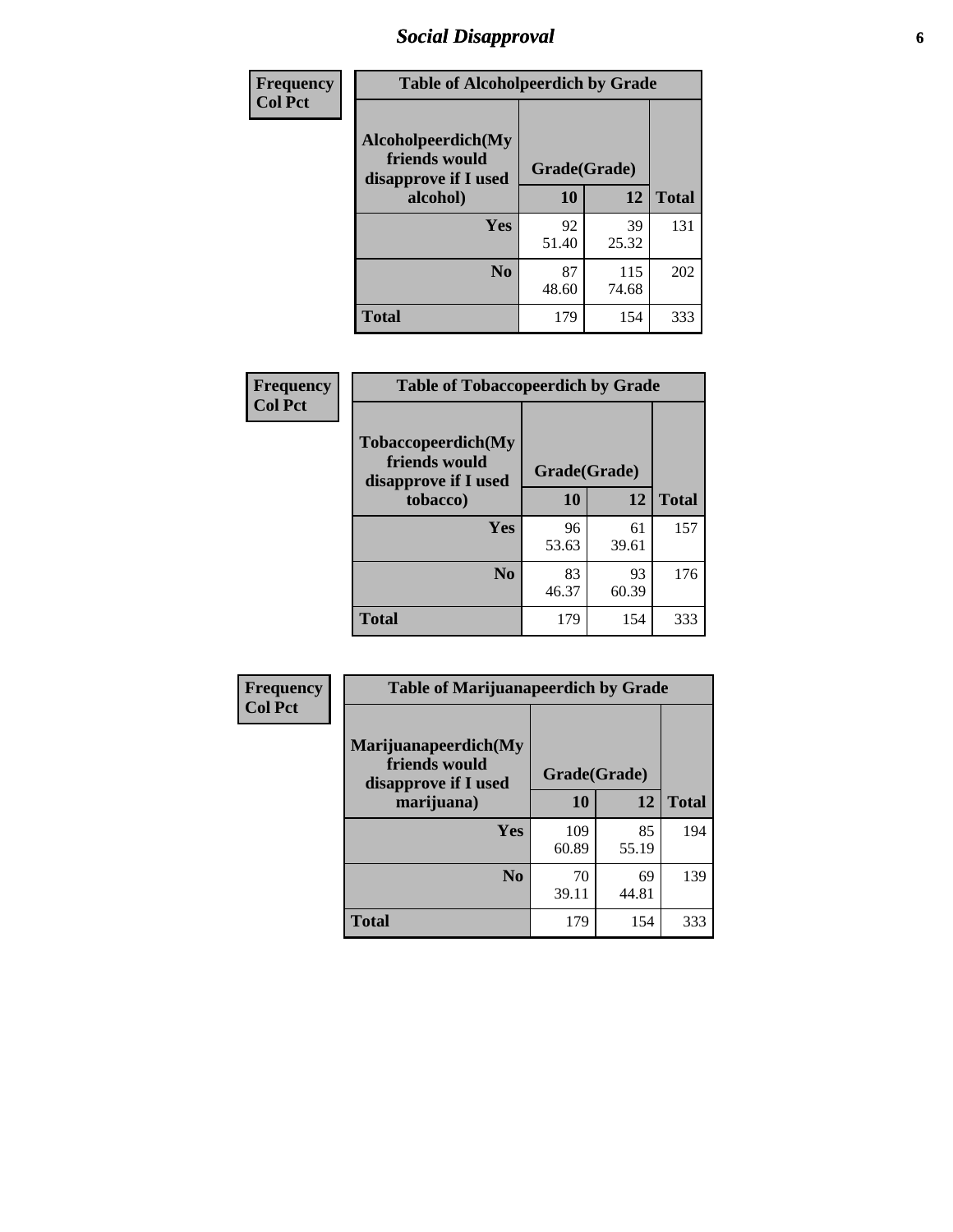# *Social Disapproval* **7**

| Frequency      | <b>Table of Otherdrugpeerdich by Grade</b>                    |              |              |     |  |  |  |  |
|----------------|---------------------------------------------------------------|--------------|--------------|-----|--|--|--|--|
| <b>Col Pct</b> | Otherdrugpeerdich(My<br>friends would<br>disapprove if I used | Grade(Grade) |              |     |  |  |  |  |
|                | other drugs)                                                  | 10           | <b>Total</b> |     |  |  |  |  |
|                | <b>Yes</b>                                                    | 133<br>74.30 | 111<br>72.08 | 244 |  |  |  |  |
|                | N <sub>0</sub>                                                | 46<br>25.70  | 43<br>27.92  | 89  |  |  |  |  |
|                | <b>Total</b>                                                  | 179          | 154          | 333 |  |  |  |  |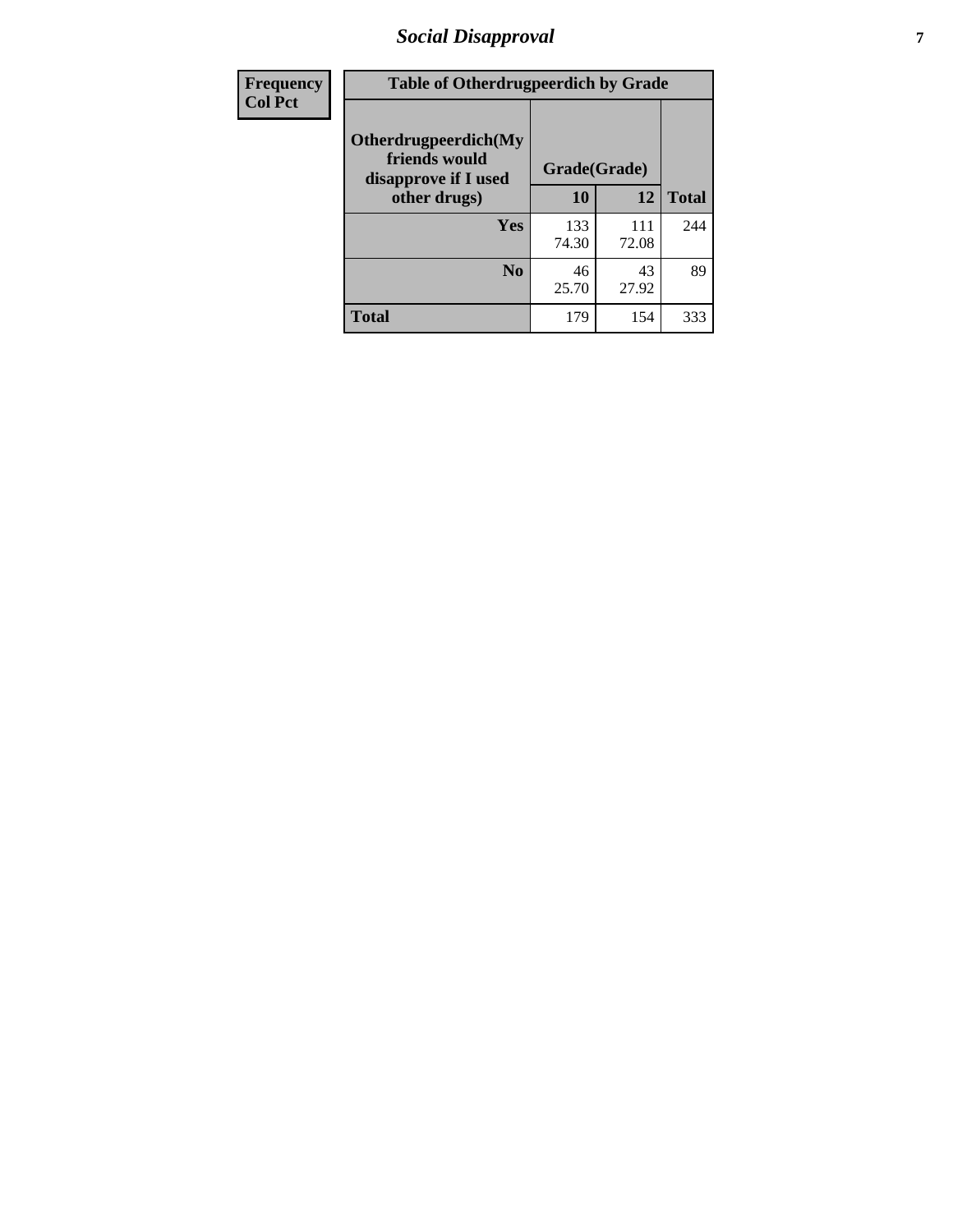#### Title IV, Part A, Schedule A **8** *Goal 2: To help ensure that all schools are safe and disciplined Baseline Data: Year 2008-2009 Student Involvement in Gang Activity*

| Frequency      |                                                                                                   | <b>Table of Gangself by Grade</b> |              |              |
|----------------|---------------------------------------------------------------------------------------------------|-----------------------------------|--------------|--------------|
| <b>Col Pct</b> | Gangself(I<br>have<br>participated<br>in illegal<br>gang<br>activities in<br>the past 30<br>days) | Grade(Grade)<br>10                | 12           | <b>Total</b> |
|                | Yes                                                                                               | 10<br>5.59                        | 8<br>5.19    | 18           |
|                | N <sub>0</sub>                                                                                    | 169<br>94.41                      | 146<br>94.81 | 315          |
|                | <b>Total</b>                                                                                      | 179                               | 154          | 333          |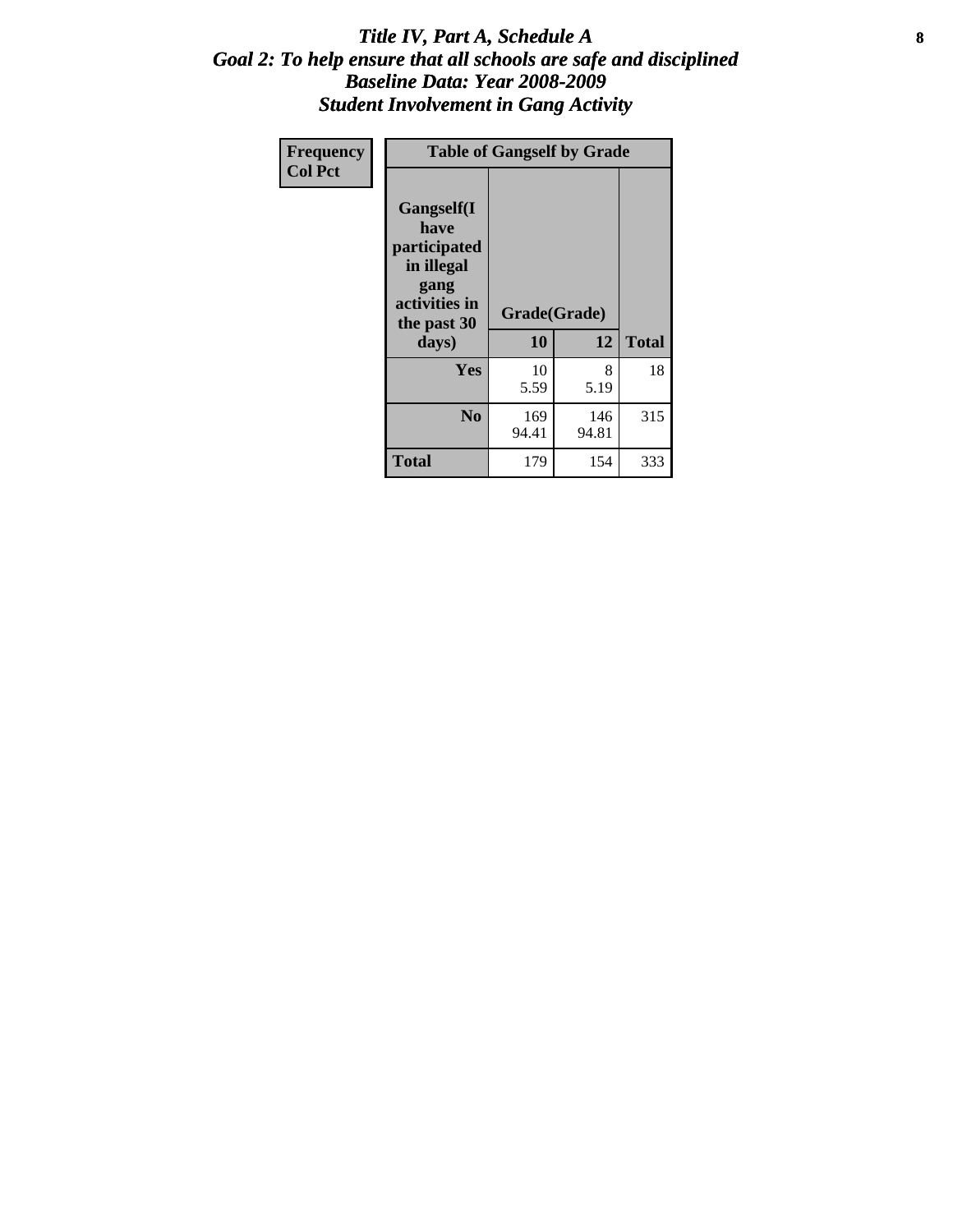# *Student Perception of School Safety* **9**

| <b>Frequency</b><br>Row Pct |
|-----------------------------|
|                             |

| <b>Table of Grade by Safeschool</b> |                                                        |             |                               |                                    |              |  |  |
|-------------------------------------|--------------------------------------------------------|-------------|-------------------------------|------------------------------------|--------------|--|--|
|                                     | Safeschool (School is a place at which I feel<br>safe) |             |                               |                                    |              |  |  |
| Grade(Grade)                        | <b>Strongly</b><br>Agree                               | Agree       | Somewhat Somewhat<br>Disagree | <b>Strongly</b><br><b>Disagree</b> | <b>Total</b> |  |  |
| 10                                  | 55<br>30.73                                            | 95<br>53.07 | 19<br>10.61                   | 10<br>5.59                         | 179          |  |  |
| 12                                  | 51<br>33.12                                            | 76<br>49.35 | 17<br>11.04                   | 10<br>6.49                         | 154          |  |  |
| <b>Total</b>                        | 106                                                    | 171         | 36                            | 20                                 | 333          |  |  |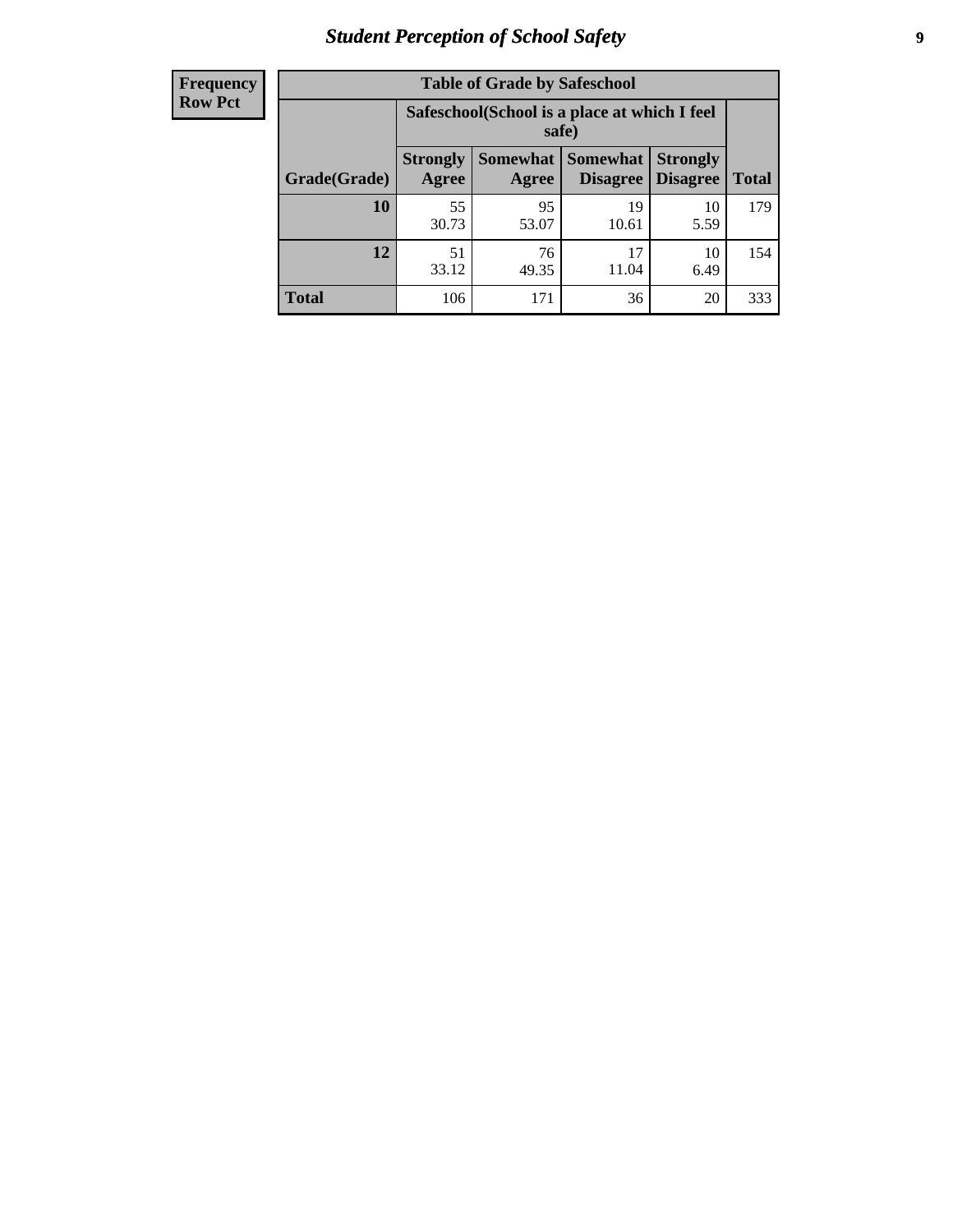### *Students Who Have Been Bullied* **10**

#### **Frequency Row Pct**

| <b>Table of Grade by Bullied</b> |                         |                                                                               |                              |                          |                        |                        |                          |              |
|----------------------------------|-------------------------|-------------------------------------------------------------------------------|------------------------------|--------------------------|------------------------|------------------------|--------------------------|--------------|
|                                  |                         | <b>Bullied</b> (I have been bullied by other<br>students in the past 30 days) |                              |                          |                        |                        |                          |              |
| Grade(Grade)                     | $\bf{0}$<br><b>Days</b> | 1 or<br>days                                                                  | 3 <sub>to</sub><br>5<br>days | <b>6 to</b><br>9<br>days | 10<br>to<br>19<br>days | 20<br>to<br>29<br>days | <b>All</b><br>30<br>days | <b>Total</b> |
| 10                               | 148<br>82.68            | 9<br>5.03                                                                     | 3<br>1.68                    | 4<br>2.23                | 9<br>5.03              | 3<br>1.68              | 3<br>1.68                | 179          |
| 12                               | 133<br>86.36            | 10<br>6.49                                                                    | 0.65                         | 0.65                     | 0.65                   | 4<br>2.60              | 4<br>2.60                | 154          |
| <b>Total</b>                     | 281                     | 19                                                                            | 4                            | 5                        | 10                     | 7                      | $\mathbf{r}$             | 333          |

 $\blacksquare$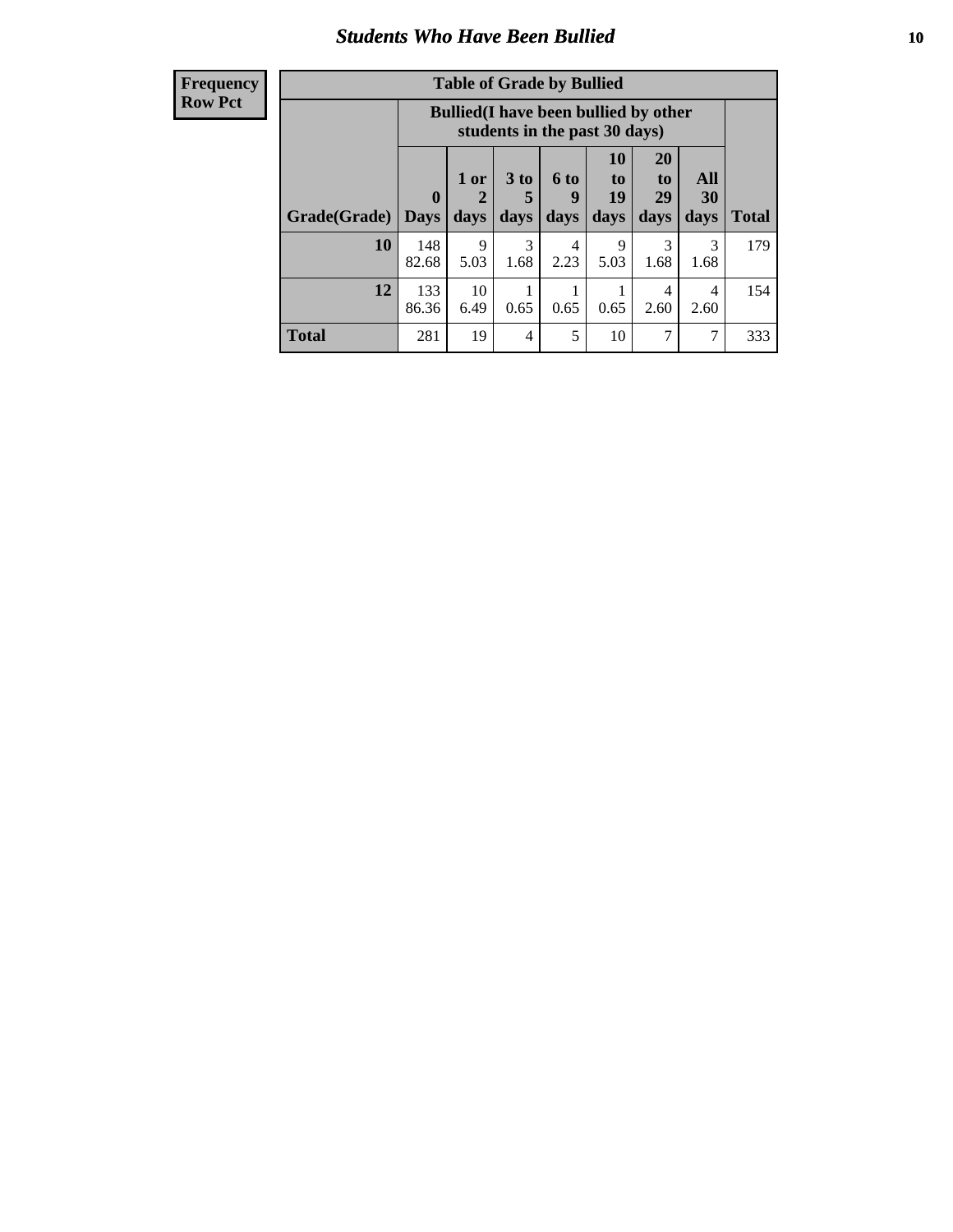#### *School Climate* **11**

| Frequency      | <b>Table of SchoolClimate1 by Grade</b> |                    |             |              |  |  |
|----------------|-----------------------------------------|--------------------|-------------|--------------|--|--|
| <b>Col Pct</b> | SchoolClimate1(I<br>like school)        | Grade(Grade)<br>10 | 12          | <b>Total</b> |  |  |
|                | <b>Strongly Agree</b>                   | 26<br>14.53        | 12<br>7.79  | 38           |  |  |
|                | <b>Somewhat Agree</b>                   | 102<br>56.98       | 97<br>62.99 | 199          |  |  |
|                | <b>Somewhat Disagree</b>                | 35<br>19.55        | 34<br>22.08 | 69           |  |  |
|                | <b>Strongly Disagree</b>                | 16<br>8.94         | 11<br>7.14  | 27           |  |  |
|                | <b>Total</b>                            | 179                | 154         | 333          |  |  |

| <b>Frequency</b> |  |
|------------------|--|
| <b>Col Pct</b>   |  |

| <b>Table of SchoolClimate2 by Grade</b>           |                    |             |              |  |
|---------------------------------------------------|--------------------|-------------|--------------|--|
| SchoolClimate2(I<br>feel successful at<br>school) | Grade(Grade)<br>10 | 12          | <b>Total</b> |  |
| <b>Strongly Agree</b>                             | 36<br>20.11        | 42<br>27.27 | 78           |  |
| <b>Somewhat Agree</b>                             | 104<br>58.10       | 98<br>63.64 | 202          |  |
| <b>Somewhat Disagree</b>                          | 30<br>16.76        | 12<br>7.79  | 42           |  |
| <b>Strongly Disagree</b>                          | 9<br>5.03          | 2<br>1.30   | 11           |  |
| <b>Total</b>                                      | 179                | 154         | 333          |  |

| Frequency      | <b>Table of SchoolClimate3 by Grade</b>                                      |                           |             |              |
|----------------|------------------------------------------------------------------------------|---------------------------|-------------|--------------|
| <b>Col Pct</b> | <b>SchoolClimate3(My</b><br>school has high<br>standards for<br>achievement) | Grade(Grade)<br><b>10</b> | 12          | <b>Total</b> |
|                | <b>Strongly Agree</b>                                                        | 94<br>52.51               | 79<br>51.30 | 173          |
|                | <b>Somewhat Agree</b>                                                        | 65<br>36.31               | 61<br>39.61 | 126          |
|                | <b>Somewhat Disagree</b>                                                     | 15<br>8.38                | 9<br>5.84   | 24           |
|                | <b>Strongly Disagree</b>                                                     | 5<br>2.79                 | 5<br>3.25   | 10           |
|                | Total                                                                        | 179                       | 154         | 333          |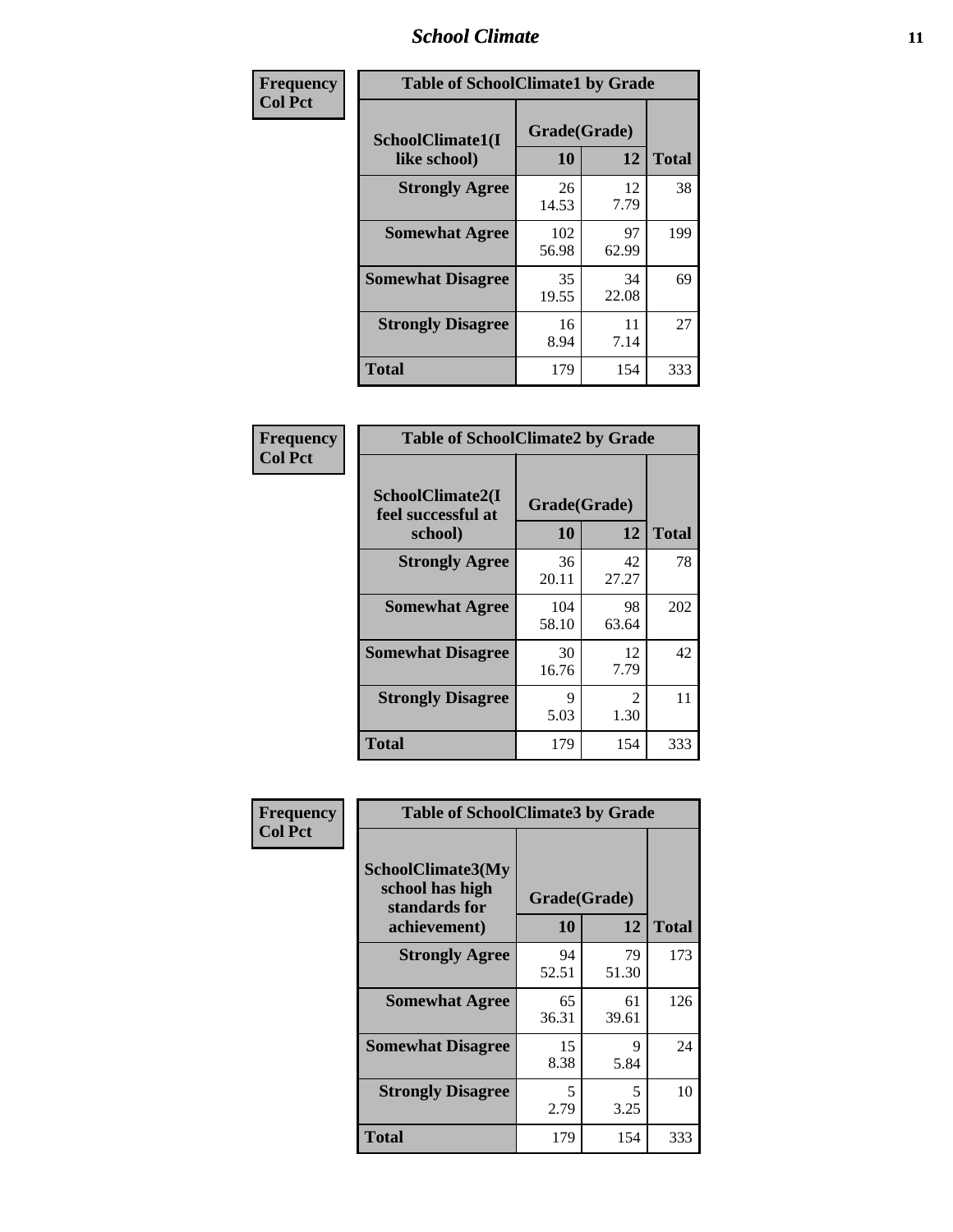#### *School Climate* **12**

| Frequency      | <b>Table of SchoolClimate4 by Grade</b>                       |                    |             |              |
|----------------|---------------------------------------------------------------|--------------------|-------------|--------------|
| <b>Col Pct</b> | SchoolClimate4(My<br>school sets clear<br>rules for behavior) | Grade(Grade)<br>10 | 12          | <b>Total</b> |
|                | <b>Strongly Agree</b>                                         | 114<br>63.69       | 98<br>63.64 | 212          |
|                | <b>Somewhat Agree</b>                                         | 53<br>29.61        | 47<br>30.52 | 100          |
|                | <b>Somewhat Disagree</b>                                      | 9<br>5.03          | 8<br>5.19   | 17           |
|                | <b>Strongly Disagree</b>                                      | 3<br>1.68          | 0.65        | 4            |
|                | <b>Total</b>                                                  | 179                | 154         | 333          |

| <b>Table of SchoolClimate5 by Grade</b>                   |              |             |              |  |  |
|-----------------------------------------------------------|--------------|-------------|--------------|--|--|
| SchoolClimate5(I<br>know what to do in<br>an emergency at | Grade(Grade) |             |              |  |  |
| school)                                                   | 10           | 12          | <b>Total</b> |  |  |
| <b>Strongly Agree</b>                                     | 82<br>45.81  | 73<br>47.40 | 155          |  |  |
| <b>Somewhat Agree</b>                                     | 70<br>39.11  | 61<br>39.61 | 131          |  |  |
| <b>Somewhat Disagree</b>                                  | 23<br>12.85  | 14<br>9.09  | 37           |  |  |
| <b>Strongly Disagree</b>                                  | 4<br>2.23    | 6<br>3.90   | 10           |  |  |
| Total                                                     | 179          | 154         | 333          |  |  |

| <b>Frequency</b> | <b>Table of SchoolClimate6 by Grade</b>                  |                    |             |              |
|------------------|----------------------------------------------------------|--------------------|-------------|--------------|
| <b>Col Pct</b>   | <b>SchoolClimate6(Teachers</b><br>treat me with respect) | Grade(Grade)<br>10 | 12          | <b>Total</b> |
|                  | <b>Strongly Agree</b>                                    | 77<br>43.02        | 50<br>32.47 | 127          |
|                  | <b>Somewhat Agree</b>                                    | 66<br>36.87        | 71<br>46.10 | 137          |
|                  | <b>Somewhat Disagree</b>                                 | 24<br>13.41        | 26<br>16.88 | 50           |
|                  | <b>Strongly Disagree</b>                                 | 12<br>6.70         | 4.55        | 19           |
|                  | <b>Total</b>                                             | 179                | 154         | 333          |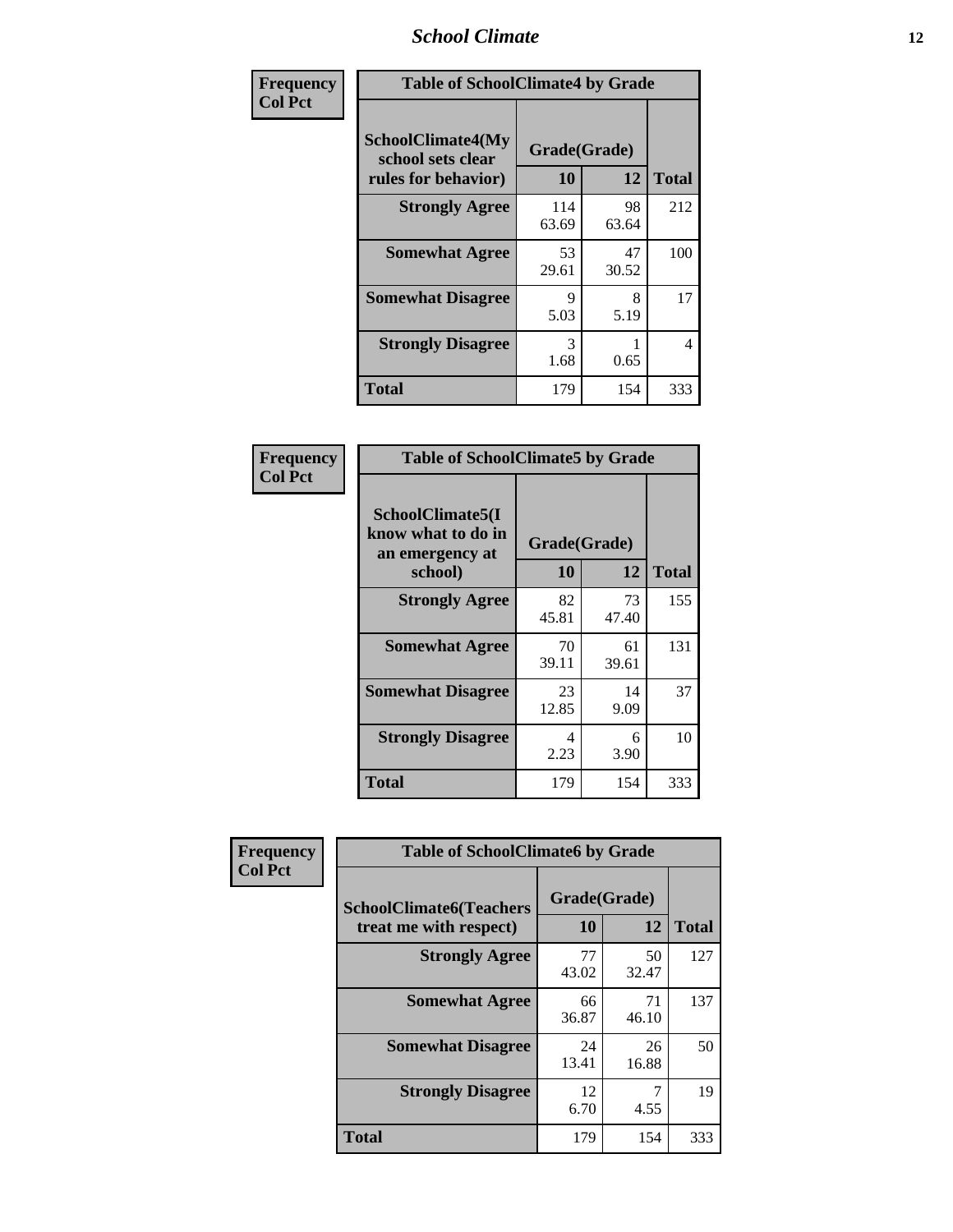#### *School Climate* **13**

| Frequency      | <b>Table of SchoolClimate7 by Grade</b>                                       |                           |             |              |
|----------------|-------------------------------------------------------------------------------|---------------------------|-------------|--------------|
| <b>Col Pct</b> | <b>SchoolClimate7(Behaviors</b><br>in my class allow the<br>teacher to teach) | Grade(Grade)<br><b>10</b> | 12          | <b>Total</b> |
|                | <b>Strongly Agree</b>                                                         | 33<br>18.44               | 28<br>18.18 | 61           |
|                | <b>Somewhat Agree</b>                                                         | 100<br>55.87              | 84<br>54.55 | 184          |
|                | <b>Somewhat Disagree</b>                                                      | 41<br>22.91               | 37<br>24.03 | 78           |
|                | <b>Strongly Disagree</b>                                                      | 5<br>2.79                 | 5<br>3.25   | 10           |
|                | <b>Total</b>                                                                  | 179                       | 154         | 333          |

| Frequency      | <b>Table of SchoolClimate8 by Grade</b>                                 |              |             |              |
|----------------|-------------------------------------------------------------------------|--------------|-------------|--------------|
| <b>Col Pct</b> | <b>SchoolClimate8(Students</b><br>are frequently<br>recognized for good | Grade(Grade) |             |              |
|                | behavior)                                                               | 10           | 12          | <b>Total</b> |
|                | <b>Strongly Agree</b>                                                   | 16<br>8.94   | 25<br>16.23 | 41           |
|                | <b>Somewhat Agree</b>                                                   | 68<br>37.99  | 55<br>35.71 | 123          |
|                | <b>Somewhat Disagree</b>                                                | 67<br>37.43  | 48<br>31.17 | 115          |
|                | <b>Strongly Disagree</b>                                                | 28<br>15.64  | 26<br>16.88 | 54           |
|                | <b>Total</b>                                                            | 179          | 154         | 333          |

| Frequency      | <b>Table of SchoolClimate9 by Grade</b>                            |              |             |              |
|----------------|--------------------------------------------------------------------|--------------|-------------|--------------|
| <b>Col Pct</b> | SchoolClimate9(School<br>counselor would be<br>helpful if I needed | Grade(Grade) |             |              |
|                | assistance)                                                        | 10           | 12          | <b>Total</b> |
|                | <b>Strongly Agree</b>                                              | 46<br>25.70  | 45<br>29.22 | 91           |
|                | <b>Somewhat Agree</b>                                              | 87<br>48.60  | 51<br>33.12 | 138          |
|                | <b>Somewhat Disagree</b>                                           | 30<br>16.76  | 27<br>17.53 | 57           |
|                | <b>Strongly Disagree</b>                                           | 16<br>8.94   | 31<br>20.13 | 47           |
|                | Total                                                              | 179          | 154         | 333          |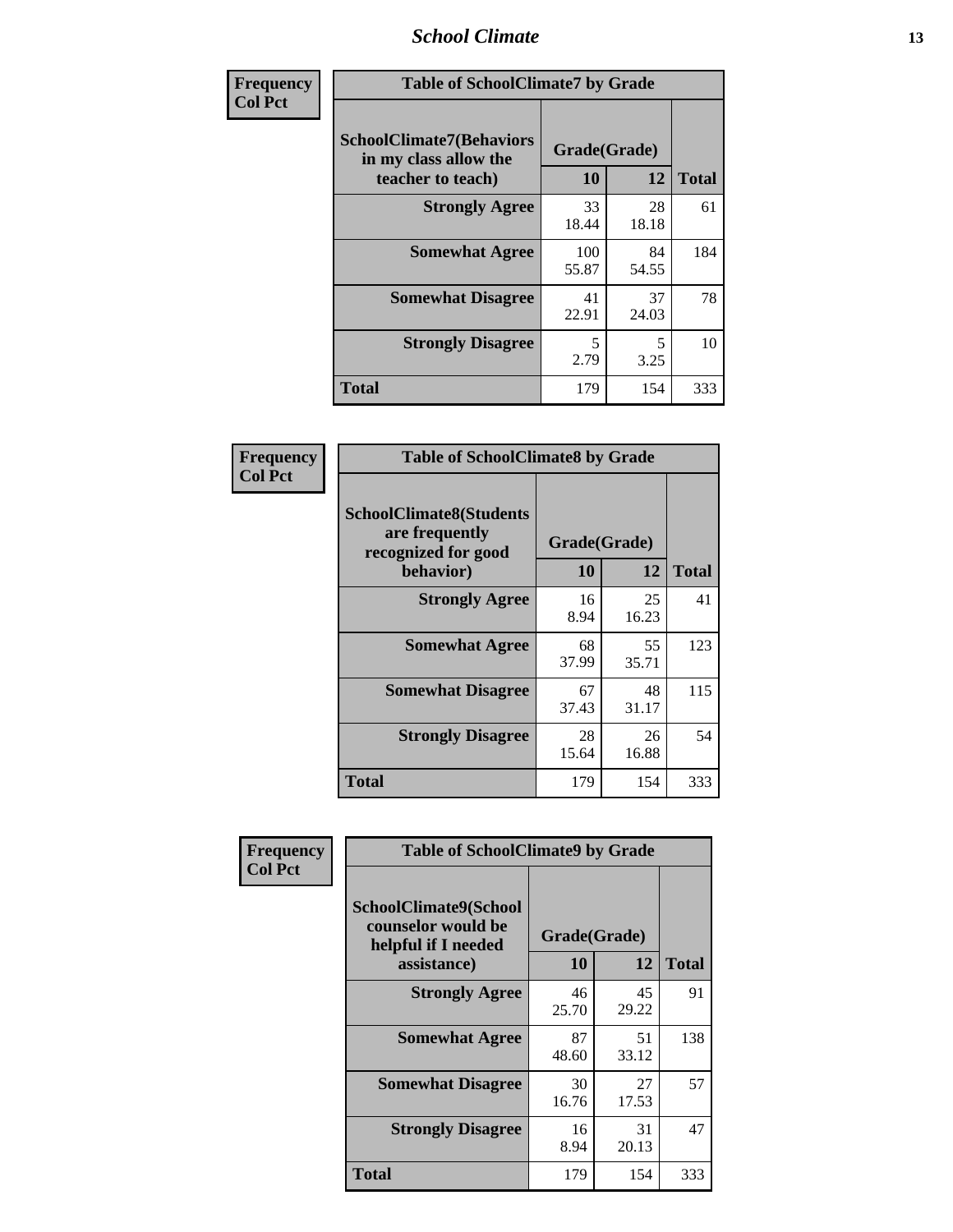### *Reasons for Dropping Out* **14**

| Frequency      | <b>Table of Dropoutreason by Grade</b>                                   |                    |             |              |
|----------------|--------------------------------------------------------------------------|--------------------|-------------|--------------|
| <b>Col Pct</b> | Dropoutreason(If<br>I dropped out the<br>reason would<br>most likely be) | Grade(Grade)<br>10 | 12          | <b>Total</b> |
|                | <b>Won't Drop out</b>                                                    | 91<br>50.84        | 86<br>55.84 | 177          |
|                | <b>Bored</b>                                                             | 36<br>20.11        | 25<br>16.23 | 61           |
|                | <b>Family Reasons</b>                                                    | 13<br>7.26         | 18<br>11.69 | 31           |
|                | <b>Being Bullied</b>                                                     | 4<br>2.23          | 4<br>2.60   | 8            |
|                | <b>Other</b>                                                             | 35<br>19.55        | 21<br>13.64 | 56           |
|                | <b>Total</b>                                                             | 179                | 154         | 333          |

| Frequency<br><b>Col Pct</b> | <b>Table of Dropout by Grade</b>                            |              |              |              |  |
|-----------------------------|-------------------------------------------------------------|--------------|--------------|--------------|--|
|                             | Dropout(I<br>have<br>thought<br>about<br>dropping<br>out of | Grade(Grade) |              |              |  |
|                             | school)                                                     | 10           | 12           | <b>Total</b> |  |
|                             | Yes                                                         | 56<br>31.28  | 44<br>28.57  | 100          |  |
|                             | N <sub>0</sub>                                              | 123<br>68.72 | 110<br>71.43 | 233          |  |
|                             | <b>Total</b>                                                | 179          | 154          | 333          |  |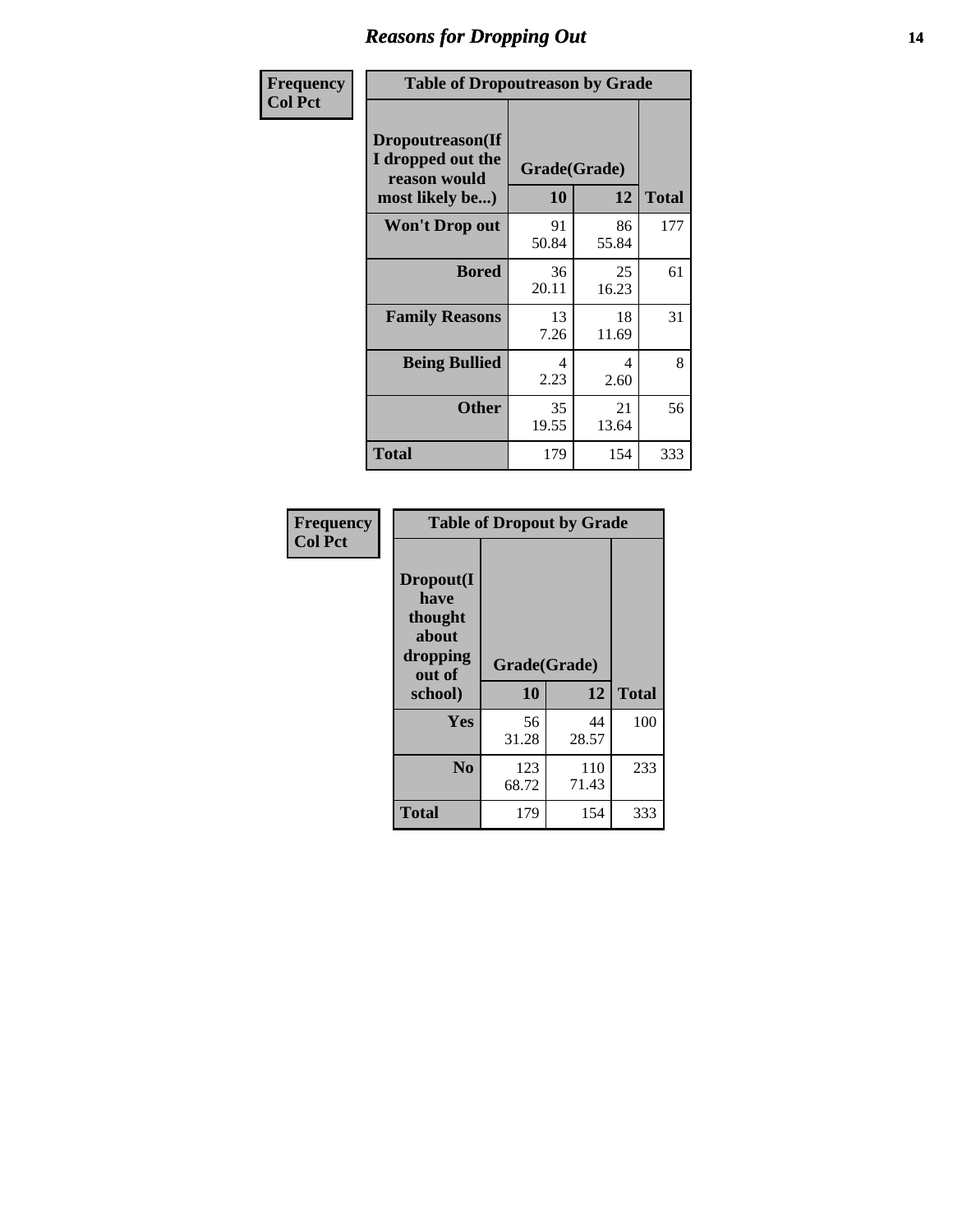*School Safety* **15**

| Frequency      | <b>Table of Gangself by Grade</b>                                                                 |                    |              |              |
|----------------|---------------------------------------------------------------------------------------------------|--------------------|--------------|--------------|
| <b>Col Pct</b> | Gangself(I<br>have<br>participated<br>in illegal<br>gang<br>activities in<br>the past 30<br>days) | Grade(Grade)<br>10 | 12           | <b>Total</b> |
|                | Yes                                                                                               | 10<br>5.59         | 8<br>5.19    | 18           |
|                | N <sub>o</sub>                                                                                    | 169<br>94.41       | 146<br>94.81 | 315          |
|                | <b>Total</b>                                                                                      | 179                | 154          | 333          |

| Frequency<br><b>Col Pct</b> | <b>Table of Gangpeers by Grade</b>                                                                                             |                    |              |              |
|-----------------------------|--------------------------------------------------------------------------------------------------------------------------------|--------------------|--------------|--------------|
|                             | <b>Gangpeers</b> (I<br>have friends<br>who have<br>participated<br>in illegal<br>gang<br>activities in<br>the past 30<br>days) | Grade(Grade)<br>10 | 12           | <b>Total</b> |
|                             | <b>Yes</b>                                                                                                                     | 47<br>26.26        | 33<br>21.43  | 80           |
|                             | N <sub>0</sub>                                                                                                                 | 132<br>73.74       | 121<br>78.57 | 253          |
|                             | <b>Total</b>                                                                                                                   | 179                | 154          | 333          |

| Frequency      |                                                                    | <b>Table of Pickedon by Grade</b> |             |              |  |  |  |  |  |  |
|----------------|--------------------------------------------------------------------|-----------------------------------|-------------|--------------|--|--|--|--|--|--|
| <b>Col Pct</b> | <b>Pickedon(I have</b><br>been picked on or<br>teased at school in | Grade(Grade)                      |             |              |  |  |  |  |  |  |
|                | the past 30 days)                                                  | 10                                | 12          | <b>Total</b> |  |  |  |  |  |  |
|                | <b>Strongly Agree</b>                                              | 21<br>11.73                       | 18<br>11.69 | 39           |  |  |  |  |  |  |
|                | <b>Somewhat Agree</b>                                              | 45<br>25.14                       | 20<br>12.99 | 65           |  |  |  |  |  |  |
|                | <b>Somewhat Disagree</b>                                           | 28<br>15.64                       | 27<br>17.53 | 55           |  |  |  |  |  |  |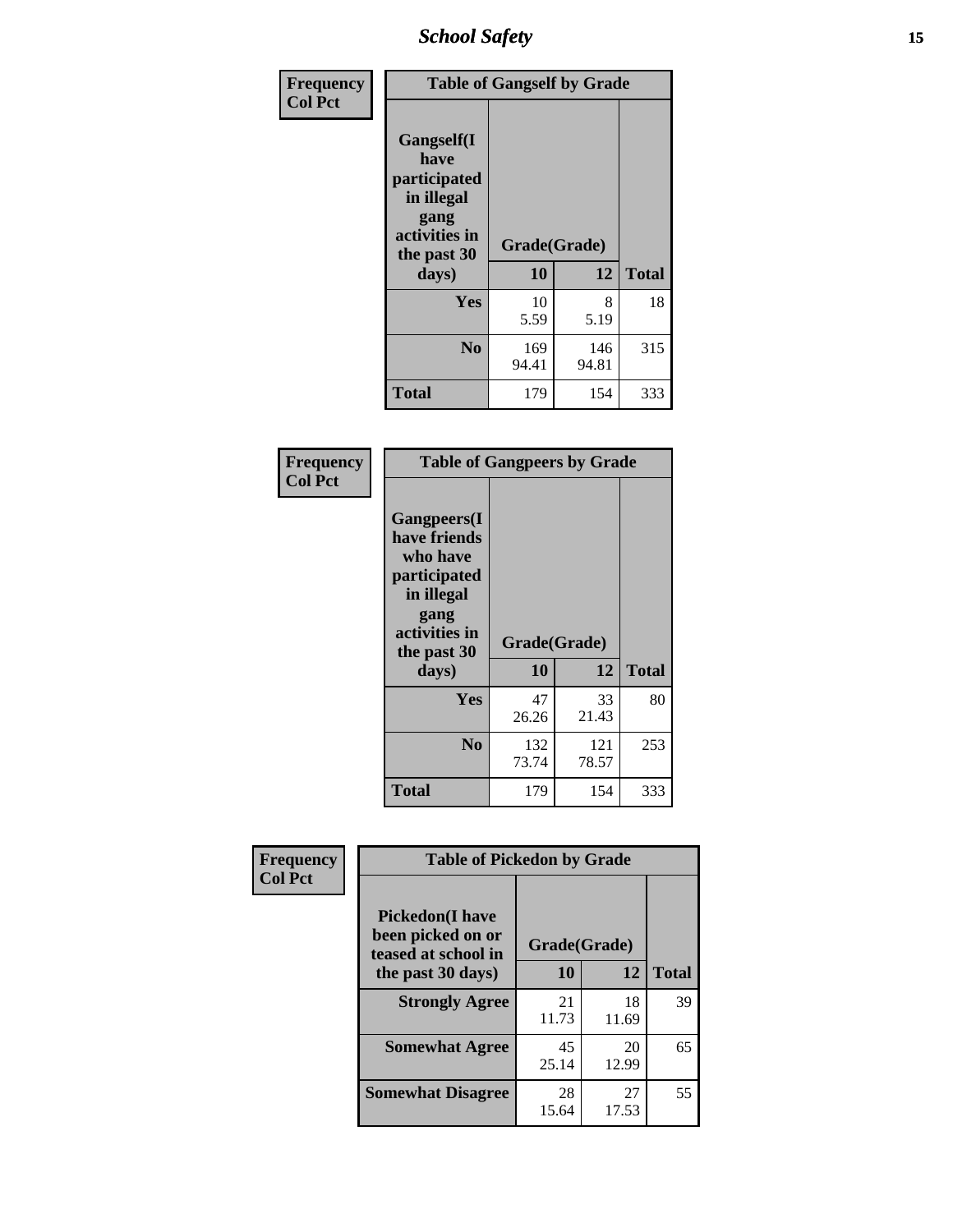*School Safety* **16**

| <b>Frequency</b> | <b>Table of Pickedon by Grade</b>                                                        |                    |             |              |
|------------------|------------------------------------------------------------------------------------------|--------------------|-------------|--------------|
| <b>Col Pct</b>   | <b>Pickedon</b> (I have<br>been picked on or<br>teased at school in<br>the past 30 days) | Grade(Grade)<br>10 | 12          | <b>Total</b> |
|                  | <b>Strongly Disagree</b>                                                                 | 85<br>47.49        | 89<br>57.79 | 174          |
|                  | Total                                                                                    | 179                | 154         | 333          |

| Frequency      |                                                          | <b>Table of Safeschool by Grade</b> |             |              |  |  |  |  |  |  |  |
|----------------|----------------------------------------------------------|-------------------------------------|-------------|--------------|--|--|--|--|--|--|--|
| <b>Col Pct</b> | Safeschool(School<br>is a place at which I<br>feel safe) | Grade(Grade)<br>10                  | 12          | <b>Total</b> |  |  |  |  |  |  |  |
|                | <b>Strongly Agree</b>                                    | 55<br>30.73                         | 51<br>33.12 | 106          |  |  |  |  |  |  |  |
|                | <b>Somewhat Agree</b>                                    | 95<br>53.07                         | 76<br>49.35 | 171          |  |  |  |  |  |  |  |
|                | <b>Somewhat Disagree</b>                                 | 19<br>10.61                         | 17<br>11.04 | 36           |  |  |  |  |  |  |  |
|                | <b>Strongly Disagree</b>                                 | 10<br>5.59                          | 10<br>6.49  | 20           |  |  |  |  |  |  |  |
|                | <b>Total</b>                                             | 179                                 | 154         | 333          |  |  |  |  |  |  |  |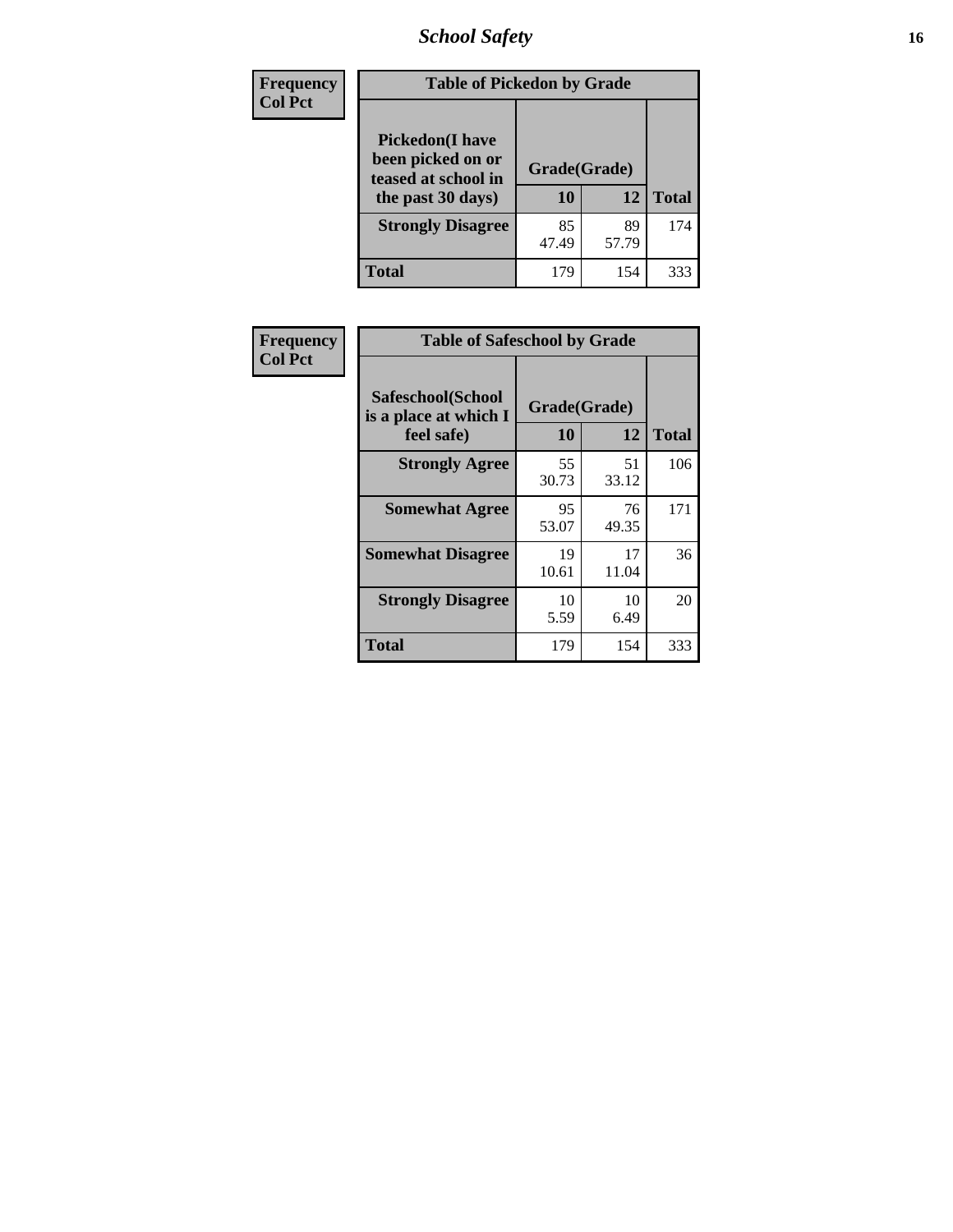*School Safety* **17**

**Frequency Row Pct**

| <b>Table of Grade by Bullied</b> |              |                                                                               |                              |                   |                        |                        |                          |              |  |  |  |  |
|----------------------------------|--------------|-------------------------------------------------------------------------------|------------------------------|-------------------|------------------------|------------------------|--------------------------|--------------|--|--|--|--|
|                                  |              | <b>Bullied</b> (I have been bullied by other<br>students in the past 30 days) |                              |                   |                        |                        |                          |              |  |  |  |  |
| Grade(Grade)   Days              | $\mathbf 0$  | 1 or<br>2<br>days                                                             | 3 <sub>to</sub><br>5<br>days | 6 to<br>9<br>days | 10<br>to<br>19<br>days | 20<br>to<br>29<br>days | All<br><b>30</b><br>days | <b>Total</b> |  |  |  |  |
| 10                               | 148<br>82.68 | 9<br>5.03                                                                     | 3<br>1.68                    | 4<br>2.23         | 9<br>5.03              | 3<br>1.68              | 3<br>1.68                | 179          |  |  |  |  |
| 12                               | 133<br>86.36 | 10<br>6.49                                                                    | 0.65                         | 0.65              | 0.65                   | 4<br>2.60              | $\overline{4}$<br>2.60   | 154          |  |  |  |  |
| <b>Total</b>                     | 281          | 19                                                                            | 4                            | 5                 | 10                     | 7                      | 7                        | 333          |  |  |  |  |

| <b>Table of Grade by Bulliedothers</b>                                                                                                                      |                                                                |            |                |           |                        |           |           |              |  |  |  |
|-------------------------------------------------------------------------------------------------------------------------------------------------------------|----------------------------------------------------------------|------------|----------------|-----------|------------------------|-----------|-----------|--------------|--|--|--|
|                                                                                                                                                             | <b>Bulliedothers</b> (I bullied others in the past<br>30 days) |            |                |           |                        |           |           |              |  |  |  |
| <b>20</b><br><b>10</b><br>3 <sub>to</sub><br>All<br>$1$ or<br>6 to<br>to<br>to<br>19<br>29<br>30<br>$\mathbf 0$<br>5<br>2<br>9<br><b>Grade</b> (Grade) Days |                                                                |            |                |           |                        |           |           |              |  |  |  |
|                                                                                                                                                             |                                                                | days       | days           | days      | days                   | days      | days      | <b>Total</b> |  |  |  |
| 10                                                                                                                                                          | 159<br>88.83                                                   | 13<br>7.26 | 0.56           | 2<br>1.12 | $\mathfrak{D}$<br>1.12 | 0.56      | 0.56      | 179          |  |  |  |
| 12                                                                                                                                                          | 132<br>85.71                                                   | 8<br>5.19  | 0.65           | 0.65      | $\mathfrak{D}$<br>1.30 | 5<br>3.25 | 5<br>3.25 | 154          |  |  |  |
| <b>Total</b>                                                                                                                                                | 291                                                            | 21         | $\overline{2}$ | 3         | 4                      | 6         | 6         | 333          |  |  |  |

| Frequency      | <b>Table of Grade by Weaponschool</b> |                                                                  |                   |                          |                        |                          |              |  |  |  |  |
|----------------|---------------------------------------|------------------------------------------------------------------|-------------------|--------------------------|------------------------|--------------------------|--------------|--|--|--|--|
| <b>Row Pct</b> |                                       | <b>Weaponschool</b> (I brought a<br>weapon to school in the past |                   |                          |                        |                          |              |  |  |  |  |
|                | Grade(Grade)                          | $\bf{0}$<br><b>Days</b>                                          | 1 or<br>2<br>days | <b>6 to</b><br>9<br>days | 20<br>to<br>29<br>days | All<br><b>30</b><br>days | <b>Total</b> |  |  |  |  |
|                | 10                                    | 175<br>97.77                                                     | 2<br>1.12         | $\Omega$<br>0.00         | $\Omega$<br>0.00       | $\mathfrak{D}$<br>1.12   | 179          |  |  |  |  |
|                | 12                                    | 148<br>96.10                                                     | 3<br>1.95         | 0.65                     | 0.65                   | 0.65                     | 154          |  |  |  |  |
|                | <b>Total</b>                          | 323                                                              | 5                 | 1                        | 1                      | 3                        | 333          |  |  |  |  |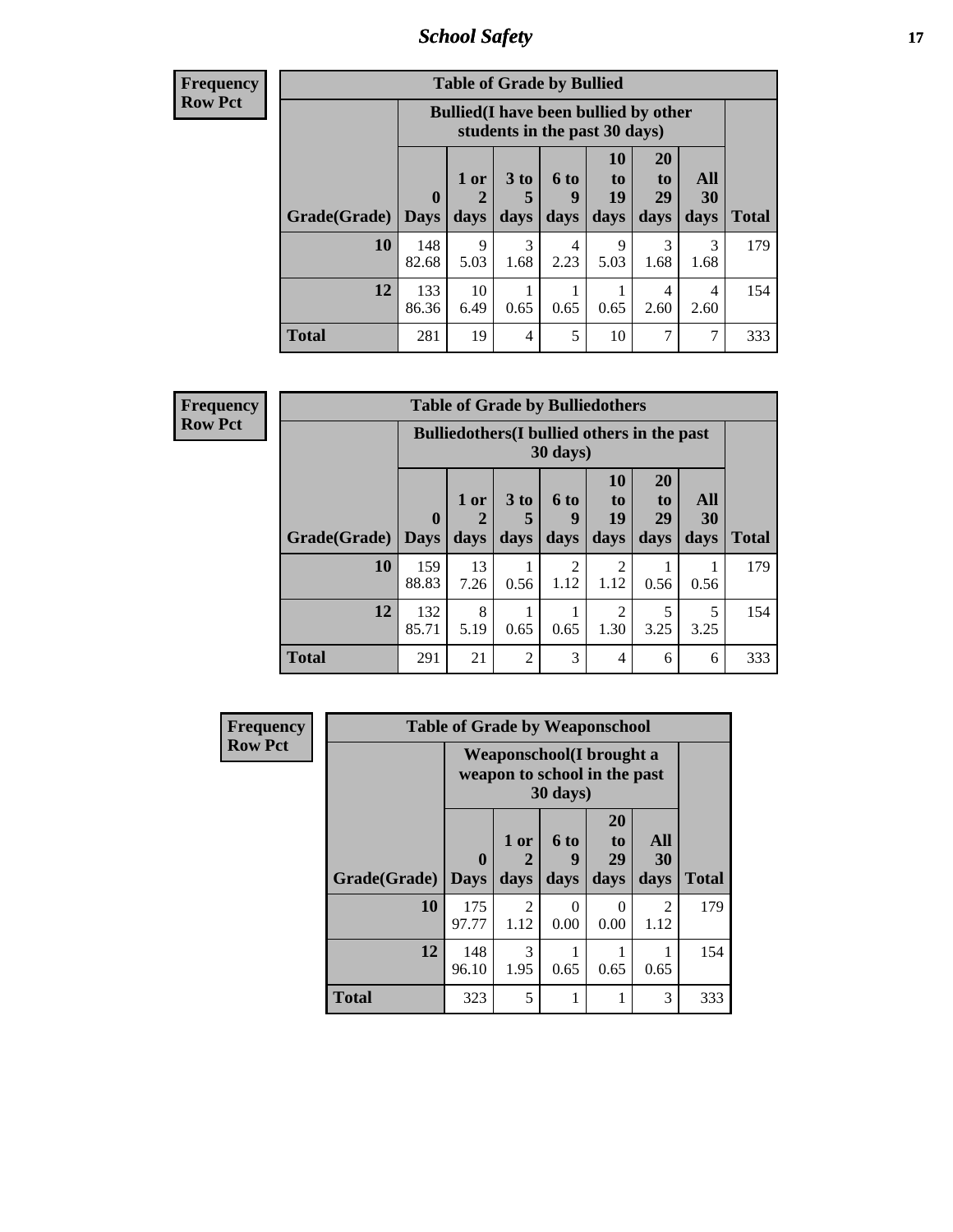*School Safety* **18**

| <b>Frequency</b> |              | <b>Table of Grade by Absentunsafe</b>                                |                        |                                     |                        |                        |              |
|------------------|--------------|----------------------------------------------------------------------|------------------------|-------------------------------------|------------------------|------------------------|--------------|
| <b>Row Pct</b>   |              | <b>Absentunsafe(I have missed</b><br>school because I felt unsafe in |                        |                                     |                        |                        |              |
|                  | Grade(Grade) | $\bf{0}$<br><b>Days</b>                                              | 1 or<br>2<br>days      | 3 to<br>5<br>days                   | 20<br>to<br>29<br>days | All<br>30<br>days      | <b>Total</b> |
|                  | 10           | 174<br>97.21                                                         | 0.56                   | $\mathcal{D}_{\mathcal{L}}$<br>1.12 | 0.00                   | $\mathfrak{D}$<br>1.12 | 179          |
|                  | 12           | 150<br>97.40                                                         | $\overline{2}$<br>1.30 | 0.65                                | 0.65                   | 0<br>0.00              | 154          |
|                  | <b>Total</b> | 324                                                                  | 3                      | 3                                   | 1                      | 2                      | 333          |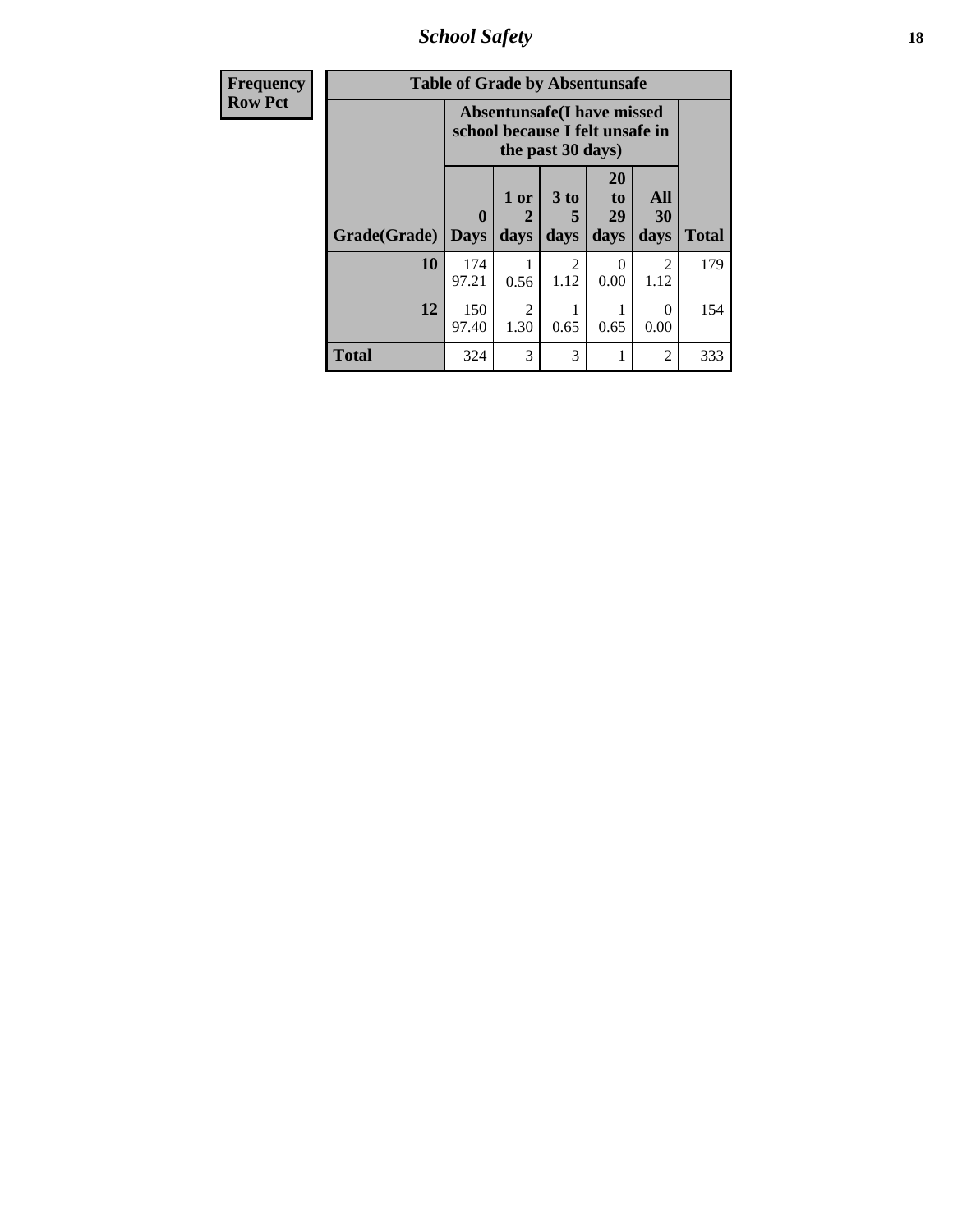# *Drug Use During Last 30 Days* **19**

#### **Frequency Row Pct**

| <b>Table of Grade by Alcohol</b> |                          |                                    |                 |               |                 |                        |              |       |  |  |  |
|----------------------------------|--------------------------|------------------------------------|-----------------|---------------|-----------------|------------------------|--------------|-------|--|--|--|
|                                  |                          | Alcohol(Alcohol use, past 30 days) |                 |               |                 |                        |              |       |  |  |  |
| Grade(Grade)                     | <b>Did</b><br>not<br>use | $1 - 2$<br>days                    | $3 - 5$<br>days | $6-9$<br>days | $10-19$<br>days | 20-29<br>days          | Every<br>day | Total |  |  |  |
| 10                               | 148<br>82.68             | 12<br>6.70                         | 5<br>2.79       | 7<br>3.91     | 5<br>2.79       | 0<br>0.00              | 2<br>1.12    | 179   |  |  |  |
| 12                               | 99<br>64.29              | 21<br>13.64                        | 14<br>9.09      | 8<br>5.19     | 4<br>2.60       | $\overline{2}$<br>1.30 | 6<br>3.90    | 154   |  |  |  |
| <b>Total</b>                     | 247                      | 33                                 | 19              | 15            | 9               | $\overline{2}$         | 8            | 333   |  |  |  |

#### **Frequency Row Pct**

| <b>Table of Grade by Cigarettes</b> |                                 |                                                |                 |               |                 |               |                     |              |  |  |  |
|-------------------------------------|---------------------------------|------------------------------------------------|-----------------|---------------|-----------------|---------------|---------------------|--------------|--|--|--|
|                                     |                                 | Cigarettes (Smoking tobacco use, past 30 days) |                 |               |                 |               |                     |              |  |  |  |
| Grade(Grade)                        | <b>Did</b><br>not<br><b>use</b> | $1-2$<br>days                                  | $3 - 5$<br>days | $6-9$<br>days | $10-19$<br>days | 20-29<br>days | <b>Every</b><br>day | <b>Total</b> |  |  |  |
| 10                                  | 146<br>81.56                    | 15<br>8.38                                     | 5<br>2.79       | 6<br>3.35     | 2.79            | 0.56          | 0.56                | 179          |  |  |  |
| 12                                  | 104<br>67.53                    | 22<br>14.29                                    | 6<br>3.90       | 7<br>4.55     | 5<br>3.25       | 0<br>0.00     | 10<br>6.49          | 154          |  |  |  |
| <b>Total</b>                        | 250                             | 37                                             | 11              | 13            | 10              |               | 11                  | 333          |  |  |  |

**Frequency Row Pct**

| <b>Table of Grade by Smokeless</b> |                                 |                                                         |                        |                 |                 |                   |                     |              |  |  |
|------------------------------------|---------------------------------|---------------------------------------------------------|------------------------|-----------------|-----------------|-------------------|---------------------|--------------|--|--|
|                                    |                                 | <b>Smokeless</b> (Chewing tobacco use,<br>past 30 days) |                        |                 |                 |                   |                     |              |  |  |
| Grade(Grade)                       | <b>Did</b><br>not<br><b>use</b> | $1 - 2$<br>days                                         | $3 - 5$<br>days        | $6 - 9$<br>days | $10-19$<br>days | $20 - 29$<br>days | <b>Every</b><br>day | <b>Total</b> |  |  |
| 10                                 | 167<br>93.30                    | 5<br>2.79                                               | $\overline{2}$<br>1.12 | 0.56            | 0<br>0.00       | 3<br>1.68         | 0.56                | 179          |  |  |
| 12                                 | 132<br>85.71                    | 10<br>6.49                                              | $\Omega$<br>0.00       | 0.65            | 3<br>1.95       | 3<br>1.95         | 5<br>3.25           | 154          |  |  |
| <b>Total</b>                       | 299                             | 15                                                      | $\overline{2}$         | $\overline{2}$  | 3               | 6                 | 6                   | 333          |  |  |

| <b>Table of Grade by Marijuana</b> |                                 |                                         |                 |                 |                 |                   |                        |              |  |  |  |
|------------------------------------|---------------------------------|-----------------------------------------|-----------------|-----------------|-----------------|-------------------|------------------------|--------------|--|--|--|
|                                    |                                 | Marijuana (Marijuana use, past 30 days) |                 |                 |                 |                   |                        |              |  |  |  |
| Grade(Grade)                       | <b>Did</b><br>not<br><b>use</b> | $1 - 2$<br>days                         | $3 - 5$<br>days | $6 - 9$<br>days | $10-19$<br>days | $20 - 29$<br>days | <b>Every</b><br>day    | <b>Total</b> |  |  |  |
| 10                                 | 157<br>87.71                    | 9<br>5.03                               | 6<br>3.35       | 0.56            | 0.56            | 1.68              | $\overline{2}$<br>1.12 | 179          |  |  |  |
| 12                                 | 127<br>82.47                    | 14<br>9.09                              | 5<br>3.25       | 0.65            | 2<br>1.30       | 1.30              | 3<br>1.95              | 154          |  |  |  |
| <b>Total</b>                       | 284                             | 23                                      | 11              | $\overline{2}$  | 3               | 5                 | 5                      | 333          |  |  |  |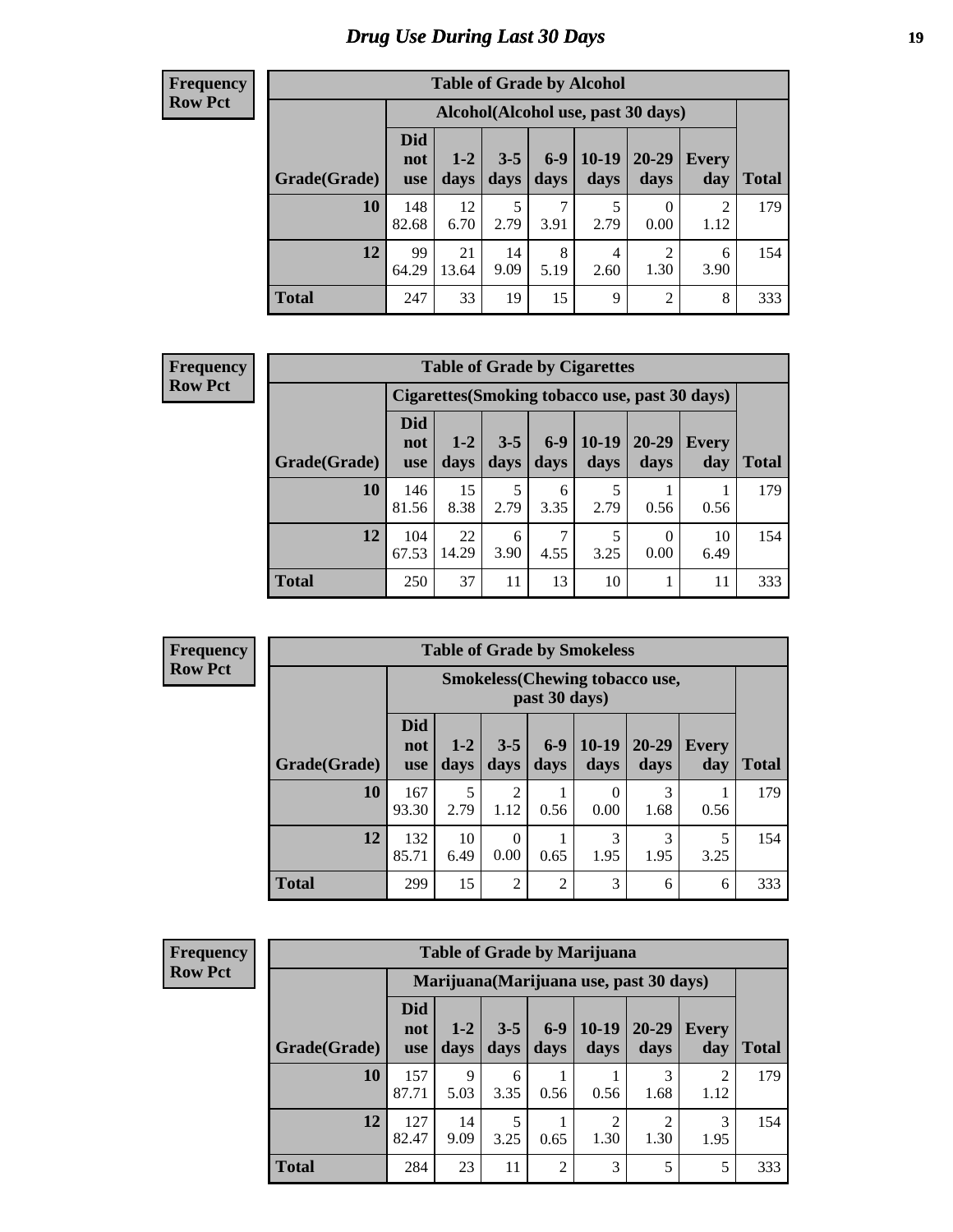# *Drug Use During Last 30 Days* 20

| <b>Frequency</b> |              | <b>Table of Grade by Cocaine</b> |                                               |                  |                   |                        |              |  |  |  |
|------------------|--------------|----------------------------------|-----------------------------------------------|------------------|-------------------|------------------------|--------------|--|--|--|
| <b>Row Pct</b>   |              |                                  | <b>Cocaine</b> (Cocaine use,<br>past 30 days) |                  |                   |                        |              |  |  |  |
|                  | Grade(Grade) | <b>Did</b><br>not<br><b>use</b>  | $1 - 2$<br>days                               | $10-19$<br>days  | $20 - 29$<br>days | <b>Every</b><br>day    | <b>Total</b> |  |  |  |
|                  | 10           | 174<br>97.21                     | $\overline{2}$<br>1.12                        | 0.56             | 0.56              | 0.56                   | 179          |  |  |  |
|                  | 12           | 149<br>96.75                     | $\overline{2}$<br>1.30                        | $\Omega$<br>0.00 | 0.65              | $\overline{2}$<br>1.30 | 154          |  |  |  |
|                  | <b>Total</b> | 323                              | $\overline{4}$                                |                  | $\overline{c}$    | 3                      | 333          |  |  |  |

| <b>Table of Grade by Inhalants</b> |                                 |                                        |                 |                        |                  |                   |              |       |  |
|------------------------------------|---------------------------------|----------------------------------------|-----------------|------------------------|------------------|-------------------|--------------|-------|--|
|                                    |                                 | Inhalants (Inhalant use, past 30 days) |                 |                        |                  |                   |              |       |  |
| Grade(Grade)                       | <b>Did</b><br>not<br><b>use</b> | $1 - 2$<br>days                        | $3 - 5$<br>days | $6-9$<br>days          | $10-19$<br>days  | $20 - 29$<br>days | Every<br>day | Total |  |
| 10                                 | 173<br>96.65                    | $\overline{2}$<br>1.12                 | 0<br>0.00       | $\overline{2}$<br>1.12 | 0.56             | 0<br>0.00         | 0.56         | 179   |  |
| 12                                 | 149<br>96.75                    | $\overline{2}$<br>1.30                 | 0.65            | $\Omega$<br>0.00       | $\theta$<br>0.00 | 0.65              | 0.65         | 154   |  |
| <b>Total</b>                       | 322                             | 4                                      | 1               | $\overline{2}$         | 1                |                   | 2            | 333   |  |

| Frequency      |                     | <b>Table of Grade by Steroids</b>    |                        |                 |                   |                  |              |  |  |
|----------------|---------------------|--------------------------------------|------------------------|-----------------|-------------------|------------------|--------------|--|--|
| <b>Row Pct</b> |                     | Steroids (Steroid use, past 30 days) |                        |                 |                   |                  |              |  |  |
|                | <b>Grade(Grade)</b> | Did<br>not<br><b>use</b>             | $3 - 5$<br>days        | $10-19$<br>days | $20 - 29$<br>days | Every<br>day     | <b>Total</b> |  |  |
|                | 10                  | 179<br>100.00                        | $\theta$<br>0.00       | 0<br>0.00       | 0.00              | $\theta$<br>0.00 | 179          |  |  |
|                | 12                  | 149<br>96.75                         | $\mathfrak{D}$<br>1.30 | 0.65            | 0.65              | 0.65             | 154          |  |  |
|                | <b>Total</b>        | 328                                  | $\overline{2}$         |                 |                   |                  | 333          |  |  |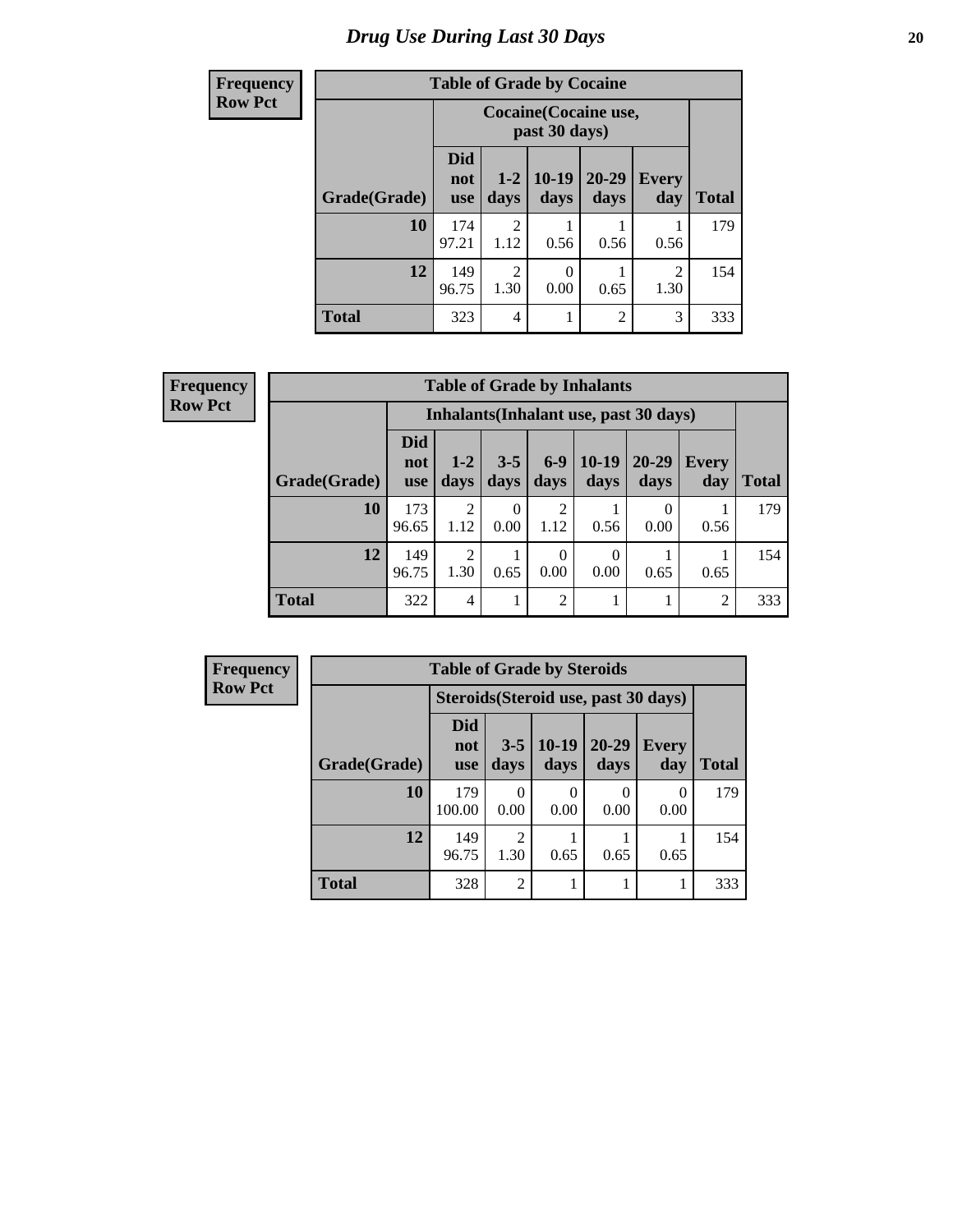# *Drug Use During Last 30 Days* **21**

| <b>Frequency</b> | <b>Table of Grade by Ecstasy</b> |                          |                                        |                 |                     |              |  |
|------------------|----------------------------------|--------------------------|----------------------------------------|-----------------|---------------------|--------------|--|
| <b>Row Pct</b>   |                                  |                          | Ecstasy (Ecstasy use,<br>past 30 days) |                 |                     |              |  |
|                  | Grade(Grade)                     | Did<br>not<br><b>use</b> | $1 - 2$<br>days                        | $3 - 5$<br>days | <b>Every</b><br>day | <b>Total</b> |  |
|                  | 10                               | 178<br>99.44             | 0<br>0.00                              | 0.56            | 0<br>0.00           | 179          |  |
|                  | 12                               | 150<br>97.40             | 0.65                                   | 0.65            | 2<br>1.30           | 154          |  |
|                  | <b>Total</b>                     | 328                      | 1                                      | $\overline{2}$  | $\overline{c}$      | 333          |  |

| Frequency      |              | <b>Table of Grade by Meth</b>   |                                             |                 |                   |                        |              |  |  |
|----------------|--------------|---------------------------------|---------------------------------------------|-----------------|-------------------|------------------------|--------------|--|--|
| <b>Row Pct</b> |              |                                 | Meth (Methamphetamine use,<br>past 30 days) |                 |                   |                        |              |  |  |
|                | Grade(Grade) | <b>Did</b><br>not<br><b>use</b> | $1-2$<br>days                               | $3 - 5$<br>days | $20 - 29$<br>days | <b>Every</b><br>day    | <b>Total</b> |  |  |
|                | 10           | 178<br>99.44                    | 0<br>0.00                                   | 0.56            | 0<br>0.00         | 0<br>0.00              | 179          |  |  |
|                | 12           | 150<br>97.40                    | 0.65                                        | 0<br>0.00       | 0.65              | $\mathfrak{D}$<br>1.30 | 154          |  |  |
|                | <b>Total</b> | 328                             |                                             | 1               |                   | 2                      | 333          |  |  |

| <b>Frequency</b> |  |
|------------------|--|
| <b>Row Pct</b>   |  |

|              | <b>Table of Grade by Hallucinogens</b> |                                                   |                 |               |                  |                     |              |  |  |
|--------------|----------------------------------------|---------------------------------------------------|-----------------|---------------|------------------|---------------------|--------------|--|--|
|              |                                        | Hallucinogens (Hallucinogen use,<br>past 30 days) |                 |               |                  |                     |              |  |  |
| Grade(Grade) | <b>Did</b><br>not<br><b>use</b>        | $1 - 2$<br>days                                   | $3 - 5$<br>days | $6-9$<br>days | $10-19$<br>days  | <b>Every</b><br>day | <b>Total</b> |  |  |
| 10           | 177<br>98.88                           | 0.56                                              | 0.00            | 0.56          | $\Omega$<br>0.00 | 0<br>0.00           | 179          |  |  |
| 12           | 151<br>98.05                           | $\Omega$<br>0.00                                  | 0.65            | 0<br>0.00     | 0.65             | 0.65                | 154          |  |  |
| <b>Total</b> | 328                                    |                                                   |                 |               |                  |                     | 333          |  |  |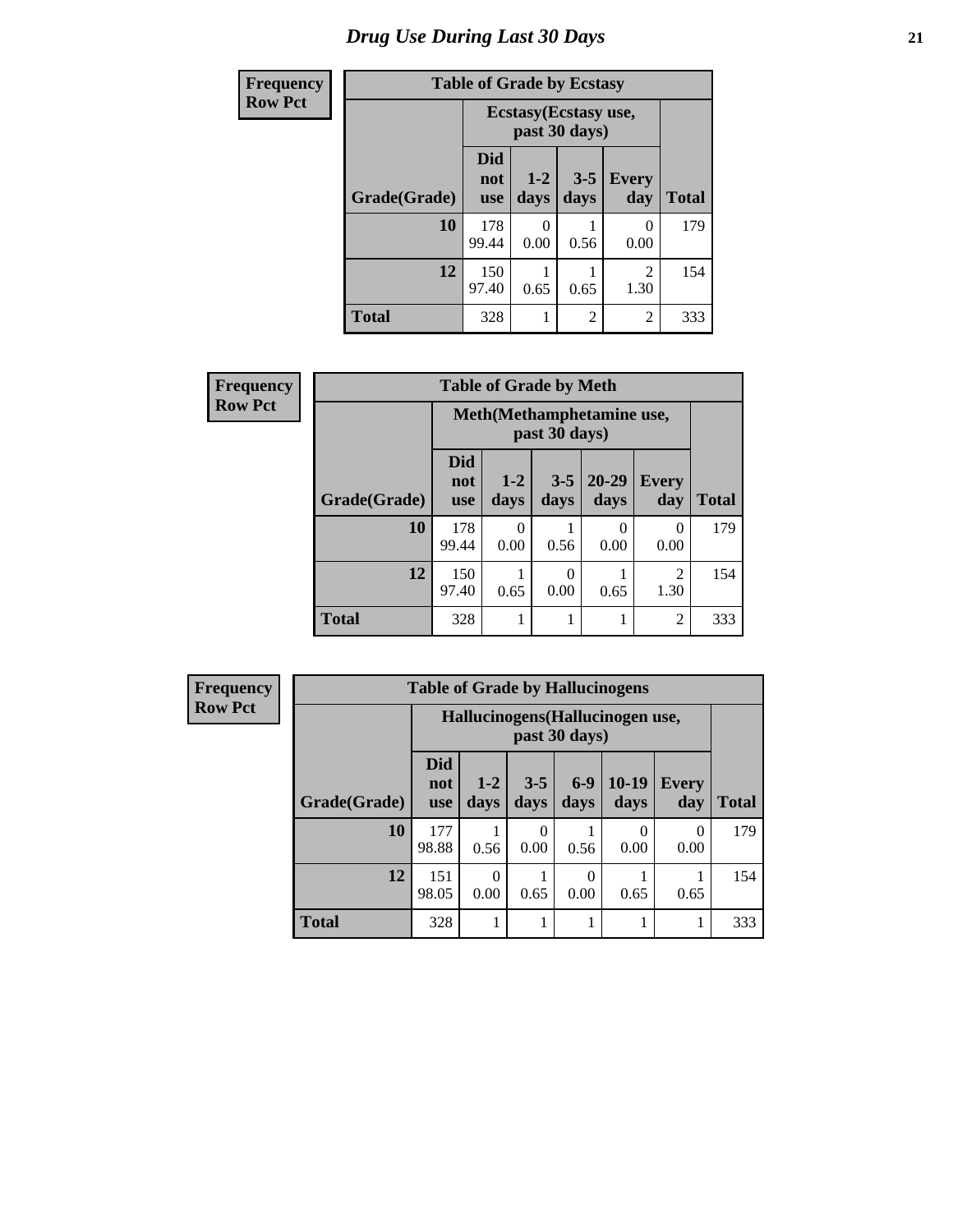| <b>Table of Grade by Prescription</b> |                                 |                                                                                |                 |                        |                 |                   |                     |              |  |  |
|---------------------------------------|---------------------------------|--------------------------------------------------------------------------------|-----------------|------------------------|-----------------|-------------------|---------------------|--------------|--|--|
|                                       |                                 | <b>Prescription</b> (Prescription drugs not<br>prescribed to me, past 30 days) |                 |                        |                 |                   |                     |              |  |  |
| Grade(Grade)                          | <b>Did</b><br>not<br><b>use</b> | $1 - 2$<br>days                                                                | $3 - 5$<br>days | $6-9$<br>days          | $10-19$<br>days | $20 - 29$<br>days | <b>Every</b><br>day | <b>Total</b> |  |  |
| 10                                    | 170<br>94.97                    | $\mathfrak{D}$<br>1.12                                                         | 2<br>1.12       | 0.56                   | 4<br>2.23       | $\Omega$<br>0.00  | $\Omega$<br>0.00    | 179          |  |  |
| 12                                    | 137<br>88.96                    | 4<br>2.60                                                                      | 3<br>1.95       | $\overline{c}$<br>1.30 | 5<br>3.25       | ി<br>1.30         | 0.65                | 154          |  |  |
| <b>Total</b>                          | 307                             | 6                                                                              | 5               | 3                      | 9               | $\mathfrak{D}$    |                     | 333          |  |  |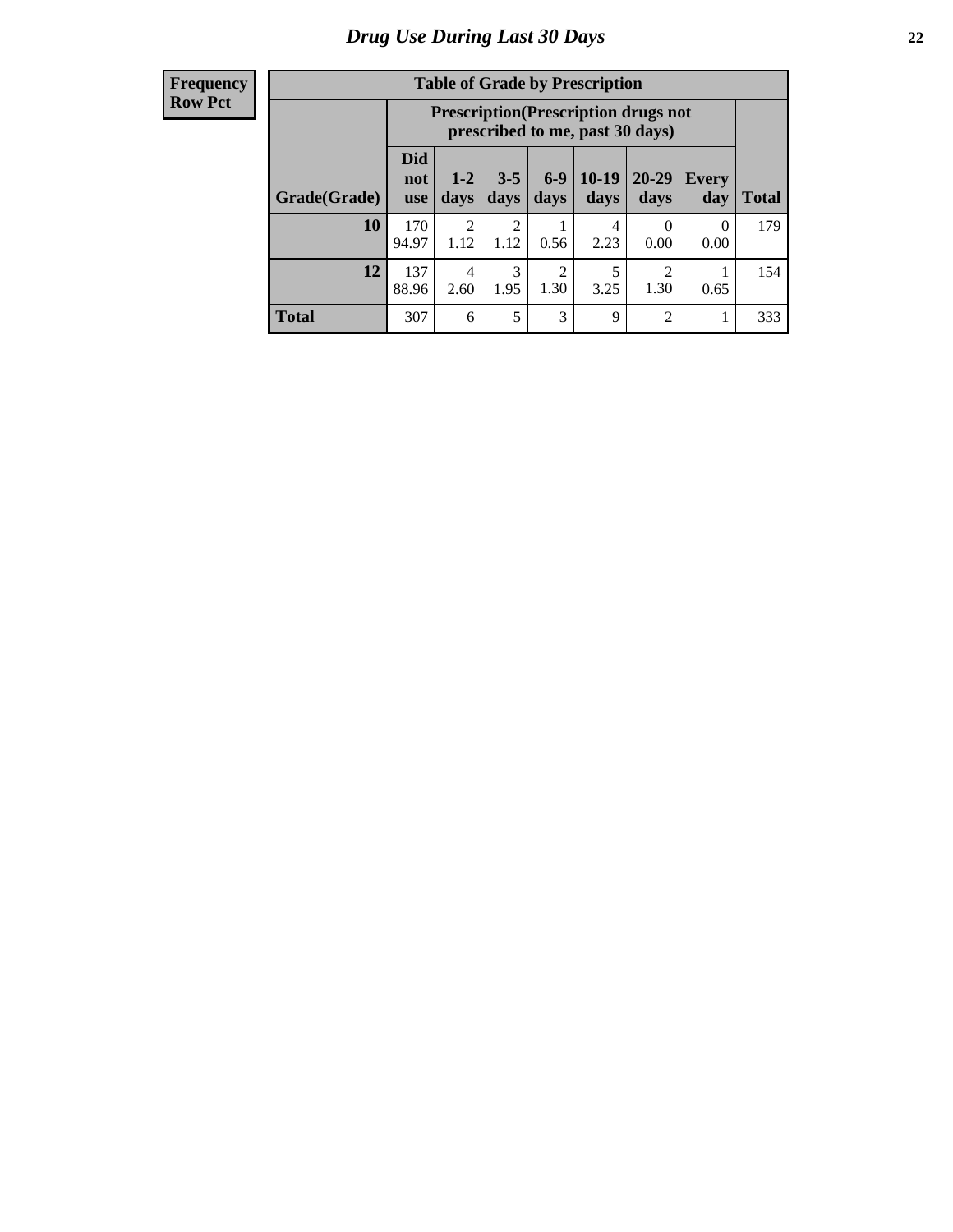| Frequency      | <b>Table of Alcoholease by Grade</b>              |                    |             |              |  |  |
|----------------|---------------------------------------------------|--------------------|-------------|--------------|--|--|
| <b>Col Pct</b> | <b>Alcoholease</b> (It is<br>easy to get alcohol) | Grade(Grade)<br>10 | 12          | <b>Total</b> |  |  |
|                | <b>Strongly Agree</b>                             | 64<br>35.75        | 53<br>34.42 | 117          |  |  |
|                | <b>Somewhat Agree</b>                             | 58<br>32.40        | 71<br>46.10 | 129          |  |  |
|                | <b>Somewhat Disagree</b>                          | 24<br>13.41        | 23<br>14.94 | 47           |  |  |
|                | <b>Strongly Disagree</b>                          | 33<br>18.44        | 4.55        | 40           |  |  |
|                | <b>Total</b>                                      | 179                | 154         | 333          |  |  |

| Frequency      | <b>Table of Cigarettesease by Grade</b>                 |                    |             |              |  |  |
|----------------|---------------------------------------------------------|--------------------|-------------|--------------|--|--|
| <b>Col Pct</b> | Cigarettesease(It is<br>easy to get smoking<br>tobacco) | Grade(Grade)<br>10 | 12          | <b>Total</b> |  |  |
|                | <b>Strongly Agree</b>                                   | 69<br>38.55        | 92<br>59.74 | 161          |  |  |
|                | <b>Somewhat Agree</b>                                   | 41<br>22.91        | 47<br>30.52 | 88           |  |  |
|                | <b>Somewhat Disagree</b>                                | 33<br>18.44        | 6<br>3.90   | 39           |  |  |
|                | <b>Strongly Disagree</b>                                | 36<br>20.11        | 9<br>5.84   | 45           |  |  |
|                | <b>Total</b>                                            | 179                | 154         | 333          |  |  |

| Frequency      | <b>Table of Smokelessease by Grade</b>             |              |             |              |  |  |  |  |
|----------------|----------------------------------------------------|--------------|-------------|--------------|--|--|--|--|
| <b>Col Pct</b> | <b>Smokelessease</b> (It is<br>easy to get chewing | Grade(Grade) |             |              |  |  |  |  |
|                | tobacco)                                           | 10           | 12          | <b>Total</b> |  |  |  |  |
|                | <b>Strongly Agree</b>                              | 57<br>31.84  | 95<br>61.69 | 152          |  |  |  |  |
|                | <b>Somewhat Agree</b>                              | 45<br>25.14  | 35<br>22.73 | 80           |  |  |  |  |
|                | <b>Somewhat Disagree</b>                           | 31<br>17.32  | 10<br>6.49  | 41           |  |  |  |  |
|                | <b>Strongly Disagree</b>                           | 46<br>25.70  | 14<br>9.09  | 60           |  |  |  |  |
|                | <b>Total</b>                                       | 179          | 154         | 333          |  |  |  |  |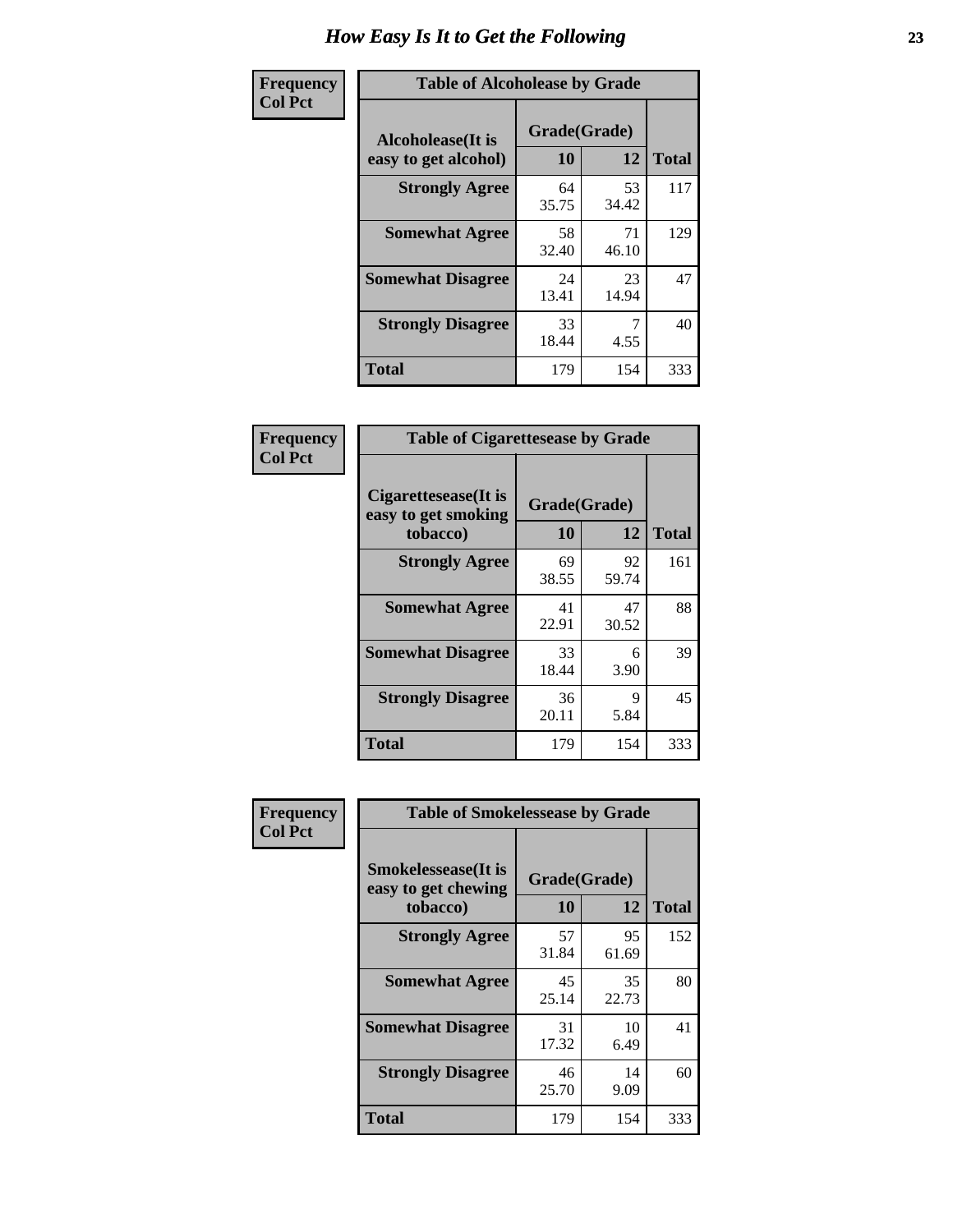| Frequency      | <b>Table of Marijuanaease by Grade</b>            |                           |             |              |  |  |
|----------------|---------------------------------------------------|---------------------------|-------------|--------------|--|--|
| <b>Col Pct</b> | Marijuanaease (It is<br>easy to get<br>marijuana) | Grade(Grade)<br><b>10</b> | 12          | <b>Total</b> |  |  |
|                | <b>Strongly Agree</b>                             | 74<br>41.34               | 51<br>33.12 | 125          |  |  |
|                | <b>Somewhat Agree</b>                             | 36<br>20.11               | 49<br>31.82 | 85           |  |  |
|                | <b>Somewhat Disagree</b>                          | 29<br>16.20               | 27<br>17.53 | 56           |  |  |
|                | <b>Strongly Disagree</b>                          | 40<br>22.35               | 27<br>17.53 | 67           |  |  |
|                | <b>Total</b>                                      | 179                       | 154         | 333          |  |  |

| Frequency<br>  Col Pct |
|------------------------|

| <b>Table of Cocaineease by Grade</b>              |                    |             |              |  |  |  |  |  |  |  |
|---------------------------------------------------|--------------------|-------------|--------------|--|--|--|--|--|--|--|
| <b>Cocaineease</b> (It is<br>easy to get cocaine) | Grade(Grade)<br>10 | 12          | <b>Total</b> |  |  |  |  |  |  |  |
| <b>Strongly Agree</b>                             | 24<br>13.41        | 13<br>8.44  | 37           |  |  |  |  |  |  |  |
| <b>Somewhat Agree</b>                             | 36<br>20.11        | 40<br>25.97 | 76           |  |  |  |  |  |  |  |
| <b>Somewhat Disagree</b>                          | 55<br>30.73        | 38<br>24.68 | 93           |  |  |  |  |  |  |  |
| <b>Strongly Disagree</b>                          | 64<br>35.75        | 63<br>40.91 | 127          |  |  |  |  |  |  |  |
| <b>Total</b>                                      | 179                | 154         | 333          |  |  |  |  |  |  |  |

| Frequency      | <b>Table of Inhalantsease by Grade</b>                   |                    |             |              |
|----------------|----------------------------------------------------------|--------------------|-------------|--------------|
| <b>Col Pct</b> | <b>Inhalantsease</b> (It is<br>easy to get<br>inhalants) | Grade(Grade)<br>10 | 12          | <b>Total</b> |
|                | <b>Strongly Agree</b>                                    | 60<br>33.52        | 52<br>33.77 | 112          |
|                | <b>Somewhat Agree</b>                                    | 35<br>19.55        | 32<br>20.78 | 67           |
|                | <b>Somewhat Disagree</b>                                 | 36<br>20.11        | 26<br>16.88 | 62           |
|                | <b>Strongly Disagree</b>                                 | 48<br>26.82        | 44<br>28.57 | 92           |
|                | <b>Total</b>                                             | 179                | 154         | 333          |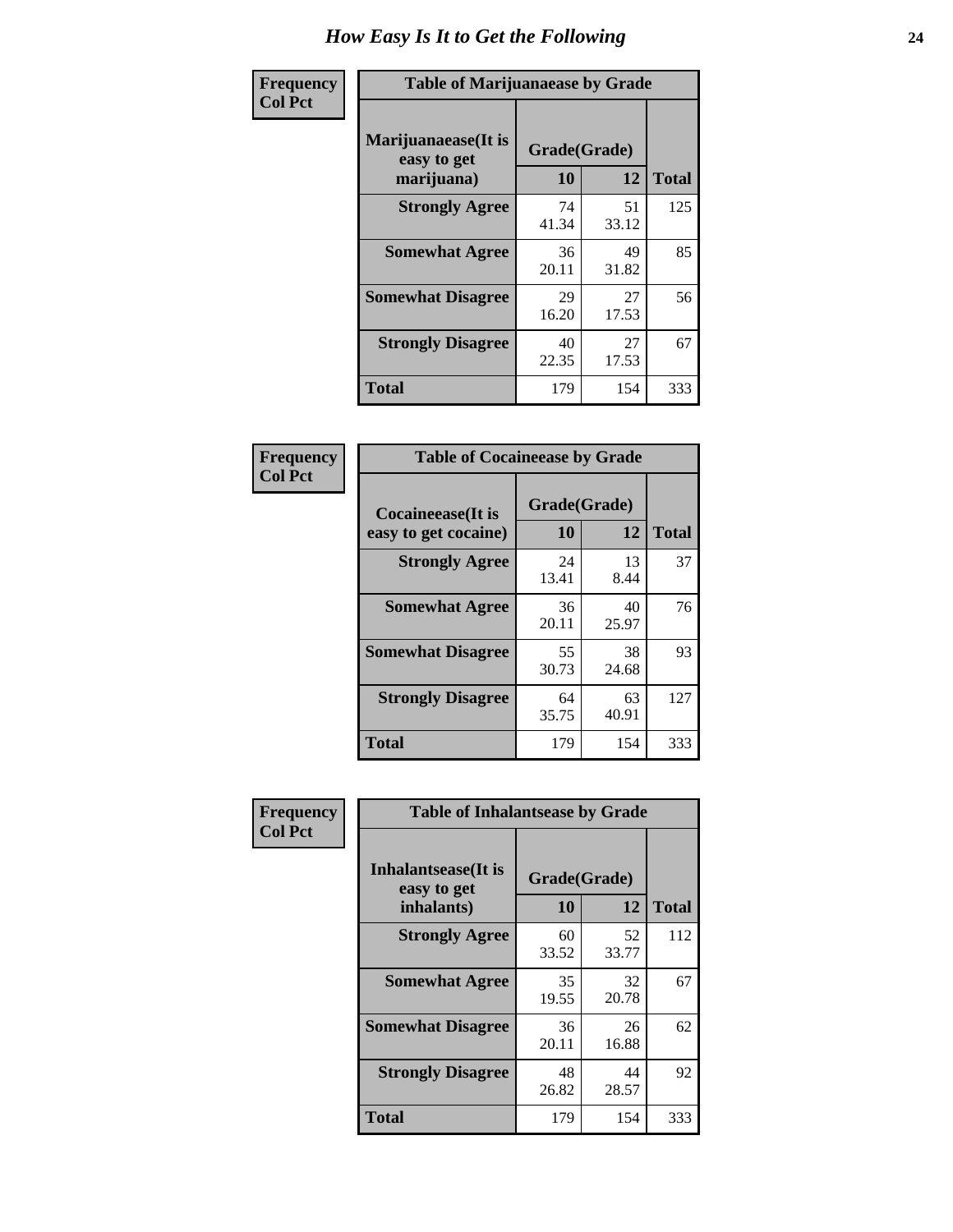| Frequency      | <b>Table of Steroidsease by Grade</b>               |                    |              |     |  |  |  |  |  |  |
|----------------|-----------------------------------------------------|--------------------|--------------|-----|--|--|--|--|--|--|
| <b>Col Pct</b> | <b>Steroidsease</b> (It is<br>easy to get steroids) | Grade(Grade)<br>10 | <b>Total</b> |     |  |  |  |  |  |  |
|                | <b>Strongly Agree</b>                               | 22<br>12.29        | 21<br>13.64  | 43  |  |  |  |  |  |  |
|                | <b>Somewhat Agree</b>                               | 41<br>22.91        | 47<br>30.52  | 88  |  |  |  |  |  |  |
|                | <b>Somewhat Disagree</b>                            | 55<br>30.73        | 31<br>20.13  | 86  |  |  |  |  |  |  |
|                | <b>Strongly Disagree</b>                            | 61<br>34.08        | 55<br>35.71  | 116 |  |  |  |  |  |  |
|                | <b>Total</b>                                        | 179                | 154          | 333 |  |  |  |  |  |  |

| Frequency      | <b>Table of Ecstasyease by Grade</b>              |                    |              |     |  |  |  |  |  |  |  |
|----------------|---------------------------------------------------|--------------------|--------------|-----|--|--|--|--|--|--|--|
| <b>Col Pct</b> | <b>Ecstasyease</b> (It is<br>easy to get ecstasy) | Grade(Grade)<br>10 | <b>Total</b> |     |  |  |  |  |  |  |  |
|                | <b>Strongly Agree</b>                             | 16<br>8.94         | 11<br>7.14   | 27  |  |  |  |  |  |  |  |
|                | <b>Somewhat Agree</b>                             | 34<br>18.99        | 43<br>27.92  | 77  |  |  |  |  |  |  |  |
|                | <b>Somewhat Disagree</b>                          | 56<br>31.28        | 35<br>22.73  | 91  |  |  |  |  |  |  |  |
|                | <b>Strongly Disagree</b>                          | 73<br>40.78        | 65<br>42.21  | 138 |  |  |  |  |  |  |  |
|                | <b>Total</b>                                      | 179                | 154          | 333 |  |  |  |  |  |  |  |

| Frequency<br><b>Col Pct</b> | <b>Table of Methease by Grade</b>                          |                    |                   |     |
|-----------------------------|------------------------------------------------------------|--------------------|-------------------|-----|
|                             | <b>Methease</b> (It is easy<br>to get<br>methamphetamines) | Grade(Grade)<br>10 | <b>Total</b>      |     |
|                             | <b>Strongly Agree</b>                                      | 16<br>8.94         | 12<br>19<br>12.34 | 35  |
|                             | <b>Somewhat Agree</b>                                      | 32<br>17.88        | 21<br>13.64       | 53  |
|                             | <b>Somewhat Disagree</b>                                   | 53<br>29.61        | 40<br>25.97       | 93  |
|                             | <b>Strongly Disagree</b>                                   | 78<br>43.58        | 74<br>48.05       | 152 |
|                             | <b>Total</b>                                               | 179                | 154               | 333 |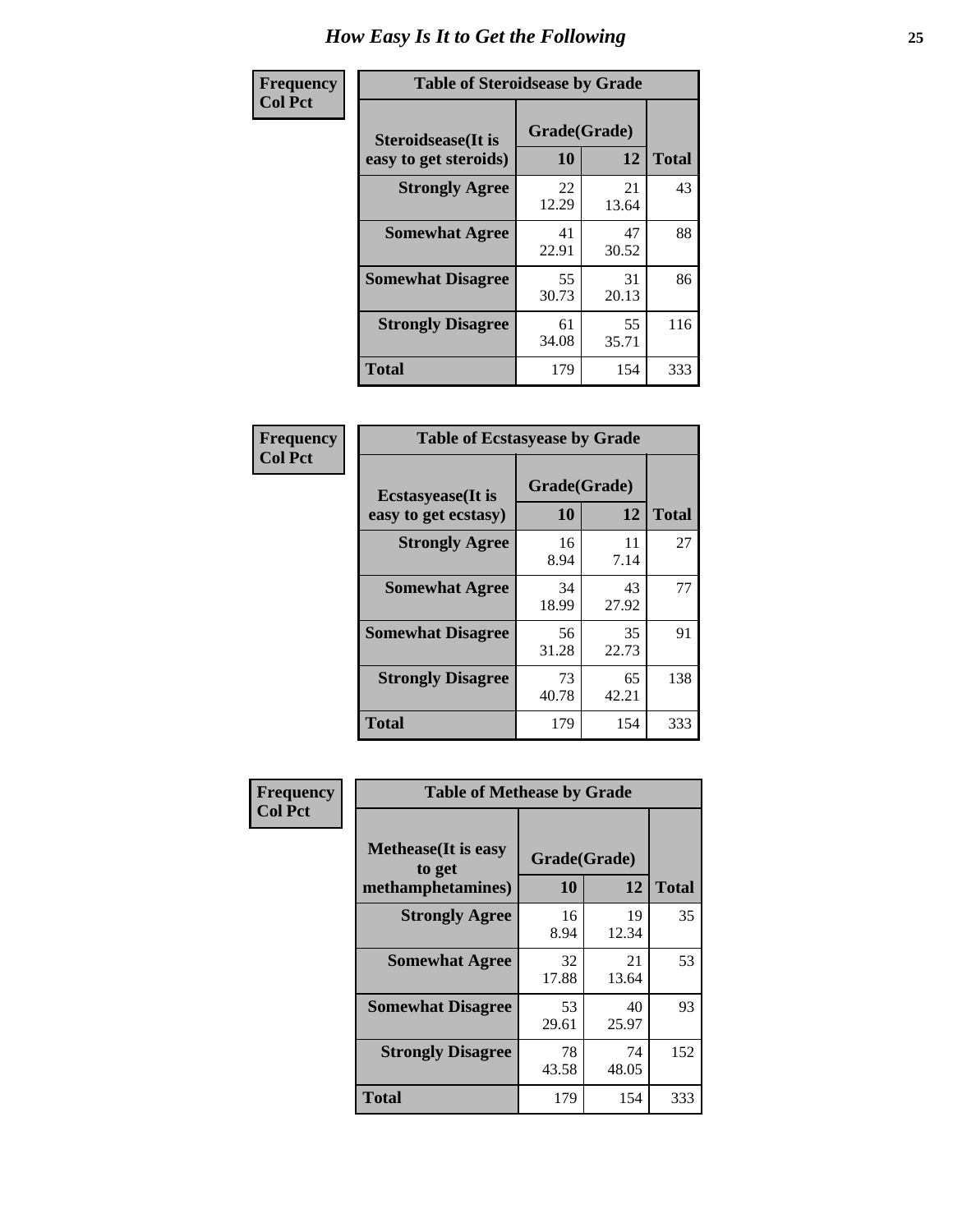| <b>Frequency</b> | <b>Table of Hallucinogensease by Grade</b>               |                    |              |     |  |  |  |  |  |  |
|------------------|----------------------------------------------------------|--------------------|--------------|-----|--|--|--|--|--|--|
| <b>Col Pct</b>   | Hallucinogensease(It<br>is easy to get<br>hallucinogens) | Grade(Grade)<br>10 | <b>Total</b> |     |  |  |  |  |  |  |
|                  | <b>Strongly Agree</b>                                    | 16<br>8.94         | 14<br>9.09   | 30  |  |  |  |  |  |  |
|                  | <b>Somewhat Agree</b>                                    | 33<br>18.44        | 31<br>20.13  | 64  |  |  |  |  |  |  |
|                  | <b>Somewhat Disagree</b>                                 | 57<br>31.84        | 39<br>25.32  | 96  |  |  |  |  |  |  |
|                  | <b>Strongly Disagree</b>                                 | 73<br>40.78        | 70<br>45.45  | 143 |  |  |  |  |  |  |
|                  | <b>Total</b>                                             | 179                | 154          | 333 |  |  |  |  |  |  |

| Frequency<br>  Col Pct |
|------------------------|

| <b>Table of Prescriptionease by Grade</b>                                                |              |             |              |  |  |  |  |  |  |  |
|------------------------------------------------------------------------------------------|--------------|-------------|--------------|--|--|--|--|--|--|--|
| <b>Prescriptionease</b> (It<br>is easy to get<br>prescription drugs<br>not prescribed to | Grade(Grade) |             |              |  |  |  |  |  |  |  |
| me)                                                                                      | 10           | 12          | <b>Total</b> |  |  |  |  |  |  |  |
| <b>Strongly Agree</b>                                                                    | 66<br>36.87  | 59<br>38.31 | 125          |  |  |  |  |  |  |  |
| <b>Somewhat Agree</b>                                                                    | 47<br>26.26  | 40<br>25.97 | 87           |  |  |  |  |  |  |  |
| <b>Somewhat Disagree</b>                                                                 | 24<br>13.41  | 28<br>18.18 | 52           |  |  |  |  |  |  |  |
| <b>Strongly Disagree</b>                                                                 | 42<br>23.46  | 27<br>17.53 | 69           |  |  |  |  |  |  |  |
| Total                                                                                    | 179          | 154         | 333          |  |  |  |  |  |  |  |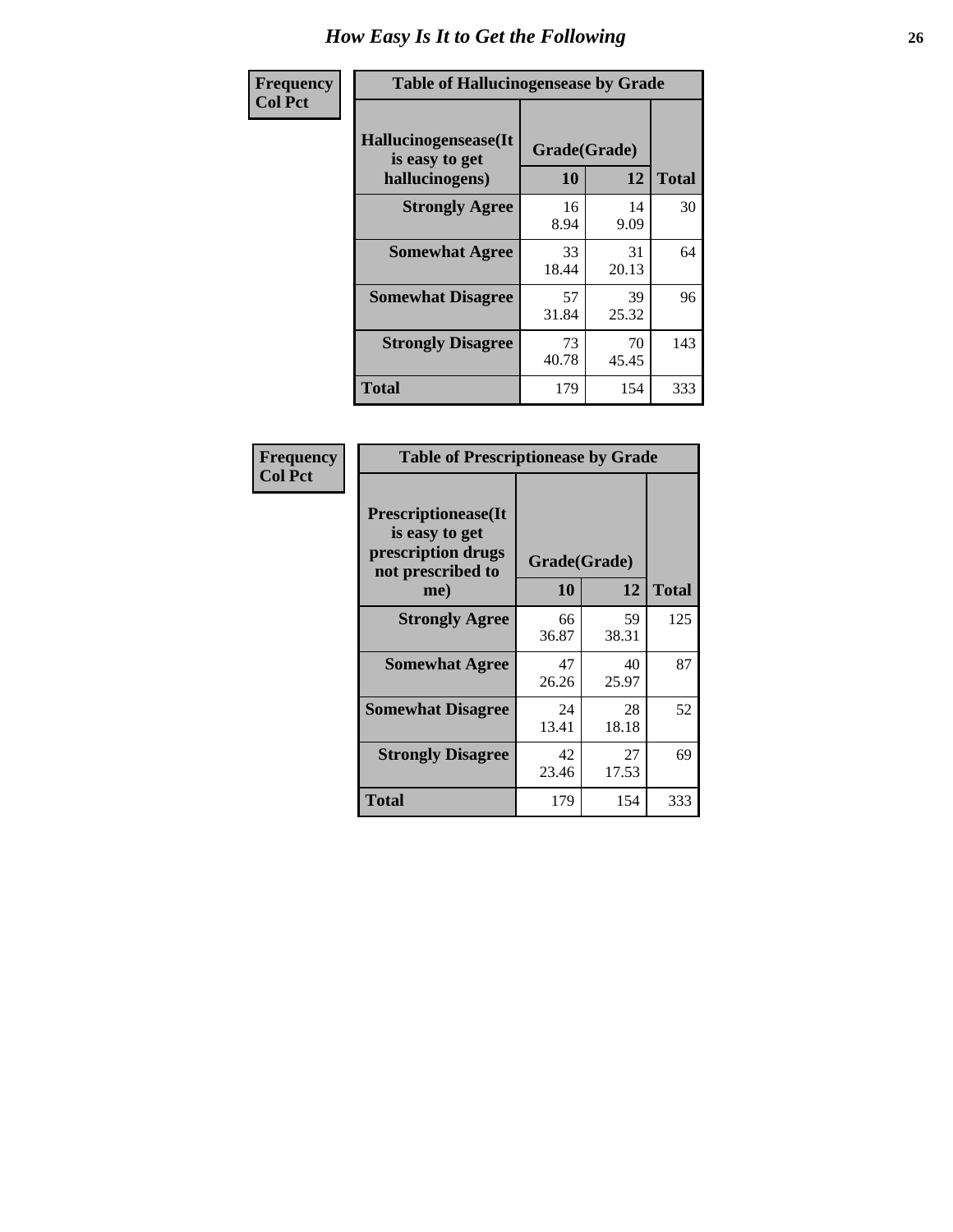*Age at Onset of Use* **27** *Results for "Age at Onset of Use" questions exclude students who said they did not use that substance*

| <b>Frequency</b> | <b>Table of Grade by Alcoholinit</b> |                                                  |                  |                      |            |             |                           |             |             |             |                       |              |
|------------------|--------------------------------------|--------------------------------------------------|------------------|----------------------|------------|-------------|---------------------------|-------------|-------------|-------------|-----------------------|--------------|
| <b>Row Pct</b>   |                                      | Alcoholinit (I started using alcohol when I was) |                  |                      |            |             |                           |             |             |             |                       |              |
|                  | Grade(Grade)   younger               | 8 or                                             | $\boldsymbol{9}$ | <b>10</b>            | <b>12</b>  | 13          | 14                        | 15          | <b>16</b>   | 17          | <b>18 or</b><br>older | <b>Total</b> |
|                  | 10                                   | 1.67                                             | 1.67             | $\Omega$<br>$0.00\,$ | 7<br>11.67 | 13<br>21.67 | 15<br>25.00               | 17<br>28.33 | 6<br>10.00  | 0<br>0.00   | $\theta$<br>0.00      | 60           |
|                  | 12                                   | 3<br>3.80                                        | 1.27             | 1.27                 | 5<br>6.33  | 6<br>7.59   | ⇁<br>8.86                 | 23<br>29.11 | 18<br>22.78 | 13<br>16.46 | 2<br>2.53             | 79           |
|                  | <b>Total</b>                         | 4                                                | $\overline{2}$   |                      | 12         | 19          | 22                        | 40          | 24          | 13          | $\overline{2}$        | 139          |
|                  |                                      |                                                  |                  |                      |            |             | Frequency Missing $= 194$ |             |             |             |                       |              |

| <b>Frequency</b> |  |
|------------------|--|
| <b>Row Pct</b>   |  |

| <b>Table of Grade by Cigarettesinit</b> |                        |      |      |                |                           |           |            |                                                       |             |             |                       |              |  |
|-----------------------------------------|------------------------|------|------|----------------|---------------------------|-----------|------------|-------------------------------------------------------|-------------|-------------|-----------------------|--------------|--|
|                                         |                        |      |      |                |                           |           |            | Cigarettesinit (I started smoking tobacco when I was) |             |             |                       |              |  |
| Grade(Grade)                            | <b>8 or</b><br>younger | 9    | 10   | 11             | 12                        | 13        | 14         | 15                                                    | 16          | 17          | <b>18 or</b><br>older | <b>Total</b> |  |
| 10                                      | 2.27                   | 4.55 | 2.27 | 2.27           | 15.91                     | 4.55      | 6<br>13.64 | 18<br>40.91                                           | 11.36       | 2.27        | $\Omega$<br>0.00      | 44           |  |
| 12                                      | 1.59                   | 1.59 | 1.59 | 1.59           | 7.94                      | 3<br>4.76 | 3<br>4.76  | 11<br>17.46                                           | 16<br>25.40 | 18<br>28.57 | 3<br>4.76             | 63           |  |
| Total                                   | ∍                      | 3    | 2    | $\overline{2}$ | 12                        | 5         | 9          | 29                                                    | 21          | 19          | 3                     | 107          |  |
|                                         |                        |      |      |                | Frequency Missing $= 226$ |           |            |                                                       |             |             |                       |              |  |

| Frequency      | <b>Table of Grade by Smokelessinit</b> |           |            |                      |                                                 |            |            |                  |                       |              |  |  |
|----------------|----------------------------------------|-----------|------------|----------------------|-------------------------------------------------|------------|------------|------------------|-----------------------|--------------|--|--|
| <b>Row Pct</b> |                                        |           |            |                      | Smokelessinit (I started chewing tobacco when I | was)       |            |                  |                       |              |  |  |
|                | Grade(Grade)                           | 11        | <b>12</b>  | 13                   | 14                                              | 15         | 16         | 17               | <b>18 or</b><br>older | <b>Total</b> |  |  |
|                | 10                                     | 6.67      | 2<br>13.33 | $\Omega$<br>$0.00\,$ | 4<br>26.67                                      | 5<br>33.33 | 3<br>20.00 | $\Omega$<br>0.00 | $\Omega$<br>0.00      | 15           |  |  |
|                | 12                                     | 2<br>6.25 | 3.13       | 3<br>9.38            | 3<br>9.38                                       | 3<br>9.38  | 8<br>25.00 | 11<br>34.38      | 3.13                  | 32           |  |  |
|                | <b>Total</b>                           | 3         | 3          | 3                    | 7                                               | 8          | 11         | 11               |                       | 47           |  |  |
|                |                                        |           |            |                      | Frequency Missing $= 286$                       |            |            |                  |                       |              |  |  |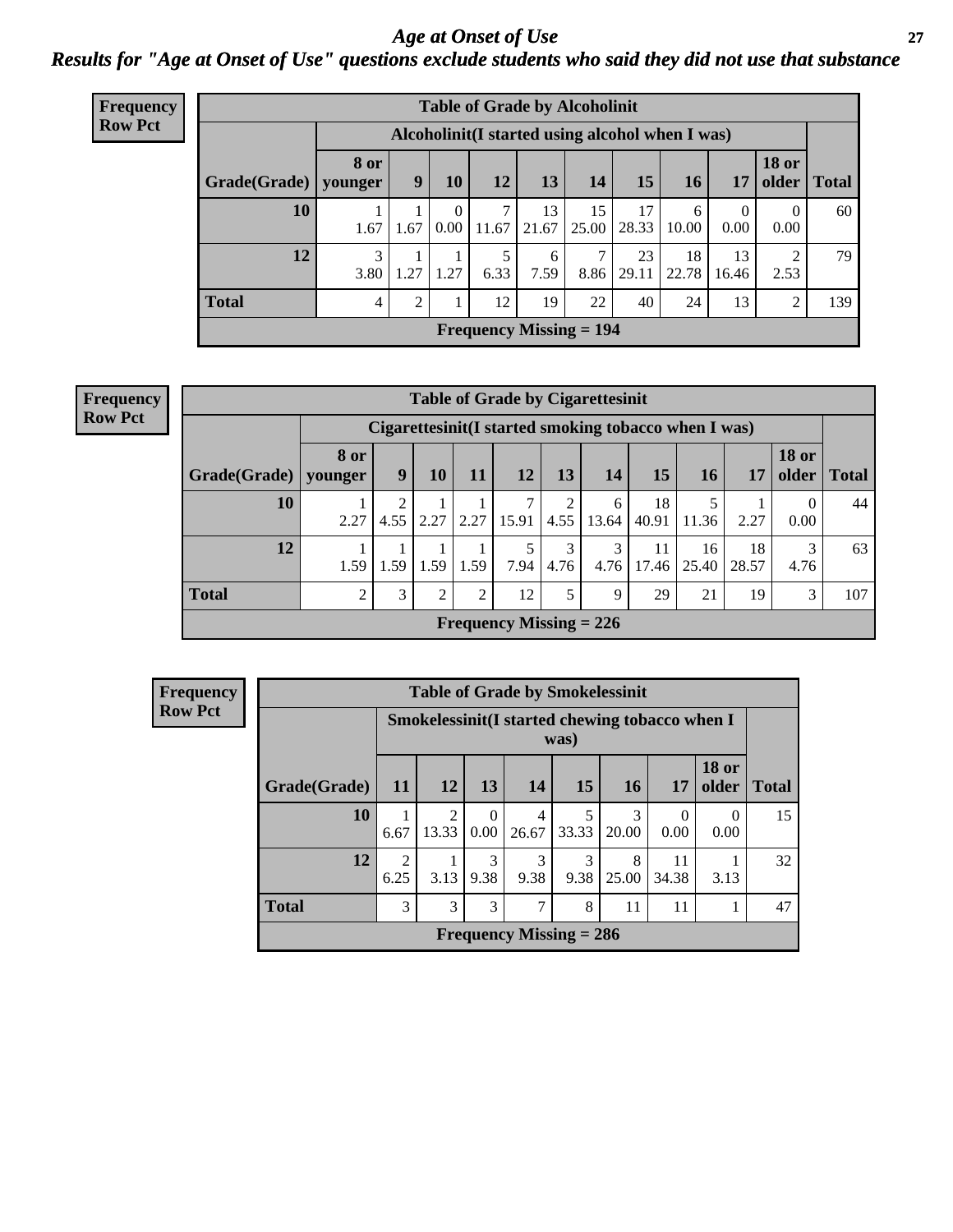#### *Age at Onset of Use* **28**

*Results for "Age at Onset of Use" questions exclude students who said they did not use that substance*

| <b>Frequency</b> | <b>Table of Grade by Marijuanainit</b> |                        |                                                     |                      |                           |           |           |            |             |             |                  |              |
|------------------|----------------------------------------|------------------------|-----------------------------------------------------|----------------------|---------------------------|-----------|-----------|------------|-------------|-------------|------------------|--------------|
| <b>Row Pct</b>   |                                        |                        | Marijuanainit(I started using marijuana when I was) |                      |                           |           |           |            |             |             |                  |              |
|                  | Grade(Grade)                           | <b>8 or</b><br>younger | 9                                                   | 10 <sup>1</sup>      | <b>11</b>                 | 12        | 13        | 14         | 15          | 16          | 17               | <b>Total</b> |
|                  | 10                                     | 3.23                   | 6.45                                                | 3.23                 | 6<br>19.35                | 2<br>6.45 | 16.13     | 3<br>9.68  | 10<br>32.26 | 3.23        | $\theta$<br>0.00 | 31           |
|                  | 12                                     | 2.78                   | $0.00\,$                                            | $\Omega$<br>$0.00\,$ | 2.78                      | 2<br>5.56 | 3<br>8.33 | 4<br>11.11 | 13.89       | 10<br>27.78 | 10<br>27.78      | 36           |
|                  | <b>Total</b>                           | 2                      | 2                                                   |                      | 7                         | 4         | 8         | 7          | 15          | 11          | 10               | 67           |
|                  |                                        |                        |                                                     |                      | Frequency Missing $= 266$ |           |           |            |             |             |                  |              |

| Frequency      |                        | <b>Table of Grade by Cocaineinit</b> |                                                    |                  |               |                 |           |       |              |  |  |  |
|----------------|------------------------|--------------------------------------|----------------------------------------------------|------------------|---------------|-----------------|-----------|-------|--------------|--|--|--|
| <b>Row Pct</b> |                        |                                      | Cocaine in it (I started using cocaine when I was) |                  |               |                 |           |       |              |  |  |  |
|                | Grade(Grade)   younger | 8 or                                 | <b>11</b>                                          | 12               | 13            | 15 <sup>1</sup> | <b>16</b> | 17    | <b>Total</b> |  |  |  |
|                | 10                     | 0.00                                 | 25.00                                              | 25.00            | 0<br>$0.00\,$ | 25.00           | 25.00     | 0.00  |              |  |  |  |
|                | 12                     | 14.29                                | $\Omega$<br>0.00                                   | $\Omega$<br>0.00 | 2<br>28.57    | 0.00            | 42.86     | 14.29 |              |  |  |  |
|                | <b>Total</b>           |                                      | $\overline{2}$<br>4                                |                  |               |                 |           |       |              |  |  |  |
|                |                        |                                      | Frequency Missing $= 322$                          |                  |               |                 |           |       |              |  |  |  |

| <b>Frequency</b> |                        |                                                 | <b>Table of Grade by Inhalantsinit</b>     |                  |                  |            |                  |           |                |  |  |
|------------------|------------------------|-------------------------------------------------|--------------------------------------------|------------------|------------------|------------|------------------|-----------|----------------|--|--|
| <b>Row Pct</b>   |                        | Inhalantsinit (I started using inhalants when I |                                            |                  | was)             |            |                  |           |                |  |  |
|                  | Grade(Grade)   younger | 8 or                                            | <b>10</b>                                  | <b>11</b>        | <b>12</b>        | 14         | 15               | <b>16</b> | <b>Total</b>   |  |  |
|                  | 10                     | $\overline{2}$<br>20.00                         | $\mathfrak{D}$<br>20.00                    | 10.00            | $\Omega$<br>0.00 | 4<br>40.00 | $\Omega$<br>0.00 | 10.00     | 10             |  |  |
|                  | 12                     | 25.00                                           | $\Omega$<br>0.00                           | $\Omega$<br>0.00 | 25.00            | 0.00       | 25.00            | 25.00     | $\overline{4}$ |  |  |
|                  | <b>Total</b>           | 3                                               | $\overline{2}$<br>1<br>$\mathfrak{D}$<br>4 |                  |                  |            |                  |           |                |  |  |
|                  |                        |                                                 | <b>Frequency Missing = 319</b>             |                  |                  |            |                  |           |                |  |  |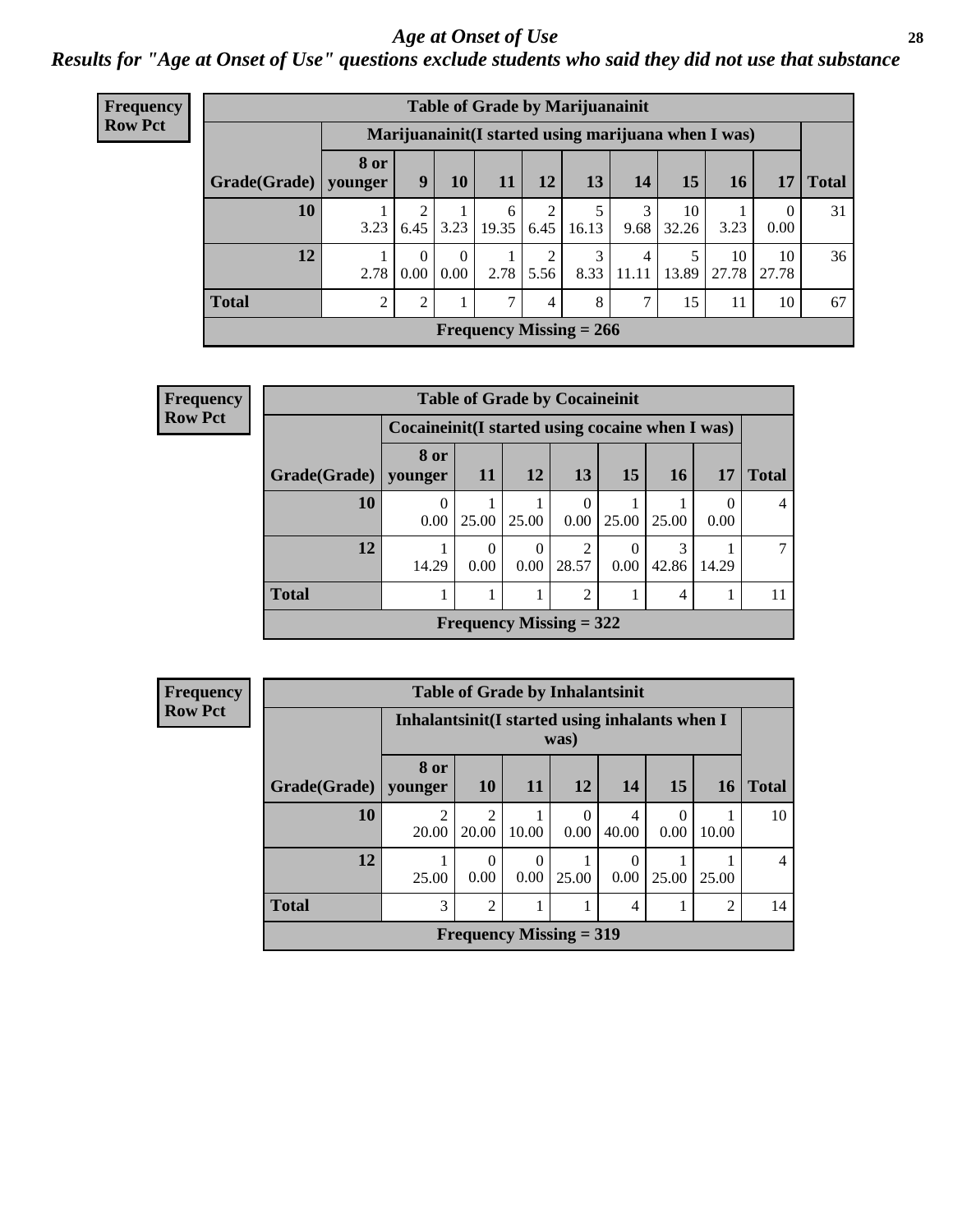#### *Age at Onset of Use* **29**

*Results for "Age at Onset of Use" questions exclude students who said they did not use that substance*

| <b>Frequency</b> |              | <b>Table of Grade by Steroidsinit</b>                        |           |                  |       |                                      |                |  |
|------------------|--------------|--------------------------------------------------------------|-----------|------------------|-------|--------------------------------------|----------------|--|
| <b>Row Pct</b>   |              | <b>Steroidsinit (I started using</b><br>steroids when I was) |           |                  |       |                                      |                |  |
|                  | Grade(Grade) | 8 or<br>younger                                              | 14        | 15               | 16    | 17                                   | <b>Total</b>   |  |
|                  | 10           | 0.00                                                         | 0<br>0.00 | 50.00            | 50.00 | $\Omega$<br>0.00                     | $\mathfrak{D}$ |  |
|                  | 12           | 20.00                                                        | 20.00     | $\Omega$<br>0.00 | 20.00 | $\mathcal{D}_{\mathcal{L}}$<br>40.00 | 5              |  |
|                  | <b>Total</b> | $\overline{2}$<br>$\overline{2}$                             |           |                  |       |                                      |                |  |
|                  |              | Frequency Missing $=$ 326                                    |           |                  |       |                                      |                |  |

| Frequency      |              | <b>Table of Grade by Ecstasyinit</b>                    |           |                                |           |                  |           |                |
|----------------|--------------|---------------------------------------------------------|-----------|--------------------------------|-----------|------------------|-----------|----------------|
| <b>Row Pct</b> |              | Ecstasyinit (I started using ecstasy when               |           |                                |           |                  |           |                |
|                | Grade(Grade) | 8 or<br>  younger                                       | <b>12</b> | 14                             | 15        | <b>16</b>        | <b>17</b> | <b>Total</b>   |
|                | 10           | 0.00                                                    | 50.00     | $\theta$<br>0.00               | 0<br>0.00 | $\Omega$<br>0.00 | 50.00     | $\overline{2}$ |
|                | 12           | 14.29                                                   | 0<br>0.00 | 2<br>28.57                     | 14.29     | 2<br>28.57       | 14.29     | 7              |
|                | <b>Total</b> | $\overline{2}$<br>$\overline{2}$<br>$\overline{2}$<br>1 |           |                                |           |                  |           |                |
|                |              |                                                         |           | <b>Frequency Missing = 324</b> |           |                  |           |                |

| <b>Frequency</b> |              | <b>Table of Grade by Methinit</b>                                |           |           |       |           |                |  |  |
|------------------|--------------|------------------------------------------------------------------|-----------|-----------|-------|-----------|----------------|--|--|
| <b>Row Pct</b>   |              | <b>Methinit</b> (I started using<br>methamphetamines when I was) |           |           |       |           |                |  |  |
|                  | Grade(Grade) | 8 or<br>vounger                                                  | <b>11</b> | 13        | 15    | <b>16</b> | <b>Total</b>   |  |  |
|                  | 10           | 0.00                                                             | 50.00     | 0<br>0.00 | 0.00  | 50.00     | $\mathfrak{D}$ |  |  |
|                  | 12           | 25.00                                                            | 0.00      | 25.00     | 25.00 | 25.00     | 4              |  |  |
|                  | <b>Total</b> |                                                                  |           |           |       | 2         | 6              |  |  |
|                  |              | Frequency Missing $= 327$                                        |           |           |       |           |                |  |  |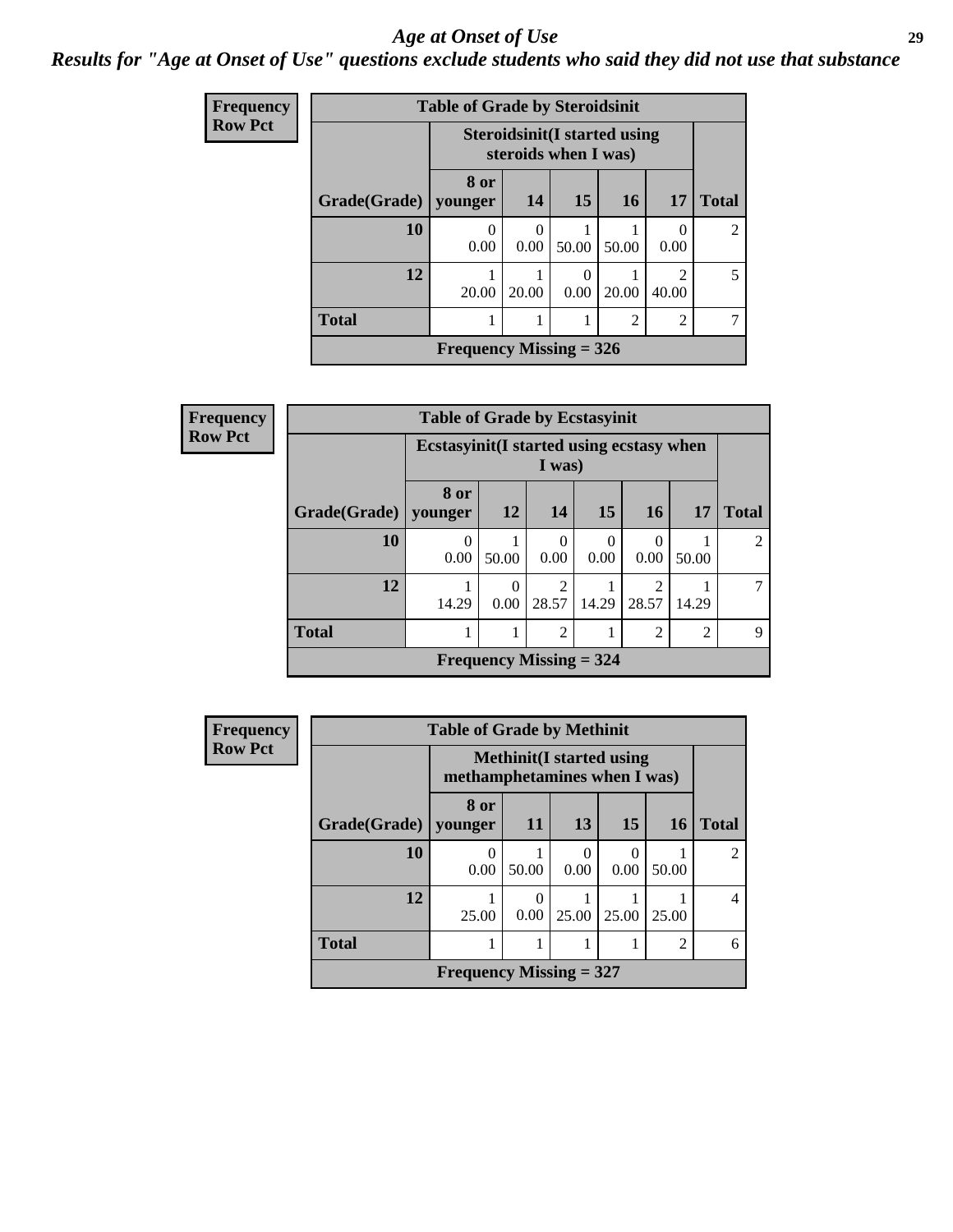#### Age at Onset of Use **30**

#### *Results for "Age at Onset of Use" questions exclude students who said they did not use that substance*

| Frequency      |              | <b>Table of Grade by Hallucinogensinit</b>                      |           |                  |                        |           |                |  |  |
|----------------|--------------|-----------------------------------------------------------------|-----------|------------------|------------------------|-----------|----------------|--|--|
| <b>Row Pct</b> |              | Hallucinogensinit (I started using<br>hallucinogens when I was) |           |                  |                        |           |                |  |  |
|                | Grade(Grade) | 8 or<br>vounger                                                 | 13        | 14               | 16                     | 17        | <b>Total</b>   |  |  |
|                | 10           | $\theta$<br>0.00                                                | 0<br>0.00 | 50.00            | 50.00                  | 0<br>0.00 | $\mathfrak{D}$ |  |  |
|                | 12           | 20.00                                                           | 20.00     | $\theta$<br>0.00 | $\mathcal{D}$<br>40.00 | 20.00     | 5              |  |  |
|                | <b>Total</b> | 3                                                               |           |                  |                        |           |                |  |  |
|                |              | Frequency Missing $=$ 326                                       |           |                  |                        |           |                |  |  |

| <b>Frequency</b> |                                   |                 |                                                                                            |                         |                  |                           | <b>Table of Grade by Prescriptioninit</b> |                 |       |                       |              |
|------------------|-----------------------------------|-----------------|--------------------------------------------------------------------------------------------|-------------------------|------------------|---------------------------|-------------------------------------------|-----------------|-------|-----------------------|--------------|
| <b>Row Pct</b>   |                                   |                 | Prescription in it (I started using prescription drugs not<br>prescribed to me when I was) |                         |                  |                           |                                           |                 |       |                       |              |
|                  | Grade(Grade)                      | 8 or<br>younger | <b>11</b>                                                                                  | 12                      | 13               | 14                        | <b>15</b>                                 | 16 <sup>1</sup> | 17    | <b>18 or</b><br>older | <b>Total</b> |
|                  | 10                                | 6<br>35.29      | $\Omega$<br>$0.00^{\circ}$                                                                 | $\overline{2}$<br>11.76 | $\left($<br>0.00 | 5.88                      | 41.18                                     | 5.88            | 0.00  | $\Omega$<br>0.00      | 17           |
|                  | 12                                | 4.76            | 4.76                                                                                       |                         | $4.76$   4.76    |                           | 4<br>$19.05$   19.05                      | 19.05           | 19.05 | 4.76                  | 21           |
|                  | <b>Total</b><br>3<br>11<br>5<br>4 |                 |                                                                                            |                         |                  |                           |                                           |                 | 38    |                       |              |
|                  |                                   |                 |                                                                                            |                         |                  | Frequency Missing $= 295$ |                                           |                 |       |                       |              |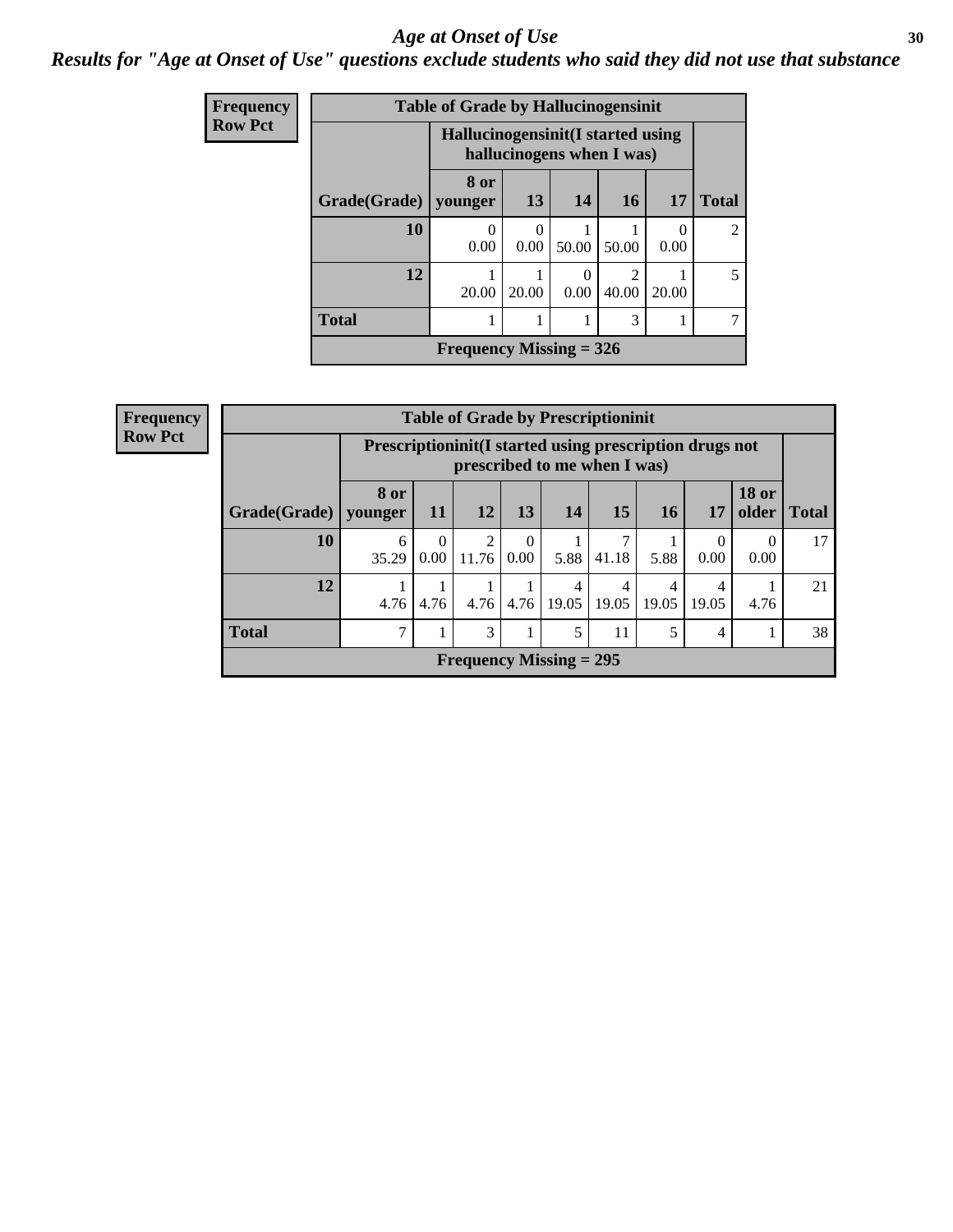| Frequency      |                                               | <b>Table of Alcoholharm by Grade</b> |             |              |  |  |  |  |  |
|----------------|-----------------------------------------------|--------------------------------------|-------------|--------------|--|--|--|--|--|
| <b>Col Pct</b> | Alcoholharm(I<br>think alcohol is<br>harmful) | Grade(Grade)<br>10                   | 12          | <b>Total</b> |  |  |  |  |  |
|                | <b>Strongly Agree</b>                         | 90<br>50.28                          | 45<br>29.22 | 135          |  |  |  |  |  |
|                | <b>Somewhat Agree</b>                         | 58<br>32.40                          | 66<br>42.86 | 124          |  |  |  |  |  |
|                | <b>Somewhat Disagree</b>                      | 21<br>11.73                          | 30<br>19.48 | 51           |  |  |  |  |  |
|                | <b>Strongly Disagree</b>                      | 10<br>5.59                           | 13<br>8.44  | 23           |  |  |  |  |  |
|                | <b>Total</b>                                  | 179                                  | 154         | 333          |  |  |  |  |  |

| <b>Table of Cigarettesharm by Grade</b>                  |                    |             |              |  |  |  |  |
|----------------------------------------------------------|--------------------|-------------|--------------|--|--|--|--|
| Cigarettesharm(I<br>think smoking<br>tobacco is harmful) | Grade(Grade)<br>10 | 12          | <b>Total</b> |  |  |  |  |
| <b>Strongly Agree</b>                                    | 132<br>73.74       | 98<br>63.64 | 230          |  |  |  |  |
| <b>Somewhat Agree</b>                                    | 34<br>18.99        | 43<br>27.92 | 77           |  |  |  |  |
| <b>Somewhat Disagree</b>                                 | 9<br>5.03          | 10<br>6.49  | 19           |  |  |  |  |
| <b>Strongly Disagree</b>                                 | 4<br>2.23          | 3<br>1.95   | 7            |  |  |  |  |
| <b>Total</b>                                             | 179                | 154         | 333          |  |  |  |  |

| Frequency      | <b>Table of Smokelessharm by Grade</b>                  |                    |             |              |
|----------------|---------------------------------------------------------|--------------------|-------------|--------------|
| <b>Col Pct</b> | Smokelessharm(I<br>think chewing<br>tobacco is harmful) | Grade(Grade)<br>10 | 12          | <b>Total</b> |
|                | <b>Strongly Agree</b>                                   | 133<br>74.30       | 94<br>61.04 | 227          |
|                | <b>Somewhat Agree</b>                                   | 33<br>18.44        | 43<br>27.92 | 76           |
|                | <b>Somewhat Disagree</b>                                | 3.91               | 13<br>8.44  | 20           |
|                | <b>Strongly Disagree</b>                                | 6<br>3.35          | 4<br>2.60   | 10           |
|                | <b>Total</b>                                            | 179                | 154         | 333          |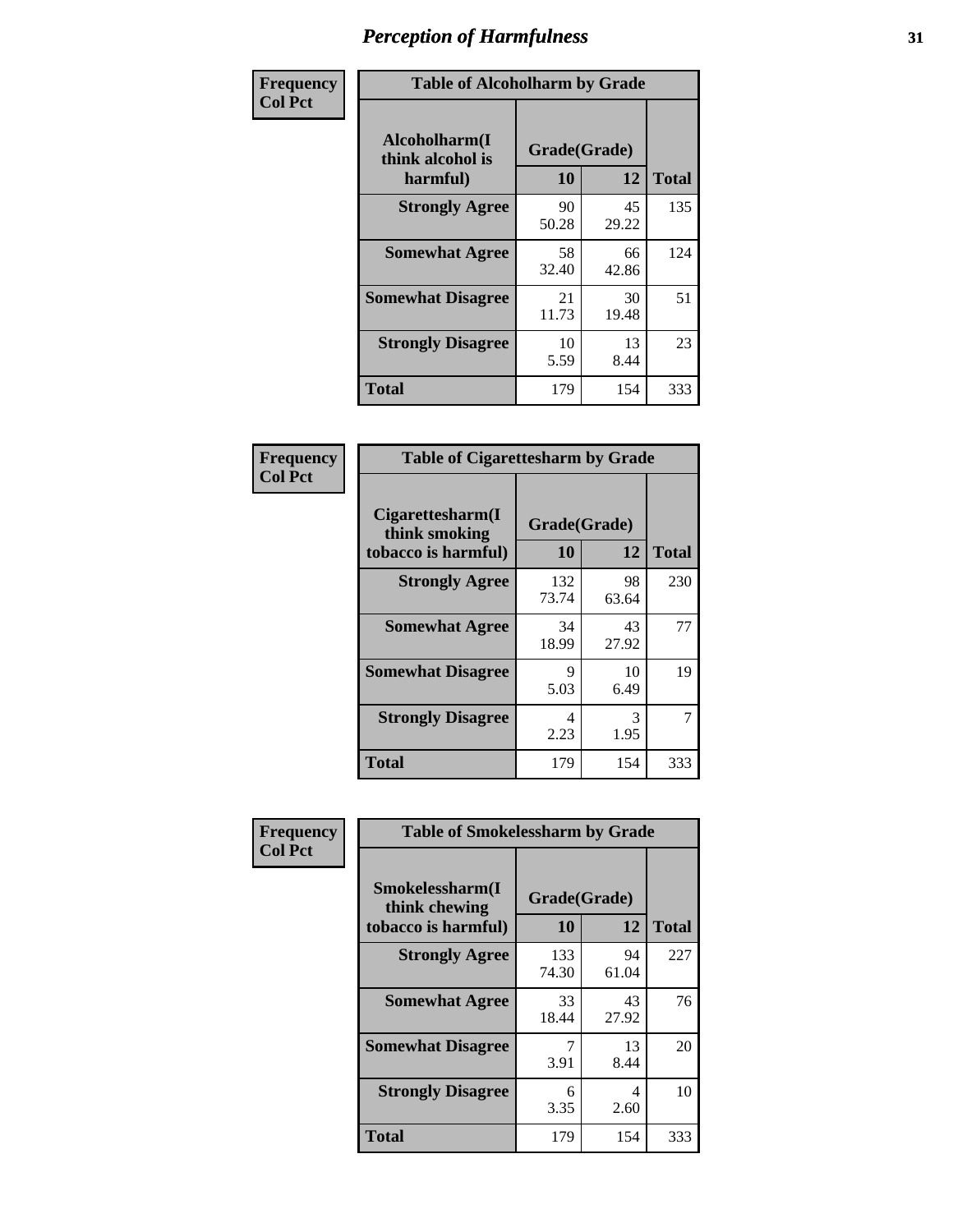| Frequency      |                                                   | <b>Table of Marijuanaharm by Grade</b> |             |              |  |  |  |  |  |
|----------------|---------------------------------------------------|----------------------------------------|-------------|--------------|--|--|--|--|--|
| <b>Col Pct</b> | Marijuanaharm(I<br>think marijuana is<br>harmful) | Grade(Grade)<br>10                     | 12          | <b>Total</b> |  |  |  |  |  |
|                | <b>Strongly Agree</b>                             | 116<br>64.80                           | 75<br>48.70 | 191          |  |  |  |  |  |
|                | <b>Somewhat Agree</b>                             | 27<br>15.08                            | 36<br>23.38 | 63           |  |  |  |  |  |
|                | <b>Somewhat Disagree</b>                          | 11<br>6.15                             | 22<br>14.29 | 33           |  |  |  |  |  |
|                | <b>Strongly Disagree</b>                          | 25<br>13.97                            | 21<br>13.64 | 46           |  |  |  |  |  |
|                | <b>Total</b>                                      | 179                                    | 154         | 333          |  |  |  |  |  |

| <b>Table of Cocaineharm by Grade</b>          |                    |              |              |  |  |
|-----------------------------------------------|--------------------|--------------|--------------|--|--|
| Cocaineharm(I<br>think cocaine is<br>harmful) | Grade(Grade)<br>10 | 12           | <b>Total</b> |  |  |
| <b>Strongly Agree</b>                         | 163<br>91.06       | 138<br>89.61 | 301          |  |  |
| <b>Somewhat Agree</b>                         | 9<br>5.03          | 8<br>5.19    | 17           |  |  |
| <b>Somewhat Disagree</b>                      | 2<br>1.12          | 3<br>1.95    | 5            |  |  |
| <b>Strongly Disagree</b>                      | 5<br>2.79          | 5<br>3.25    | 10           |  |  |
| <b>Total</b>                                  | 179                | 154          | 333          |  |  |

| Frequency      | <b>Table of Inhalantsharm by Grade</b>             |                           |              |              |  |
|----------------|----------------------------------------------------|---------------------------|--------------|--------------|--|
| <b>Col Pct</b> | Inhalantsharm(I<br>think inhalants are<br>harmful) | Grade(Grade)<br><b>10</b> | 12           | <b>Total</b> |  |
|                | <b>Strongly Agree</b>                              | 152<br>84.92              | 138<br>89.61 | 290          |  |
|                | <b>Somewhat Agree</b>                              | 16<br>8.94                | 8<br>5.19    | 24           |  |
|                | <b>Somewhat Disagree</b>                           | 4<br>2.23                 | 4<br>2.60    | 8            |  |
|                | <b>Strongly Disagree</b>                           | 3.91                      | 4<br>2.60    | 11           |  |
|                | <b>Total</b>                                       | 179                       | 154          | 333          |  |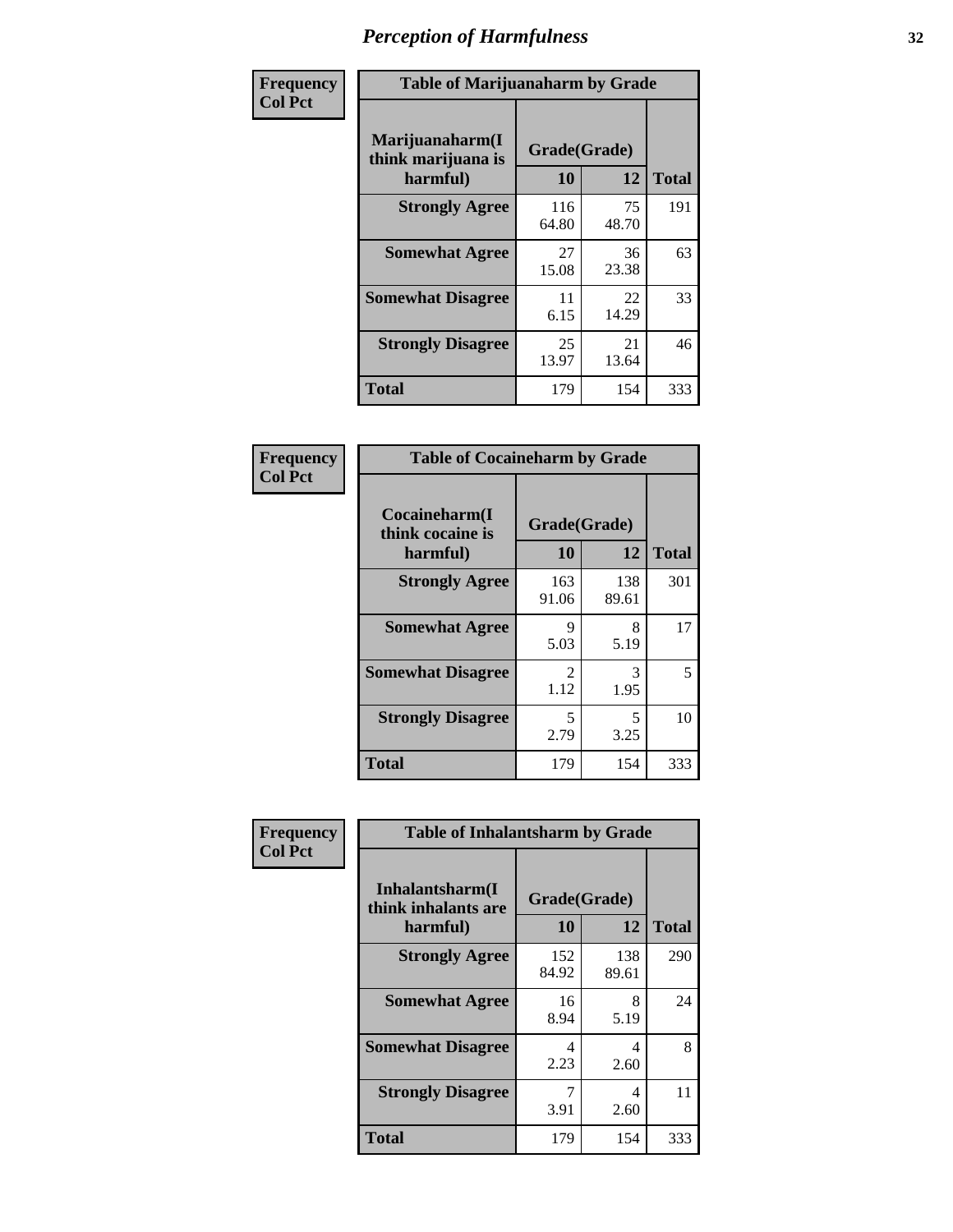| Frequency      | <b>Table of Steroidsharm by Grade</b>            |                    |              |              |
|----------------|--------------------------------------------------|--------------------|--------------|--------------|
| <b>Col Pct</b> | Steroidsharm(I<br>think steroids are<br>harmful) | Grade(Grade)<br>10 | 12           | <b>Total</b> |
|                | <b>Strongly Agree</b>                            | 135<br>75.42       | 115<br>74.68 | 250          |
|                | <b>Somewhat Agree</b>                            | 29<br>16.20        | 22<br>14.29  | 51           |
|                | <b>Somewhat Disagree</b>                         | 8<br>4.47          | 12<br>7.79   | 20           |
|                | <b>Strongly Disagree</b>                         | 3.91               | 5<br>3.25    | 12           |
|                | <b>Total</b>                                     | 179                | 154          | 333          |

| <b>Table of Ecstasyharm by Grade</b>          |                    |              |     |  |  |
|-----------------------------------------------|--------------------|--------------|-----|--|--|
| Ecstasyharm(I<br>think ecstasy is<br>harmful) | Grade(Grade)<br>10 | <b>Total</b> |     |  |  |
| <b>Strongly Agree</b>                         | 149<br>83.24       | 132<br>85.71 | 281 |  |  |
| <b>Somewhat Agree</b>                         | 19<br>10.61        | 11<br>7.14   | 30  |  |  |
| <b>Somewhat Disagree</b>                      | 5<br>2.79          | 4.55         | 12  |  |  |
| <b>Strongly Disagree</b>                      | 6<br>3.35          | 4<br>2.60    | 10  |  |  |
| <b>Total</b>                                  | 179                | 154          | 333 |  |  |

| Frequency      | <b>Table of Methharm by Grade</b>                            |                           |                       |              |
|----------------|--------------------------------------------------------------|---------------------------|-----------------------|--------------|
| <b>Col Pct</b> | <b>Methharm</b> (I think<br>methamphetamines<br>are harmful) | Grade(Grade)<br><b>10</b> | <b>12</b>             | <b>Total</b> |
|                | <b>Strongly Agree</b>                                        | 165<br>92.18              | 145<br>94.16          | 310          |
|                | <b>Somewhat Agree</b>                                        | 8<br>4.47                 | 3<br>1.95             | 11           |
|                | <b>Somewhat Disagree</b>                                     | 0.56                      | $\mathcal{L}$<br>1.30 | 3            |
|                | <b>Strongly Disagree</b>                                     | 5<br>2.79                 | 4<br>2.60             | 9            |
|                | Total                                                        | 179                       | 154                   | 333          |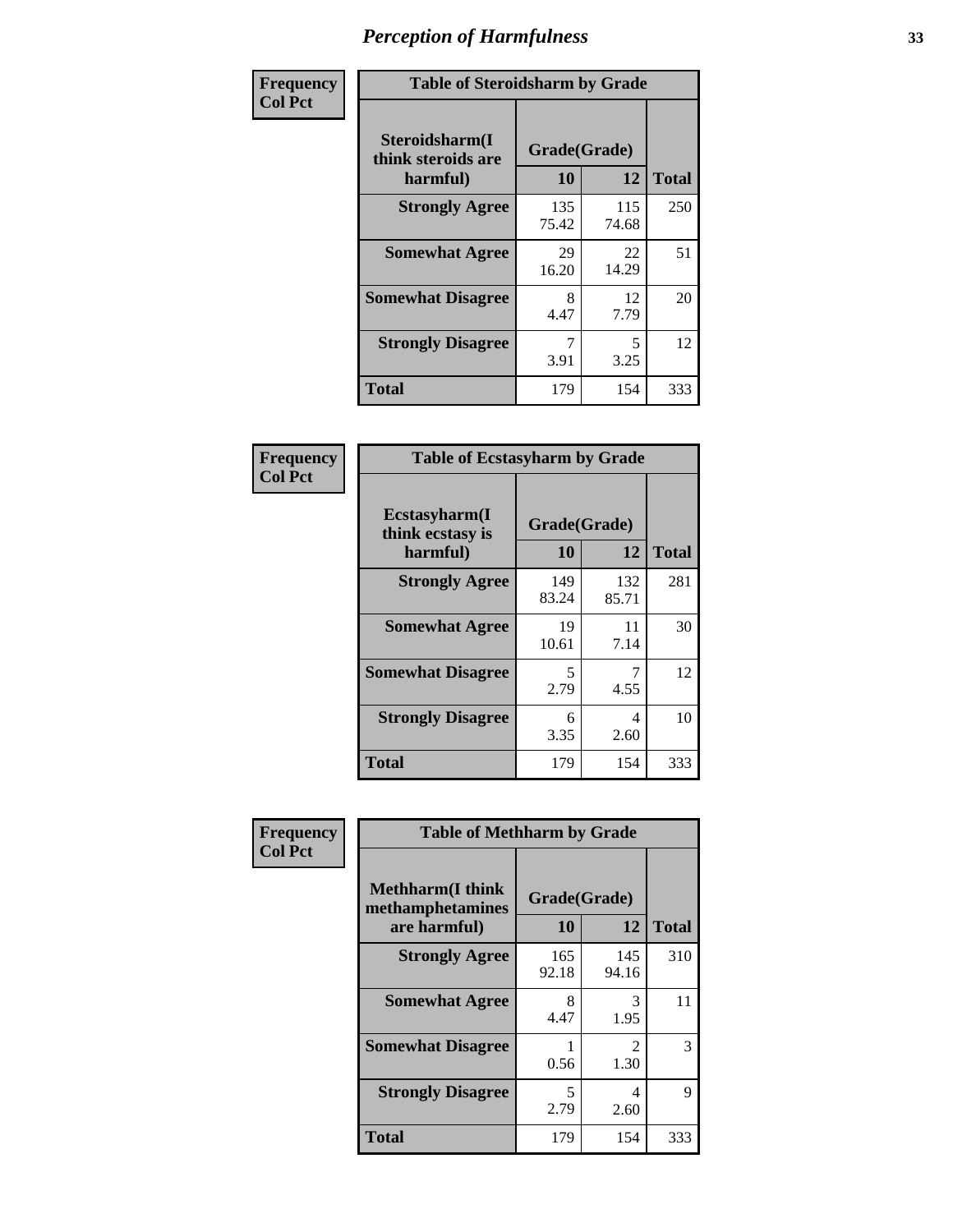| Frequency      | <b>Table of Hallucinogensharm by Grade</b>                 |                    |              |              |
|----------------|------------------------------------------------------------|--------------------|--------------|--------------|
| <b>Col Pct</b> | Hallucinogensharm(I<br>think hallucinogens<br>are harmful) | Grade(Grade)<br>10 | 12           | <b>Total</b> |
|                | <b>Strongly Agree</b>                                      | 158<br>88.27       | 133<br>86.36 | 291          |
|                | <b>Somewhat Agree</b>                                      | 12<br>6.70         | 9<br>5.84    | 21           |
|                | <b>Somewhat Disagree</b>                                   | 4<br>2.23          | 4.55         | 11           |
|                | <b>Strongly Disagree</b>                                   | 5<br>2.79          | 5<br>3.25    | 10           |
|                | <b>Total</b>                                               | 179                | 154          | 333          |

| <b>Table of Prescriptionharm by Grade</b>                                         |              |             |              |  |
|-----------------------------------------------------------------------------------|--------------|-------------|--------------|--|
| <b>Prescriptionharm</b> (I<br>think prescription<br>drugs not<br>prescribed to me | Grade(Grade) |             |              |  |
| are harmful)                                                                      | 10           | 12          | <b>Total</b> |  |
| <b>Strongly Agree</b>                                                             | 118<br>65.92 | 99<br>64.29 | 217          |  |
| <b>Somewhat Agree</b>                                                             | 39<br>21.79  | 34<br>22.08 | 73           |  |
| <b>Somewhat Disagree</b>                                                          | 13<br>7.26   | 15<br>9.74  | 28           |  |
| <b>Strongly Disagree</b>                                                          | 9<br>5.03    | 6<br>3.90   | 15           |  |
| <b>Total</b>                                                                      | 179          | 154         | 333          |  |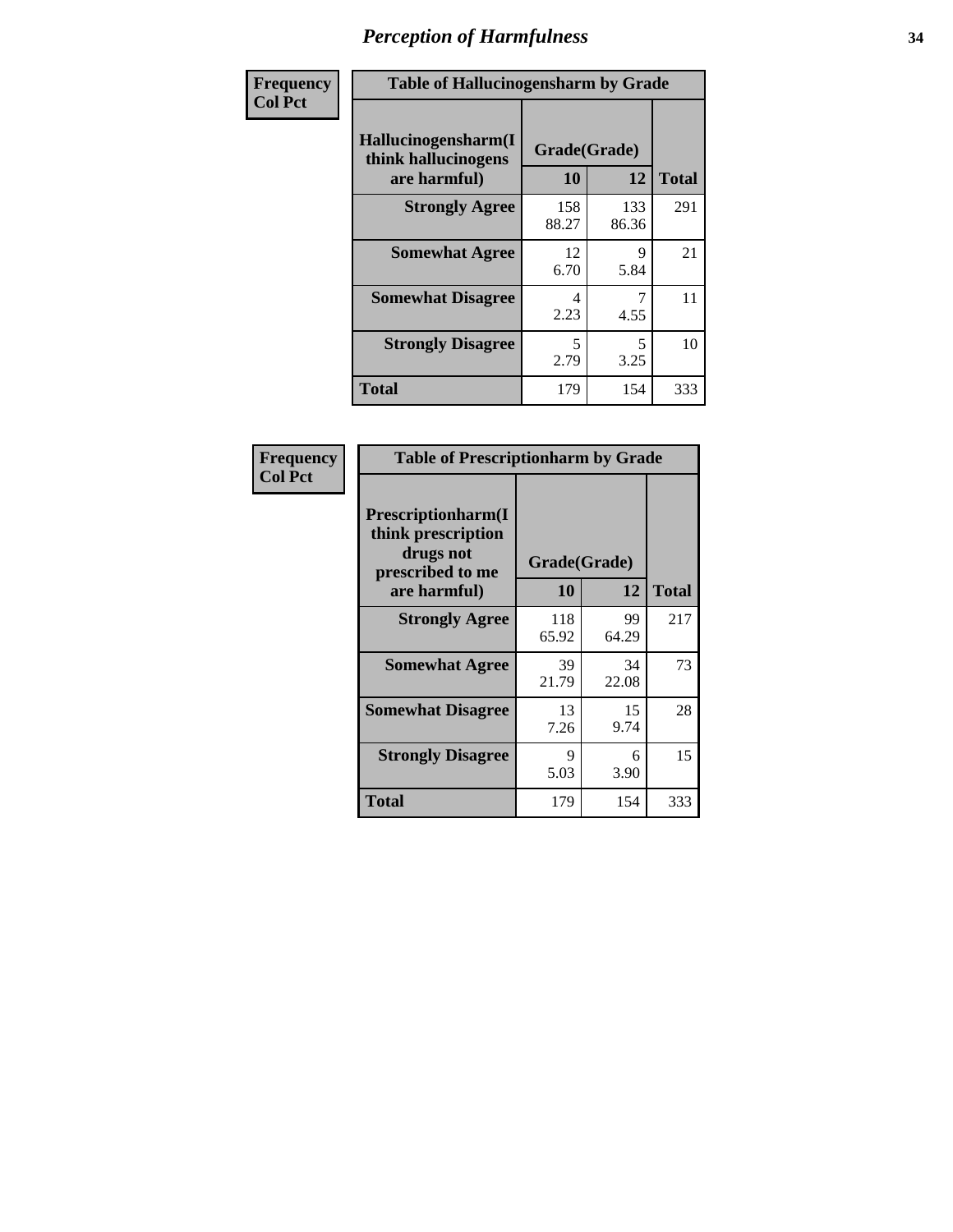# *Disapproval by Adults* **35**

| Frequency      | <b>Table of Alcoholadult by Grade</b>                                 |                    |             |              |  |
|----------------|-----------------------------------------------------------------------|--------------------|-------------|--------------|--|
| <b>Col Pct</b> | <b>Alcoholadult</b> (Adults<br>would disapprove if<br>I used alcohol) | Grade(Grade)<br>10 | 12          | <b>Total</b> |  |
|                | <b>Strongly Agree</b>                                                 | 112<br>62.57       | 73<br>47.40 | 185          |  |
|                | <b>Somewhat Agree</b>                                                 | 40<br>22.35        | 45<br>29.22 | 85           |  |
|                | <b>Somewhat Disagree</b>                                              | 13<br>7.26         | 30<br>19.48 | 43           |  |
|                | <b>Strongly Disagree</b>                                              | 14<br>7.82         | 6<br>3.90   | 20           |  |
|                | <b>Total</b>                                                          | 179                | 154         | 333          |  |

| <b>Table of Tobaccoadult by Grade</b>                                |                    |             |              |  |
|----------------------------------------------------------------------|--------------------|-------------|--------------|--|
| <b>Tobaccoadult(Adults</b><br>would disapprove if<br>I used tobacco) | Grade(Grade)<br>10 | 12          | <b>Total</b> |  |
| <b>Strongly Agree</b>                                                | 139<br>77.65       | 94<br>61.04 | 233          |  |
| <b>Somewhat Agree</b>                                                | 23<br>12.85        | 29<br>18.83 | 52           |  |
| <b>Somewhat Disagree</b>                                             | 10<br>5.59         | 24<br>15.58 | 34           |  |
| <b>Strongly Disagree</b>                                             | 7<br>3.91          | 4.55        | 14           |  |
| <b>Total</b>                                                         | 179                | 154         | 333          |  |

| Frequency      | <b>Table of Marijuanaadult by Grade</b>                           |                    |              |              |
|----------------|-------------------------------------------------------------------|--------------------|--------------|--------------|
| <b>Col Pct</b> | Marijuanaadult(Adults<br>would disapprove if I<br>used marijuana) | Grade(Grade)<br>10 | 12           | <b>Total</b> |
|                | <b>Strongly Agree</b>                                             | 158<br>88.27       | 132<br>85.71 | 290          |
|                | <b>Somewhat Agree</b>                                             | 9<br>5.03          | 14<br>9.09   | 23           |
|                | <b>Somewhat Disagree</b>                                          | 5<br>2.79          | 2<br>1.30    |              |
|                | <b>Strongly Disagree</b>                                          | 3.91               | 6<br>3.90    | 13           |
|                | <b>Total</b>                                                      | 179                | 154          | 333          |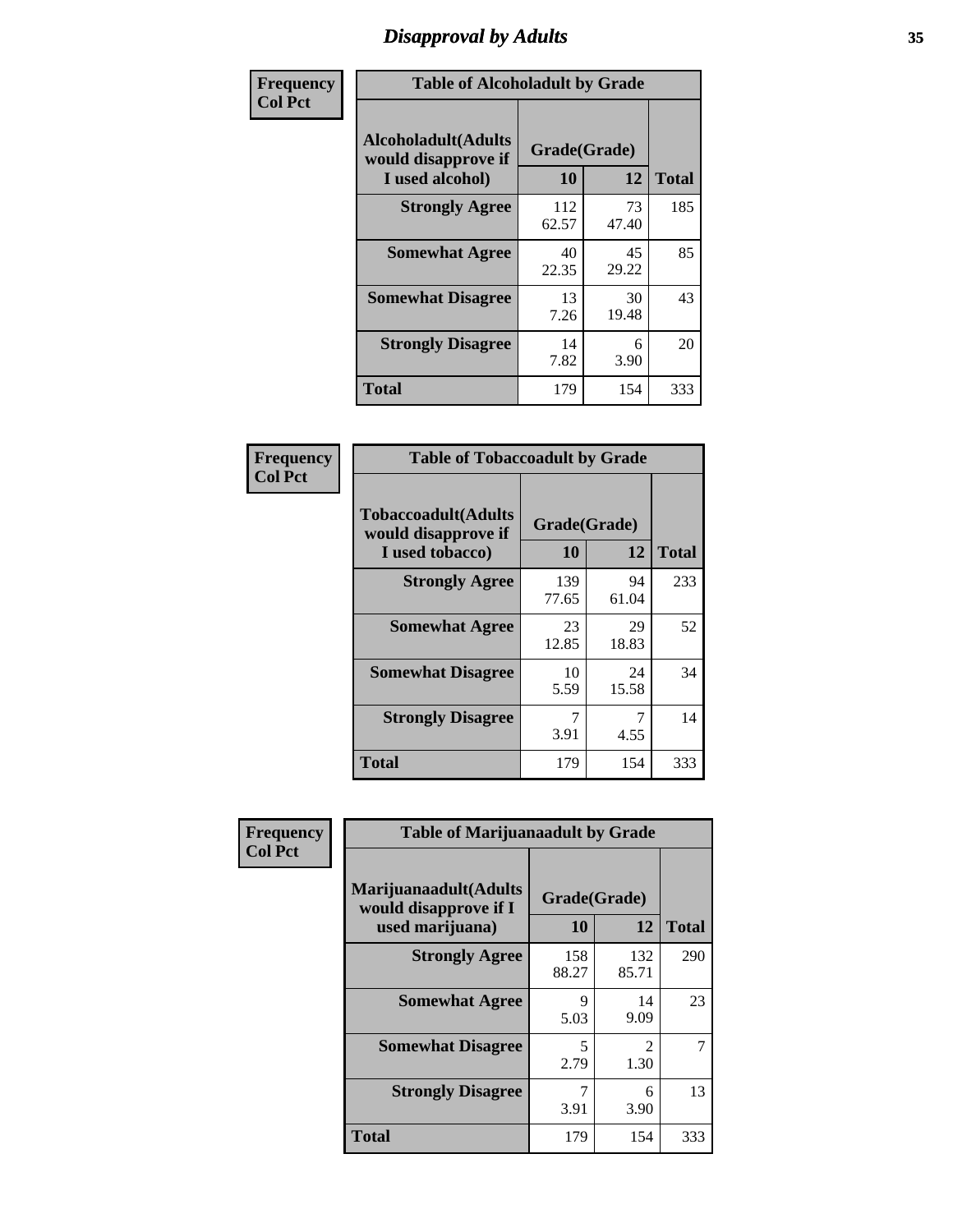# *Disapproval by Adults* **36**

| Frequency      | <b>Table of Otherdrugadult by Grade</b>                                     |                    |              |              |  |
|----------------|-----------------------------------------------------------------------------|--------------------|--------------|--------------|--|
| <b>Col Pct</b> | <b>Otherdrugadult</b> (Adults<br>would disapprove if I<br>used other drugs) | Grade(Grade)<br>10 | 12           | <b>Total</b> |  |
|                | <b>Strongly Agree</b>                                                       | 168<br>93.85       | 144<br>93.51 | 312          |  |
|                | <b>Somewhat Agree</b>                                                       | 4<br>2.23          | 4<br>2.60    | 8            |  |
|                | <b>Strongly Disagree</b>                                                    | 3.91               | 6<br>3.90    | 13           |  |
|                | <b>Total</b>                                                                | 179                | 154          | 333          |  |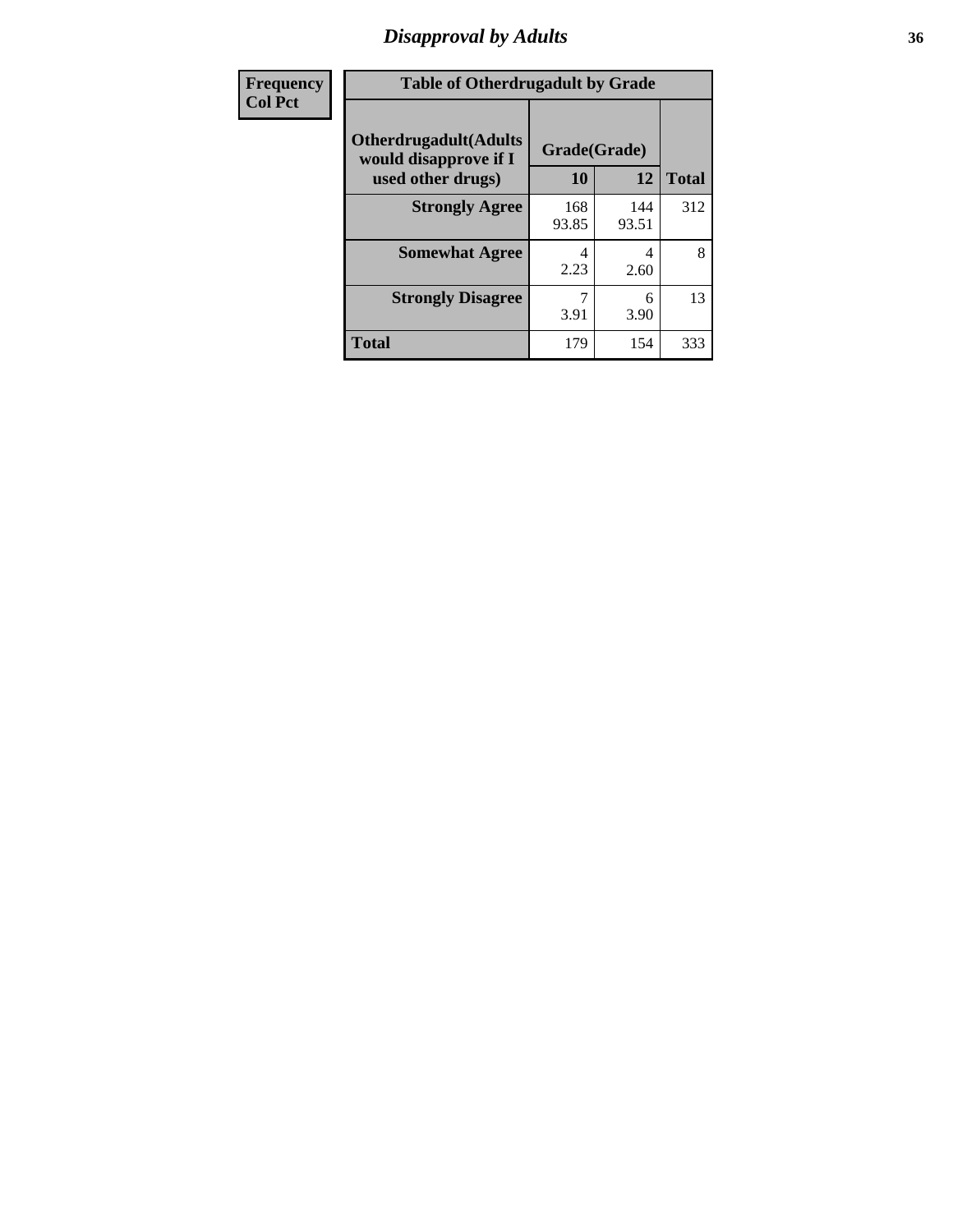# *Disapproval by Peers* **37**

| Frequency      | <b>Table of Alcoholpeer by Grade</b>                    |              |             |              |  |
|----------------|---------------------------------------------------------|--------------|-------------|--------------|--|
| <b>Col Pct</b> | Alcoholpeer(My<br>friends would<br>disapprove if I used | Grade(Grade) |             |              |  |
|                | alcohol)                                                | 10           | 12          | <b>Total</b> |  |
|                | <b>Strongly Agree</b>                                   | 35<br>19.55  | 16<br>10.39 | 51           |  |
|                | <b>Somewhat Agree</b>                                   | 57<br>31.84  | 23<br>14.94 | 80           |  |
|                | <b>Somewhat Disagree</b>                                | 39<br>21.79  | 44<br>28.57 | 83           |  |
|                | <b>Strongly Disagree</b>                                | 48<br>26.82  | 71<br>46.10 | 119          |  |
|                | Total                                                   | 179          | 154         | 333          |  |

| Frequency      | <b>Table of Tobaccopeer by Grade</b>                                |                    |             |              |
|----------------|---------------------------------------------------------------------|--------------------|-------------|--------------|
| <b>Col Pct</b> | Tobaccopeer(My<br>friends would<br>disapprove if I used<br>tobacco) | Grade(Grade)<br>10 | 12          | <b>Total</b> |
|                | <b>Strongly Agree</b>                                               | 60<br>33.52        | 36<br>23.38 | 96           |
|                | <b>Somewhat Agree</b>                                               | 36<br>20.11        | 25<br>16.23 | 61           |
|                | <b>Somewhat Disagree</b>                                            | 41<br>22.91        | 32<br>20.78 | 73           |
|                | <b>Strongly Disagree</b>                                            | 42<br>23.46        | 61<br>39.61 | 103          |
|                | Total                                                               | 179                | 154         | 333          |

| Frequency      | <b>Table of Marijuanapeer by Grade</b>                    |              |             |              |
|----------------|-----------------------------------------------------------|--------------|-------------|--------------|
| <b>Col Pct</b> | Marijuanapeer(My<br>friends would<br>disapprove if I used | Grade(Grade) |             |              |
|                | marijuana)                                                | 10           | 12          | <b>Total</b> |
|                | <b>Strongly Agree</b>                                     | 76<br>42.46  | 58<br>37.66 | 134          |
|                | <b>Somewhat Agree</b>                                     | 33<br>18.44  | 27<br>17.53 | 60           |
|                | <b>Somewhat Disagree</b>                                  | 27<br>15.08  | 28<br>18.18 | 55           |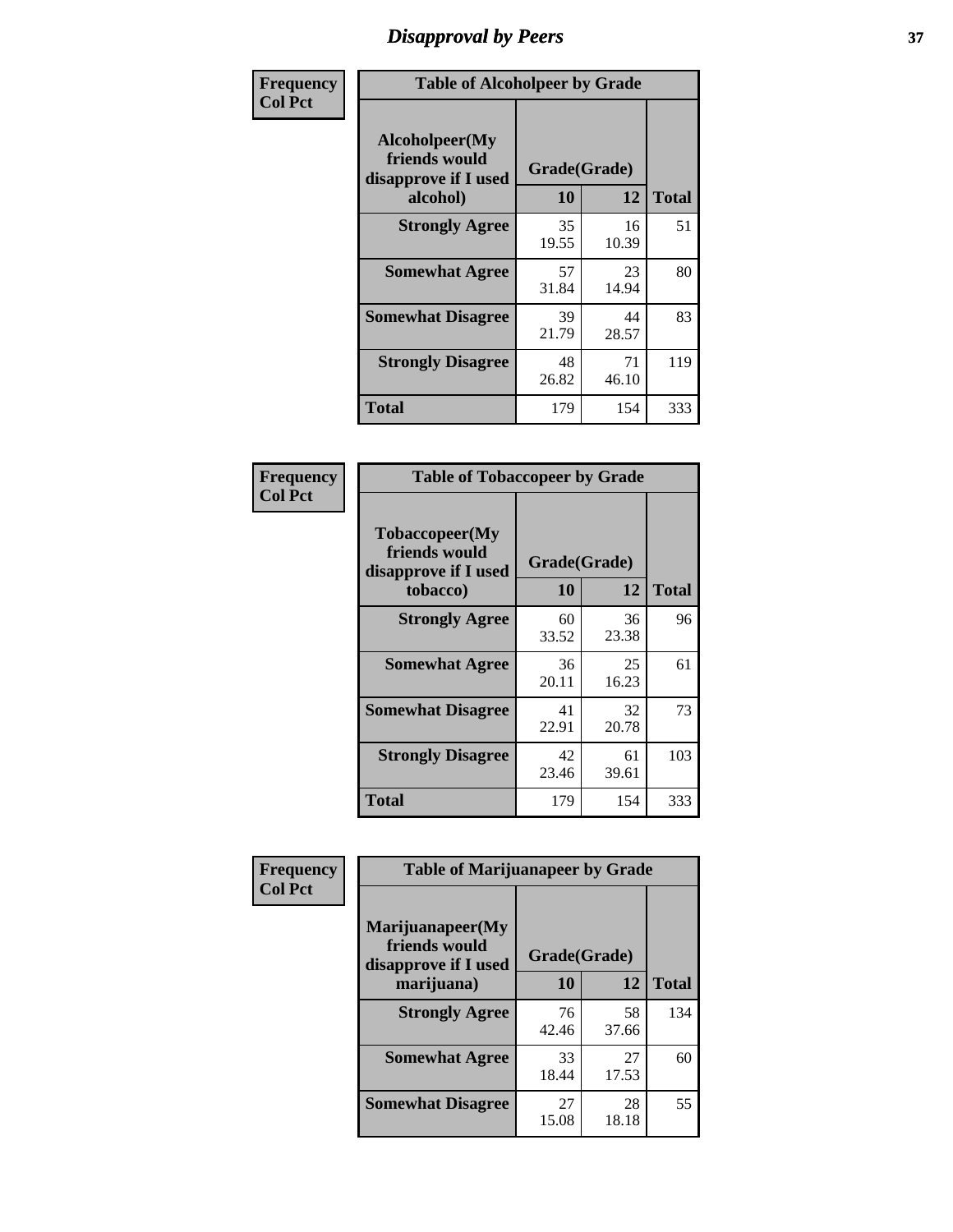# *Disapproval by Peers* **38**

| <b>Frequency</b> | <b>Table of Marijuanapeer by Grade</b>                                  |                    |             |              |  |
|------------------|-------------------------------------------------------------------------|--------------------|-------------|--------------|--|
| <b>Col Pct</b>   | Marijuanapeer(My<br>friends would<br>disapprove if I used<br>marijuana) | Grade(Grade)<br>10 | 12          | <b>Total</b> |  |
|                  | <b>Strongly Disagree</b>                                                | 43<br>24.02        | 41<br>26.62 | 84           |  |
|                  | <b>Total</b>                                                            | 179                | 154         | 333          |  |

| <b>Frequency</b> | <b>Table of Otherdrugpeer by Grade</b>                                    |                    |             |              |
|------------------|---------------------------------------------------------------------------|--------------------|-------------|--------------|
| <b>Col Pct</b>   | Otherdrugpeer(My<br>friends would<br>disapprove if I used<br>other drugs) | Grade(Grade)<br>10 | 12          | <b>Total</b> |
|                  |                                                                           |                    |             |              |
|                  | <b>Strongly Agree</b>                                                     | 99<br>55.31        | 89<br>57.79 | 188          |
|                  | <b>Somewhat Agree</b>                                                     | 34<br>18.99        | 22<br>14.29 | 56           |
|                  | <b>Somewhat Disagree</b>                                                  | 17<br>9.50         | 16<br>10.39 | 33           |
|                  | <b>Strongly Disagree</b>                                                  | 29<br>16.20        | 27<br>17.53 | 56           |
|                  | Total                                                                     | 179                | 154         | 333          |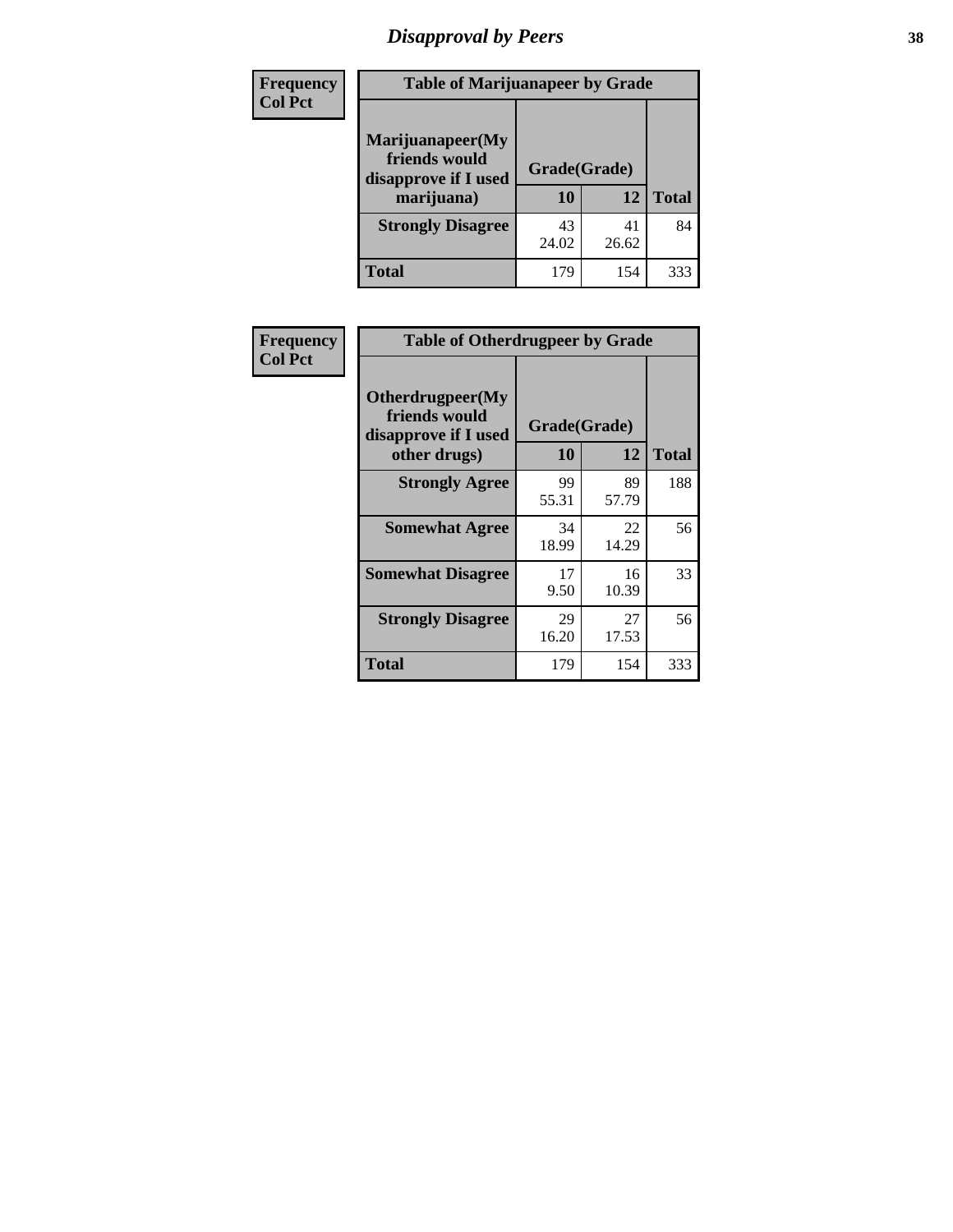| Frequency<br><b>Col Pct</b> | <b>Table of Alcohollocation1 by Grade</b> |              |              |              |
|-----------------------------|-------------------------------------------|--------------|--------------|--------------|
|                             | <b>Alcohollocation1(Places</b>            | Grade(Grade) |              |              |
|                             | <b>Friends Use Alcohol)</b>               | 10           | 12           | <b>Total</b> |
|                             |                                           | 114<br>63.69 | 122<br>79.22 | 236          |
|                             | Do Not Use                                | 65<br>36.31  | 32<br>20.78  | 97           |
|                             | <b>Total</b>                              | 179          | 154          | 333          |

| Frequency      | <b>Table of Alcohollocation2 by Grade</b>                     |                    |             |              |
|----------------|---------------------------------------------------------------|--------------------|-------------|--------------|
| <b>Col Pct</b> | <b>Alcohollocation2(Places</b><br><b>Friends Use Alcohol)</b> | Grade(Grade)<br>10 | <b>12</b>   | <b>Total</b> |
|                |                                                               | 112<br>62.57       | 66<br>42.86 | 178          |
|                | Home                                                          | 67<br>37.43        | 88<br>57.14 | 155          |
|                | <b>Total</b>                                                  | 179                | 154         | 333          |

| Frequency<br><b>Col Pct</b> | <b>Table of Alcohollocation 3 by Grade</b>                    |                    |              |              |
|-----------------------------|---------------------------------------------------------------|--------------------|--------------|--------------|
|                             | <b>Alcohollocation3(Places</b><br><b>Friends Use Alcohol)</b> | Grade(Grade)<br>10 | 12           | <b>Total</b> |
|                             |                                                               | 169<br>94.41       | 140<br>90.91 | 309          |
|                             | <b>School</b>                                                 | 10<br>5.59         | 14<br>9.09   | 24           |
|                             | <b>Total</b>                                                  | 179                | 154          | 333          |

| <b>Frequency</b> | <b>Table of Alcohollocation4 by Grade</b> |              |              |              |  |
|------------------|-------------------------------------------|--------------|--------------|--------------|--|
| <b>Col Pct</b>   | <b>Alcohollocation4(Places</b>            | Grade(Grade) |              |              |  |
|                  | <b>Friends Use Alcohol)</b>               | 10           | 12           | <b>Total</b> |  |
|                  |                                           | 155<br>86.59 | 126<br>81.82 | 281          |  |
|                  | Car                                       | 24<br>13.41  | 28<br>18.18  | 52           |  |
|                  | <b>Total</b>                              | 179          | 154          | 333          |  |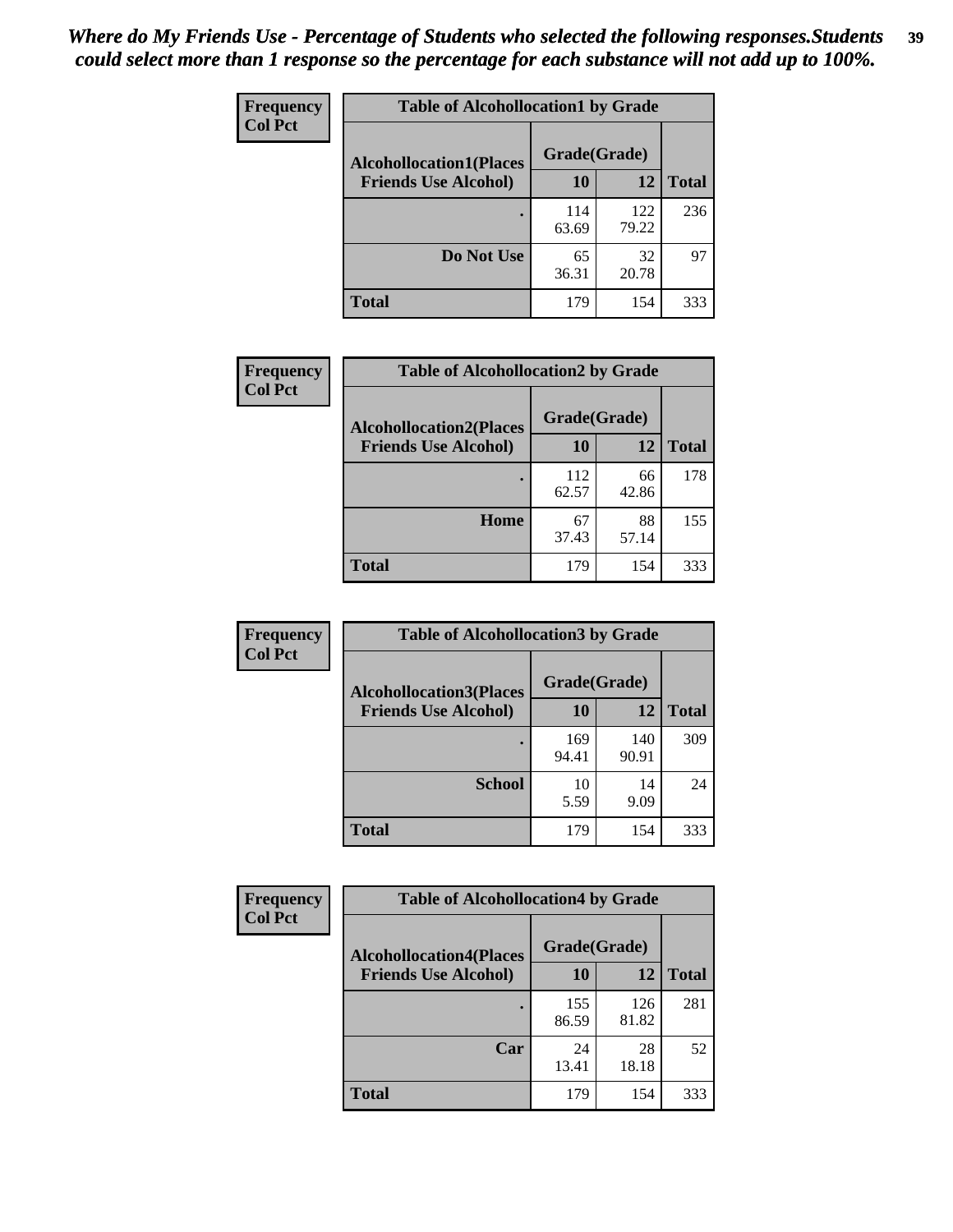| Frequency<br><b>Col Pct</b> | <b>Table of Alcohollocation5 by Grade</b> |              |              |              |  |
|-----------------------------|-------------------------------------------|--------------|--------------|--------------|--|
|                             | <b>Alcohollocation5(Places</b>            | Grade(Grade) |              |              |  |
|                             | <b>Friends Use Alcohol)</b>               | 10           | 12           | <b>Total</b> |  |
|                             |                                           | 85<br>47.49  | 42<br>27.27  | 127          |  |
|                             | <b>Friend's House</b>                     | 94<br>52.51  | 112<br>72.73 | 206          |  |
|                             | <b>Total</b>                              | 179          | 154          | 333          |  |

| <b>Frequency</b> | <b>Table of Alcohollocation6 by Grade</b> |              |             |              |
|------------------|-------------------------------------------|--------------|-------------|--------------|
| <b>Col Pct</b>   | <b>Alcohollocation6(Places</b>            | Grade(Grade) |             |              |
|                  | <b>Friends Use Alcohol)</b>               | 10           | 12          | <b>Total</b> |
|                  |                                           | 113<br>63.13 | 94<br>61.04 | 207          |
|                  | <b>Other</b>                              | 66<br>36.87  | 60<br>38.96 | 126          |
|                  | <b>Total</b>                              | 179          | 154         | 333          |

| Frequency      | <b>Table of Tobaccolocation1 by Grade</b> |              |              |              |
|----------------|-------------------------------------------|--------------|--------------|--------------|
| <b>Col Pct</b> | <b>Tobaccolocation1(Places</b>            | Grade(Grade) |              |              |
|                | <b>Friends Use Tobacco)</b>               | 10           | <b>12</b>    | <b>Total</b> |
|                |                                           | 92<br>51.40  | 103<br>66.88 | 195          |
|                | Do Not Use                                | 87<br>48.60  | 51<br>33.12  | 138          |
|                | <b>Total</b>                              | 179          | 154          | 333          |

| <b>Frequency</b><br><b>Col Pct</b> | <b>Table of Tobaccolocation2 by Grade</b> |              |             |              |
|------------------------------------|-------------------------------------------|--------------|-------------|--------------|
|                                    | <b>Tobaccolocation2(Places</b>            | Grade(Grade) |             |              |
|                                    | <b>Friends Use Tobacco)</b>               | 10           | 12          | <b>Total</b> |
|                                    |                                           | 114<br>63.69 | 73<br>47.40 | 187          |
|                                    | Home                                      | 65<br>36.31  | 81<br>52.60 | 146          |
|                                    | <b>Total</b>                              | 179          | 154         | 333          |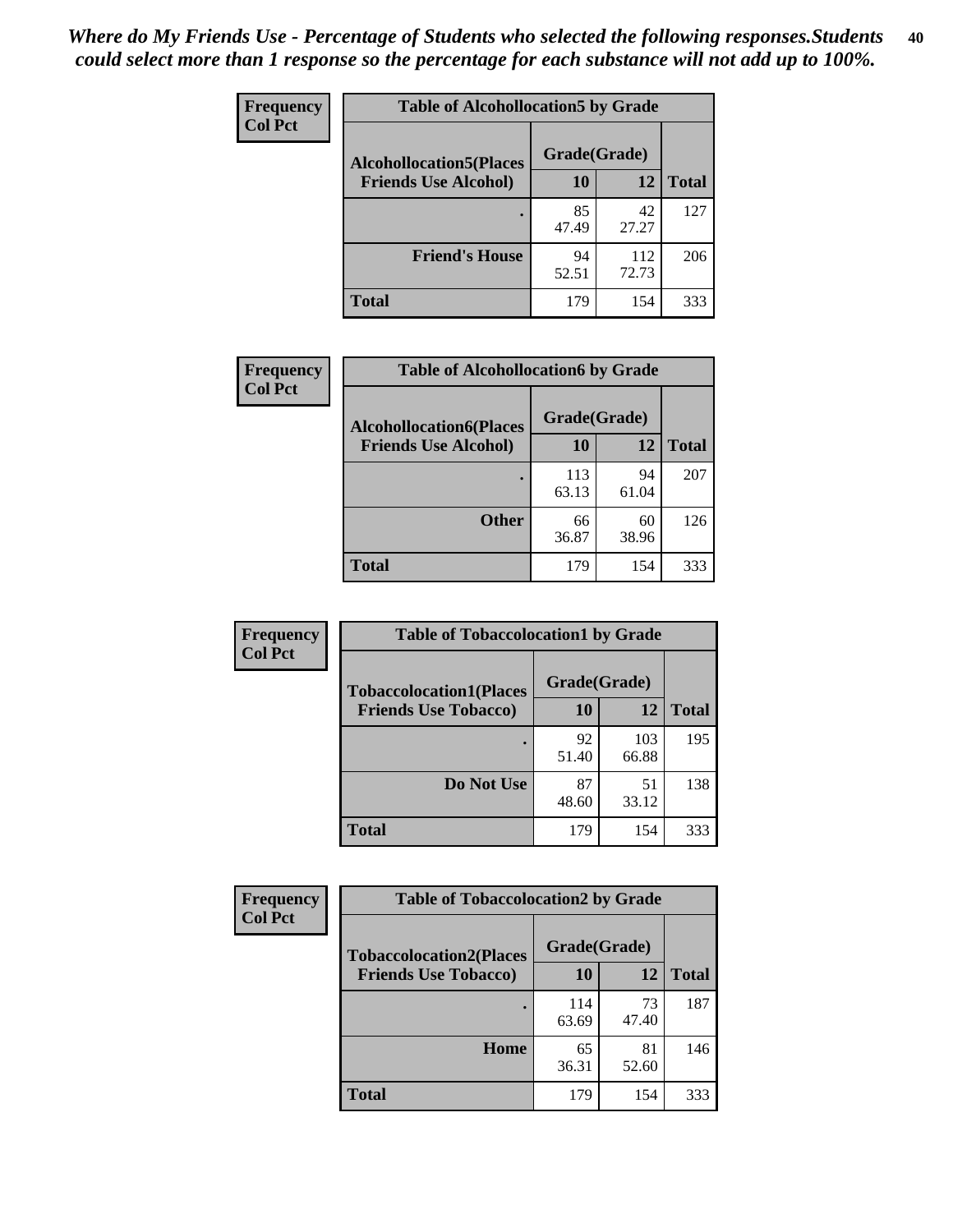| Frequency      | <b>Table of Tobaccolocation 3 by Grade</b> |              |              |              |
|----------------|--------------------------------------------|--------------|--------------|--------------|
| <b>Col Pct</b> | <b>Tobaccolocation3(Places</b>             | Grade(Grade) |              |              |
|                | <b>Friends Use Tobacco)</b>                | 10           | 12           | <b>Total</b> |
|                |                                            | 157<br>87.71 | 112<br>72.73 | 269          |
|                | <b>School</b>                              | 22<br>12.29  | 42<br>27.27  | 64           |
|                | <b>Total</b>                               | 179          | 154          | 333          |

| Frequency<br><b>Col Pct</b> | <b>Table of Tobaccolocation4 by Grade</b> |              |             |              |  |
|-----------------------------|-------------------------------------------|--------------|-------------|--------------|--|
|                             | <b>Tobaccolocation4(Places</b>            | Grade(Grade) |             |              |  |
|                             | <b>Friends Use Tobacco)</b>               | 10           | <b>12</b>   | <b>Total</b> |  |
|                             |                                           | 126<br>70.39 | 69<br>44.81 | 195          |  |
|                             | Car                                       | 53<br>29.61  | 85<br>55.19 | 138          |  |
|                             | <b>Total</b>                              | 179          | 154         | 333          |  |

| Frequency      | <b>Table of Tobaccolocation5 by Grade</b> |              |             |              |
|----------------|-------------------------------------------|--------------|-------------|--------------|
| <b>Col Pct</b> | <b>Tobaccolocation5(Places</b>            | Grade(Grade) |             |              |
|                | <b>Friends Use Tobacco)</b>               | 10           | 12          | <b>Total</b> |
|                |                                           | 99<br>55.31  | 62<br>40.26 | 161          |
|                | <b>Friend's House</b>                     | 80<br>44.69  | 92<br>59.74 | 172          |
|                | <b>Total</b>                              | 179          | 154         | 333          |

| Frequency      | <b>Table of Tobaccolocation6 by Grade</b> |              |             |              |  |
|----------------|-------------------------------------------|--------------|-------------|--------------|--|
| <b>Col Pct</b> | <b>Tobaccolocation6(Places</b>            | Grade(Grade) |             |              |  |
|                | <b>Friends Use Tobacco)</b>               | 10           | 12          | <b>Total</b> |  |
|                |                                           | 126<br>70.39 | 84<br>54.55 | 210          |  |
|                | <b>Other</b>                              | 53<br>29.61  | 70<br>45.45 | 123          |  |
|                | <b>Total</b>                              | 179          | 154         | 333          |  |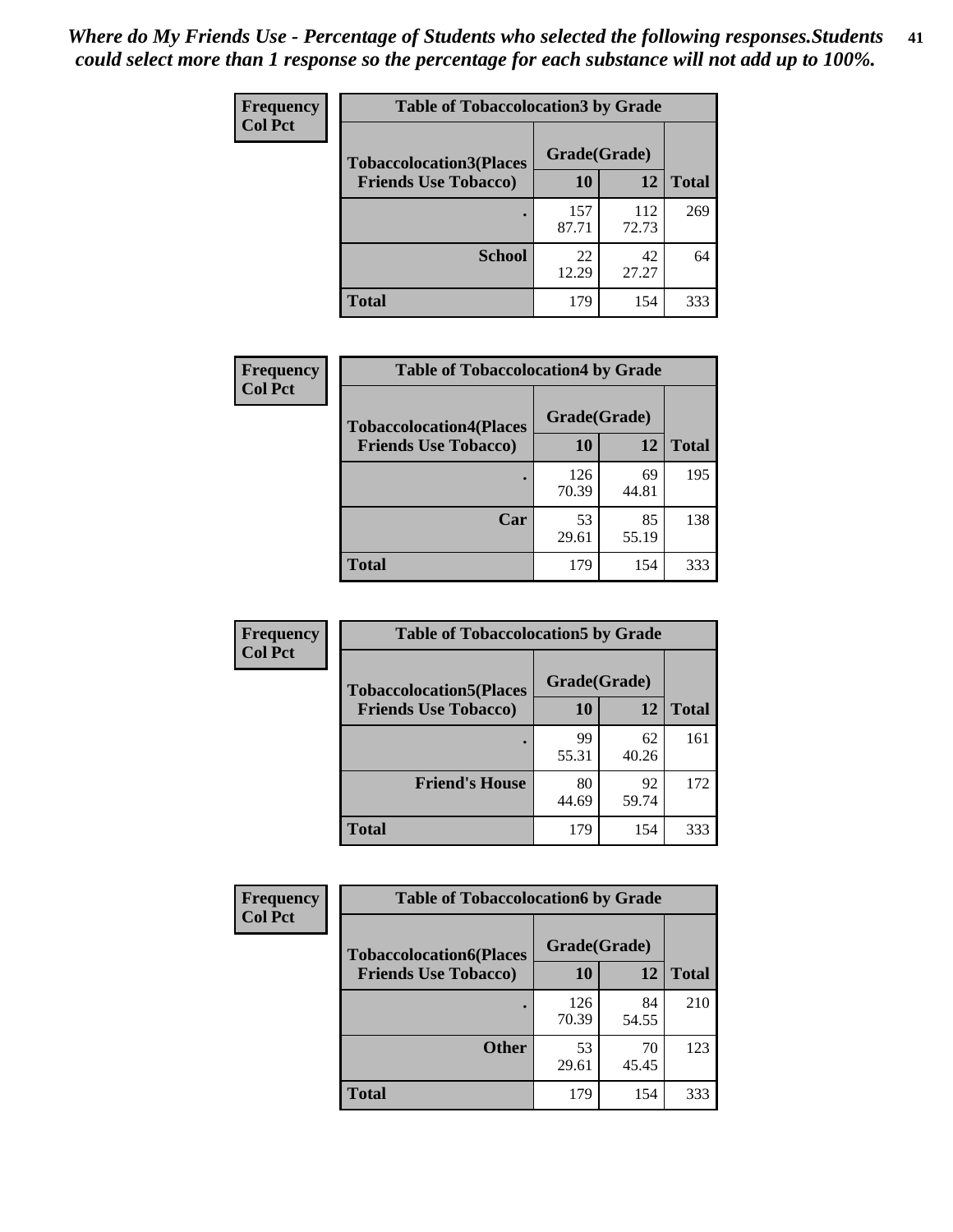| <b>Frequency</b> | <b>Table of Marijuanalocation1 by Grade</b> |              |             |              |
|------------------|---------------------------------------------|--------------|-------------|--------------|
| <b>Col Pct</b>   | <b>Marijuanalocation1(Places</b>            | Grade(Grade) |             |              |
|                  | <b>Friends Use Marijuana</b> )              | 10           | 12          | <b>Total</b> |
|                  |                                             | 75<br>41.90  | 87<br>56.49 | 162          |
|                  | Do Not Use                                  | 104<br>58.10 | 67<br>43.51 | 171          |
|                  | <b>Total</b>                                | 179          | 154         | 333          |

| <b>Frequency</b> | <b>Table of Marijuanalocation2 by Grade</b>                        |                    |             |              |
|------------------|--------------------------------------------------------------------|--------------------|-------------|--------------|
| <b>Col Pct</b>   | <b>Marijuanalocation2(Places</b><br><b>Friends Use Marijuana</b> ) | Grade(Grade)<br>10 | 12          | <b>Total</b> |
|                  |                                                                    | 123<br>68.72       | 88<br>57.14 | 211          |
|                  | Home                                                               | 56<br>31.28        | 66<br>42.86 | 122          |
|                  | <b>Total</b>                                                       | 179                | 154         | 333          |

| Frequency<br><b>Col Pct</b> | <b>Table of Marijuanalocation3 by Grade</b> |              |              |              |
|-----------------------------|---------------------------------------------|--------------|--------------|--------------|
|                             | <b>Marijuanalocation3</b> (Places           | Grade(Grade) |              |              |
|                             | <b>Friends Use Marijuana</b> )              | <b>10</b>    | 12           | <b>Total</b> |
|                             |                                             | 162<br>90.50 | 127<br>82.47 | 289          |
|                             | <b>School</b>                               | 17<br>9.50   | 27<br>17.53  | 44           |
|                             | <b>Total</b>                                | 179          | 154          | 333          |

| <b>Frequency</b> | <b>Table of Marijuanalocation4 by Grade</b> |              |              |              |  |
|------------------|---------------------------------------------|--------------|--------------|--------------|--|
| <b>Col Pct</b>   | <b>Marijuanalocation4(Places</b>            | Grade(Grade) |              |              |  |
|                  | <b>Friends Use Marijuana</b> )              | <b>10</b>    | 12           | <b>Total</b> |  |
|                  |                                             | 141<br>78.77 | 105<br>68.18 | 246          |  |
|                  | Car                                         | 38<br>21.23  | 49<br>31.82  | 87           |  |
|                  | <b>Total</b>                                | 179          | 154          | 333          |  |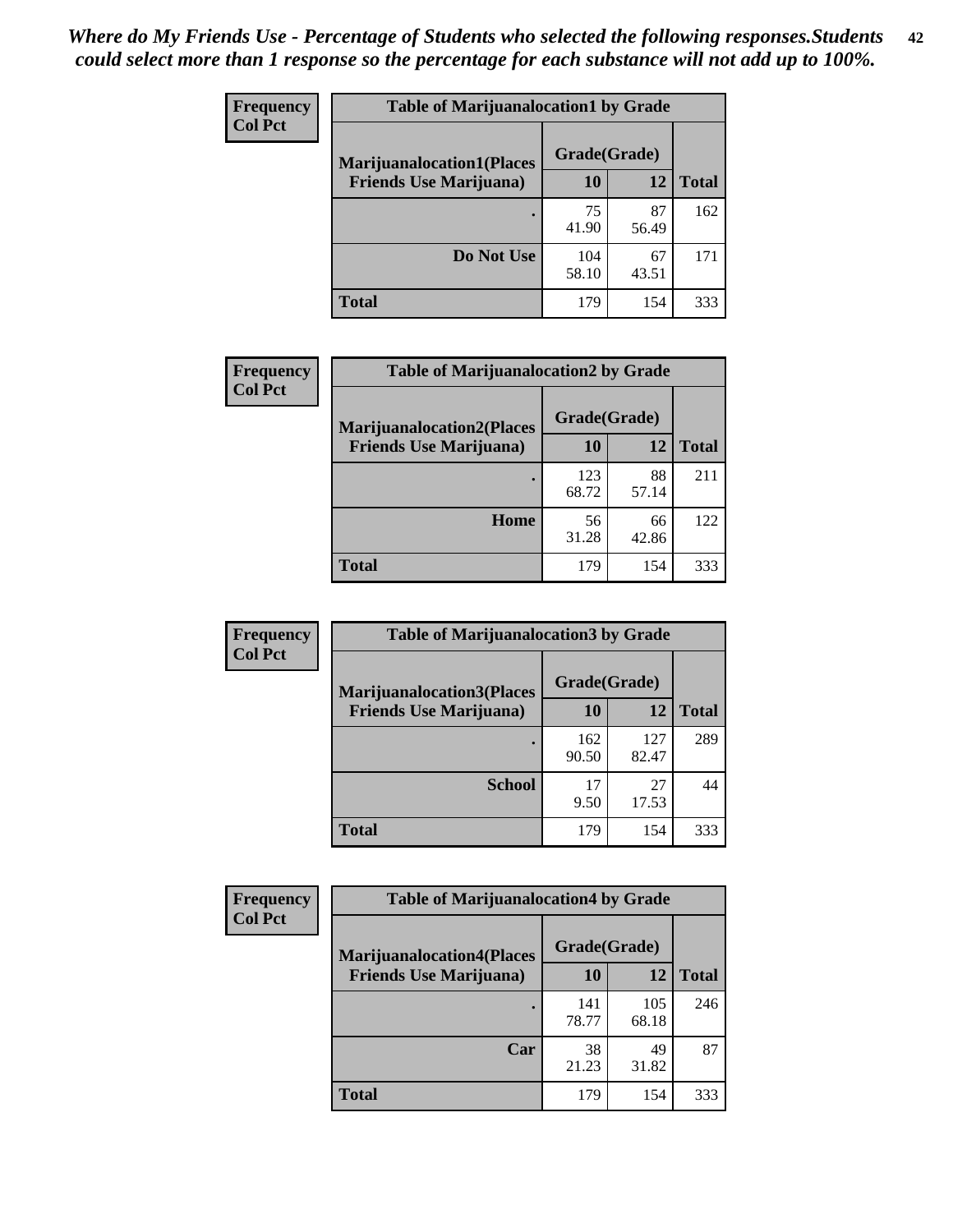| <b>Frequency</b> | <b>Table of Marijuanalocation5 by Grade</b> |              |             |              |
|------------------|---------------------------------------------|--------------|-------------|--------------|
| <b>Col Pct</b>   | <b>Marijuanalocation5</b> (Places           | Grade(Grade) |             |              |
|                  | <b>Friends Use Marijuana</b> )              | 10           | 12          | <b>Total</b> |
|                  |                                             | 120<br>67.04 | 76<br>49.35 | 196          |
|                  | <b>Friend's House</b>                       | 59<br>32.96  | 78<br>50.65 | 137          |
|                  | <b>Total</b>                                | 179          | 154         | 333          |

| <b>Frequency</b> | <b>Table of Marijuanalocation6 by Grade</b>                        |                    |             |              |
|------------------|--------------------------------------------------------------------|--------------------|-------------|--------------|
| <b>Col Pct</b>   | <b>Marijuanalocation6(Places</b><br><b>Friends Use Marijuana</b> ) | Grade(Grade)<br>10 | 12          | <b>Total</b> |
|                  |                                                                    | 124<br>69.27       | 98<br>63.64 | 222          |
|                  | <b>Other</b>                                                       | 55<br>30.73        | 56<br>36.36 | 111          |
|                  | <b>Total</b>                                                       | 179                | 154         | 333          |

| Frequency      | <b>Table of Otherdruglocation1 by Grade</b>                          |              |              |              |
|----------------|----------------------------------------------------------------------|--------------|--------------|--------------|
| <b>Col Pct</b> | <b>Otherdruglocation1(Places</b><br><b>Friends Use Other Illegal</b> | Grade(Grade) |              |              |
|                | Drugs)                                                               | 10           | 12           | <b>Total</b> |
|                |                                                                      | 50<br>27.93  | 48<br>31.17  | 98           |
|                | Do Not Use                                                           | 129<br>72.07 | 106<br>68.83 | 235          |
|                | <b>Total</b>                                                         | 179          | 154          | 333          |

| <b>Frequency</b> | <b>Table of Otherdruglocation2 by Grade</b>                          |              |              |              |
|------------------|----------------------------------------------------------------------|--------------|--------------|--------------|
| <b>Col Pct</b>   | <b>Otherdruglocation2(Places</b><br><b>Friends Use Other Illegal</b> | Grade(Grade) |              |              |
|                  | Drugs)                                                               | 10           | 12           | <b>Total</b> |
|                  |                                                                      | 144<br>80.45 | 121<br>78.57 | 265          |
|                  | Home                                                                 | 35<br>19.55  | 33<br>21.43  | 68           |
|                  | <b>Total</b>                                                         | 179          | 154          | 333          |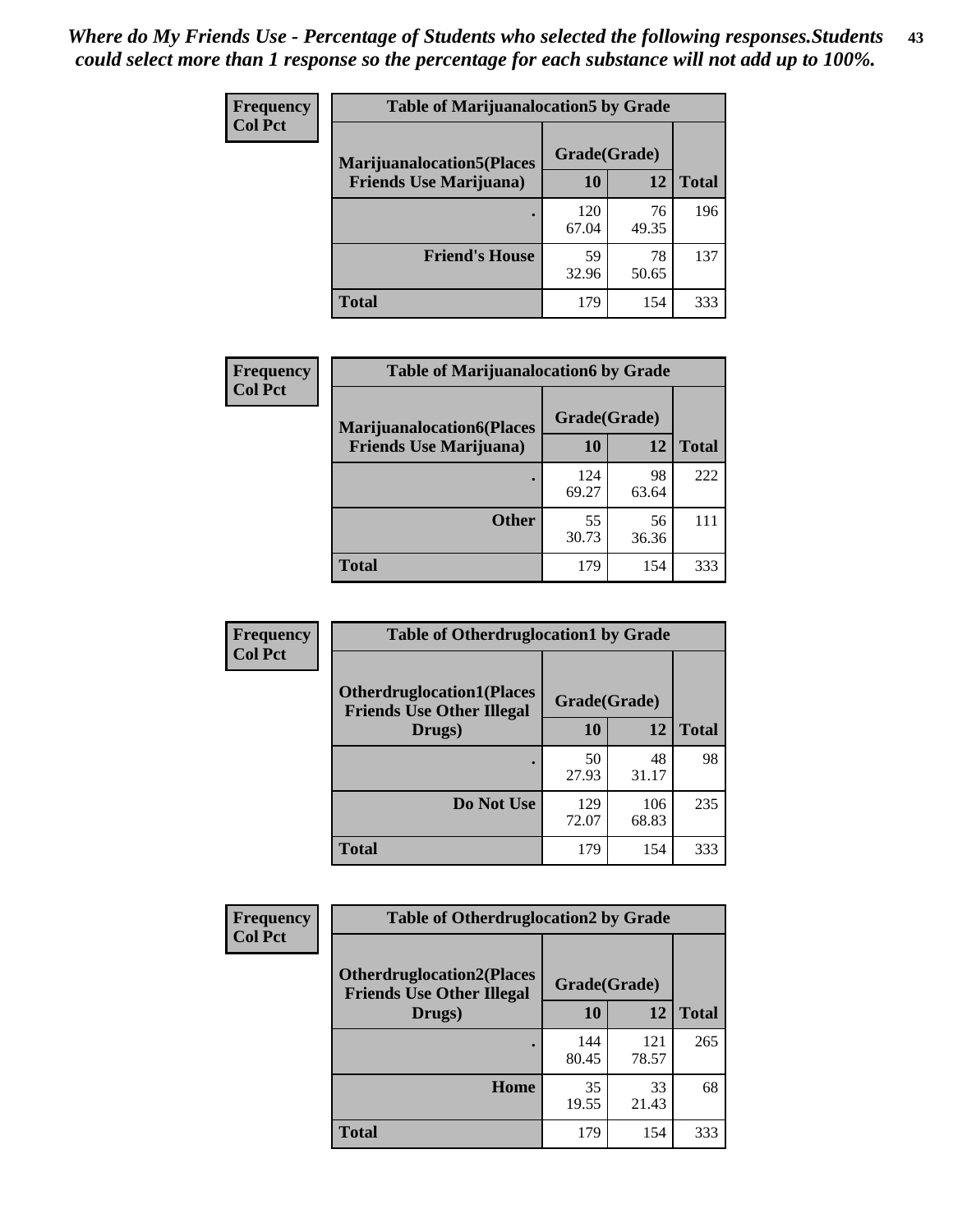| <b>Frequency</b> | <b>Table of Otherdruglocation 3 by Grade</b>                         |              |              |              |
|------------------|----------------------------------------------------------------------|--------------|--------------|--------------|
| <b>Col Pct</b>   | <b>Otherdruglocation3(Places</b><br><b>Friends Use Other Illegal</b> | Grade(Grade) |              |              |
|                  | Drugs)                                                               | 10           | 12           | <b>Total</b> |
|                  |                                                                      | 169<br>94.41 | 129<br>83.77 | 298          |
|                  | <b>School</b>                                                        | 10<br>5.59   | 25<br>16.23  | 35           |
|                  | <b>Total</b>                                                         | 179          | 154          | 333          |

| <b>Frequency</b> | <b>Table of Otherdruglocation4 by Grade</b>                          |              |              |              |
|------------------|----------------------------------------------------------------------|--------------|--------------|--------------|
| <b>Col Pct</b>   | <b>Otherdruglocation4(Places</b><br><b>Friends Use Other Illegal</b> |              | Grade(Grade) |              |
|                  | Drugs)                                                               | 10           | 12           | <b>Total</b> |
|                  |                                                                      | 155<br>86.59 | 125<br>81.17 | 280          |
|                  | Car                                                                  | 24<br>13.41  | 29<br>18.83  | 53           |
|                  | <b>Total</b>                                                         | 179          | 154          | 333          |

| <b>Frequency</b> | <b>Table of Otherdruglocation5 by Grade</b>                          |              |              |              |
|------------------|----------------------------------------------------------------------|--------------|--------------|--------------|
| <b>Col Pct</b>   | <b>Otherdruglocation5(Places</b><br><b>Friends Use Other Illegal</b> | Grade(Grade) |              |              |
|                  | Drugs)                                                               | 10           | 12           | <b>Total</b> |
|                  |                                                                      | 136<br>75.98 | 115<br>74.68 | 251          |
|                  | <b>Friend's House</b>                                                | 43<br>24.02  | 39<br>25.32  | 82           |
|                  | <b>Total</b>                                                         | 179          | 154          | 333          |

| <b>Frequency</b>                                                                       | <b>Table of Otherdruglocation6 by Grade</b> |              |              |              |
|----------------------------------------------------------------------------------------|---------------------------------------------|--------------|--------------|--------------|
| <b>Col Pct</b><br><b>Otherdruglocation6(Places</b><br><b>Friends Use Other Illegal</b> |                                             | Grade(Grade) |              |              |
|                                                                                        | Drugs)                                      | 10           | 12           | <b>Total</b> |
|                                                                                        |                                             | 143<br>79.89 | 110<br>71.43 | 253          |
|                                                                                        | <b>Other</b>                                | 36<br>20.11  | 44<br>28.57  | 80           |
|                                                                                        | <b>Total</b>                                | 179          | 154          | 333          |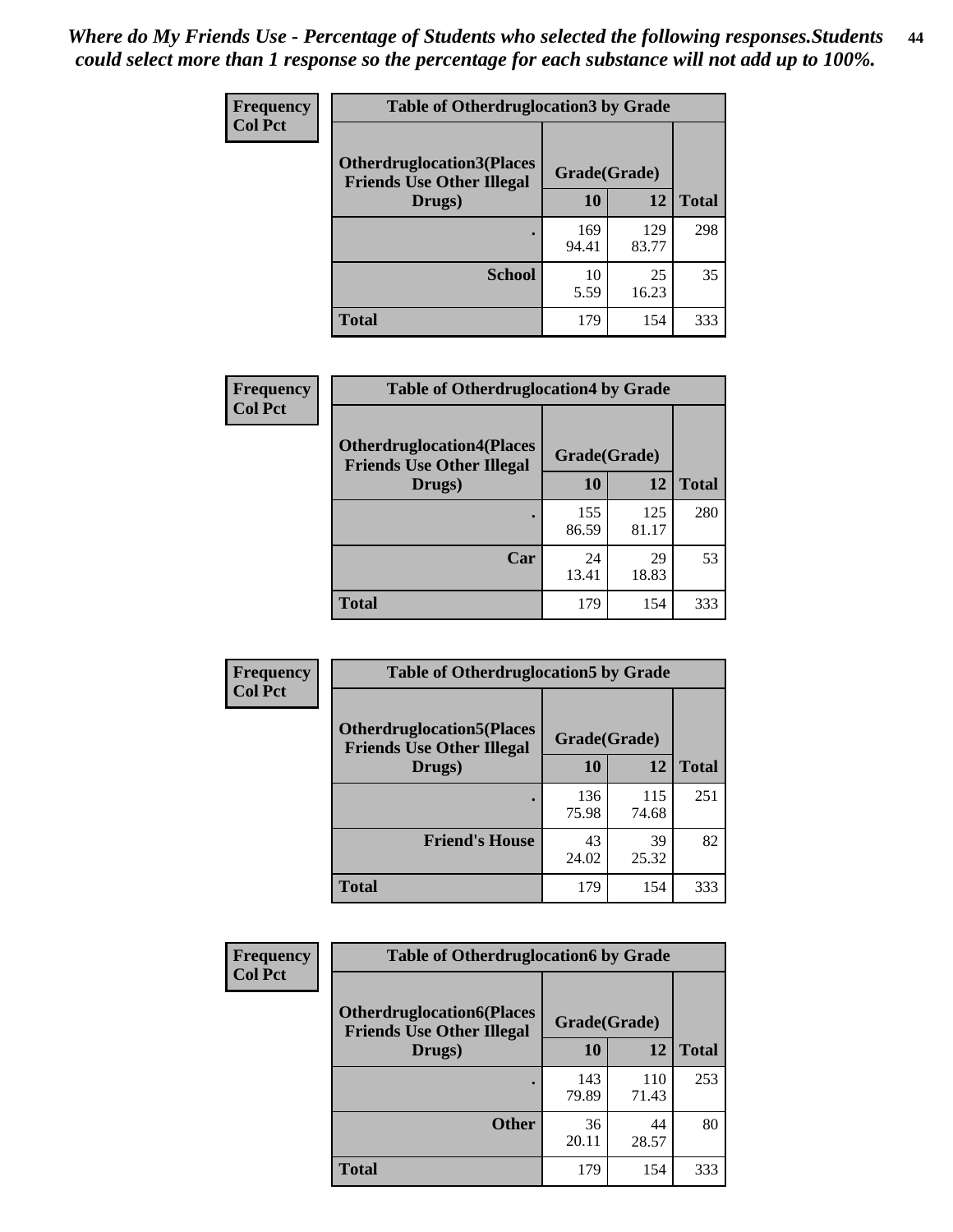| Frequency      | <b>Table of Alcoholtime1 by Grade</b>           |              |              |              |
|----------------|-------------------------------------------------|--------------|--------------|--------------|
| <b>Col Pct</b> | <b>Alcoholtime1(Times</b><br><b>Friends Use</b> | Grade(Grade) |              |              |
|                | Alcohol)                                        | 10           | 12           | <b>Total</b> |
|                |                                                 | 118<br>65.92 | 118<br>76.62 | 236          |
|                | Do Not Use                                      | 61<br>34.08  | 36<br>23.38  | 97           |
|                | <b>Total</b>                                    | 179          | 154          | 333          |

| Frequency      | <b>Table of Alcoholtime2 by Grade</b>           |              |              |              |
|----------------|-------------------------------------------------|--------------|--------------|--------------|
| <b>Col Pct</b> | <b>Alcoholtime2(Times</b><br><b>Friends Use</b> | Grade(Grade) |              |              |
|                | Alcohol)                                        | 10           | 12           | <b>Total</b> |
|                |                                                 | 166<br>92.74 | 144<br>93.51 | 310          |
|                | <b>On Way to School</b>                         | 13<br>7.26   | 10<br>6.49   | 23           |
|                | <b>Total</b>                                    | 179          | 154          | 333          |

| Frequency<br><b>Col Pct</b> | <b>Table of Alcoholtime3 by Grade</b>           |              |              |              |
|-----------------------------|-------------------------------------------------|--------------|--------------|--------------|
|                             | <b>Alcoholtime3(Times</b><br><b>Friends Use</b> | Grade(Grade) |              |              |
|                             | Alcohol)                                        | 10           | 12           | <b>Total</b> |
|                             |                                                 | 170<br>94.97 | 148<br>96.10 | 318          |
|                             | <b>During School</b>                            | 9<br>5.03    | 6<br>3.90    | 15           |
|                             | <b>Total</b>                                    | 179          | 154          | 333          |

| <b>Frequency</b> | <b>Table of Alcoholtime4 by Grade</b> |              |              |              |
|------------------|---------------------------------------|--------------|--------------|--------------|
| <b>Col Pct</b>   | <b>Alcoholtime4(Times</b>             | Grade(Grade) |              |              |
|                  | <b>Friends Use Alcohol)</b>           | 10           | 12           | <b>Total</b> |
|                  |                                       | 161<br>89.94 | 143<br>92.86 | 304          |
|                  | <b>On Way Home From School</b>        | 18<br>10.06  | 11<br>7.14   | 29           |
|                  | <b>Total</b>                          | 179          | 154          | 333          |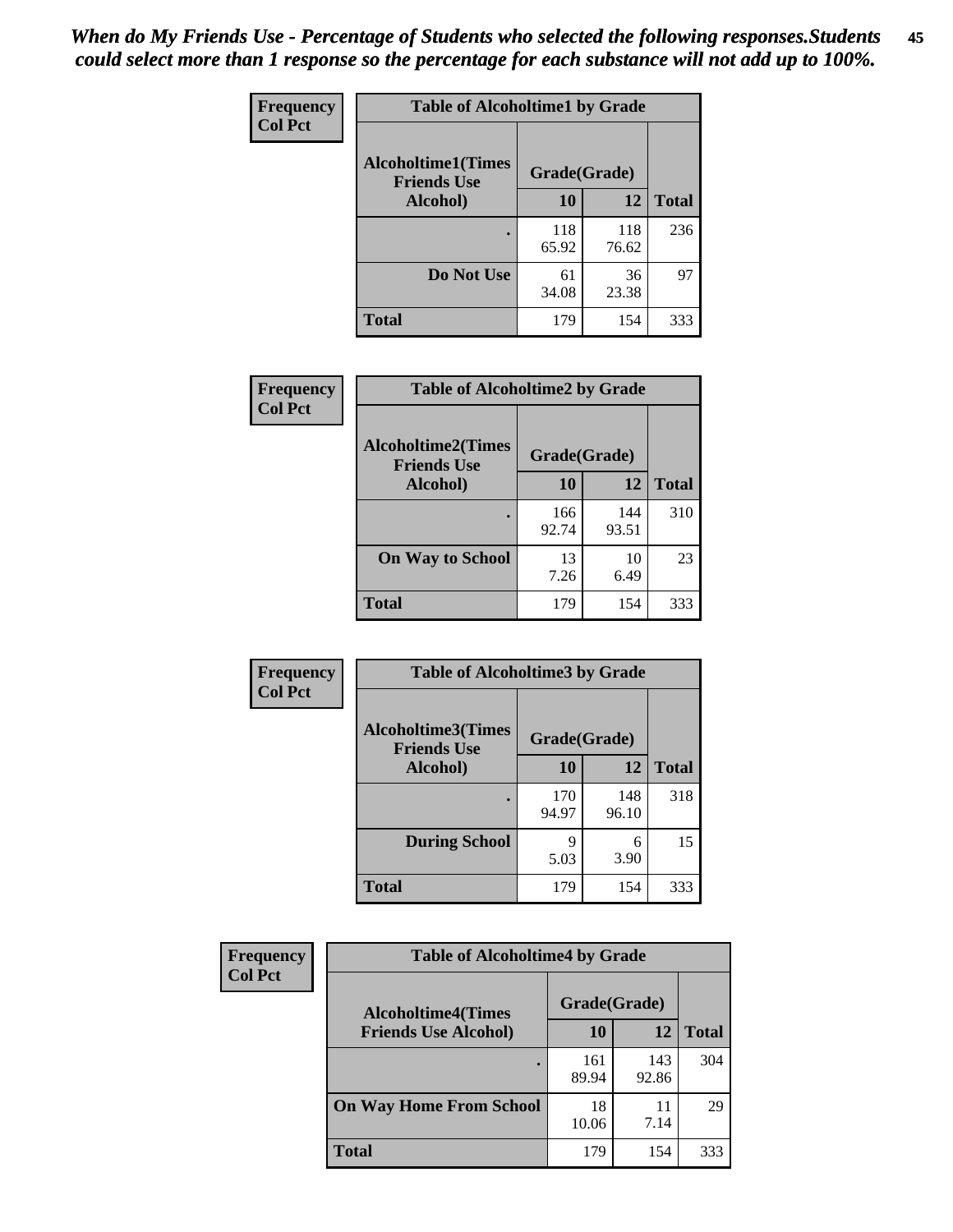*When do My Friends Use - Percentage of Students who selected the following responses.Students could select more than 1 response so the percentage for each substance will not add up to 100%.* **46**

| <b>Frequency</b> | <b>Table of Alcoholtime5 by Grade</b>           |              |              |              |
|------------------|-------------------------------------------------|--------------|--------------|--------------|
| <b>Col Pct</b>   | <b>Alcoholtime5(Times</b><br><b>Friends Use</b> | Grade(Grade) |              |              |
|                  | Alcohol)                                        | 10           | 12           | <b>Total</b> |
|                  |                                                 | 136<br>75.98 | 111<br>72.08 | 247          |
|                  | Weeknights                                      | 43<br>24.02  | 43<br>27.92  | 86           |
|                  | <b>Total</b>                                    | 179          | 154          | 333          |

| Frequency      | <b>Table of Alcoholtime6 by Grade</b>           |              |              |              |
|----------------|-------------------------------------------------|--------------|--------------|--------------|
| <b>Col Pct</b> | <b>Alcoholtime6(Times</b><br><b>Friends Use</b> | Grade(Grade) |              |              |
|                | Alcohol)                                        | 10           | 12           | <b>Total</b> |
|                |                                                 | 59<br>32.96  | 27<br>17.53  | 86           |
|                | Weekends                                        | 120<br>67.04 | 127<br>82.47 | 247          |
|                | <b>Total</b>                                    | 179          | 154          | 333          |

| Frequency      | <b>Table of Tobaccotime1 by Grade</b>           |              |             |              |
|----------------|-------------------------------------------------|--------------|-------------|--------------|
| <b>Col Pct</b> | <b>Tobaccotime1(Times</b><br><b>Friends Use</b> | Grade(Grade) |             |              |
|                | <b>Tobacco</b> )                                | 10           | 12          | <b>Total</b> |
|                | ٠                                               | 96<br>53.63  | 97<br>62.99 | 193          |
|                | Do Not Use                                      | 83<br>46.37  | 57<br>37.01 | 140          |
|                | <b>Total</b>                                    | 179          | 154         | 333          |

| <b>Frequency</b> | <b>Table of Tobaccotime2 by Grade</b>           |              |             |              |
|------------------|-------------------------------------------------|--------------|-------------|--------------|
| <b>Col Pct</b>   | <b>Tobaccotime2(Times</b><br><b>Friends Use</b> | Grade(Grade) |             |              |
|                  | <b>Tobacco</b> )                                | 10           | 12          | <b>Total</b> |
|                  |                                                 | 148<br>82.68 | 86<br>55.84 | 234          |
|                  | <b>On Way to School</b>                         | 31<br>17.32  | 68<br>44.16 | 99           |
|                  | <b>Total</b>                                    | 179          | 154         | 333          |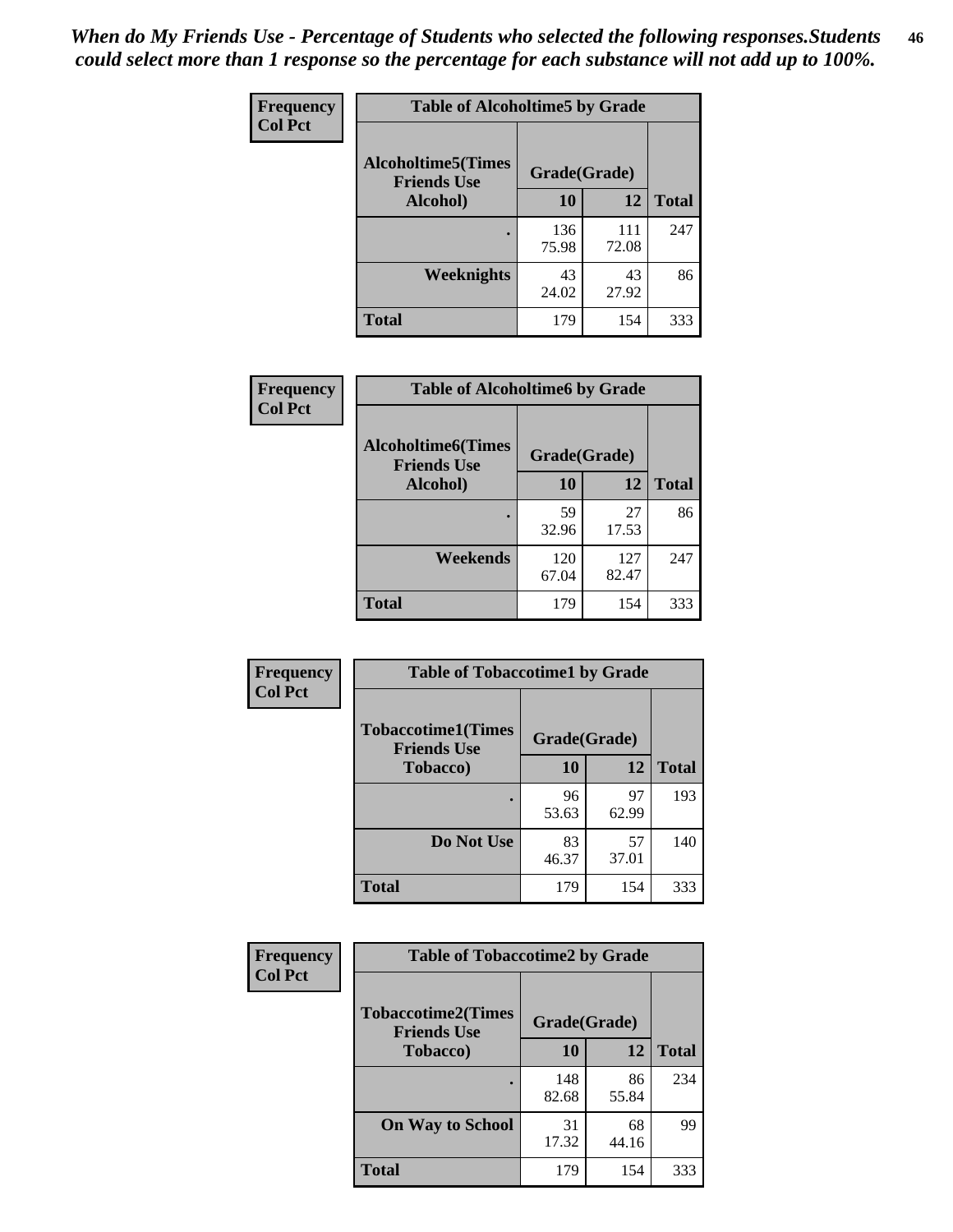*When do My Friends Use - Percentage of Students who selected the following responses.Students could select more than 1 response so the percentage for each substance will not add up to 100%.* **47**

| <b>Frequency</b> | <b>Table of Tobaccotime3 by Grade</b>           |              |              |              |  |
|------------------|-------------------------------------------------|--------------|--------------|--------------|--|
| <b>Col Pct</b>   | <b>Tobaccotime3(Times</b><br><b>Friends Use</b> | Grade(Grade) |              |              |  |
|                  | <b>Tobacco</b> )                                | 10           | 12           | <b>Total</b> |  |
|                  |                                                 | 164<br>91.62 | 127<br>82.47 | 291          |  |
|                  | <b>During School</b>                            | 15<br>8.38   | 27<br>17.53  | 42           |  |
|                  | <b>Total</b>                                    | 179          | 154          | 333          |  |

| Frequency<br><b>Col Pct</b> | <b>Table of Tobaccotime4 by Grade</b> |              |              |              |
|-----------------------------|---------------------------------------|--------------|--------------|--------------|
|                             | <b>Tobaccotime4(Times</b>             | Grade(Grade) |              |              |
|                             | <b>Friends Use Tobacco)</b>           | 10           | 12           | <b>Total</b> |
|                             |                                       | 161<br>89.94 | 143<br>92.86 | 304          |
|                             | <b>On Way Home From School</b>        | 18<br>10.06  | 11<br>7.14   | 29           |
|                             | Total                                 | 179          | 154          | 333          |

| Frequency      | <b>Table of Tobaccotime5 by Grade</b>           |              |             |              |
|----------------|-------------------------------------------------|--------------|-------------|--------------|
| <b>Col Pct</b> | <b>Tobaccotime5(Times</b><br><b>Friends Use</b> | Grade(Grade) |             |              |
|                | Tobacco)                                        | 10           | 12          | <b>Total</b> |
|                |                                                 | 112<br>62.57 | 64<br>41.56 | 176          |
|                | Weeknights                                      | 67<br>37.43  | 90<br>58.44 | 157          |
|                | <b>Total</b>                                    | 179          | 154         | 333          |

| Frequency<br><b>Col Pct</b> | <b>Table of Tobaccotime6 by Grade</b>                           |             |             |              |  |
|-----------------------------|-----------------------------------------------------------------|-------------|-------------|--------------|--|
|                             | <b>Tobaccotime6(Times</b><br>Grade(Grade)<br><b>Friends Use</b> |             |             |              |  |
|                             | <b>Tobacco</b> )                                                | 10          | 12          | <b>Total</b> |  |
|                             | ٠                                                               | 91<br>50.84 | 61<br>39.61 | 152          |  |
|                             | Weekends                                                        | 88<br>49.16 | 93<br>60.39 | 181          |  |
|                             | <b>Total</b>                                                    | 179         | 154         | 333          |  |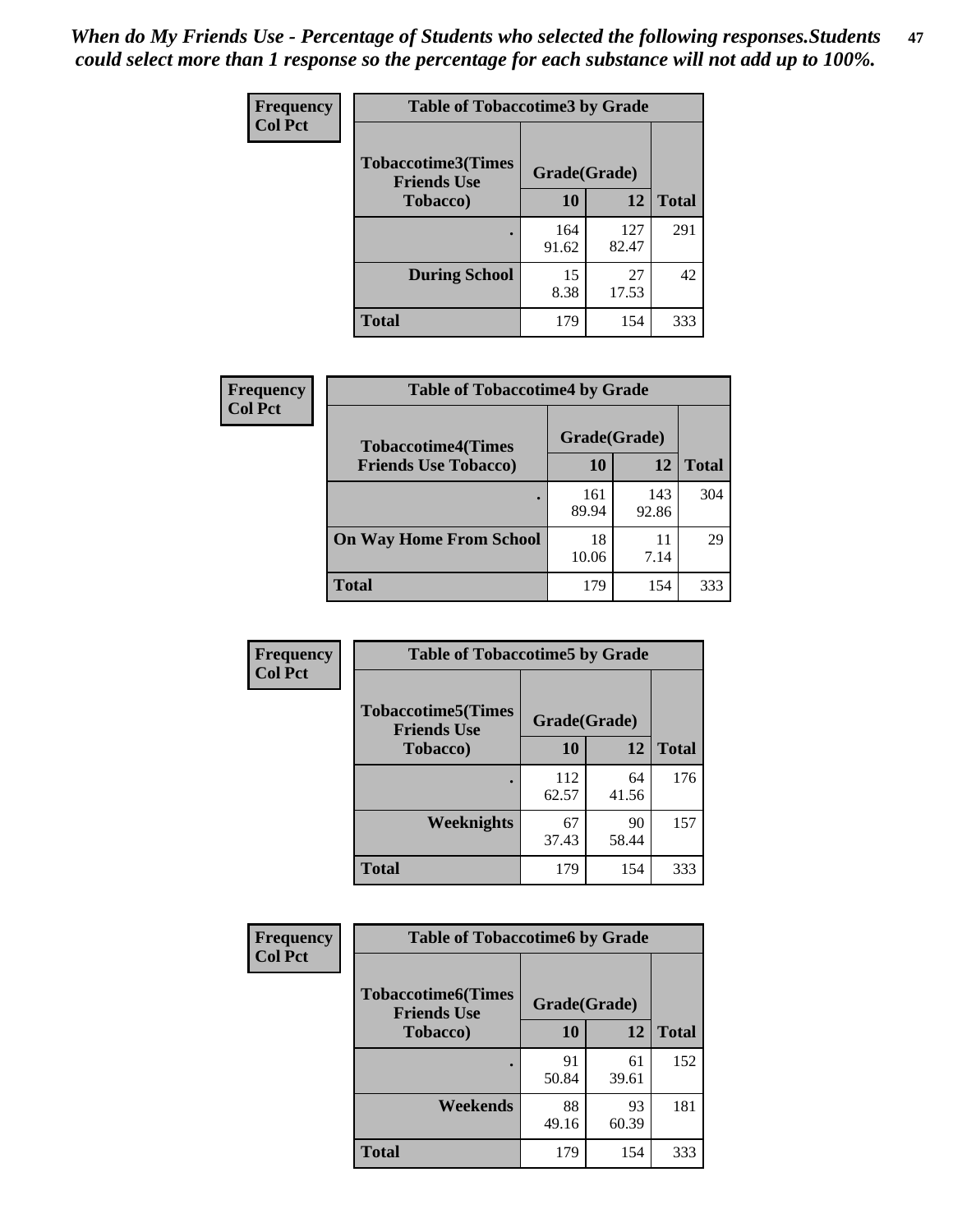| Frequency      | <b>Table of Marijuanatime1 by Grade</b>           |              |             |              |  |
|----------------|---------------------------------------------------|--------------|-------------|--------------|--|
| <b>Col Pct</b> | <b>Marijuanatime1(Times</b><br><b>Friends Use</b> | Grade(Grade) |             |              |  |
|                | Marijuana)                                        | 10           | 12          | <b>Total</b> |  |
|                |                                                   | 82<br>45.81  | 79<br>51.30 | 161          |  |
|                | Do Not Use                                        | 97<br>54.19  | 75<br>48.70 | 172          |  |
|                | <b>Total</b>                                      | 179          | 154         | 333          |  |

| Frequency      | <b>Table of Marijuanatime2 by Grade</b>           |              |              |              |
|----------------|---------------------------------------------------|--------------|--------------|--------------|
| <b>Col Pct</b> | <b>Marijuanatime2(Times</b><br><b>Friends Use</b> | Grade(Grade) |              |              |
|                | Marijuana)                                        | 10           | 12           | <b>Total</b> |
|                |                                                   | 146<br>81.56 | 119<br>77.27 | 265          |
|                | <b>On Way to School</b>                           | 33<br>18.44  | 35<br>22.73  | 68           |
|                | <b>Total</b>                                      | 179          | 154          | 333          |

| Frequency<br><b>Col Pct</b> | <b>Table of Marijuanatime3 by Grade</b>    |              |              |              |
|-----------------------------|--------------------------------------------|--------------|--------------|--------------|
|                             | Marijuanatime3(Times<br><b>Friends Use</b> | Grade(Grade) |              |              |
|                             | Marijuana)                                 | 10           | 12           | <b>Total</b> |
|                             |                                            | 163<br>91.06 | 139<br>90.26 | 302          |
|                             | <b>During School</b>                       | 16<br>8.94   | 15<br>9.74   | 31           |
|                             | <b>Total</b>                               | 179          | 154          | 333          |

| <b>Frequency</b> | <b>Table of Marijuanatime4 by Grade</b> |              |              |              |
|------------------|-----------------------------------------|--------------|--------------|--------------|
| <b>Col Pct</b>   | <b>Marijuanatime4</b> (Times            | Grade(Grade) |              |              |
|                  | <b>Friends Use Marijuana</b> )          | 10           | 12           | <b>Total</b> |
|                  |                                         | 142<br>79.33 | 119<br>77.27 | 261          |
|                  | <b>On Way Home From School</b>          | 37<br>20.67  | 35<br>22.73  | 72           |
|                  | <b>Total</b>                            | 179          | 154          | 333          |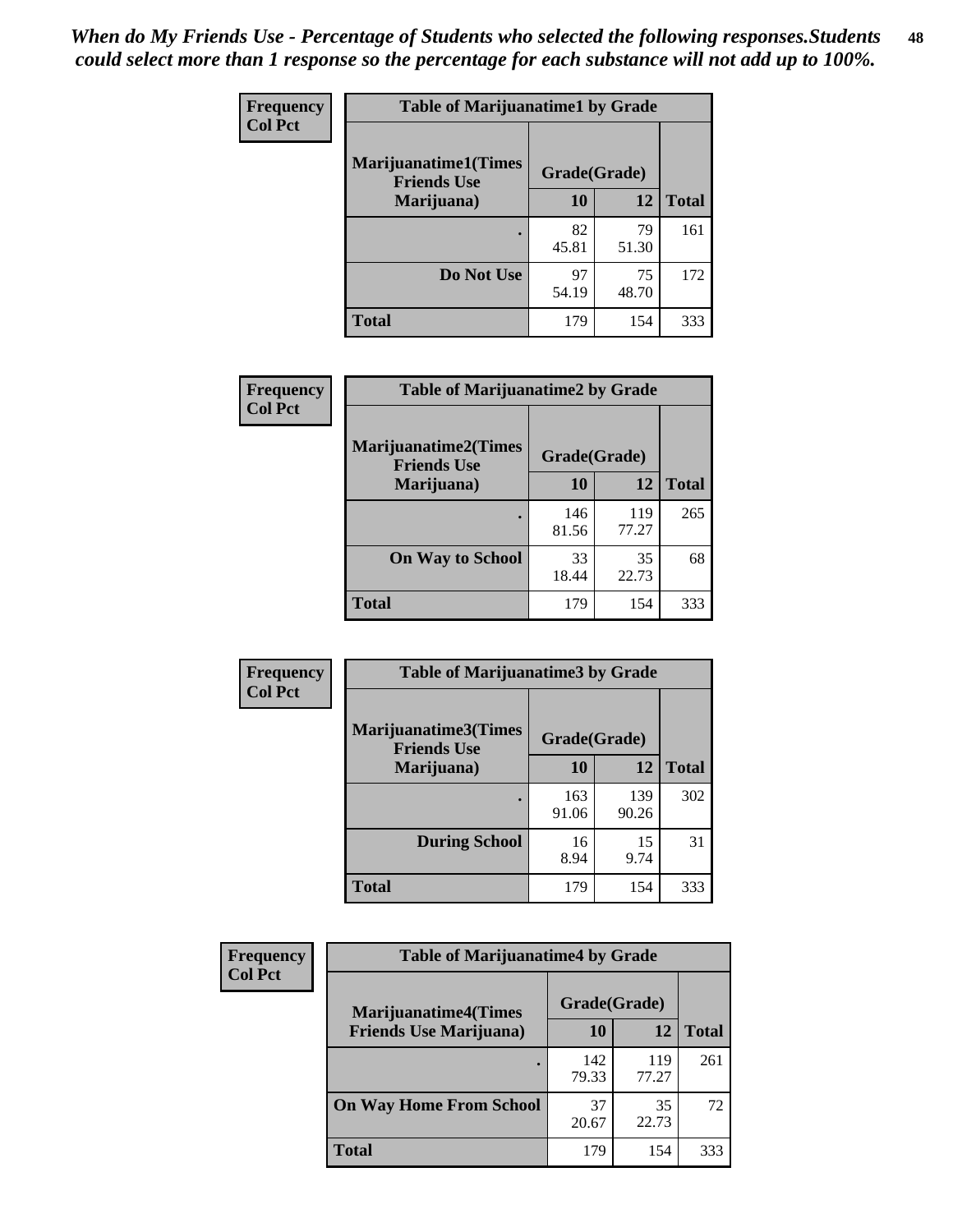| Frequency      | <b>Table of Marijuanatime5 by Grade</b>            |              |             |              |
|----------------|----------------------------------------------------|--------------|-------------|--------------|
| <b>Col Pct</b> | <b>Marijuanatime5</b> (Times<br><b>Friends Use</b> | Grade(Grade) |             |              |
|                | Marijuana)                                         | 10           | 12          | <b>Total</b> |
|                |                                                    | 123<br>68.72 | 97<br>62.99 | 220          |
|                | Weeknights                                         | 56<br>31.28  | 57<br>37.01 | 113          |
|                | <b>Total</b>                                       | 179          | 154         | 333          |

| Frequency      | <b>Table of Marijuanatime6 by Grade</b>    |              |             |              |
|----------------|--------------------------------------------|--------------|-------------|--------------|
| <b>Col Pct</b> | Marijuanatime6(Times<br><b>Friends Use</b> | Grade(Grade) |             |              |
|                | Marijuana)                                 | 10           | 12          | <b>Total</b> |
|                |                                            | 101<br>56.42 | 71<br>46.10 | 172          |
|                | Weekends                                   | 78<br>43.58  | 83<br>53.90 | 161          |
|                | <b>Total</b>                               | 179          | 154         | 333          |

| Frequency      | <b>Table of Otherdrugtime1 by Grade</b>                 |              |              |              |
|----------------|---------------------------------------------------------|--------------|--------------|--------------|
| <b>Col Pct</b> | <b>Otherdrugtime1(Times</b><br><b>Friends Use Other</b> | Grade(Grade) |              |              |
|                | <b>Illegal Drugs</b> )                                  | 10           | 12           | <b>Total</b> |
|                |                                                         | 56<br>31.28  | 39<br>25.32  | 95           |
|                | Do Not Use                                              | 123<br>68.72 | 115<br>74.68 | 238          |
|                | Total                                                   | 179          | 154          | 333          |

| Frequency      | <b>Table of Otherdrugtime2 by Grade</b>                 |              |              |              |  |
|----------------|---------------------------------------------------------|--------------|--------------|--------------|--|
| <b>Col Pct</b> | <b>Otherdrugtime2(Times</b><br><b>Friends Use Other</b> | Grade(Grade) |              |              |  |
|                | <b>Illegal Drugs</b> )                                  | 10           | 12           | <b>Total</b> |  |
|                |                                                         | 163<br>91.06 | 136<br>88.31 | 299          |  |
|                | <b>On Way to School</b>                                 | 16<br>8.94   | 18<br>11.69  | 34           |  |
|                | Total                                                   | 179          | 154          | 333          |  |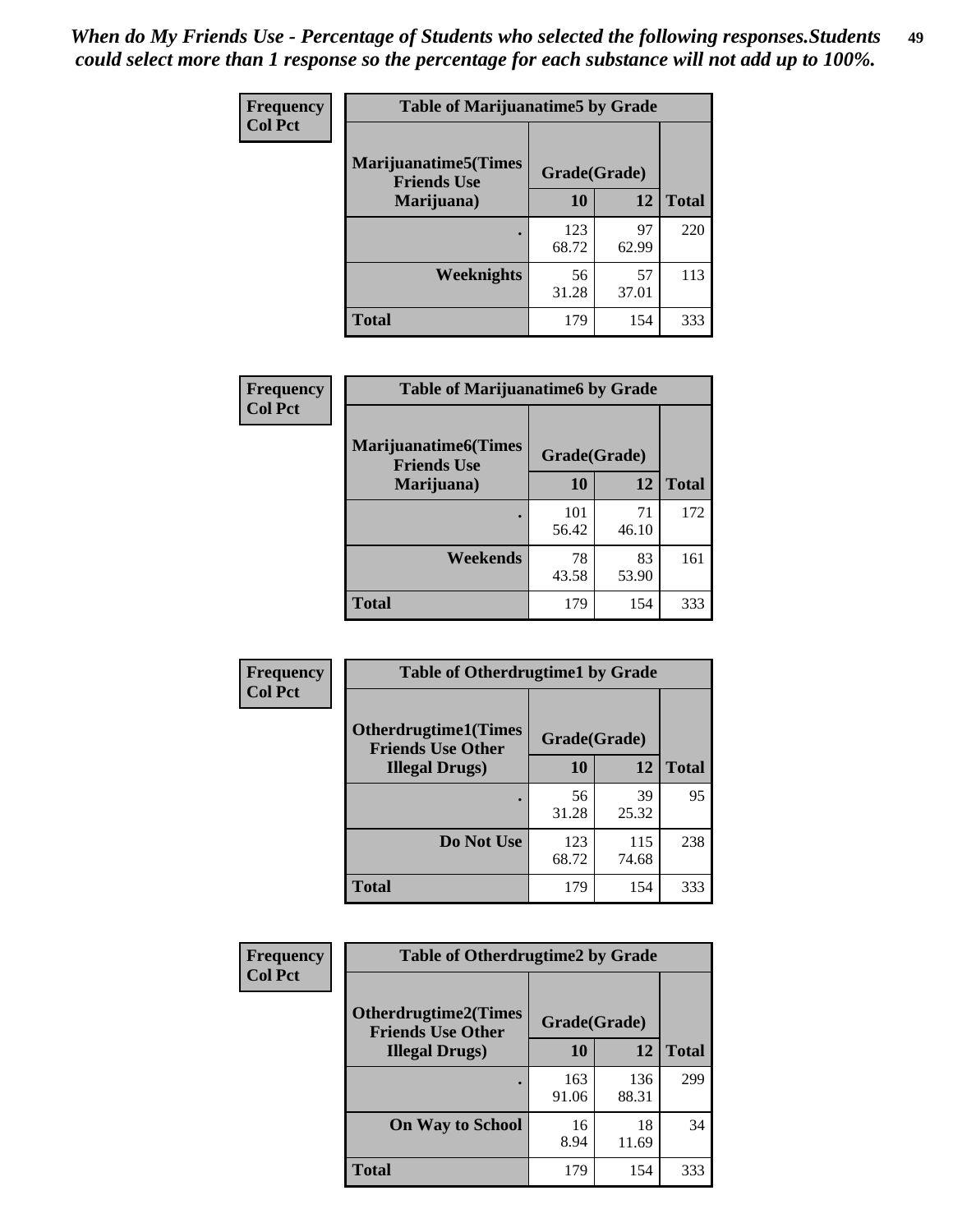| <b>Frequency</b> | <b>Table of Otherdrugtime3 by Grade</b>                 |              |              |              |  |  |
|------------------|---------------------------------------------------------|--------------|--------------|--------------|--|--|
| <b>Col Pct</b>   | <b>Otherdrugtime3(Times</b><br><b>Friends Use Other</b> | Grade(Grade) |              |              |  |  |
|                  | <b>Illegal Drugs</b> )                                  | 10           | 12           | <b>Total</b> |  |  |
|                  |                                                         | 167<br>93.30 | 138<br>89.61 | 305          |  |  |
|                  | <b>During School</b>                                    | 12<br>6.70   | 16<br>10.39  | 28           |  |  |
|                  | Total                                                   | 179          | 154          | 333          |  |  |

| <b>Frequency</b> | <b>Table of Otherdrugtime4 by Grade</b>                         |              |              |              |  |  |
|------------------|-----------------------------------------------------------------|--------------|--------------|--------------|--|--|
| <b>Col Pct</b>   | <b>Otherdrugtime4(Times</b><br><b>Friends Use Other Illegal</b> | Grade(Grade) |              |              |  |  |
|                  | Drugs)                                                          | 10           | 12           | <b>Total</b> |  |  |
|                  |                                                                 | 157<br>87.71 | 136<br>88.31 | 293          |  |  |
|                  | <b>On Way Home From School</b>                                  | 22<br>12.29  | 18<br>11.69  | 40           |  |  |
|                  | <b>Total</b>                                                    | 179          | 154          | 333          |  |  |

| <b>Frequency</b> | <b>Table of Otherdrugtime5 by Grade</b>                  |              |              |              |  |  |
|------------------|----------------------------------------------------------|--------------|--------------|--------------|--|--|
| <b>Col Pct</b>   | <b>Otherdrugtime5</b> (Times<br><b>Friends Use Other</b> | Grade(Grade) |              |              |  |  |
|                  | <b>Illegal Drugs</b> )                                   | 10           | 12           | <b>Total</b> |  |  |
|                  |                                                          | 143<br>79.89 | 125<br>81.17 | 268          |  |  |
|                  | Weeknights                                               | 36<br>20.11  | 29<br>18.83  | 65           |  |  |
|                  | Total                                                    | 179          | 154          | 333          |  |  |

| <b>Frequency</b> | <b>Table of Otherdrugtime6 by Grade</b>                  |              |              |              |  |  |
|------------------|----------------------------------------------------------|--------------|--------------|--------------|--|--|
| <b>Col Pct</b>   | <b>Otherdrugtime6</b> (Times<br><b>Friends Use Other</b> | Grade(Grade) |              |              |  |  |
|                  | <b>Illegal Drugs</b> )                                   | 10           | 12           | <b>Total</b> |  |  |
|                  | ٠                                                        | 123<br>68.72 | 112<br>72.73 | 235          |  |  |
|                  | Weekends                                                 | 56<br>31.28  | 42<br>27.27  | 98           |  |  |
|                  | <b>Total</b>                                             | 179          | 154          | 333          |  |  |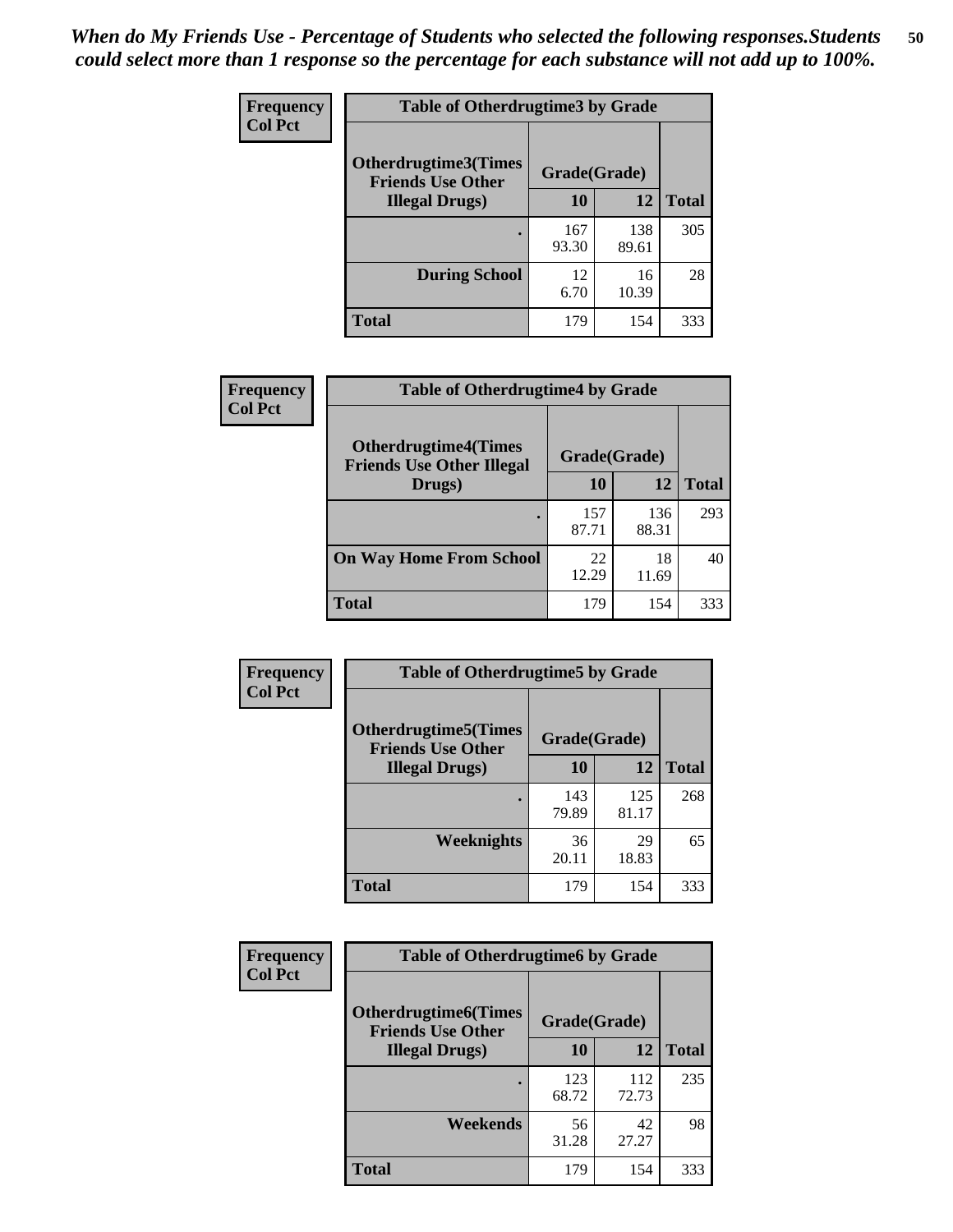| Frequency      | <b>Table of Educationalcohol by Grade</b>                                                                  |              |              |              |  |  |
|----------------|------------------------------------------------------------------------------------------------------------|--------------|--------------|--------------|--|--|
| <b>Col Pct</b> | Educationalcohol(I<br>have been taught<br>about alcohol,<br>tobacco,<br>and other drugs<br>within the last | Grade(Grade) |              |              |  |  |
|                | year at school)                                                                                            | 10           | 12           | <b>Total</b> |  |  |
|                | Yes                                                                                                        | 157<br>87.71 | 43<br>27.92  | 200          |  |  |
|                | N <sub>0</sub>                                                                                             | 22<br>12.29  | 111<br>72.08 | 133          |  |  |
|                | <b>Total</b>                                                                                               | 179          | 154          | 333          |  |  |

| Frequency      | <b>Table of Eversmoked by Grade</b> |              |             |              |  |  |
|----------------|-------------------------------------|--------------|-------------|--------------|--|--|
| <b>Col Pct</b> | Eversmoked(I<br>have smoked         | Grade(Grade) |             |              |  |  |
|                | a cigarette)                        | 10           | 12          | <b>Total</b> |  |  |
|                | Yes                                 | 63<br>35.20  | 73<br>47.40 | 136          |  |  |
|                | N <sub>0</sub>                      | 116<br>64.80 | 81<br>52.60 | 197          |  |  |
|                | <b>Total</b>                        | 179          | 154         | 333          |  |  |

| Frequency      | <b>Table of Drovedrinking by Grade</b>                                                         |              |              |              |
|----------------|------------------------------------------------------------------------------------------------|--------------|--------------|--------------|
| <b>Col Pct</b> | Drovedrinking(In<br>the past 30 days I<br>have driven a car<br>or other vehicle<br>while I was | Grade(Grade) |              |              |
|                | drinking alcohol)                                                                              | 10           | 12           | <b>Total</b> |
|                | Yes                                                                                            | 3<br>1.68    | 17<br>11.04  | 20           |
|                | N <sub>0</sub>                                                                                 | 176<br>98.32 | 137<br>88.96 | 313          |
|                | <b>Total</b>                                                                                   | 179          | 154          | 333          |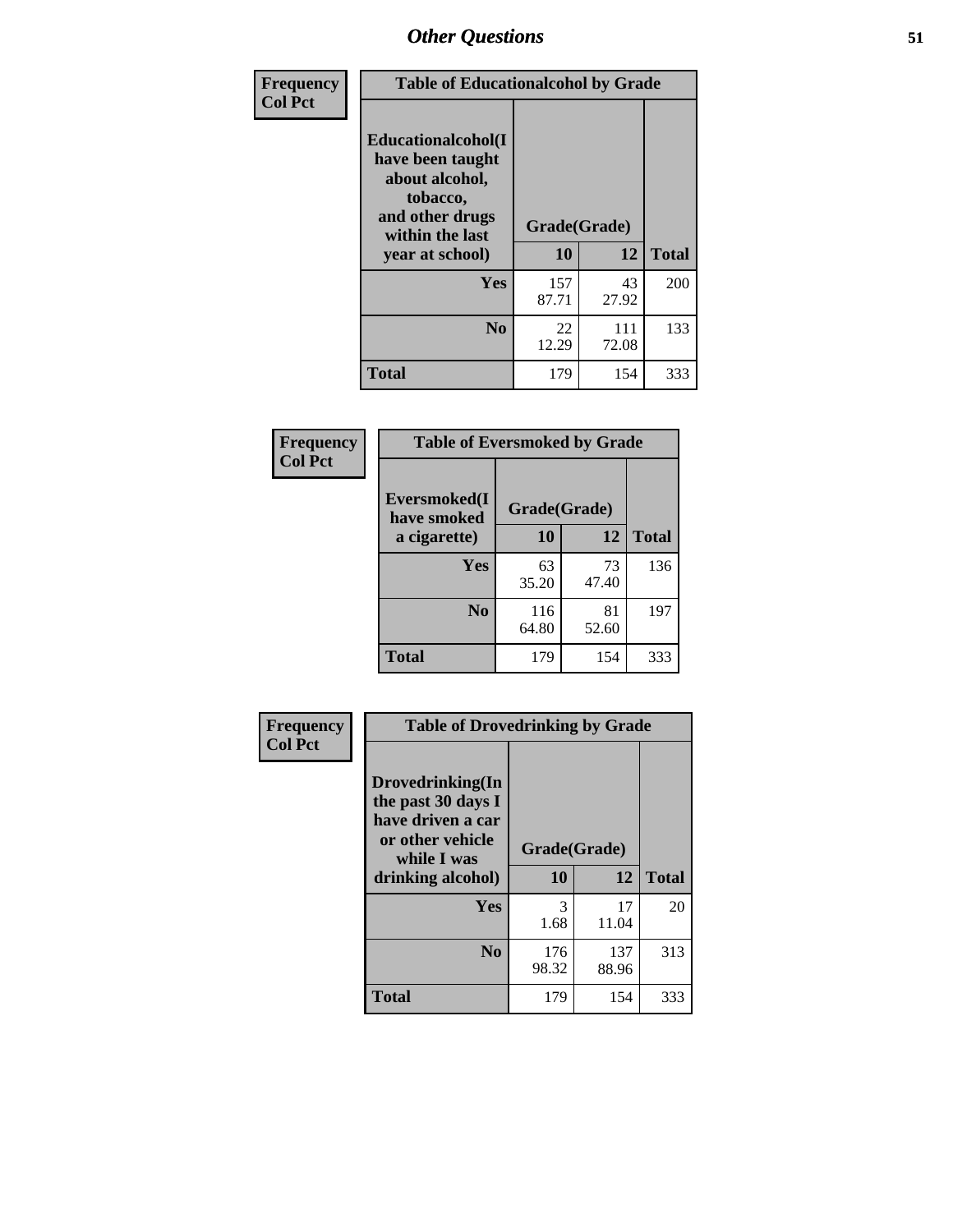| Frequency      | <b>Table of Rodedrinking by Grade</b>                                                                                  |                    |              |              |  |  |  |
|----------------|------------------------------------------------------------------------------------------------------------------------|--------------------|--------------|--------------|--|--|--|
| <b>Col Pct</b> | Rodedrinking(In<br>the past 30 days<br>I have ridden in<br>a car with a<br>driver who had<br>been drinking<br>alcohol) | Grade(Grade)<br>10 | 12           | <b>Total</b> |  |  |  |
|                |                                                                                                                        |                    |              |              |  |  |  |
|                | <b>Yes</b>                                                                                                             | 23<br>12.85        | 22<br>14.29  | 45           |  |  |  |
|                | N <sub>0</sub>                                                                                                         | 156<br>87.15       | 132<br>85.71 | 288          |  |  |  |
|                | <b>Total</b>                                                                                                           | 179                | 154          | 333          |  |  |  |

#### **Frequency Col Pct**

| <b>Table of Drugsschool by Grade</b>                                                                                      |              |              |              |  |  |  |  |
|---------------------------------------------------------------------------------------------------------------------------|--------------|--------------|--------------|--|--|--|--|
| <b>Drugsschool</b> (During<br>the past 12 months,<br>I have been offered,<br>sold,<br>or given illegal<br>drugs on school |              | Grade(Grade) |              |  |  |  |  |
| property)                                                                                                                 | 10           | 12           | <b>Total</b> |  |  |  |  |
| Yes                                                                                                                       | 46<br>25.70  | 38<br>24.68  | 84           |  |  |  |  |
| N <sub>0</sub>                                                                                                            | 133<br>74.30 | 116<br>75.32 | 249          |  |  |  |  |
| <b>Total</b>                                                                                                              | 179          | 154          | 333          |  |  |  |  |

| Frequency      | <b>Table of Helpbullied by Grade</b>                           |             |             |              |  |  |  |
|----------------|----------------------------------------------------------------|-------------|-------------|--------------|--|--|--|
| <b>Col Pct</b> | Helpbullied(I<br>would help<br>Grade(Grade)<br>someone who was |             |             |              |  |  |  |
|                | being bullied)                                                 | 10          | 12          | <b>Total</b> |  |  |  |
|                | <b>Strongly Agree</b>                                          | 83<br>46.37 | 68<br>44.16 | 151          |  |  |  |
|                | <b>Somewhat Agree</b>                                          | 81<br>45.25 | 68<br>44.16 | 149          |  |  |  |
|                | <b>Somewhat Disagree</b>                                       | 8<br>4.47   | 12<br>7.79  | 20           |  |  |  |
|                | <b>Strongly Disagree</b>                                       | 3.91        | 6<br>3.90   | 13           |  |  |  |
|                | <b>Total</b>                                                   | 179         | 154         | 333          |  |  |  |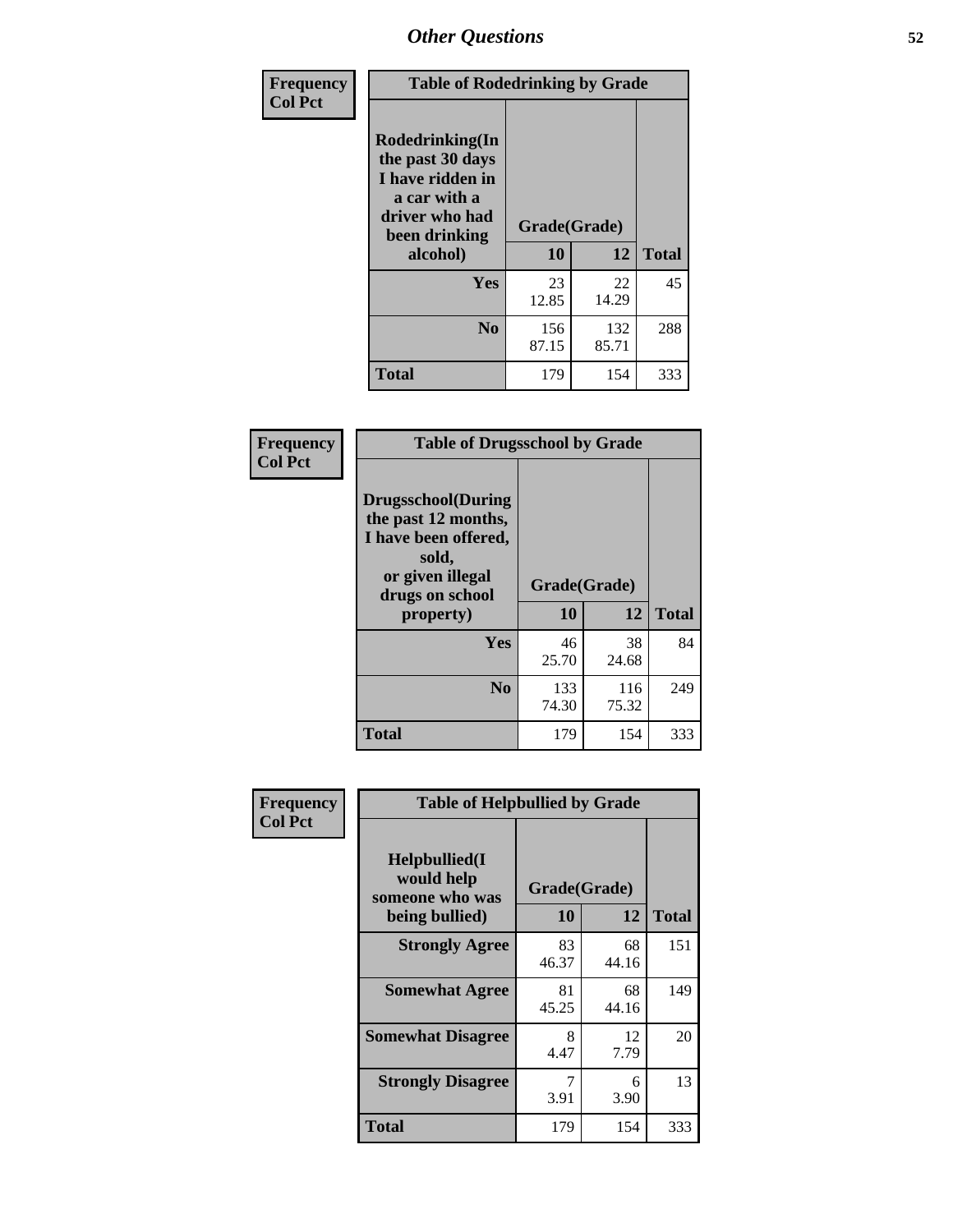| <b>Frequency</b> |              | <b>Table of Grade by Bingedrinking</b>                                                                          |                     |                              |                        |                               |                               |                        |              |
|------------------|--------------|-----------------------------------------------------------------------------------------------------------------|---------------------|------------------------------|------------------------|-------------------------------|-------------------------------|------------------------|--------------|
| <b>Row Pct</b>   |              | <b>Bingedrinking</b> (I have drunk five or more<br>drinks of alcohol at one sitting during the<br>last 30 days) |                     |                              |                        |                               |                               |                        |              |
|                  | Grade(Grade) | $\boldsymbol{0}$<br><b>Days</b>                                                                                 | $1$ or<br>2<br>days | 3 <sub>to</sub><br>5<br>days | 6 to<br>q<br>days      | <b>10</b><br>to<br>19<br>days | <b>20</b><br>to<br>29<br>days | All<br>30<br>days      | <b>Total</b> |
|                  | 10           | 162<br>90.50                                                                                                    | 7<br>3.91           | 3<br>1.68                    | $\mathfrak{D}$<br>1.12 | $\mathfrak{D}$<br>1.12        | 0.56                          | $\overline{2}$<br>1.12 | 179          |
|                  | 12           | 108<br>70.13                                                                                                    | 13<br>8.44          | 15<br>9.74                   | $\overline{4}$<br>2.60 | 5<br>3.25                     | 5<br>3.25                     | 4<br>2.60              | 154          |
|                  | <b>Total</b> | 270                                                                                                             | 20                  | 18                           | 6                      | $\mathcal{I}$                 | 6                             | 6                      | 333          |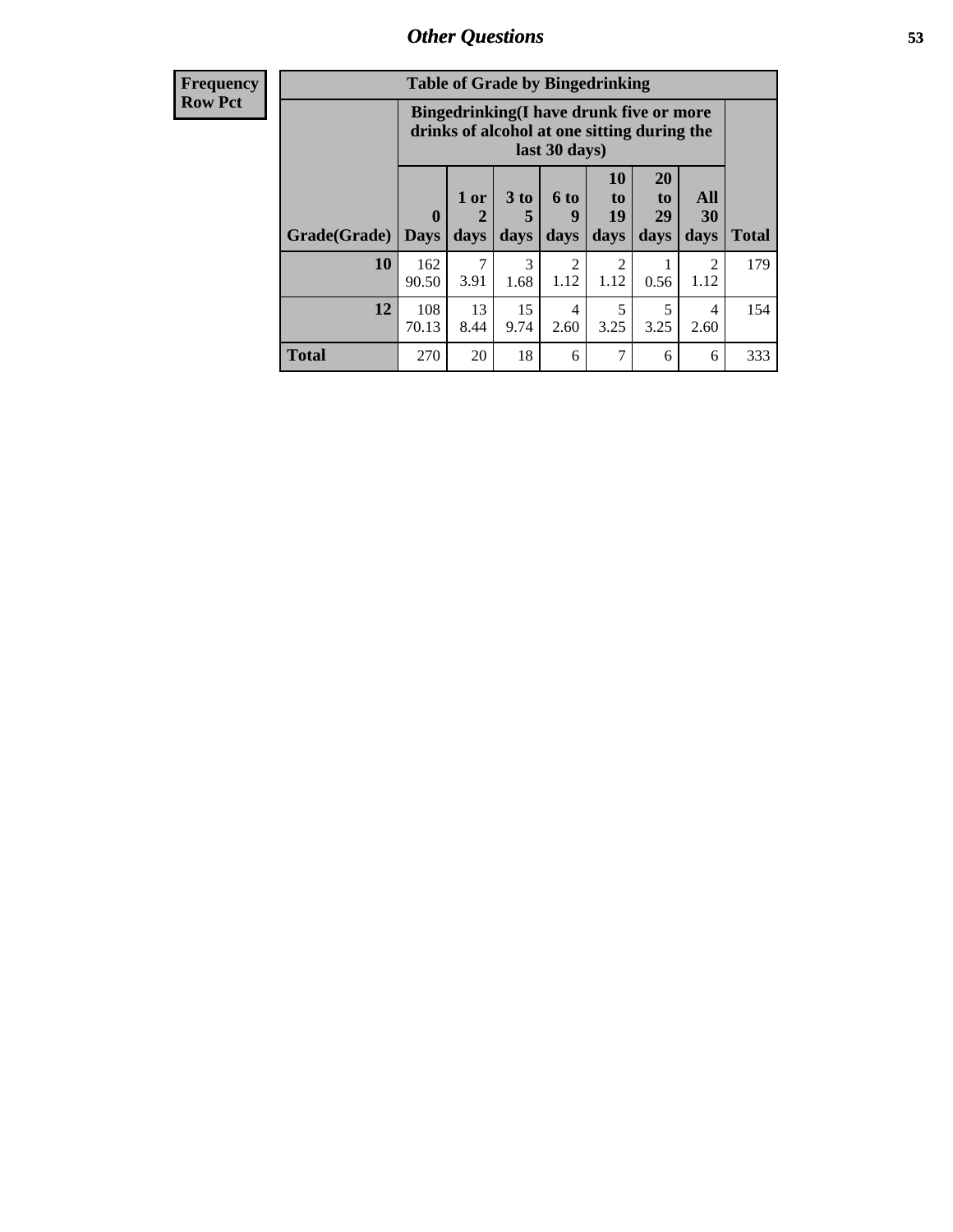## *Nutrition* **54**

| Frequency |
|-----------|
| Row Pct   |

| <b>Table of Grade by Dairy</b> |                          |                                                                 |                                    |                                    |              |  |
|--------------------------------|--------------------------|-----------------------------------------------------------------|------------------------------------|------------------------------------|--------------|--|
|                                |                          | Dairy (I eat at least 3 servings of dairy<br>products each day) |                                    |                                    |              |  |
| Grade(Grade)                   | <b>Strongly</b><br>Agree | Somewhat  <br>Agree                                             | <b>Somewhat</b><br><b>Disagree</b> | <b>Strongly</b><br><b>Disagree</b> | <b>Total</b> |  |
| 10                             | 56<br>31.28              | 76<br>42.46                                                     | 28<br>15.64                        | 19<br>10.61                        | 179          |  |
| 12                             | 47<br>30.52              | 57<br>37.01                                                     | 36<br>23.38                        | 14<br>9.09                         | 154          |  |
| <b>Total</b>                   | 103                      | 133                                                             | 64                                 | 33                                 | 333          |  |

| <b>Frequency</b> |  |
|------------------|--|
| <b>Row Pct</b>   |  |

| <b>Table of Grade by Fruitveg</b> |                          |                                                                          |                               |                                    |              |
|-----------------------------------|--------------------------|--------------------------------------------------------------------------|-------------------------------|------------------------------------|--------------|
|                                   |                          | Fruitveg(I eat at least 5 servings of fruits<br>and vegetables each day) |                               |                                    |              |
| Grade(Grade)                      | <b>Strongly</b><br>Agree | Agree                                                                    | Somewhat Somewhat<br>Disagree | <b>Strongly</b><br><b>Disagree</b> | <b>Total</b> |
| 10                                | 29<br>16.20              | 56<br>31.28                                                              | 63<br>35.20                   | 31<br>17.32                        | 179          |
| 12                                | 21<br>13.64              | 58<br>37.66                                                              | 48<br>31.17                   | 27<br>17.53                        | 154          |
| <b>Total</b>                      | 50                       | 114                                                                      | 111                           | 58                                 | 333          |

| Frequency      | <b>Table of Grade by Cafeteriahealthy</b> |                          |                                                                       |                                    |                                    |              |
|----------------|-------------------------------------------|--------------------------|-----------------------------------------------------------------------|------------------------------------|------------------------------------|--------------|
| <b>Row Pct</b> |                                           |                          | Cafeteriahealthy (School meals in my<br>school cafeteria are healthy) |                                    |                                    |              |
|                | Grade(Grade)                              | <b>Strongly</b><br>Agree | Somewhat  <br>Agree                                                   | <b>Somewhat</b><br><b>Disagree</b> | <b>Strongly</b><br><b>Disagree</b> | <b>Total</b> |
|                | <b>10</b>                                 | 15<br>8.38               | 64<br>35.75                                                           | 50<br>27.93                        | 50<br>27.93                        | 179          |
|                | 12                                        | 14<br>9.09               | 64<br>41.56                                                           | 36<br>23.38                        | 40<br>25.97                        | 154          |
|                | <b>Total</b>                              | 29                       | 128                                                                   | 86                                 | 90                                 | 333          |

| <b>Frequency</b> |
|------------------|
| <b>Row Pct</b>   |

| <b>Table of Grade by Cafeterianutrition</b> |                          |                                                                                           |                                    |                                    |              |  |
|---------------------------------------------|--------------------------|-------------------------------------------------------------------------------------------|------------------------------------|------------------------------------|--------------|--|
|                                             |                          | <b>Cafeterianutrition</b> (Facts about nutrition<br>are available in my school cafeteria) |                                    |                                    |              |  |
| Grade(Grade)                                | <b>Strongly</b><br>Agree | Somewhat  <br>Agree                                                                       | <b>Somewhat</b><br><b>Disagree</b> | <b>Strongly</b><br><b>Disagree</b> | <b>Total</b> |  |
| 10                                          | 19<br>10.61              | 42<br>23.46                                                                               | 62<br>34.64                        | 56<br>31.28                        | 179          |  |
| 12                                          | 13<br>8.44               | 39<br>25.32                                                                               | 46<br>29.87                        | 56<br>36.36                        | 154          |  |
| <b>Total</b>                                | 32                       | 81                                                                                        | 108                                | 112                                | 333          |  |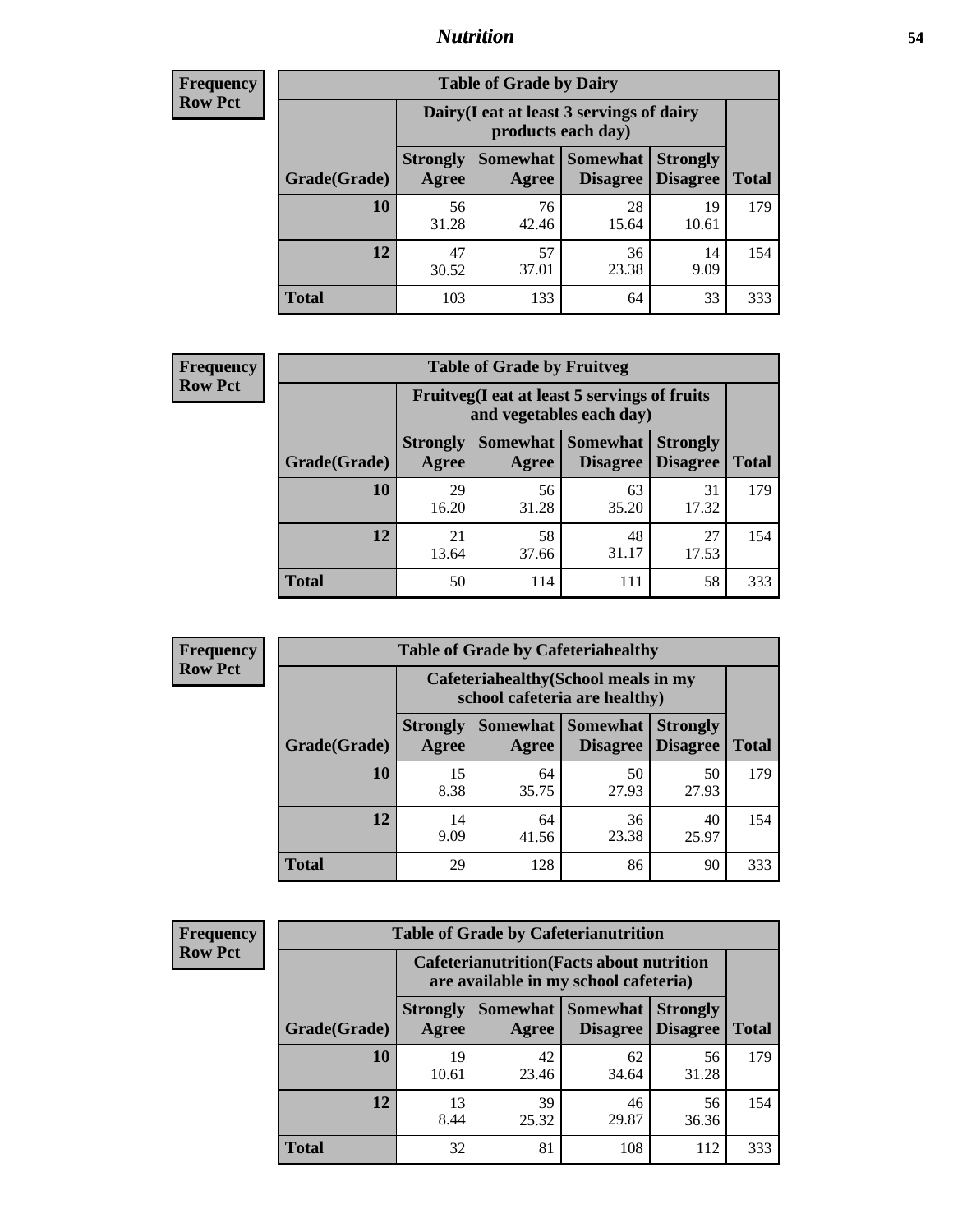## *Nutrition* **55**

| Frequency |
|-----------|
| Row Pct   |

| <b>Table of Grade by Schoollunch</b> |                          |                                                                 |                                 |                                    |              |
|--------------------------------------|--------------------------|-----------------------------------------------------------------|---------------------------------|------------------------------------|--------------|
|                                      |                          | Schoollunch(I eat school lunch three or<br>more times per week) |                                 |                                    |              |
| Grade(Grade)                         | <b>Strongly</b><br>Agree | Agree                                                           | Somewhat   Somewhat<br>Disagree | <b>Strongly</b><br><b>Disagree</b> | <b>Total</b> |
| 10                                   | 85<br>47.49              | 26<br>14.53                                                     | 14<br>7.82                      | 54<br>30.17                        | 179          |
| 12                                   | 72<br>46.75              | 27<br>17.53                                                     | 11<br>7.14                      | 44<br>28.57                        | 154          |
| <b>Total</b>                         | 157                      | 53                                                              | 25                              | 98                                 | 333          |

| <b>Frequency</b> |  |
|------------------|--|
| <b>Row Pct</b>   |  |

| <b>Table of Grade by Foodchoices</b> |                          |                                                                     |                                      |                                    |              |  |
|--------------------------------------|--------------------------|---------------------------------------------------------------------|--------------------------------------|------------------------------------|--------------|--|
|                                      |                          | Foodchoices (I make healthy food choices in<br>my school cafeteria) |                                      |                                    |              |  |
| Grade(Grade)                         | <b>Strongly</b><br>Agree | Agree                                                               | Somewhat Somewhat<br><b>Disagree</b> | <b>Strongly</b><br><b>Disagree</b> | <b>Total</b> |  |
| 10                                   | 37<br>20.67              | 71<br>39.66                                                         | 32<br>17.88                          | 39<br>21.79                        | 179          |  |
| 12                                   | 30<br>19.48              | 62<br>40.26                                                         | 31<br>20.13                          | 31<br>20.13                        | 154          |  |
| <b>Total</b>                         | 67                       | 133                                                                 | 63                                   | 70                                 | 333          |  |

| <b>Frequency</b> |
|------------------|
| Row Pct          |

| <b>Table of Grade by Wholewheat</b> |                                                                                                             |             |                                        |                                    |              |  |
|-------------------------------------|-------------------------------------------------------------------------------------------------------------|-------------|----------------------------------------|------------------------------------|--------------|--|
|                                     | Wholewheat (There are whole wheat and<br>multigrain breads and cereals available in<br>my school cafeteria) |             |                                        |                                    |              |  |
| Grade(Grade)                        | <b>Strongly</b><br>Agree                                                                                    | Agree       | <b>Somewhat   Somewhat</b><br>Disagree | <b>Strongly</b><br><b>Disagree</b> | <b>Total</b> |  |
| 10                                  | 26<br>14.53                                                                                                 | 65<br>36.31 | 47<br>26.26                            | 41<br>22.91                        | 179          |  |
| 12                                  | 17<br>11.04                                                                                                 | 52<br>33.77 | 37<br>24.03                            | 48<br>31.17                        | 154          |  |
| <b>Total</b>                        | 43                                                                                                          | 117         | 84                                     | 89                                 | 333          |  |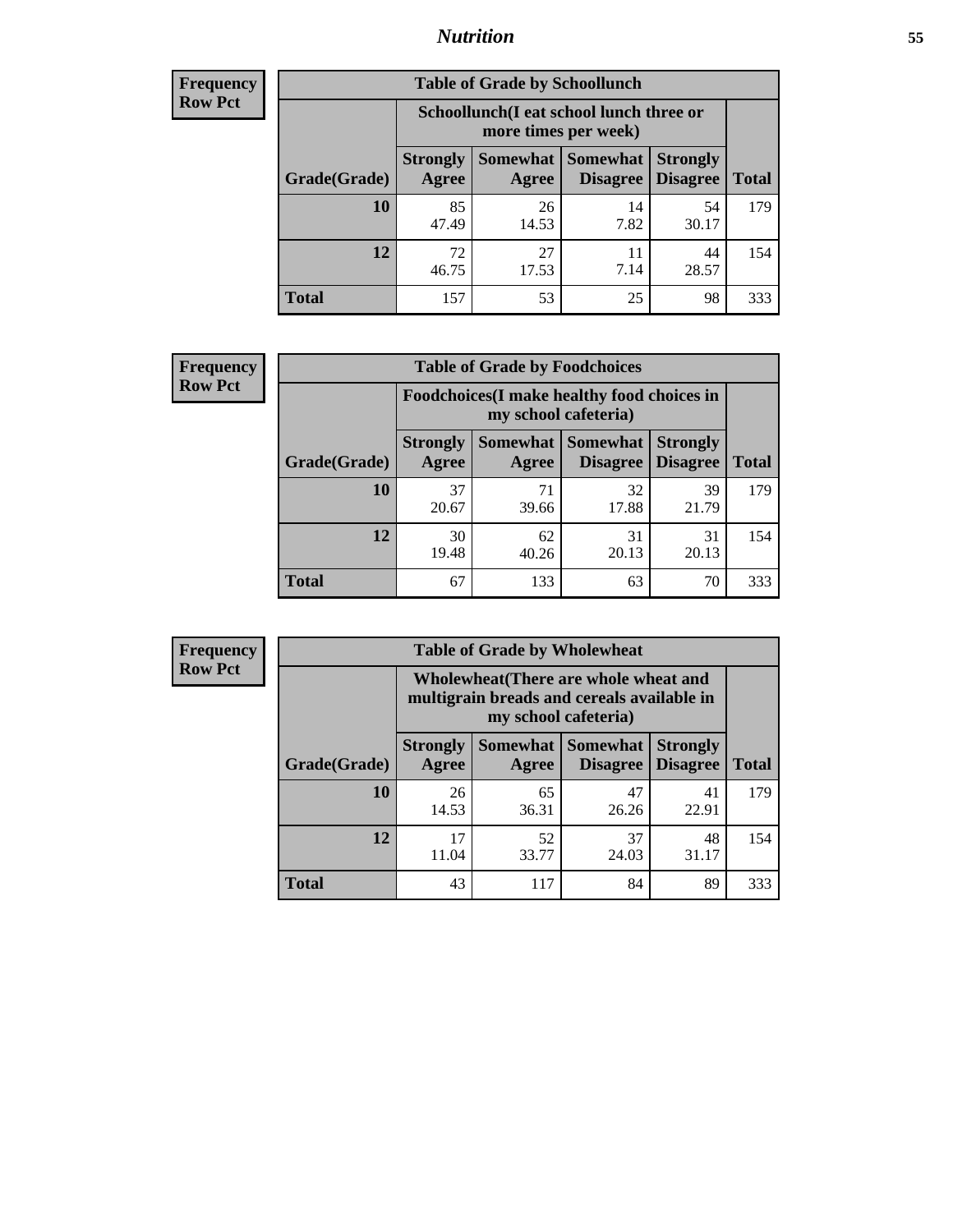## *Nutrition* **56**

**Frequency Row Pct**

| <b>Table of Grade by Healthyvending</b> |                                                                                                                                               |                          |                                    |                                    |              |  |  |
|-----------------------------------------|-----------------------------------------------------------------------------------------------------------------------------------------------|--------------------------|------------------------------------|------------------------------------|--------------|--|--|
|                                         | Healthyvending (If only healthy snacks and<br>beverages were available in the vending<br>machines during the school day,<br>I would buy them) |                          |                                    |                                    |              |  |  |
| Grade(Grade)                            | <b>Strongly</b><br>Agree                                                                                                                      | <b>Somewhat</b><br>Agree | <b>Somewhat</b><br><b>Disagree</b> | <b>Strongly</b><br><b>Disagree</b> | <b>Total</b> |  |  |
| 10                                      | 46<br>25.70                                                                                                                                   | 53<br>29.61              | 27<br>15.08                        | 53<br>29.61                        | 179          |  |  |
| 12                                      | 31<br>20.13                                                                                                                                   | 43<br>27.92              | 26<br>16.88                        | 54<br>35.06                        | 154          |  |  |
| <b>Total</b>                            | 77                                                                                                                                            | 96                       | 53                                 | 107                                | 333          |  |  |

**Frequency Row Pct**

| <b>Table of Grade by Schoolbreakfast</b> |                                                                                                                                        |             |                                 |                                    |              |  |  |
|------------------------------------------|----------------------------------------------------------------------------------------------------------------------------------------|-------------|---------------------------------|------------------------------------|--------------|--|--|
|                                          | Schoolbreakfast(If breakfast were<br>available at school,<br>but outside the cafeteria,<br>I would eat breakfast at school more often) |             |                                 |                                    |              |  |  |
| Grade(Grade)                             | <b>Strongly</b><br>Agree                                                                                                               | Agree       | Somewhat   Somewhat<br>Disagree | <b>Strongly</b><br><b>Disagree</b> | <b>Total</b> |  |  |
| 10                                       | 61<br>34.08                                                                                                                            | 58<br>32.40 | 32<br>17.88                     | 28<br>15.64                        | 179          |  |  |
| 12                                       | 54<br>35.06                                                                                                                            | 56<br>36.36 | 18<br>11.69                     | 26<br>16.88                        | 154          |  |  |
| <b>Total</b>                             | 115                                                                                                                                    | 114         | 50                              | 54                                 | 333          |  |  |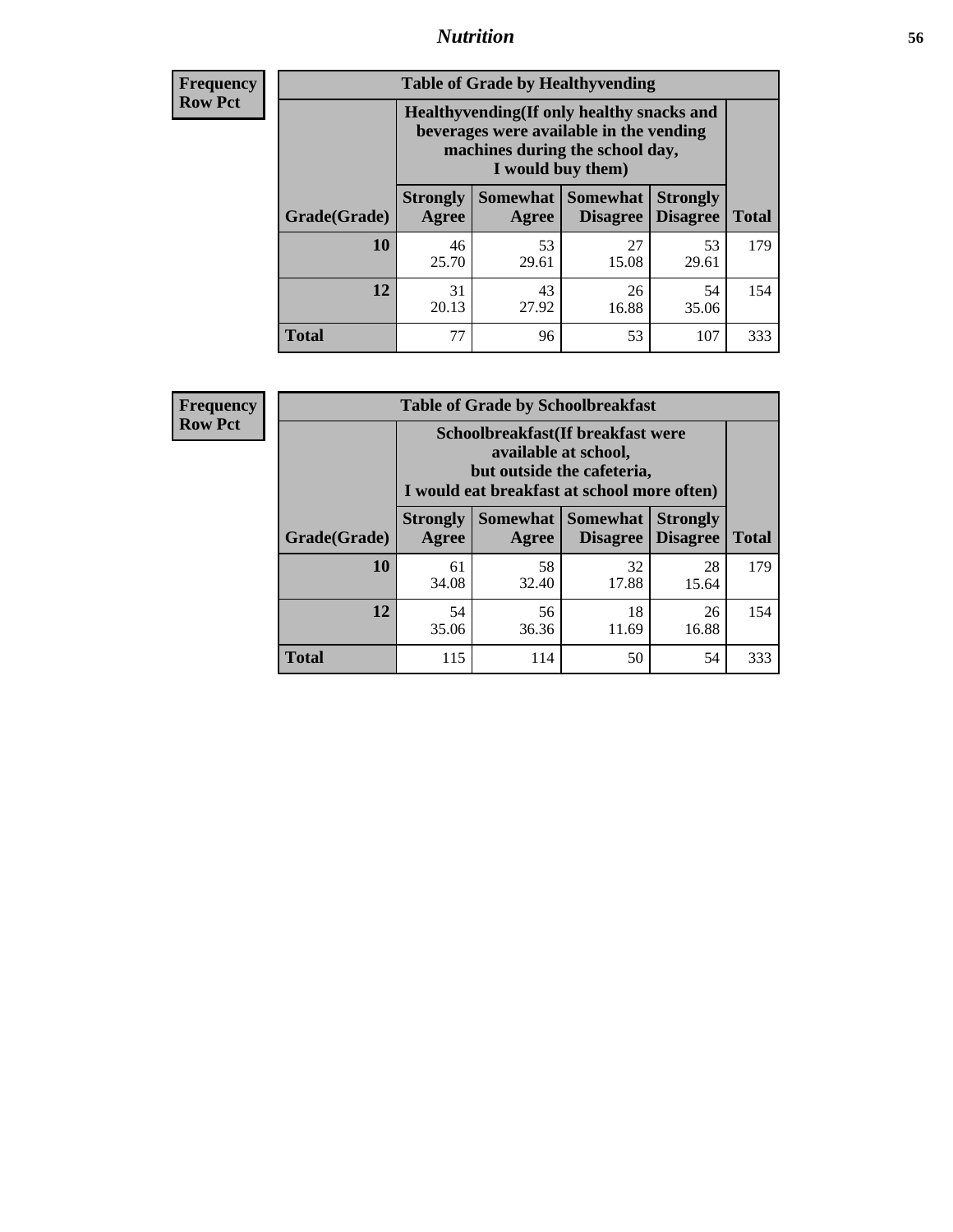| Frequency<br><b>Col Pct</b> | <b>Table of Educationaids by Grade</b>                                                                    |                    |              |              |
|-----------------------------|-----------------------------------------------------------------------------------------------------------|--------------------|--------------|--------------|
|                             | <b>Educationaids</b> (I<br>have been<br>taught about<br><b>HIV/AIDS</b> at<br>school in the<br>past year) | Grade(Grade)<br>10 | 12           | <b>Total</b> |
|                             | Yes                                                                                                       | 161<br>89.94       | 51<br>33.12  | 212          |
|                             | N <sub>0</sub>                                                                                            | 18<br>10.06        | 103<br>66.88 | 121          |
|                             | <b>Total</b>                                                                                              | 179                | 154          | 333          |

| Frequency      | <b>Table of Educationcharacter by Grade</b>                         |              |             |              |  |  |
|----------------|---------------------------------------------------------------------|--------------|-------------|--------------|--|--|
| <b>Col Pct</b> | <b>Educationcharacter(I)</b><br>have been taught<br>about character |              |             |              |  |  |
|                | education in the past                                               | Grade(Grade) |             |              |  |  |
|                | year at school)                                                     | 10           | 12          | <b>Total</b> |  |  |
|                | Yes                                                                 | 137<br>76.54 | 78<br>50.65 | 215          |  |  |
|                | N <sub>0</sub>                                                      | 42<br>23.46  | 76<br>49.35 | 118          |  |  |
|                | <b>Total</b>                                                        | 179          | 154         | 333          |  |  |

| Frequency      | <b>Table of Gradcoach1 by Grade</b>              |              |             |              |  |
|----------------|--------------------------------------------------|--------------|-------------|--------------|--|
| <b>Col Pct</b> | Gradcoach1(I<br>know who my<br><b>Graduation</b> | Grade(Grade) |             |              |  |
|                | Coach is)                                        | 10           | 12          | <b>Total</b> |  |
|                | Yes                                              | 69<br>38.55  | 62<br>40.26 | 131          |  |
|                | N <sub>0</sub>                                   | 110<br>61.45 | 92<br>59.74 | 202          |  |
|                | <b>Total</b>                                     | 179          | 154         | 333          |  |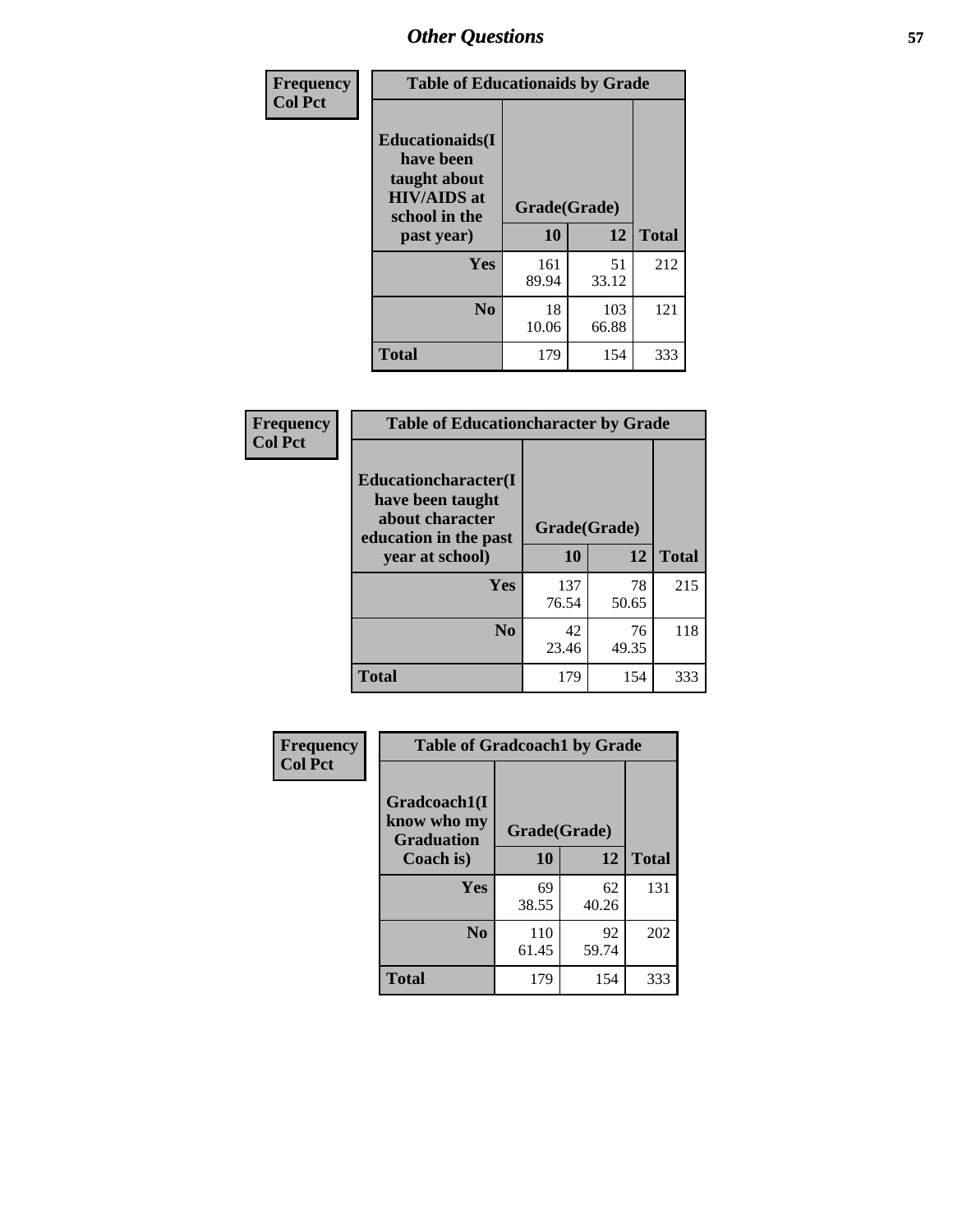| Frequency      | <b>Table of Gradcoach2 by Grade</b> |              |              |              |
|----------------|-------------------------------------|--------------|--------------|--------------|
| <b>Col Pct</b> |                                     |              |              |              |
|                | Gradcoach2(I<br>have                |              |              |              |
|                | contacted my<br><b>Graduation</b>   | Grade(Grade) |              |              |
|                | Coach)                              | 10           | 12           | <b>Total</b> |
|                | Yes                                 | 14<br>7.82   | 28<br>18.18  | 42           |
|                | N <sub>0</sub>                      | 165<br>92.18 | 126<br>81.82 | 291          |
|                | <b>Total</b>                        | 179          | 154          | 333          |

| Frequency<br><b>Col Pct</b> | <b>Table of Gradcoach3 by Grade</b>                                         |              |             |              |  |
|-----------------------------|-----------------------------------------------------------------------------|--------------|-------------|--------------|--|
|                             | Gradcoach3(I<br>have received<br>assistance<br>from my<br><b>Graduation</b> | Grade(Grade) |             |              |  |
|                             | Coach)                                                                      | 10           | 12          | <b>Total</b> |  |
|                             | Yes                                                                         | 7<br>3.91    | 22<br>14.29 | 29           |  |
|                             | N <sub>0</sub>                                                              | 47<br>26.26  | 45<br>29.22 | 92           |  |
|                             | Don't know                                                                  | 125<br>69.83 | 87<br>56.49 | 212          |  |
|                             | <b>Total</b>                                                                | 179          | 154         | 333          |  |

| Frequency<br><b>Col Pct</b> | <b>Table of Selfharm by Grade</b>                                                                                                                                                      |                    |              |              |
|-----------------------------|----------------------------------------------------------------------------------------------------------------------------------------------------------------------------------------|--------------------|--------------|--------------|
|                             | <b>Selfharm</b> (During<br>the past 12<br>months,<br>I harmed myself<br>on purpose<br><b>Suicideconsider</b><br>During the past<br>12 months,<br>I seriously<br>considered<br>suicide) | Grade(Grade)<br>10 | 12           | <b>Total</b> |
|                             | Yes                                                                                                                                                                                    | 16                 | 6            | 22           |
|                             |                                                                                                                                                                                        | 8.94               | 3.90         |              |
|                             | N <sub>0</sub>                                                                                                                                                                         | 163<br>91.06       | 148<br>96.10 | 311          |
|                             | <b>Total</b>                                                                                                                                                                           | 179                | 154          | 333          |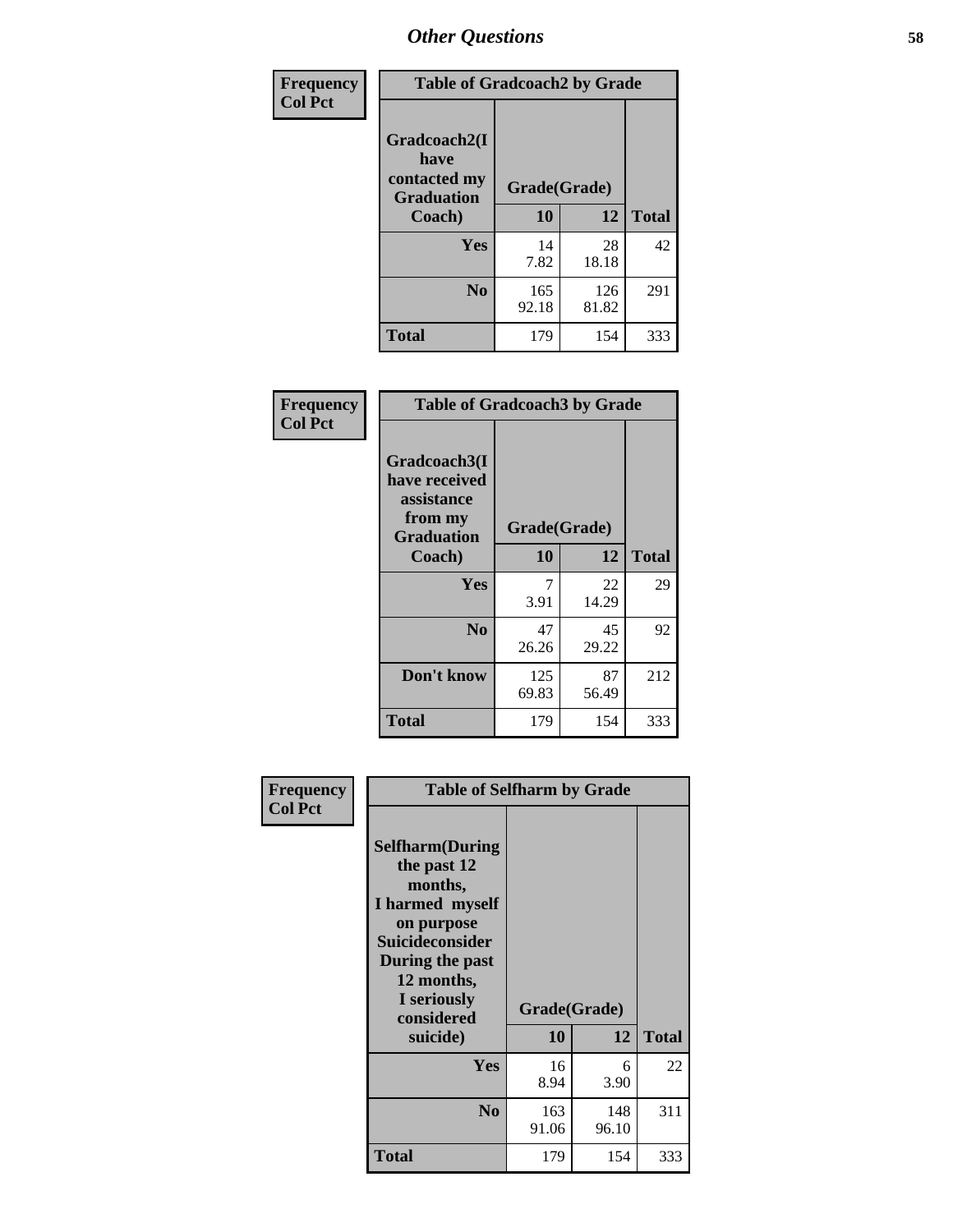| <b>Frequency</b> | <b>Table of Suicideconsider by Grade</b> |              |              |              |
|------------------|------------------------------------------|--------------|--------------|--------------|
| <b>Col Pct</b>   |                                          | Grade(Grade) |              |              |
|                  | Suicideconsider                          | <b>10</b>    | 12           | <b>Total</b> |
|                  | Yes                                      | 17<br>9.50   | 11<br>7.14   | 28           |
|                  | N <sub>0</sub>                           | 162<br>90.50 | 143<br>92.86 | 305          |
|                  | Total                                    | 179          | 154          | 333          |

| Frequency      | <b>Table of Suicideattempt by Grade</b>              |              |              |              |
|----------------|------------------------------------------------------|--------------|--------------|--------------|
| <b>Col Pct</b> | Suicideattempt(I<br>have attempted<br>suicide in the | Grade(Grade) |              |              |
|                | last year)                                           | 10           | 12           | <b>Total</b> |
|                | Yes                                                  | 11<br>6.15   | 3<br>1.95    | 14           |
|                | N <sub>0</sub>                                       | 168<br>93.85 | 151<br>98.05 | 319          |
|                | <b>Total</b>                                         | 179          | 154          | 333          |

| Frequency      | <b>Table of Instantmessaged by Grade</b>               |              |              |              |
|----------------|--------------------------------------------------------|--------------|--------------|--------------|
| <b>Col Pct</b> | Instantmessaged(I<br>have instant<br>messaged people I | Grade(Grade) |              |              |
|                | do not even know)                                      | 10           | 12           | <b>Total</b> |
|                | <b>Yes</b>                                             | 62<br>34.64  | 39<br>25.32  | 101          |
|                | N <sub>0</sub>                                         | 117<br>65.36 | 115<br>74.68 | 232          |
|                | <b>Total</b>                                           | 179          | 154          | 333          |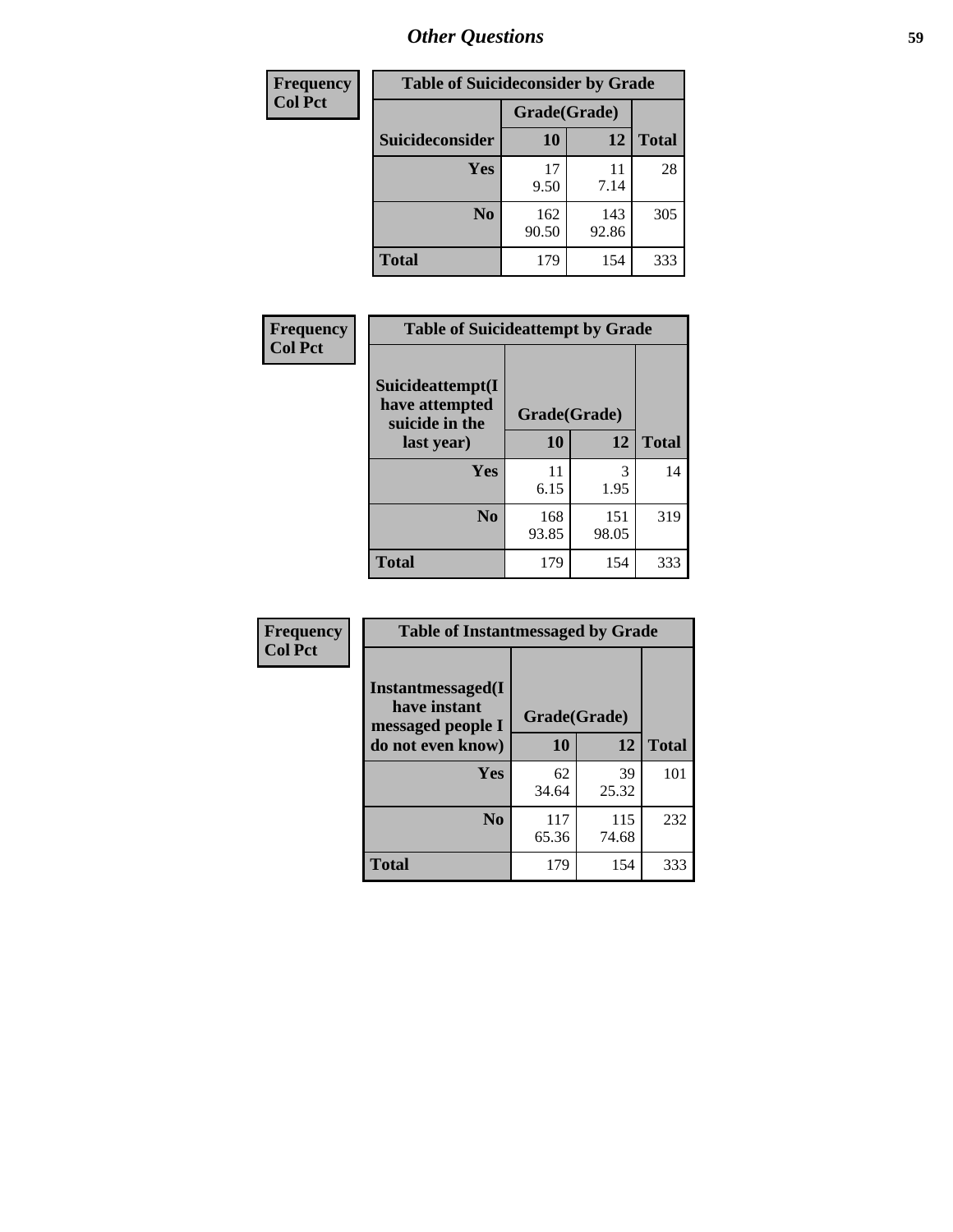| Frequency      | <b>Table of Getsalong by Grade</b>                          |              |                        |              |  |  |  |
|----------------|-------------------------------------------------------------|--------------|------------------------|--------------|--|--|--|
| <b>Col Pct</b> | <b>Getsalong</b> (I get<br>along with other<br>students and | Grade(Grade) |                        |              |  |  |  |
|                | adults)                                                     | 10           | 12                     | <b>Total</b> |  |  |  |
|                | <b>Strongly Agree</b>                                       | 81<br>45.25  | 85<br>55.19            | 166          |  |  |  |
|                | <b>Somewhat Agree</b>                                       | 87<br>48.60  | 58<br>37.66            | 145          |  |  |  |
|                | <b>Somewhat Disagree</b>                                    | 7<br>3.91    | 9<br>5.84              | 16           |  |  |  |
|                | <b>Strongly Disagree</b>                                    | 4<br>2.23    | $\mathfrak{D}$<br>1.30 | 6            |  |  |  |
|                | <b>Total</b>                                                | 179          | 154                    | 333          |  |  |  |

| <b>Frequency</b><br><b>Col Pct</b> | <b>Table of Safehome by Grade</b> |              |  |  |  |  |  |  |
|------------------------------------|-----------------------------------|--------------|--|--|--|--|--|--|
| Safehome(I feel                    |                                   | Grade(Grade) |  |  |  |  |  |  |
| safe at home)                      | 10                                | 12           |  |  |  |  |  |  |
| <b>Strongly Agree</b>              | 126<br>70.39                      | 129<br>83.77 |  |  |  |  |  |  |
| <b>Somewhat Agree</b>              | 39<br>21.79                       | 20<br>12.99  |  |  |  |  |  |  |

| Safehome(I feel          | Grade(Grade) |              |              |
|--------------------------|--------------|--------------|--------------|
| safe at home)            | 10           | 12           | <b>Total</b> |
| <b>Strongly Agree</b>    | 126<br>70.39 | 129<br>83.77 | 255          |
| <b>Somewhat Agree</b>    | 39<br>21.79  | 20<br>12.99  | 59           |
| <b>Somewhat Disagree</b> | 9<br>5.03    | 4<br>2.60    | 13           |
| <b>Strongly Disagree</b> | 5<br>2.79    | 0.65         | 6            |
| <b>Total</b>             | 179          | 154          | 333          |

| Frequency      |                                                                                                   | <b>Table of Adulttalk by Grade</b> |             |              |
|----------------|---------------------------------------------------------------------------------------------------|------------------------------------|-------------|--------------|
| <b>Col Pct</b> | <b>Adulttalk(I</b><br>know an<br>adult at<br>school that<br>I can talk<br>with if I<br>need help) | Grade(Grade)<br>10                 | 12          | <b>Total</b> |
|                | <b>Yes</b>                                                                                        | 138                                | 127         | 265          |
|                |                                                                                                   | 77.09                              | 82.47       |              |
|                | N <sub>0</sub>                                                                                    | 41<br>22.91                        | 27<br>17.53 | 68           |
|                | <b>Total</b>                                                                                      | 179                                | 154         | 333          |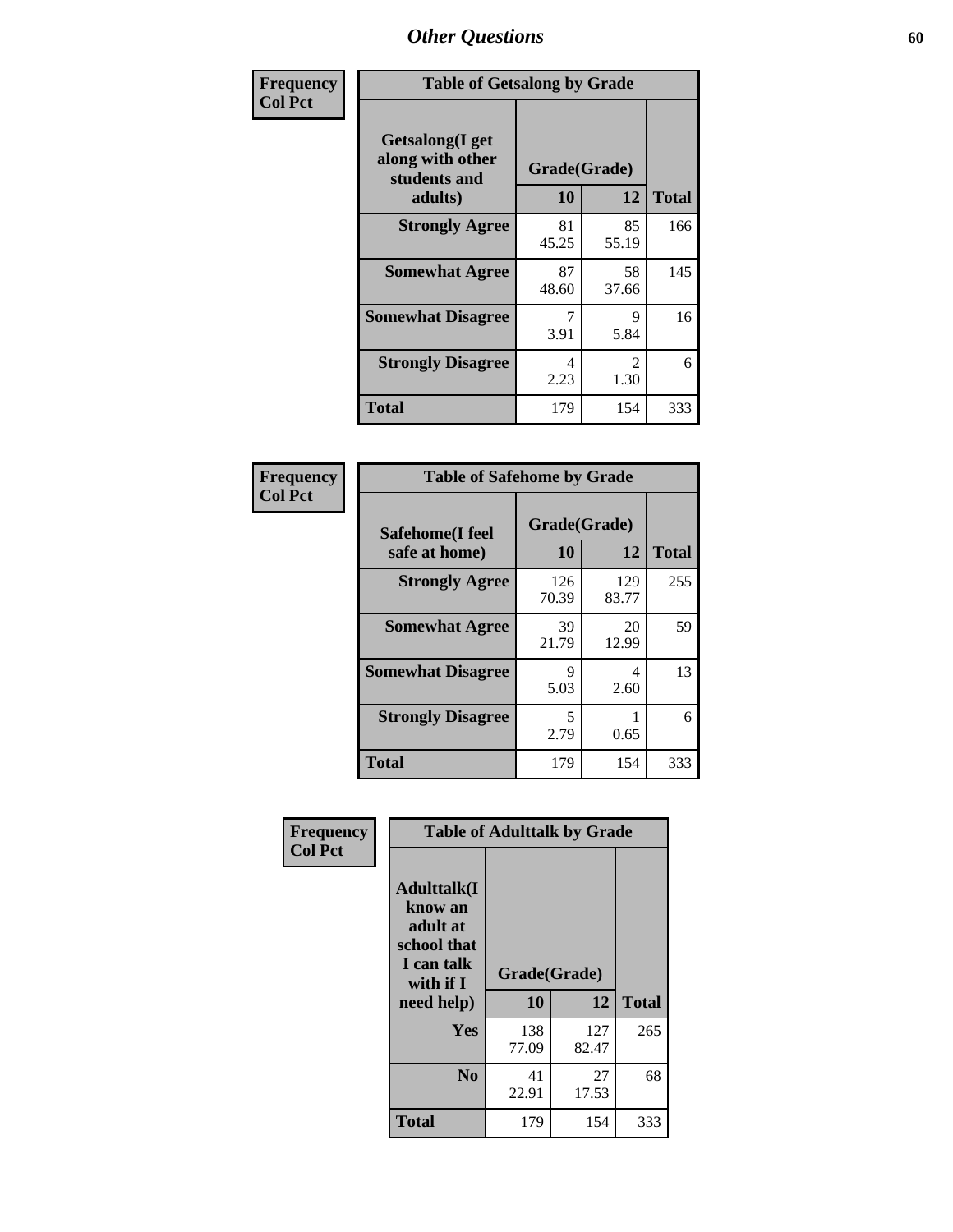**Frequency Row Pct**

| <b>Table of Grade by Tytime</b> |             |                                                                                        |             |                                                                    |            |            |              |  |  |  |  |
|---------------------------------|-------------|----------------------------------------------------------------------------------------|-------------|--------------------------------------------------------------------|------------|------------|--------------|--|--|--|--|
|                                 |             | Tvtime(On an average school day,<br>how much unsupervised time do I spend watching TV) |             |                                                                    |            |            |              |  |  |  |  |
| Grade(Grade)   None             |             | <b>Less that</b>                                                                       |             | $2 - 3$<br>hour/day   hour/day   hours/day   hours/day   hours/day | $4 - 5$    | $6+$       | <b>Total</b> |  |  |  |  |
| 10                              | 28<br>15.64 | 37<br>20.67                                                                            | 34<br>18.99 | 56<br>31.28                                                        | 16<br>8.94 | 8<br>4.47  | 179          |  |  |  |  |
| 12                              | 23<br>14.94 | 38<br>24.68                                                                            | 41<br>26.62 | 31<br>20.13                                                        | 7.14       | 10<br>6.49 | 154          |  |  |  |  |
| <b>Total</b>                    | 51          | 75                                                                                     | 75          | 87                                                                 | 27         | 18         | 333          |  |  |  |  |

**Frequency Row Pct**

| <b>Table of Grade by Computertime</b> |             |                                                                                                   |                     |                      |                      |                   |              |  |  |  |  |
|---------------------------------------|-------------|---------------------------------------------------------------------------------------------------|---------------------|----------------------|----------------------|-------------------|--------------|--|--|--|--|
|                                       |             | Computertime (On an average school day,<br>how much unsupervised time do I spend on the computer) |                     |                      |                      |                   |              |  |  |  |  |
| Grade(Grade)                          | None        | <b>Less that</b>                                                                                  | hour/day   hour/day | $2 - 3$<br>hours/day | $4 - 5$<br>hours/day | $6+$<br>hours/day | <b>Total</b> |  |  |  |  |
| 10                                    | 28<br>15.64 | 49<br>27.37                                                                                       | 40<br>22.35         | 33<br>18.44          | 16<br>8.94           | 13<br>7.26        | 179          |  |  |  |  |
| 12                                    | 16<br>10.39 | 56<br>36.36                                                                                       | 35<br>22.73         | 24<br>15.58          | 11<br>7.14           | 12<br>7.79        | 154          |  |  |  |  |
| <b>Total</b>                          | 44          | 105                                                                                               | 75                  | 57                   | 27                   | 25                | 333          |  |  |  |  |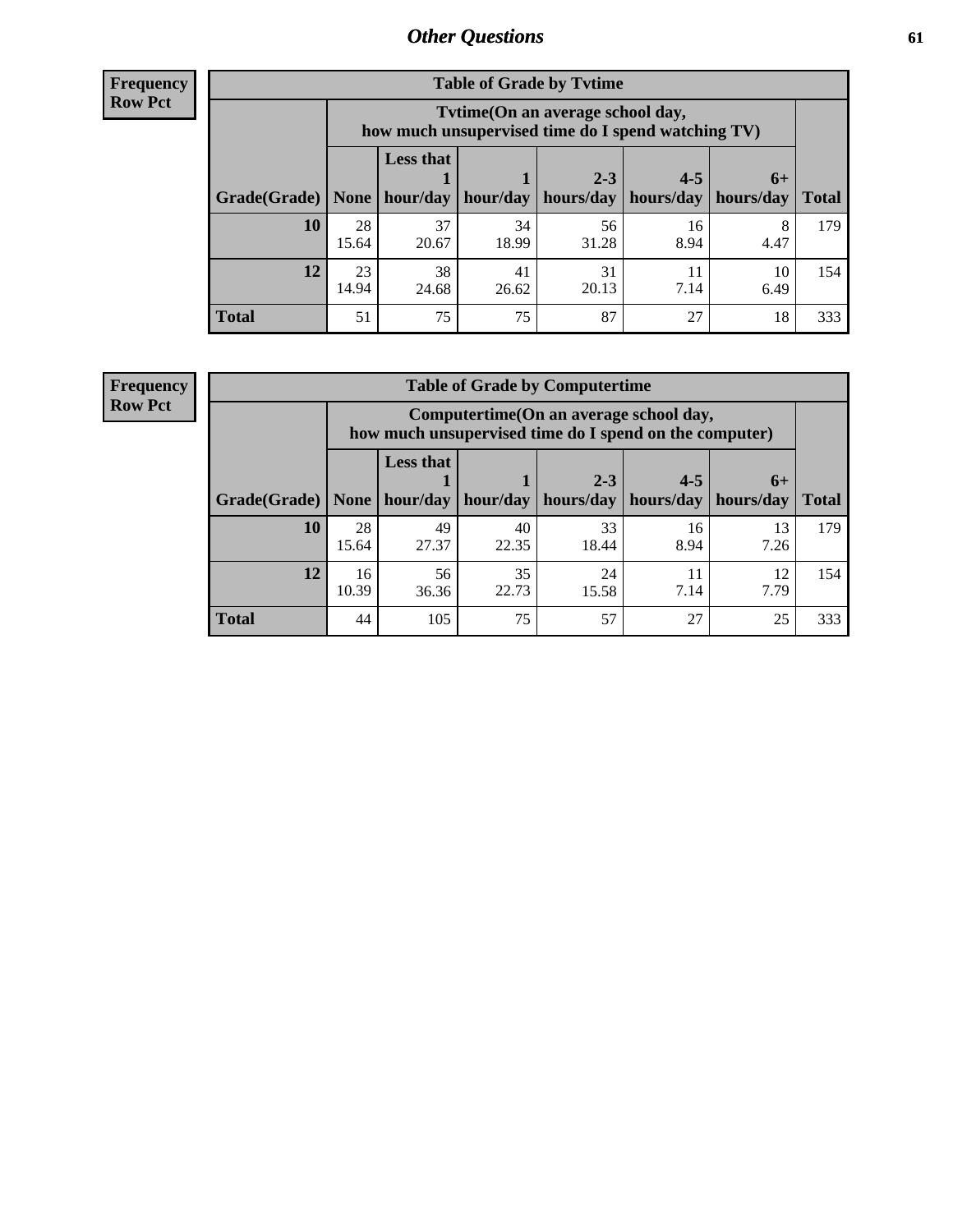#### *Questions about Driving Laws* **62** *Driving Questions were asked only of high school students.*

| <b>Frequency</b> |
|------------------|
| <b>Row Pct</b>   |

| <b>Table of Grade by License1</b> |                                     |                                                                                                                                           |                |           |                      |              |  |  |  |  |  |
|-----------------------------------|-------------------------------------|-------------------------------------------------------------------------------------------------------------------------------------------|----------------|-----------|----------------------|--------------|--|--|--|--|--|
|                                   |                                     | License1(During the first 6 months of driving<br>with a provisional license,<br>the only passengers who can ride with the<br>driver are:) |                |           |                      |              |  |  |  |  |  |
| Grade(Grade)                      | <b>Parent or</b><br><b>Guardian</b> | Family<br>  Members                                                                                                                       | <b>Friends</b> | Anyone    | Don't<br><b>Know</b> | <b>Total</b> |  |  |  |  |  |
| 10                                | 47<br>26.26                         | 98<br>54.75                                                                                                                               | 4<br>2.23      | 3.91      | 23<br>12.85          | 179          |  |  |  |  |  |
| 12                                | 38<br>24.68                         | 103<br>66.88                                                                                                                              | 3<br>1.95      | 4<br>2.60 | 6<br>3.90            | 154          |  |  |  |  |  |
| <b>Total</b>                      | 85                                  | 201                                                                                                                                       | 7              | 11        | 29                   | 333          |  |  |  |  |  |

| Frequency      |              | <b>Table of Grade by License2</b>                                                                        |                  |                  |                                                      |                      |              |  |  |  |
|----------------|--------------|----------------------------------------------------------------------------------------------------------|------------------|------------------|------------------------------------------------------|----------------------|--------------|--|--|--|
| <b>Row Pct</b> |              | License2(17 yr old drivers with a<br>provisional driver's license cannot<br>drive between the hours of:) |                  |                  |                                                      |                      |              |  |  |  |
|                | Grade(Grade) | <b>Midnight</b><br>to 6am                                                                                | 1am<br>to<br>5am | 1am<br>to<br>6am | N <sub>0</sub><br>curfew<br>for $17$<br>year<br>olds | Don't<br><b>Know</b> | <b>Total</b> |  |  |  |
|                | 10           | 108<br>60.34                                                                                             | 19<br>10.61      | 9<br>5.03        | 6<br>3.35                                            | 37<br>20.67          | 179          |  |  |  |
|                | 12           | 126<br>81.82                                                                                             | 9<br>5.84        | 7<br>4.55        | $\overline{2}$<br>1.30                               | 10<br>6.49           | 154          |  |  |  |
|                | <b>Total</b> | 234                                                                                                      | 28               | 16               | 8                                                    | 47                   | 333          |  |  |  |

| <b>Frequency</b> | <b>Table of Grade by License3</b> |                                                                                        |             |             |            |             |               |              |
|------------------|-----------------------------------|----------------------------------------------------------------------------------------|-------------|-------------|------------|-------------|---------------|--------------|
| <b>Row Pct</b>   |                                   | License3(For drivers under the age of 21,<br>what level of alcohol is considered DUI?) |             |             |            |             |               |              |
|                  | Grade(Grade)                      | Any<br><b>Amount</b>                                                                   | 0.02        | 0.04        | 0.06       | 0.08        | Don't<br>know | <b>Total</b> |
|                  | <b>10</b>                         | 32<br>17.88                                                                            | 47<br>26.26 | 20<br>11.17 | 17<br>9.50 | 18<br>10.06 | 45<br>25.14   | 179          |
|                  | 12                                | 60<br>38.96                                                                            | 41<br>26.62 | 11<br>7.14  | 6<br>3.90  | 16<br>10.39 | 20<br>12.99   | 154          |
|                  | <b>Total</b>                      | 92                                                                                     | 88          | 31          | 23         | 34          | 65            | 333          |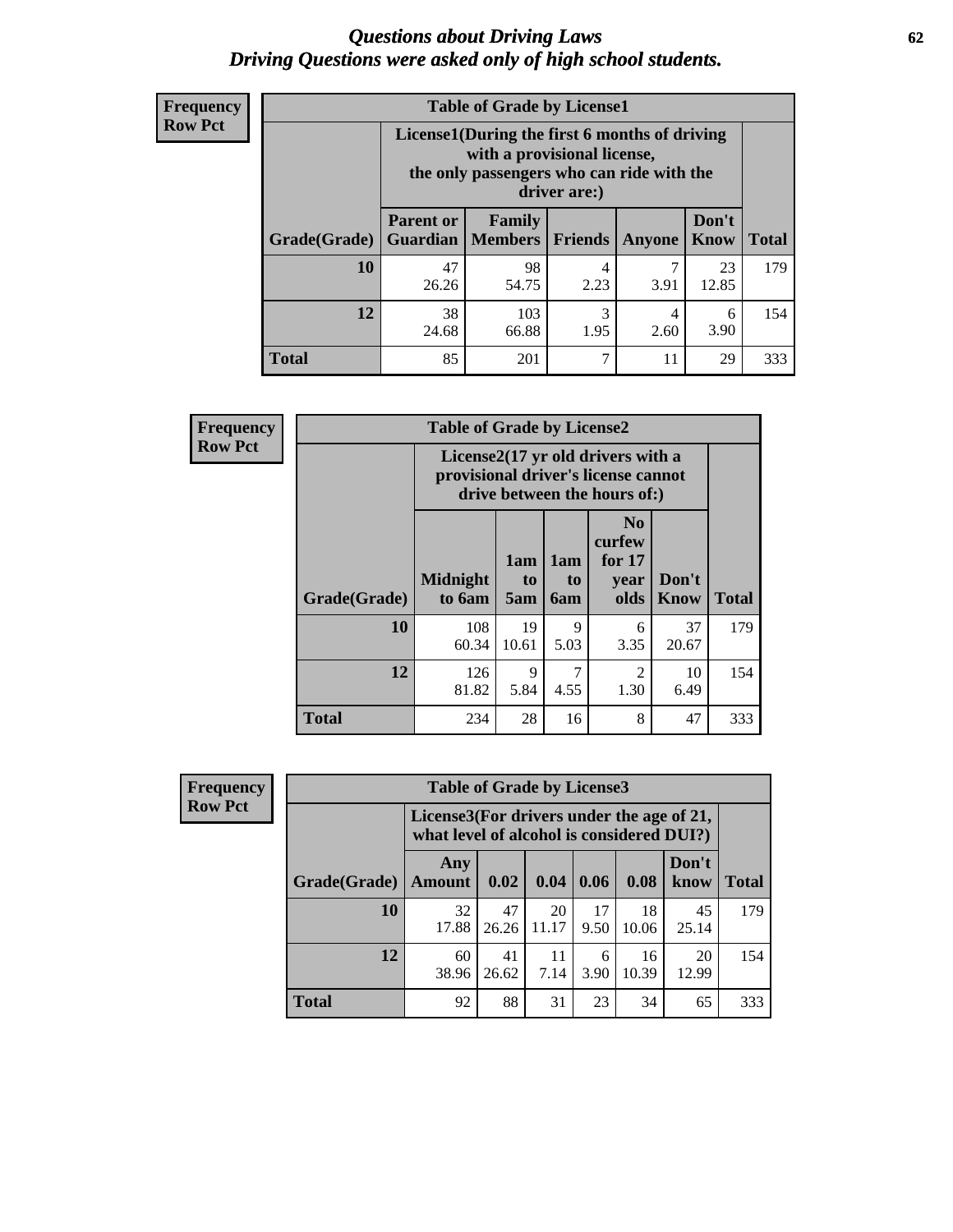#### *Questions about Driving Laws* **63** *Driving Questions were asked only of high school students.*

**Frequency Row Pct**

| <b>Table of Grade by License4</b> |              |                                                                                                                      |              |                               |                                             |               |              |  |  |  |
|-----------------------------------|--------------|----------------------------------------------------------------------------------------------------------------------|--------------|-------------------------------|---------------------------------------------|---------------|--------------|--|--|--|
|                                   |              | License4(A driver under 21 automatically<br>loses his/her license if caught exceeding the<br>posted speet limit by:) |              |                               |                                             |               |              |  |  |  |
| Grade(Grade)                      | $15+$<br>mph | $25+$<br>mph                                                                                                         | $35+$<br>mph | <b>Depends</b><br>on<br>judge | Can't<br>lose<br>license<br>for<br>speeding | Don't<br>know | <b>Total</b> |  |  |  |
| 10                                | 45<br>25.14  | 32<br>17.88                                                                                                          | 14<br>7.82   | 16<br>8.94                    | 15<br>8.38                                  | 57<br>31.84   | 179          |  |  |  |
| 12                                | 20<br>12.99  | 52<br>33.77                                                                                                          | 17<br>11.04  | 15<br>9.74                    | 6<br>3.90                                   | 44<br>28.57   | 154          |  |  |  |
| <b>Total</b>                      | 65           | 84                                                                                                                   | 31           | 31                            | 21                                          | 101           | 333          |  |  |  |

| Frequency      | <b>Table of Grade by License5</b> |                                                                                                                                                             |                |               |       |  |  |
|----------------|-----------------------------------|-------------------------------------------------------------------------------------------------------------------------------------------------------------|----------------|---------------|-------|--|--|
| <b>Row Pct</b> |                                   | License5(A)<br>Georgia teenager<br>with family<br>connections or a<br>good lawyer can<br>break a teen<br>driving law and<br>keep their driver's<br>license) |                |               |       |  |  |
|                | Grade(Grade)                      | <b>Yes</b>                                                                                                                                                  | N <sub>0</sub> | Don't<br>know | Total |  |  |
|                | 10                                | 24<br>13.41                                                                                                                                                 | 102<br>56.98   | 53<br>29.61   | 179   |  |  |
|                | 12                                | 52<br>33.77                                                                                                                                                 | 61<br>39.61    | 41<br>26.62   | 154   |  |  |
|                | <b>Total</b>                      | 76                                                                                                                                                          | 163            | 94            | 333   |  |  |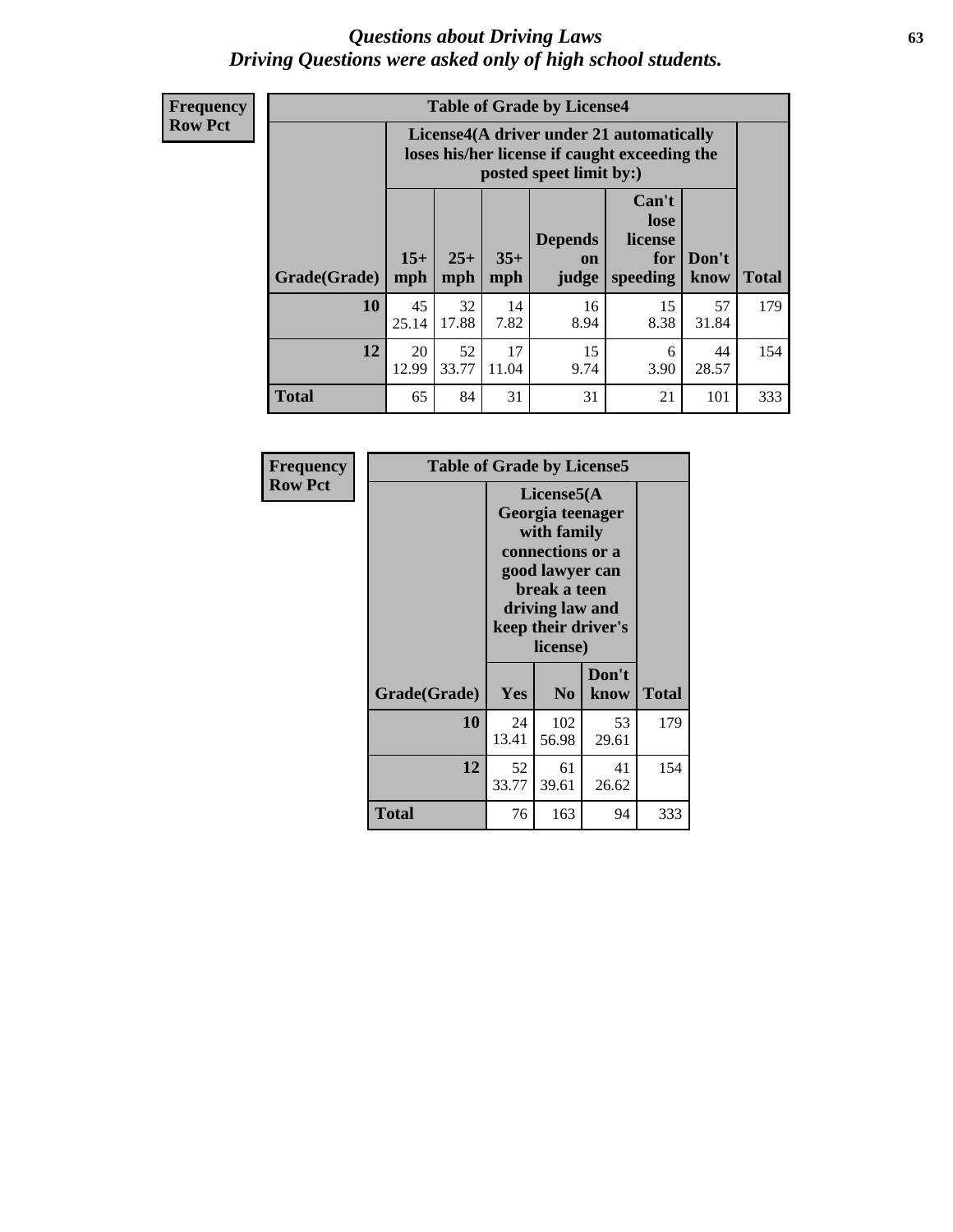### *Questions about Driving Laws* **64** *Driving Questions were asked only of high school students.*

| <b>Frequency</b> | <b>Table of Grade by License6</b> |                                                                                                                                                 |                |               |              |
|------------------|-----------------------------------|-------------------------------------------------------------------------------------------------------------------------------------------------|----------------|---------------|--------------|
| <b>Row Pct</b>   |                                   | License <sub>6</sub> (I know a<br>friend or<br>classmate that<br>broke a teen<br>driving law,<br>but was allowed to<br>keep his/her<br>license) |                |               |              |
|                  | Grade(Grade)                      | Yes                                                                                                                                             | N <sub>0</sub> | Don't<br>know | <b>Total</b> |
|                  | 10                                | 53<br>29.61                                                                                                                                     | 80<br>44.69    | 46<br>25.70   | 179          |
|                  | 12                                | 83<br>53.90                                                                                                                                     | 43<br>27.92    | 28<br>18.18   | 154          |
|                  | <b>Total</b>                      | 136                                                                                                                                             | 123            | 74            | 333          |

| <b>Frequency</b> | <b>Table of Grade by License7</b> |                                                                             |                                                                                               |                                                   |                        |              |  |
|------------------|-----------------------------------|-----------------------------------------------------------------------------|-----------------------------------------------------------------------------------------------|---------------------------------------------------|------------------------|--------------|--|
| <b>Row Pct</b>   |                                   |                                                                             | License7(A student under the age of 18 cam loser<br>his/her driving privileges if he or she:) |                                                   |                        |              |  |
|                  | Grade(Grade)                      | <b>Have</b><br>more than<br>10<br>unexcused<br>absences<br>per school<br>yr | Drop out<br>without  <br>graduating                                                           | <b>Bring</b><br>alcohol/drugs/weapon<br>to school | All of<br>the<br>above | <b>Total</b> |  |
|                  | 10                                | 20<br>11.17                                                                 | 5<br>2.79                                                                                     | 8<br>4.47                                         | 146<br>81.56           | 179          |  |
|                  | 12                                | 19<br>12.34                                                                 | $\overline{2}$<br>1.30                                                                        | 9<br>5.84                                         | 124<br>80.52           | 154          |  |
|                  | <b>Total</b>                      | 39                                                                          | 7                                                                                             | 17                                                | 270                    | 333          |  |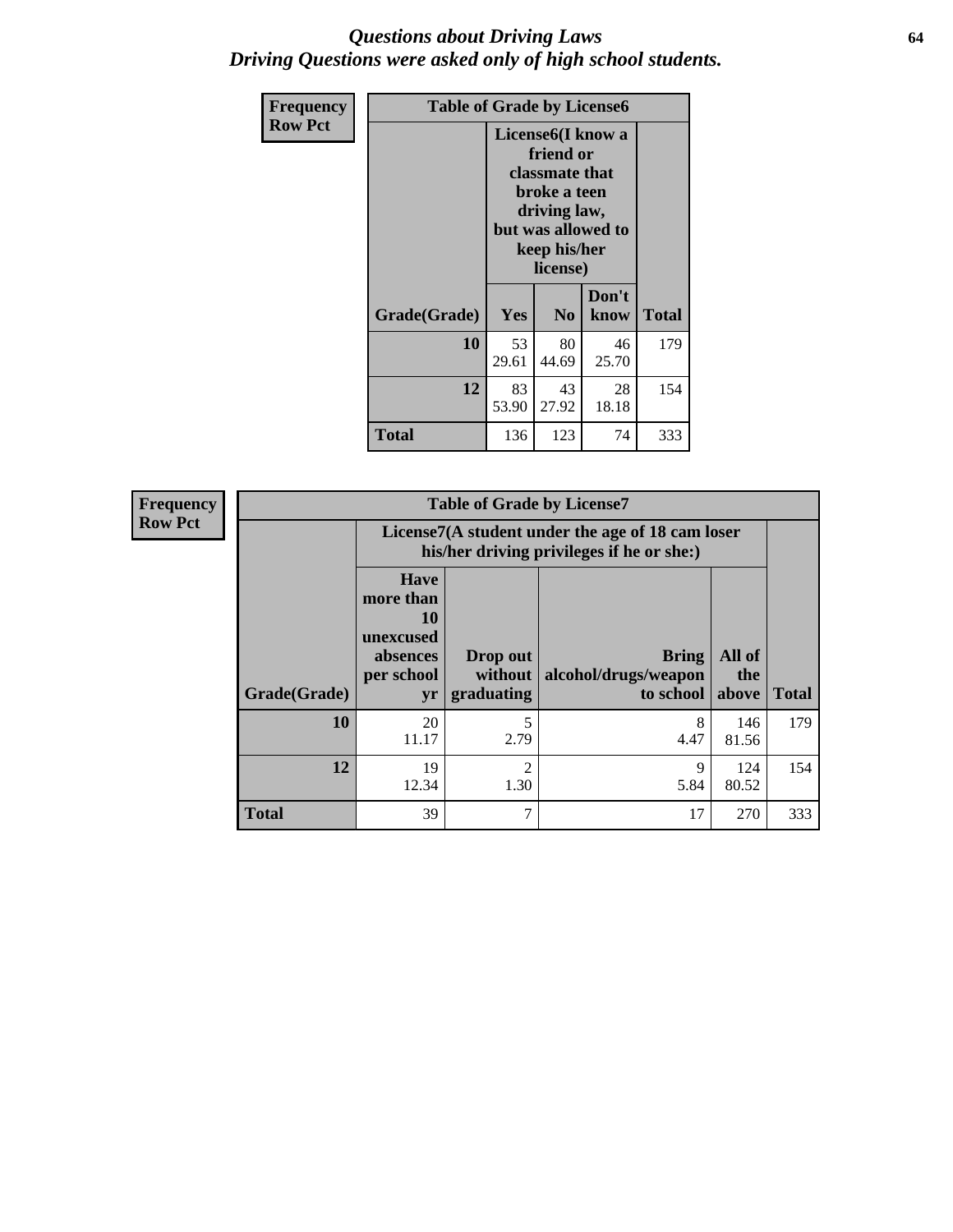# *Select Results by Gender* **65**

| Frequency      | <b>Table of SchoolClimate2 by Gender</b> |                              |                            |              |
|----------------|------------------------------------------|------------------------------|----------------------------|--------------|
| <b>Col Pct</b> | SchoolClimate2(I<br>feel successful at   | Gender(Gender)               |                            | <b>Total</b> |
|                | school)<br><b>Strongly Agree</b>         | <b>Female</b><br>41<br>25.15 | <b>Male</b><br>37<br>21.76 | 78           |
|                | <b>Somewhat Agree</b>                    | 99<br>60.74                  | 103<br>60.59               | 202          |
|                | <b>Somewhat Disagree</b>                 | 18<br>11.04                  | 24<br>14.12                | 42           |
|                | <b>Strongly Disagree</b>                 | 5<br>3.07                    | 6<br>3.53                  | 11           |
|                | <b>Total</b>                             | 163                          | 170                        | 333          |

| Frequency      | <b>Table of SchoolClimate6 by Gender</b>                 |                                 |             |              |  |
|----------------|----------------------------------------------------------|---------------------------------|-------------|--------------|--|
| <b>Col Pct</b> | <b>SchoolClimate6(Teachers</b><br>treat me with respect) | Gender(Gender)<br><b>Female</b> | <b>Male</b> | <b>Total</b> |  |
|                | <b>Strongly Agree</b>                                    | 70<br>42.94                     | 57<br>33.53 | 127          |  |
|                | <b>Somewhat Agree</b>                                    | 58<br>35.58                     | 79<br>46.47 | 137          |  |
|                | <b>Somewhat Disagree</b>                                 | 28<br>17.18                     | 22<br>12.94 | 50           |  |
|                | <b>Strongly Disagree</b>                                 | 7<br>4.29                       | 12<br>7.06  | 19           |  |
|                | <b>Total</b>                                             | 163                             | 170         | 333          |  |

| <b>Frequency</b> | <b>Table of SchoolClimate8 by Gender</b>                                             |                                                |             |              |
|------------------|--------------------------------------------------------------------------------------|------------------------------------------------|-------------|--------------|
| <b>Col Pct</b>   | <b>SchoolClimate8(Students</b><br>are frequently<br>recognized for good<br>behavior) | Gender(Gender)<br><b>Male</b><br><b>Female</b> |             | <b>Total</b> |
|                  | <b>Strongly Agree</b>                                                                | 23<br>14.11                                    | 18<br>10.59 | 41           |
|                  | <b>Somewhat Agree</b>                                                                | 64<br>39.26                                    | 59<br>34.71 | 123          |
|                  | <b>Somewhat Disagree</b>                                                             | 56<br>34.36                                    | 59<br>34.71 | 115          |
|                  | <b>Strongly Disagree</b>                                                             | 20<br>12.27                                    | 34<br>20.00 | 54           |
|                  | <b>Total</b>                                                                         | 163                                            | 170         | 333          |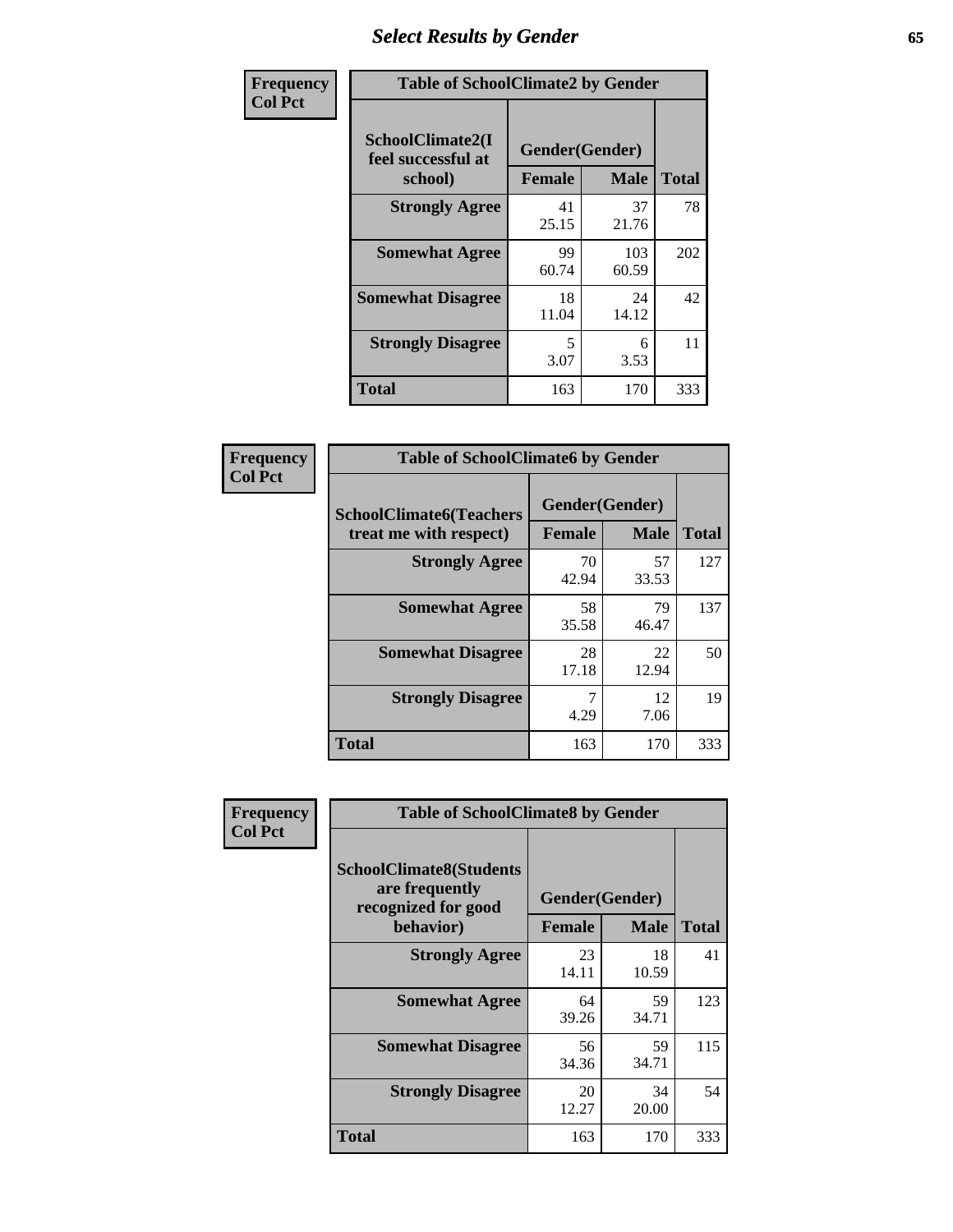# *Select Results by Gender* **66**

| <b>Frequency</b> | <b>Table of Gender by Dropout</b> |                                                                        |                |              |  |
|------------------|-----------------------------------|------------------------------------------------------------------------|----------------|--------------|--|
| <b>Row Pct</b>   |                                   | Dropout(I<br>have<br>thought<br>about<br>dropping<br>out of<br>school) |                |              |  |
|                  | Gender(Gender)                    | Yes                                                                    | N <sub>0</sub> | <b>Total</b> |  |
|                  | <b>Female</b>                     | 47<br>28.83                                                            | 116<br>71.17   | 163          |  |
|                  | <b>Male</b>                       | 53<br>31.18                                                            | 117<br>68.82   | 170          |  |
|                  | <b>Total</b>                      | 100                                                                    | 233            | 333          |  |

| <b>Frequency</b> |                       | <b>Table of Gender by Dropoutreason</b>                             |              |                                 |                                |              |              |
|------------------|-----------------------|---------------------------------------------------------------------|--------------|---------------------------------|--------------------------------|--------------|--------------|
| <b>Row Pct</b>   |                       | Dropoutreason (If I dropped out the<br>reason would most likely be) |              |                                 |                                |              |              |
|                  | <b>Gender(Gender)</b> | Won't<br>Drop<br>out                                                | <b>Bored</b> | <b>Family</b><br><b>Reasons</b> | <b>Being</b><br><b>Bullied</b> | <b>Other</b> | <b>Total</b> |
|                  | <b>Female</b>         | 84<br>51.53                                                         | 31<br>19.02  | 11<br>6.75                      | 4<br>2.45                      | 33<br>20.25  | 163          |
|                  | <b>Male</b>           | 93<br>54.71                                                         | 30<br>17.65  | 20<br>11.76                     | 4<br>2.35                      | 23<br>13.53  | 170          |
|                  | <b>Total</b>          | 177                                                                 | 61           | 31                              | 8                              | 56           | 333          |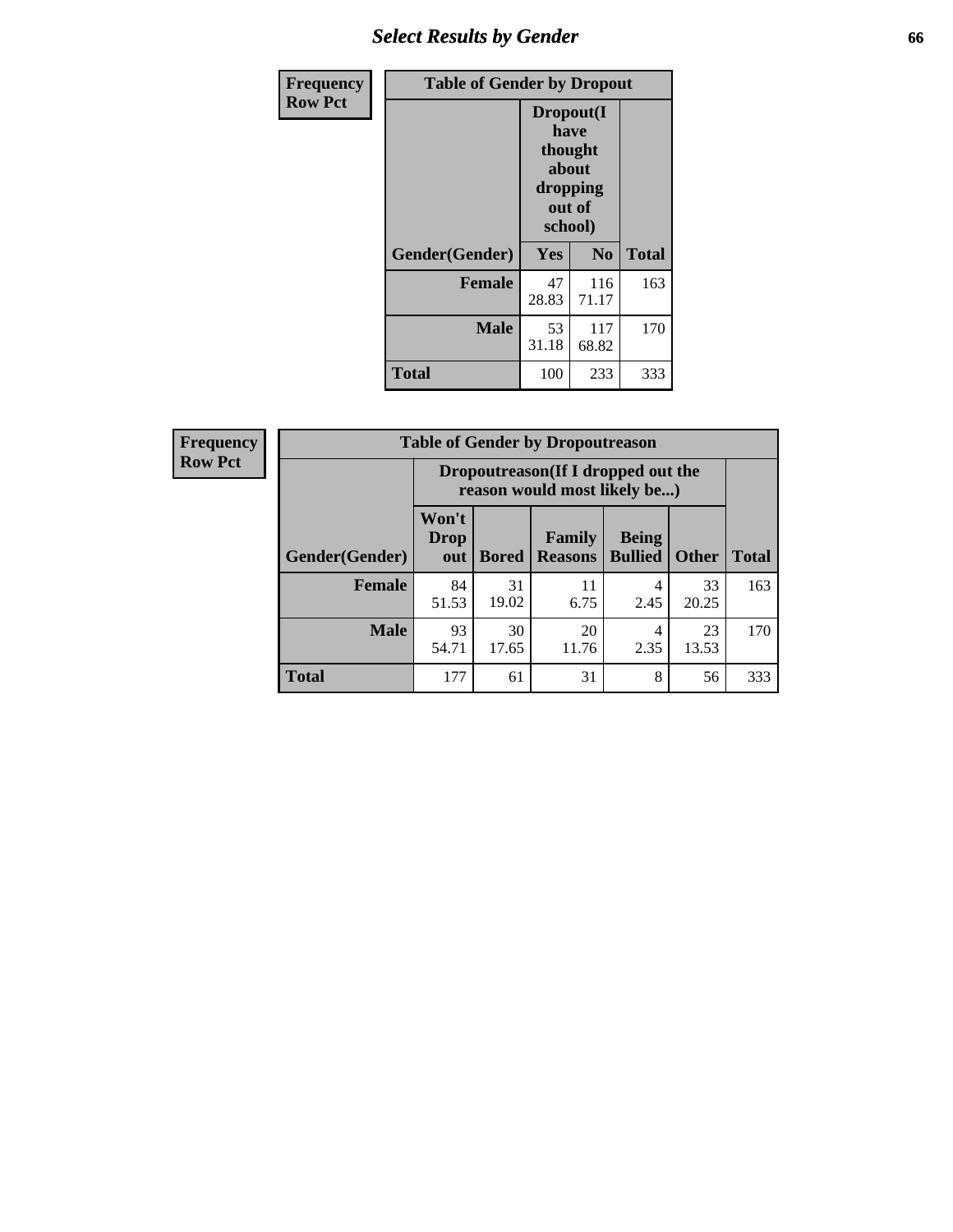*School Safety* **67**

| Frequency      | <b>Table of Gender by Bullied2</b> |                 |                |              |  |
|----------------|------------------------------------|-----------------|----------------|--------------|--|
| <b>Row Pct</b> |                                    | <b>Bullied2</b> |                |              |  |
|                | Gender(Gender)                     | Yes             | N <sub>0</sub> | <b>Total</b> |  |
|                | <b>Female</b>                      | 26<br>15.95     | 137<br>84.05   | 163          |  |
|                | <b>Male</b>                        | 26<br>15.29     | 144<br>84.71   | 170          |  |
|                | <b>Total</b>                       | 52              | 281            | 333          |  |

| Frequency      | <b>Table of Gender by Bulliedothers2</b> |                       |                |              |
|----------------|------------------------------------------|-----------------------|----------------|--------------|
| <b>Row Pct</b> |                                          | <b>Bulliedothers2</b> |                |              |
|                | Gender(Gender)                           | Yes                   | N <sub>0</sub> | <b>Total</b> |
|                | <b>Female</b>                            | 14<br>8.59            | 149<br>91.41   | 163          |
|                | <b>Male</b>                              | 28<br>16.47           | 142<br>83.53   | 170          |
|                | <b>Total</b>                             | 42                    | 291            | 333          |

| Frequency      | <b>Table of Gender by Weaponschool2</b> |               |                |              |  |
|----------------|-----------------------------------------|---------------|----------------|--------------|--|
| <b>Row Pct</b> |                                         | Weaponschool2 |                |              |  |
|                | Gender(Gender)                          | Yes           | N <sub>0</sub> | <b>Total</b> |  |
|                | <b>Female</b>                           | 1.23          | 161<br>98.77   | 163          |  |
|                | <b>Male</b>                             | 8<br>4.71     | 162<br>95.29   | 170          |  |
|                | <b>Total</b>                            | 10            | 323            | 333          |  |

| Frequency      | <b>Table of Gender by Absentunsafe2</b> |               |                |              |  |
|----------------|-----------------------------------------|---------------|----------------|--------------|--|
| <b>Row Pct</b> |                                         | Absentunsafe2 |                |              |  |
|                | Gender(Gender)                          | Yes           | N <sub>0</sub> | <b>Total</b> |  |
|                | <b>Female</b>                           | 2.45          | 159<br>97.55   | 163          |  |
|                | <b>Male</b>                             | 2.94          | 165<br>97.06   | 170          |  |
|                | <b>Total</b>                            | q             | 324            | 333          |  |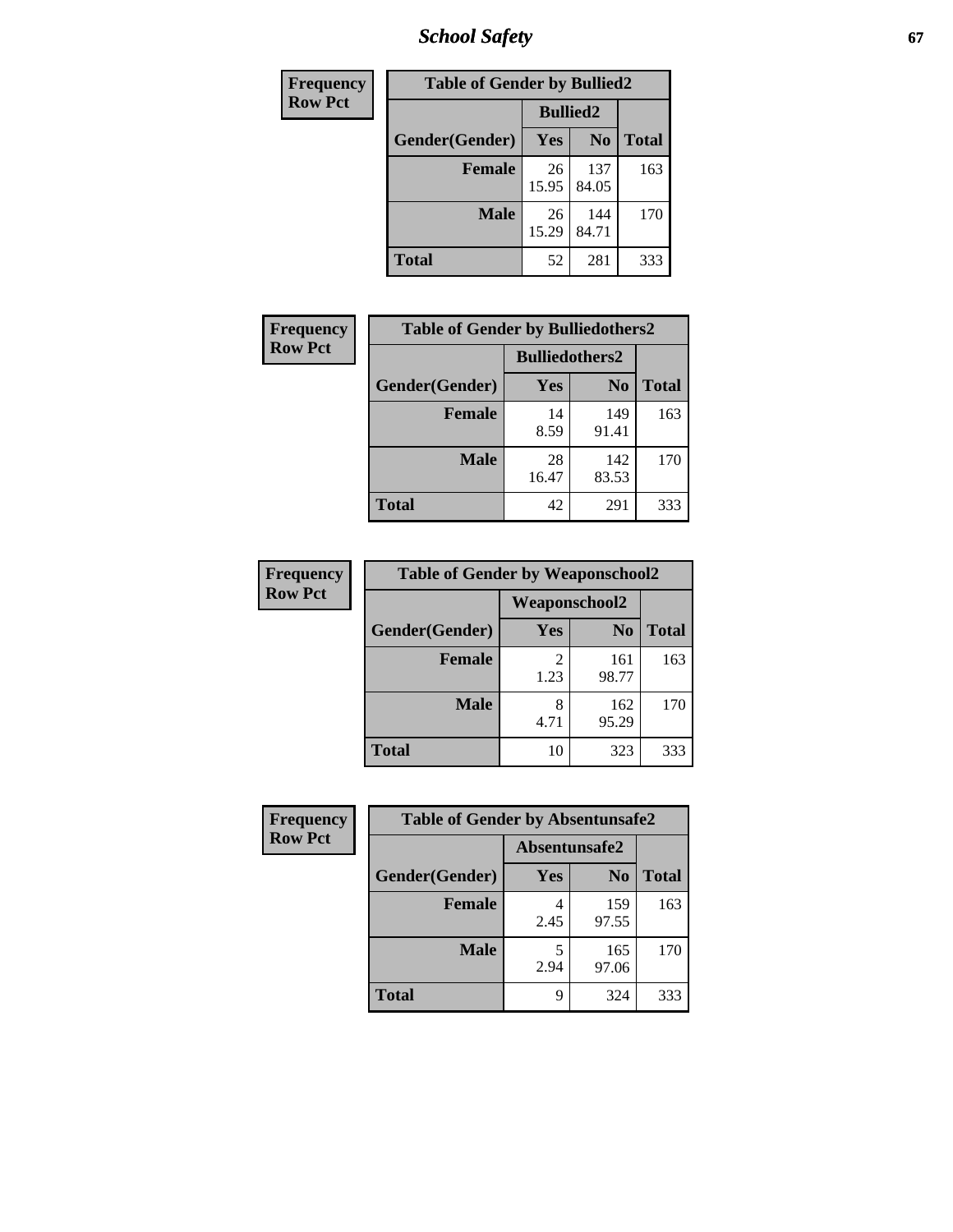*School Safety* **68**

| Frequency      | <b>Table of Gender by Gangself</b> |                                                                                                        |                |              |  |
|----------------|------------------------------------|--------------------------------------------------------------------------------------------------------|----------------|--------------|--|
| <b>Row Pct</b> |                                    | <b>Gangself</b> (I<br>have<br>participated<br>in illegal gang<br>activities in<br>the past 30<br>days) |                |              |  |
|                | Gender(Gender)                     | Yes                                                                                                    | N <sub>0</sub> | <b>Total</b> |  |
|                | <b>Female</b>                      | 4<br>2.45                                                                                              | 159<br>97.55   | 163          |  |
|                | <b>Male</b>                        | 14<br>8.24                                                                                             | 156<br>91.76   | 170          |  |
|                | <b>Total</b>                       | 18                                                                                                     | 315            | 333          |  |

| Frequency      | <b>Table of Gender by Gangpeers</b> |                                                                                                                             |                |              |
|----------------|-------------------------------------|-----------------------------------------------------------------------------------------------------------------------------|----------------|--------------|
| <b>Row Pct</b> |                                     | <b>Gangpeers</b> (I<br>have friends<br>who have<br>participated<br>in illegal gang<br>activities in<br>the past 30<br>days) |                |              |
|                | Gender(Gender)                      | Yes                                                                                                                         | N <sub>0</sub> | <b>Total</b> |
|                | <b>Female</b>                       | 32<br>19.63                                                                                                                 | 131<br>80.37   | 163          |
|                | <b>Male</b>                         | 48<br>28.24                                                                                                                 | 122<br>71.76   | 170          |
|                | Total                               | 80                                                                                                                          | 253            | 333          |

| <b>Frequency</b> | <b>Table of Gender by Pickedon2</b> |             |                |              |
|------------------|-------------------------------------|-------------|----------------|--------------|
| <b>Row Pct</b>   |                                     | Pickedon2   |                |              |
|                  | Gender(Gender)                      | Yes         | N <sub>o</sub> | <b>Total</b> |
|                  | <b>Female</b>                       | 60<br>36.81 | 103<br>63.19   | 163          |
|                  | <b>Male</b>                         | 44<br>25.88 | 126<br>74.12   | 170          |
|                  | <b>Total</b>                        | 104         | 229            | 333          |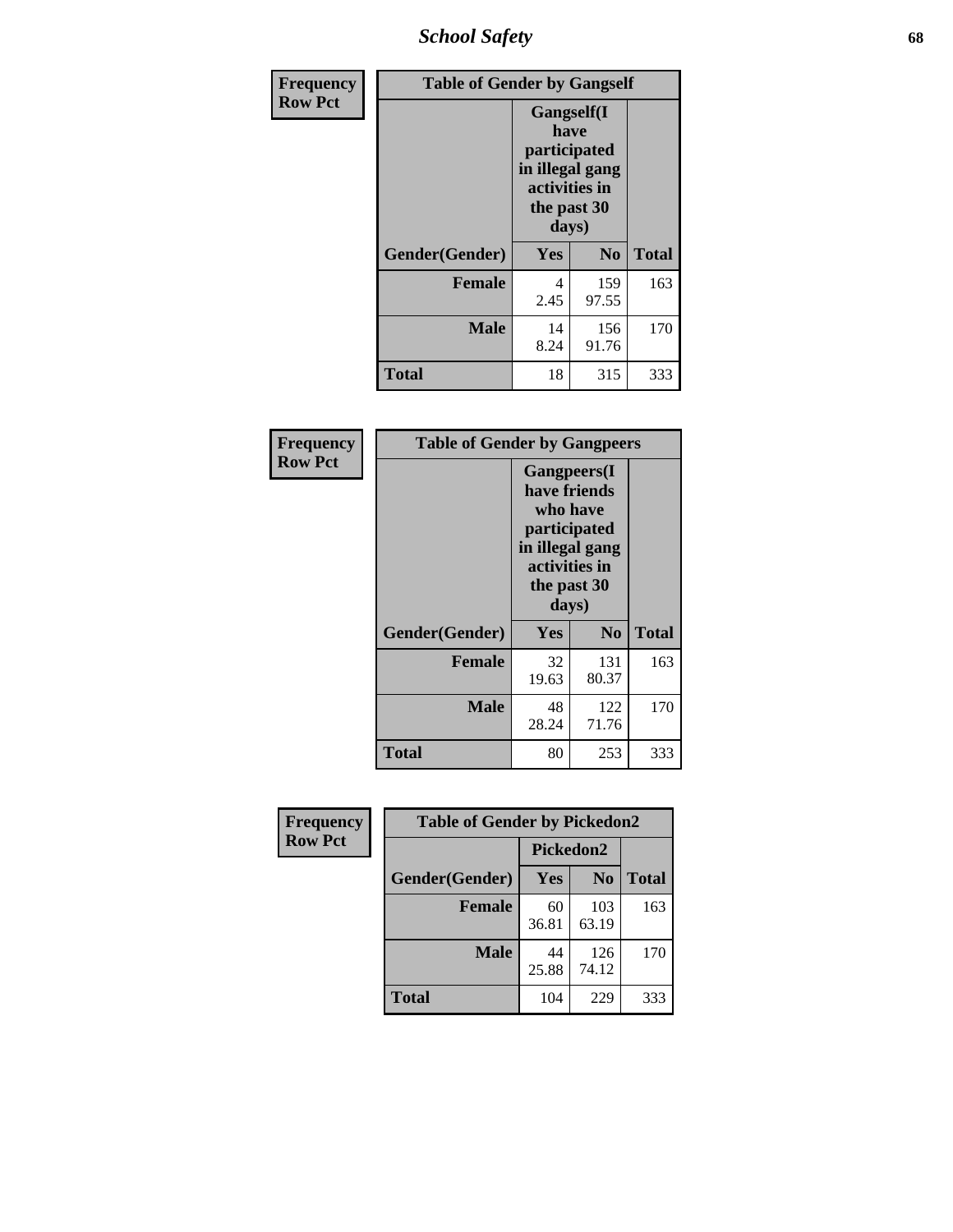*School Safety* **69**

| Frequency      | <b>Table of Gender by Safeschool2</b> |              |                |              |
|----------------|---------------------------------------|--------------|----------------|--------------|
| <b>Row Pct</b> |                                       | Safeschool2  |                |              |
|                | Gender(Gender)                        | <b>Yes</b>   | N <sub>0</sub> | <b>Total</b> |
|                | <b>Female</b>                         | 143<br>87.73 | 20<br>12.27    | 163          |
|                | <b>Male</b>                           | 134<br>78.82 | 36<br>21.18    | 170          |
|                | <b>Total</b>                          | 277          | 56             | 333          |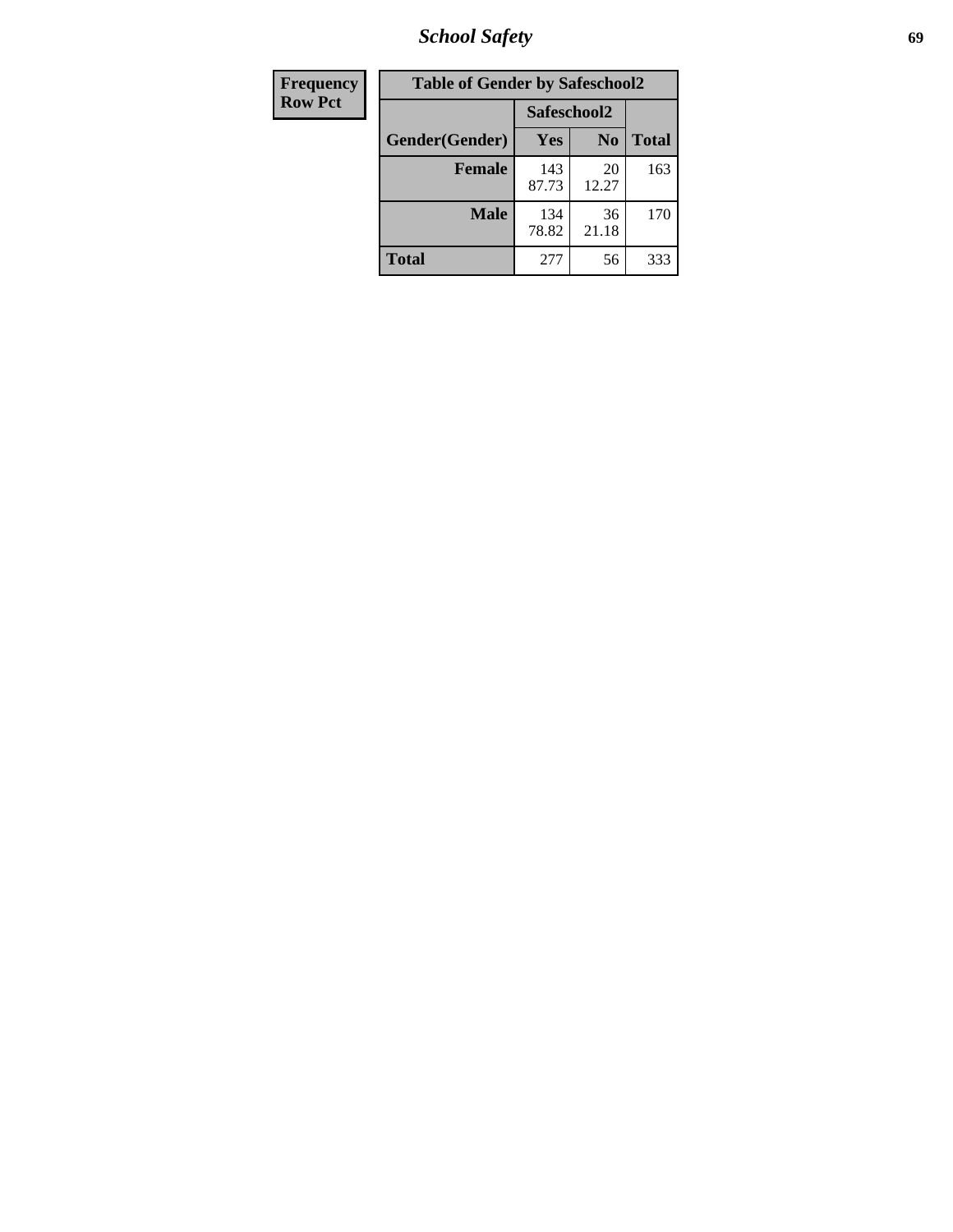# *Incidence of Drug Use* **70**

| <b>Frequency</b> |                | <b>Table of Gender by AlcoholAlt</b>     |                |              |
|------------------|----------------|------------------------------------------|----------------|--------------|
| <b>Row Pct</b>   |                | AlcoholAlt(Alcohol<br>use, past 30 days) |                |              |
|                  | Gender(Gender) | <b>Yes</b>                               | N <sub>0</sub> | <b>Total</b> |
|                  | <b>Female</b>  | 26<br>15.95                              | 137<br>84.05   | 163          |
|                  | <b>Male</b>    | 60<br>35.29                              | 110<br>64.71   | 170          |
|                  | <b>Total</b>   | 86                                       | 247            | 333          |

| Frequency      | <b>Table of Gender by TobaccoAny</b> |                                          |                |              |
|----------------|--------------------------------------|------------------------------------------|----------------|--------------|
| <b>Row Pct</b> |                                      | TobaccoAny(Tobacco<br>use, past 30 days) |                |              |
|                | Gender(Gender)                       | Yes                                      | N <sub>0</sub> | <b>Total</b> |
|                | <b>Female</b>                        | 23<br>14.11                              | 140<br>85.89   | 163          |
|                | <b>Male</b>                          | 69<br>40.59                              | 101<br>59.41   | 170          |
|                | Total                                | 92                                       | 241            | 333          |

| <b>Frequency</b> | <b>Table of Gender by MarijuanaAlt</b> |                                              |                |              |
|------------------|----------------------------------------|----------------------------------------------|----------------|--------------|
| <b>Row Pct</b>   |                                        | MarijuanaAlt(Marijuana<br>use, past 30 days) |                |              |
|                  | Gender(Gender)                         | <b>Yes</b>                                   | N <sub>0</sub> | <b>Total</b> |
|                  | <b>Female</b>                          | 13<br>7.98                                   | 150<br>92.02   | 163          |
|                  | <b>Male</b>                            | 36<br>21.18                                  | 134<br>78.82   | 170          |
|                  | <b>Total</b>                           | 49                                           | 284            | 333          |

| <b>Frequency</b> | <b>Table of Gender by OtherDrugAny</b> |                         |                            |              |
|------------------|----------------------------------------|-------------------------|----------------------------|--------------|
| <b>Row Pct</b>   |                                        | drug use, past 30 days) | <b>OtherDrugAny</b> (Other |              |
|                  | Gender(Gender)                         | <b>Yes</b>              | N <sub>0</sub>             | <b>Total</b> |
|                  | <b>Female</b>                          | 12<br>7.36              | 151<br>92.64               | 163          |
|                  | <b>Male</b>                            | 20<br>11.76             | 150<br>88.24               | 170          |
|                  | <b>Total</b>                           | 32                      | 301                        | 333          |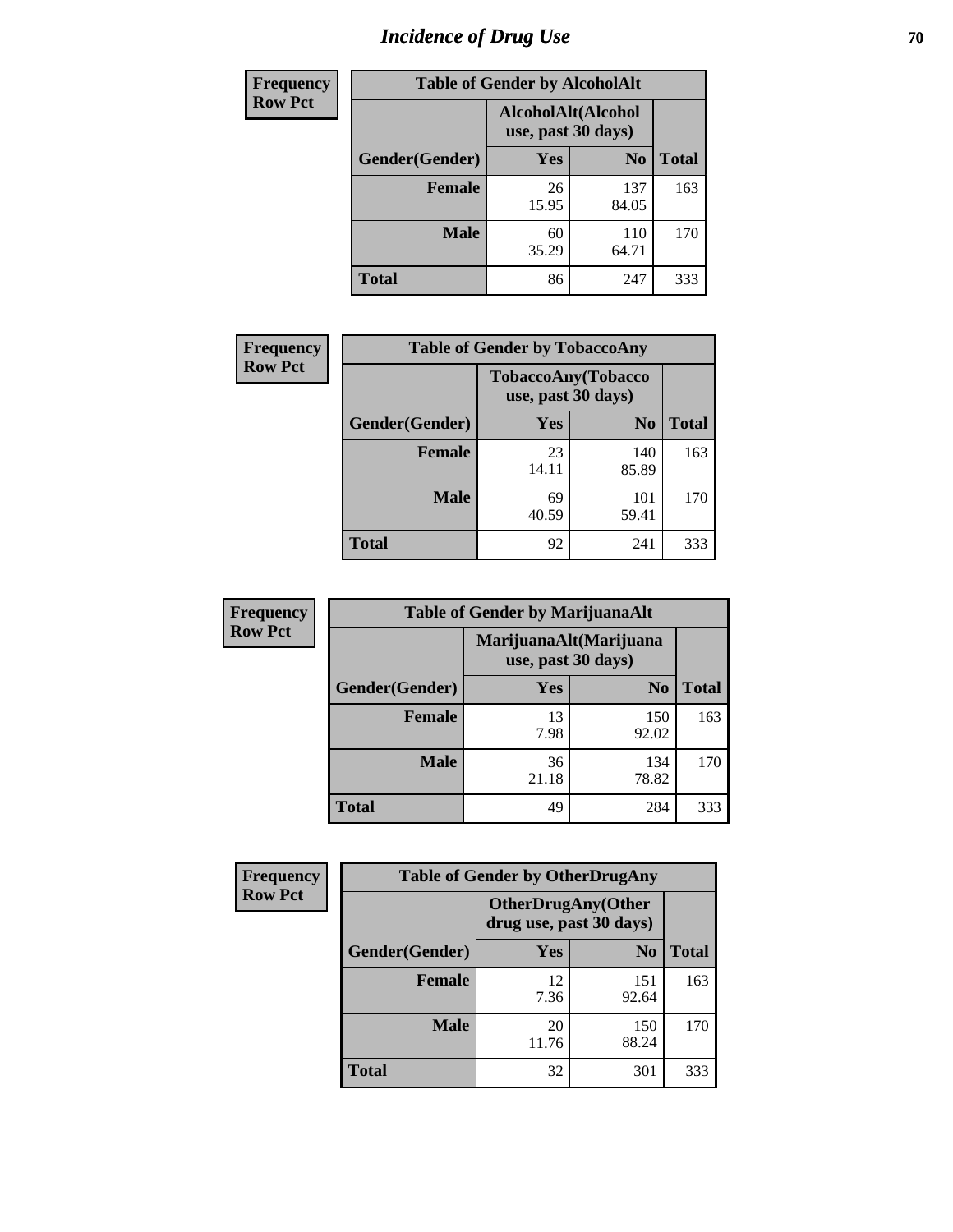### *Average Age at Onset of Use* **71** *Results for "Average Age at Onset of Use" questions exclude students who said they did not use that substance*

#### **Gender=Female**

| Variable           | <b>Label</b>                                                       | <b>Mean</b> |
|--------------------|--------------------------------------------------------------------|-------------|
| Alcoholinit2       | I started using alcohol when I was                                 | 14.32       |
| Cigarettesinit2    | I started smoking tobacco when I was                               | 14.46       |
| Smokelessinit2     | I started chewing tobacco when I was                               | 17.00       |
| Marijuanainit2     | I started using marijuana when I was                               | 13.86       |
| Cocaineinit2       | I started using cocaine when I was                                 | 13.80       |
| Inhalantsinit2     | I started using inhalants when I was                               | 14.00       |
| Steroidsinit2      | I started using steroids when I was                                |             |
| Ecstasyinit2       | I started using ecstasy when I was                                 | 15.00       |
| Methinit2          | I started using methamphetamines when I was                        | 14.00       |
| Hallucinogensinit2 | I started using hallucinogens when I was                           | 13.00       |
| Prescription in t2 | I started using prescription drugs not prescribed to me when I was | 13.67       |

#### **Gender=Male**

| <b>Variable</b>       | Label                                                              | <b>Mean</b> |
|-----------------------|--------------------------------------------------------------------|-------------|
| Alcoholinit2          | I started using alcohol when I was                                 | 14.44       |
| Cigarettesinit2       | I started smoking tobacco when I was                               | 14.75       |
| Smokelessinit2        | I started chewing tobacco when I was                               | 14.91       |
| Marijuanainit2        | I started using marijuana when I was                               | 14.15       |
| Cocaineinit2          | I started using cocaine when I was                                 | 14.00       |
| Inhalantsinit2        | I started using inhalants when I was                               | 11.64       |
| Steroidsinit2         | I started using steroids when I was                                | 14.71       |
| Ecstasyinit2          | I started using ecstasy when I was                                 | 13.80       |
| Methinit <sub>2</sub> | I started using methamphetamines when I was                        | 12.75       |
| Hallucinogensinit2    | I started using hallucinogens when I was                           | 14.50       |
| Prescriptioninit2     | I started using prescription drugs not prescribed to me when I was | 13.55       |
|                       |                                                                    |             |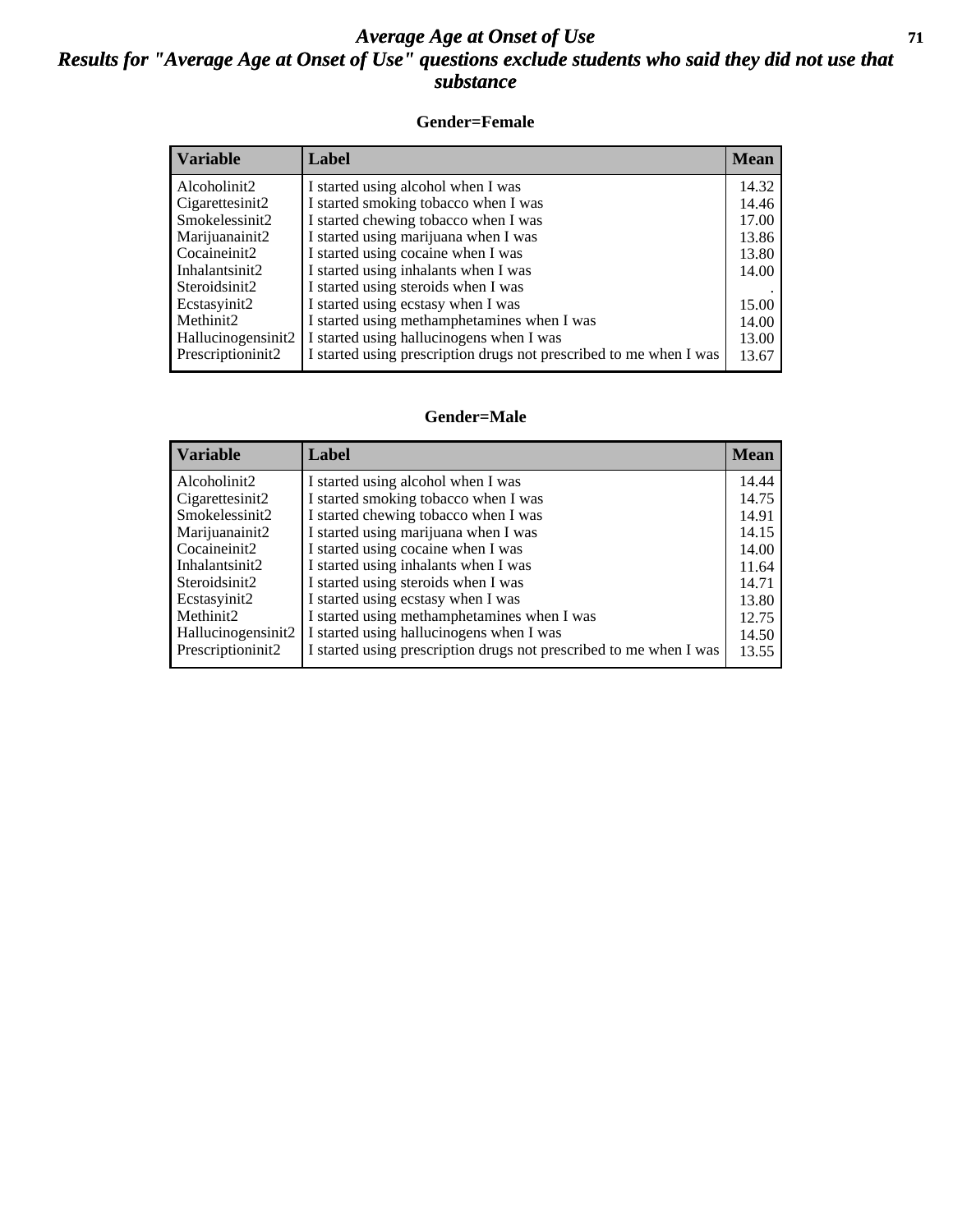# *I Think These Drugs are Harmful* **72**

| <b>Frequency</b> | <b>Table of Gender by Alcoholharmdich</b> |                                                   |                |              |
|------------------|-------------------------------------------|---------------------------------------------------|----------------|--------------|
| <b>Row Pct</b>   |                                           | Alcoholharmdich(I<br>think alcohol is<br>harmful) |                |              |
|                  | Gender(Gender)                            | Yes                                               | N <sub>0</sub> | <b>Total</b> |
|                  | Female                                    | 129<br>79.14                                      | 34<br>20.86    | 163          |
|                  | <b>Male</b>                               | 130<br>76.47                                      | 40<br>23.53    | 170          |
|                  | <b>Total</b>                              | 259                                               | 74             | 333          |

| Frequency      | <b>Table of Gender by Tobaccoharmdich</b> |                                                   |                |              |
|----------------|-------------------------------------------|---------------------------------------------------|----------------|--------------|
| <b>Row Pct</b> |                                           | Tobaccoharmdich(I<br>think tobacco is<br>harmful) |                |              |
|                | Gender(Gender)                            | Yes                                               | N <sub>0</sub> | <b>Total</b> |
|                | <b>Female</b>                             | 158<br>96.93                                      | 5<br>3.07      | 163          |
|                | <b>Male</b>                               | 159<br>93.53                                      | 11<br>6.47     | 170          |
|                | <b>Total</b>                              | 317                                               | 16             | 333          |

| Frequency      | <b>Table of Gender by Marijuanaharmdich</b> |                                                       |                |              |
|----------------|---------------------------------------------|-------------------------------------------------------|----------------|--------------|
| <b>Row Pct</b> |                                             | Marijuanaharmdich(I<br>think marijuana is<br>harmful) |                |              |
|                | Gender(Gender)                              | <b>Yes</b>                                            | N <sub>0</sub> | <b>Total</b> |
|                | <b>Female</b>                               | 133<br>81.60                                          | 30<br>18.40    | 163          |
|                | <b>Male</b>                                 | 121<br>71.18                                          | 49<br>28.82    | 170          |
|                | <b>Total</b>                                | 254                                                   | 79             | 333          |

| Frequency      | <b>Table of Gender by Otherdrugharmdich</b> |                                                          |                |              |
|----------------|---------------------------------------------|----------------------------------------------------------|----------------|--------------|
| <b>Row Pct</b> |                                             | Otherdrugharmdich(I<br>think other drugs are<br>harmful) |                |              |
|                | Gender(Gender)                              | <b>Yes</b>                                               | N <sub>0</sub> | <b>Total</b> |
|                | <b>Female</b>                               | 156<br>95.71                                             | 4.29           | 163          |
|                | <b>Male</b>                                 | 165<br>97.06                                             | 5<br>2.94      | 170          |
|                | <b>Total</b>                                | 321                                                      | 12             | 333          |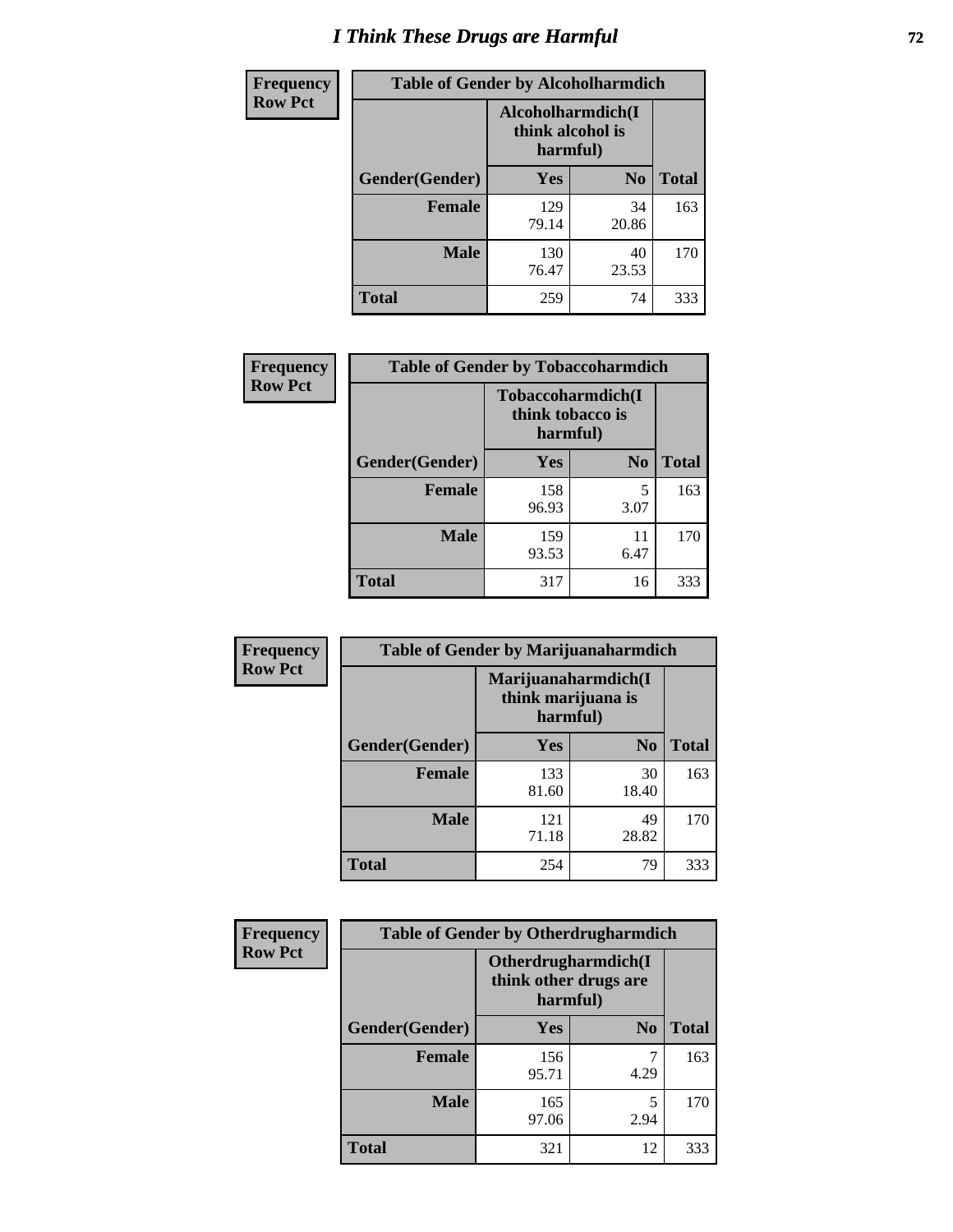| <b>Frequency</b> | <b>Table of Gender by Alcohollocation1</b> |              |                                                               |              |
|------------------|--------------------------------------------|--------------|---------------------------------------------------------------|--------------|
| <b>Row Pct</b>   |                                            |              | <b>Alcohollocation1(Places</b><br><b>Friends Use Alcohol)</b> |              |
|                  | <b>Gender</b> (Gender)                     |              | Do Not Use                                                    | <b>Total</b> |
|                  | <b>Female</b>                              | 108<br>66.26 | 55<br>33.74                                                   | 163          |
|                  | <b>Male</b>                                | 128<br>75.29 | 42<br>24.71                                                   | 170          |
|                  | <b>Total</b>                               | 236          | 97                                                            | 333          |

| <b>Frequency</b> | <b>Table of Gender by Alcohollocation2</b> |                                                               |             |              |
|------------------|--------------------------------------------|---------------------------------------------------------------|-------------|--------------|
| <b>Row Pct</b>   |                                            | <b>Alcohollocation2(Places</b><br><b>Friends Use Alcohol)</b> |             |              |
|                  | Gender(Gender)                             |                                                               | Home        | <b>Total</b> |
|                  | <b>Female</b>                              | 100<br>61.35                                                  | 63<br>38.65 | 163          |
|                  | <b>Male</b>                                | 78<br>45.88                                                   | 92<br>54.12 | 170          |
|                  | <b>Total</b>                               | 178                                                           | 155         | 333          |

| Frequency      |                | <b>Table of Gender by Alcohollocation3</b>                    |               |              |  |
|----------------|----------------|---------------------------------------------------------------|---------------|--------------|--|
| <b>Row Pct</b> |                | <b>Alcohollocation3(Places</b><br><b>Friends Use Alcohol)</b> |               |              |  |
|                | Gender(Gender) |                                                               | <b>School</b> | <b>Total</b> |  |
|                | <b>Female</b>  | 156<br>95.71                                                  | 4.29          | 163          |  |
|                | <b>Male</b>    | 153<br>90.00                                                  | 17<br>10.00   | 170          |  |
|                | <b>Total</b>   | 309                                                           | 24            | 333          |  |

| Frequency      | <b>Table of Gender by Alcohollocation4</b> |                                                               |             |              |  |
|----------------|--------------------------------------------|---------------------------------------------------------------|-------------|--------------|--|
| <b>Row Pct</b> |                                            | <b>Alcohollocation4(Places</b><br><b>Friends Use Alcohol)</b> |             |              |  |
|                | Gender(Gender)                             |                                                               | Car         | <b>Total</b> |  |
|                | <b>Female</b>                              | 141<br>86.50                                                  | 22<br>13.50 | 163          |  |
|                | <b>Male</b>                                | 140<br>82.35                                                  | 30<br>17.65 | 170          |  |
|                | <b>Total</b>                               | 281                                                           | 52          | 333          |  |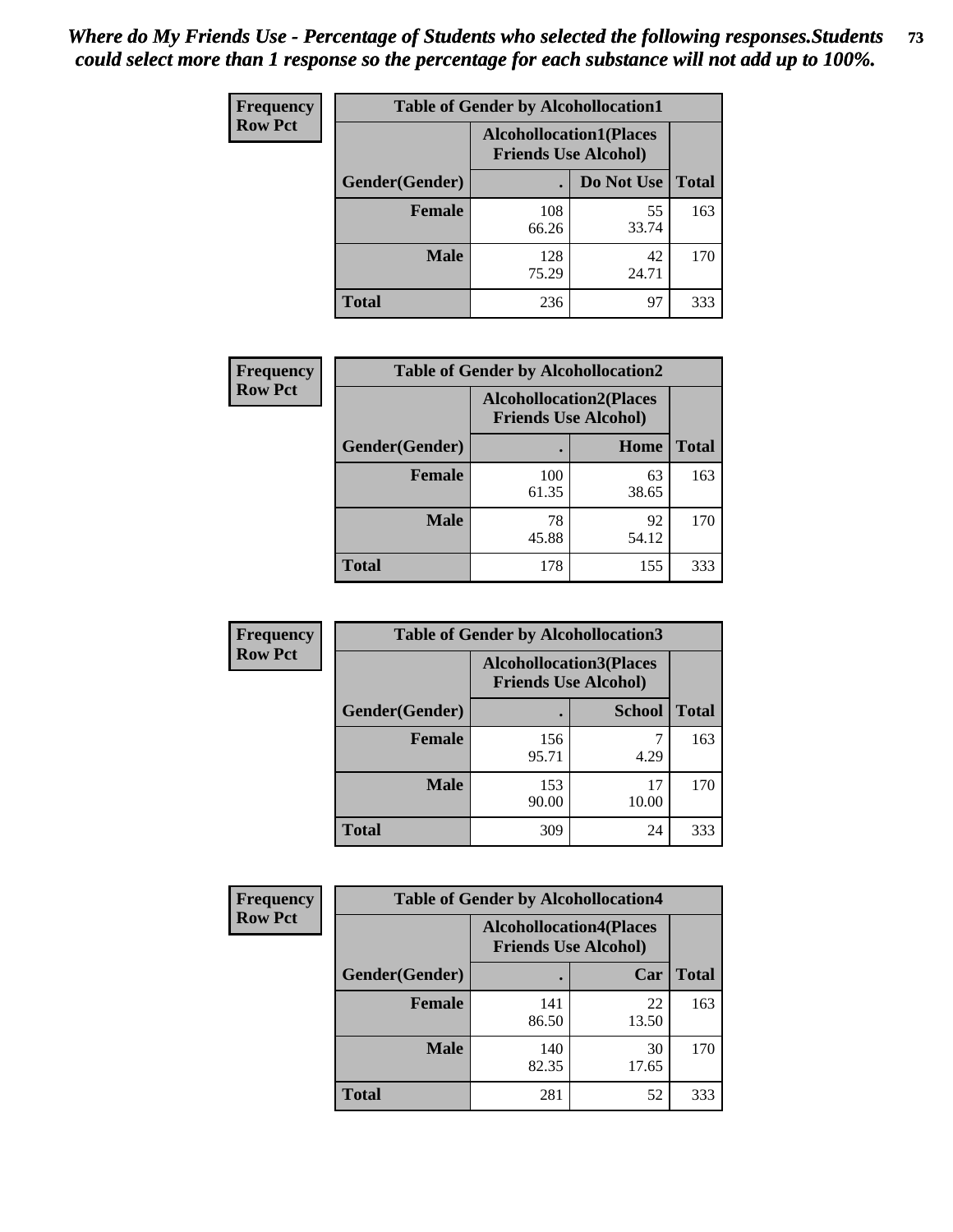| <b>Frequency</b> | <b>Table of Gender by Alcohollocation5</b> |                                                               |                                 |              |
|------------------|--------------------------------------------|---------------------------------------------------------------|---------------------------------|--------------|
| <b>Row Pct</b>   |                                            | <b>Alcohollocation5(Places</b><br><b>Friends Use Alcohol)</b> |                                 |              |
|                  | Gender(Gender)                             | $\bullet$                                                     | <b>Friend's</b><br><b>House</b> | <b>Total</b> |
|                  | <b>Female</b>                              | 72<br>44.17                                                   | 91<br>55.83                     | 163          |
|                  | <b>Male</b>                                | 55<br>32.35                                                   | 115<br>67.65                    | 170          |
|                  | <b>Total</b>                               | 127                                                           | 206                             | 333          |

| Frequency      | <b>Table of Gender by Alcohollocation6</b> |                                                               |              |              |  |
|----------------|--------------------------------------------|---------------------------------------------------------------|--------------|--------------|--|
| <b>Row Pct</b> |                                            | <b>Alcohollocation6(Places</b><br><b>Friends Use Alcohol)</b> |              |              |  |
|                | <b>Gender</b> (Gender)                     |                                                               | <b>Other</b> | <b>Total</b> |  |
|                | <b>Female</b>                              | 99<br>60.74                                                   | 64<br>39.26  | 163          |  |
|                | <b>Male</b>                                | 108<br>63.53                                                  | 62<br>36.47  | 170          |  |
|                | <b>Total</b>                               | 207                                                           | 126          | 333          |  |

| Frequency      | <b>Table of Gender by Tobaccolocation1</b> |                                                               |             |              |  |
|----------------|--------------------------------------------|---------------------------------------------------------------|-------------|--------------|--|
| <b>Row Pct</b> |                                            | <b>Tobaccolocation1(Places</b><br><b>Friends Use Tobacco)</b> |             |              |  |
|                | Gender(Gender)                             |                                                               | Do Not Use  | <b>Total</b> |  |
|                | <b>Female</b>                              | 79<br>48.47                                                   | 84<br>51.53 | 163          |  |
|                | <b>Male</b>                                | 116<br>68.24                                                  | 54<br>31.76 | 170          |  |
|                | <b>Total</b>                               | 195                                                           | 138         | 333          |  |

| <b>Frequency</b> | <b>Table of Gender by Tobaccolocation2</b> |                                                               |             |              |
|------------------|--------------------------------------------|---------------------------------------------------------------|-------------|--------------|
| <b>Row Pct</b>   |                                            | <b>Tobaccolocation2(Places</b><br><b>Friends Use Tobacco)</b> |             |              |
|                  | Gender(Gender)                             |                                                               | <b>Home</b> | <b>Total</b> |
|                  | Female                                     | 105<br>64.42                                                  | 58<br>35.58 | 163          |
|                  | <b>Male</b>                                | 82<br>48.24                                                   | 88<br>51.76 | 170          |
|                  | <b>Total</b>                               | 187                                                           | 146         | 333          |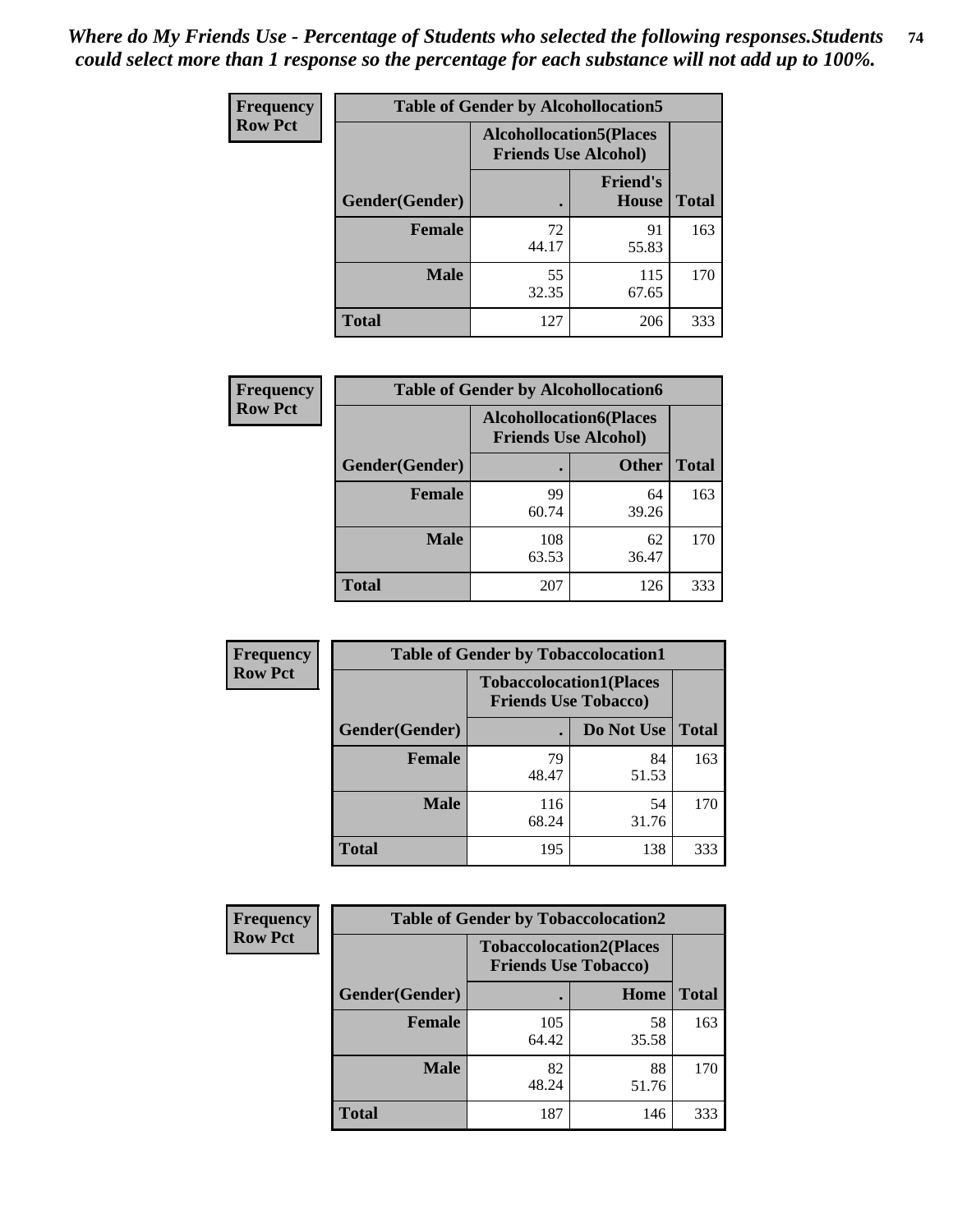| <b>Frequency</b> | <b>Table of Gender by Tobaccolocation3</b> |                                                               |               |              |
|------------------|--------------------------------------------|---------------------------------------------------------------|---------------|--------------|
| <b>Row Pct</b>   |                                            | <b>Tobaccolocation3(Places</b><br><b>Friends Use Tobacco)</b> |               |              |
|                  | Gender(Gender)                             |                                                               | <b>School</b> | <b>Total</b> |
|                  | <b>Female</b>                              | 143<br>87.73                                                  | 20<br>12.27   | 163          |
|                  | <b>Male</b>                                | 126<br>74.12                                                  | 44<br>25.88   | 170          |
|                  | <b>Total</b>                               | 269                                                           | 64            | 333          |

| <b>Frequency</b> | <b>Table of Gender by Tobaccolocation4</b> |                                                               |             |              |
|------------------|--------------------------------------------|---------------------------------------------------------------|-------------|--------------|
| <b>Row Pct</b>   |                                            | <b>Tobaccolocation4(Places</b><br><b>Friends Use Tobacco)</b> |             |              |
|                  | Gender(Gender)                             |                                                               | Car         | <b>Total</b> |
|                  | <b>Female</b>                              | 106<br>65.03                                                  | 57<br>34.97 | 163          |
|                  | <b>Male</b>                                | 89<br>52.35                                                   | 81<br>47.65 | 170          |
|                  | <b>Total</b>                               | 195                                                           | 138         | 333          |

| <b>Frequency</b> | <b>Table of Gender by Tobaccolocation5</b> |                                                               |                                 |              |
|------------------|--------------------------------------------|---------------------------------------------------------------|---------------------------------|--------------|
| <b>Row Pct</b>   |                                            | <b>Tobaccolocation5(Places</b><br><b>Friends Use Tobacco)</b> |                                 |              |
|                  | Gender(Gender)                             |                                                               | <b>Friend's</b><br><b>House</b> | <b>Total</b> |
|                  | <b>Female</b>                              | 92<br>56.44                                                   | 71<br>43.56                     | 163          |
|                  | <b>Male</b>                                | 69<br>40.59                                                   | 101<br>59.41                    | 170          |
|                  | <b>Total</b>                               | 161                                                           | 172                             | 333          |

| <b>Frequency</b> | <b>Table of Gender by Tobaccolocation6</b> |                                                               |              |              |
|------------------|--------------------------------------------|---------------------------------------------------------------|--------------|--------------|
| <b>Row Pct</b>   |                                            | <b>Tobaccolocation6(Places</b><br><b>Friends Use Tobacco)</b> |              |              |
|                  | Gender(Gender)                             |                                                               | <b>Other</b> | <b>Total</b> |
|                  | Female                                     | 112<br>68.71                                                  | 51<br>31.29  | 163          |
|                  | <b>Male</b>                                | 98<br>57.65                                                   | 72<br>42.35  | 170          |
|                  | <b>Total</b>                               | 210                                                           | 123          | 333          |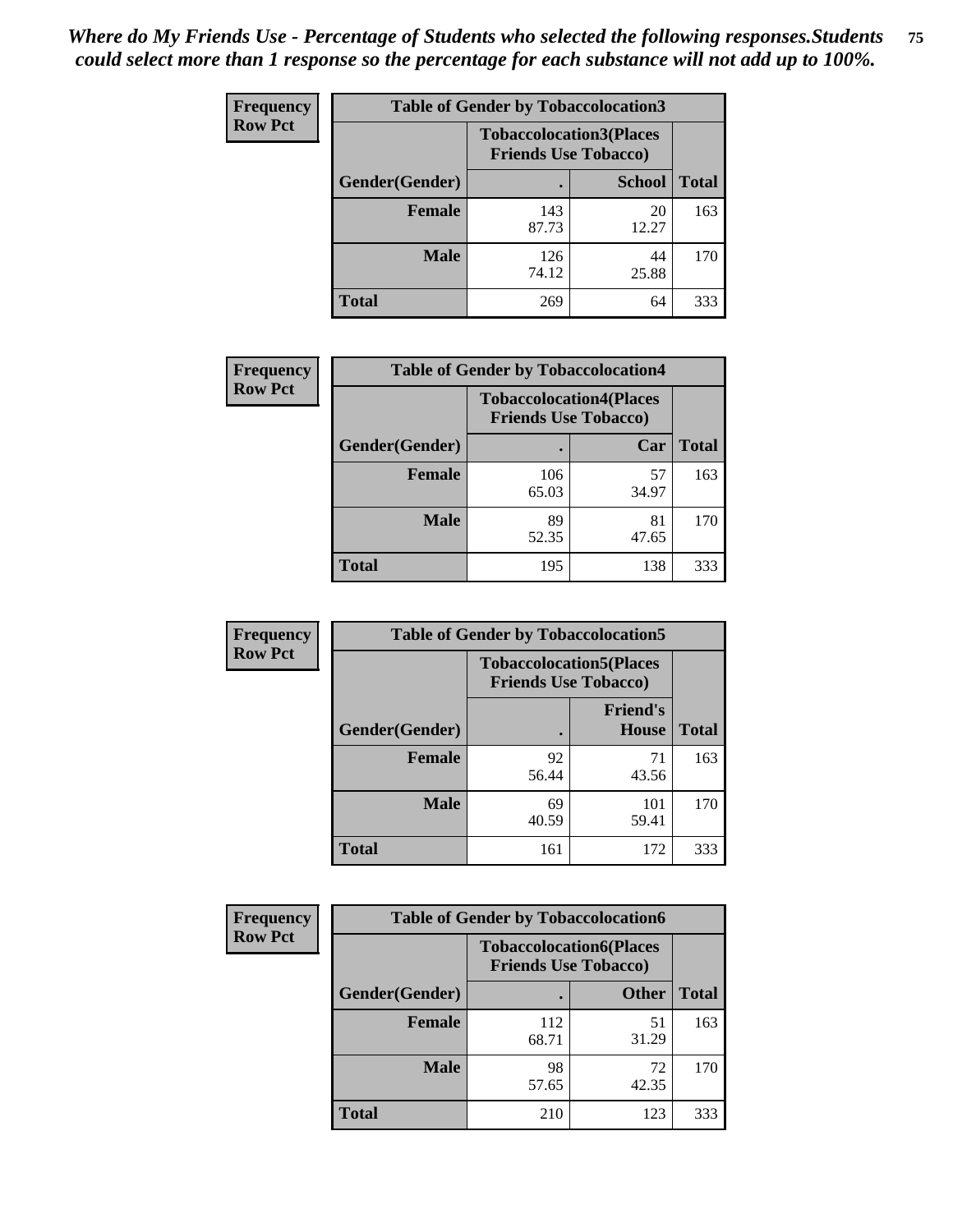| <b>Frequency</b> | <b>Table of Gender by Marijuanalocation1</b> |                                                                    |             |              |
|------------------|----------------------------------------------|--------------------------------------------------------------------|-------------|--------------|
| <b>Row Pct</b>   |                                              | <b>Marijuanalocation1(Places</b><br><b>Friends Use Marijuana</b> ) |             |              |
|                  | Gender(Gender)                               |                                                                    | Do Not Use  | <b>Total</b> |
|                  | <b>Female</b>                                | 68<br>41.72                                                        | 95<br>58.28 | 163          |
|                  | <b>Male</b>                                  | 94<br>55.29                                                        | 76<br>44.71 | 170          |
|                  | Total                                        | 162                                                                | 171         | 333          |

| <b>Frequency</b> | <b>Table of Gender by Marijuanalocation2</b> |                                                                    |             |              |  |
|------------------|----------------------------------------------|--------------------------------------------------------------------|-------------|--------------|--|
| <b>Row Pct</b>   |                                              | <b>Marijuanalocation2(Places</b><br><b>Friends Use Marijuana</b> ) |             |              |  |
|                  | Gender(Gender)                               |                                                                    | Home        | <b>Total</b> |  |
|                  | Female                                       | 111<br>68.10                                                       | 52<br>31.90 | 163          |  |
|                  | <b>Male</b>                                  | 100<br>58.82                                                       | 70<br>41.18 | 170          |  |
|                  | <b>Total</b>                                 | 211                                                                | 122         | 333          |  |

| Frequency      | <b>Table of Gender by Marijuanalocation3</b> |                                                                    |               |              |  |
|----------------|----------------------------------------------|--------------------------------------------------------------------|---------------|--------------|--|
| <b>Row Pct</b> |                                              | <b>Marijuanalocation3(Places</b><br><b>Friends Use Marijuana</b> ) |               |              |  |
|                | Gender(Gender)                               |                                                                    | <b>School</b> | <b>Total</b> |  |
|                | Female                                       | 146<br>89.57                                                       | 17<br>10.43   | 163          |  |
|                | <b>Male</b>                                  | 143<br>84.12                                                       | 27<br>15.88   | 170          |  |
|                | <b>Total</b>                                 | 289                                                                | 44            | 333          |  |

| Frequency      | <b>Table of Gender by Marijuanalocation4</b> |                                |                                  |              |  |
|----------------|----------------------------------------------|--------------------------------|----------------------------------|--------------|--|
| <b>Row Pct</b> |                                              | <b>Friends Use Marijuana</b> ) | <b>Marijuanalocation4(Places</b> |              |  |
|                | <b>Gender</b> (Gender)                       |                                | Car                              | <b>Total</b> |  |
|                | <b>Female</b>                                | 125<br>76.69                   | 38<br>23.31                      | 163          |  |
|                | <b>Male</b>                                  | 121<br>71.18                   | 49<br>28.82                      | 170          |  |
|                | <b>Total</b>                                 | 246                            | 87                               | 333          |  |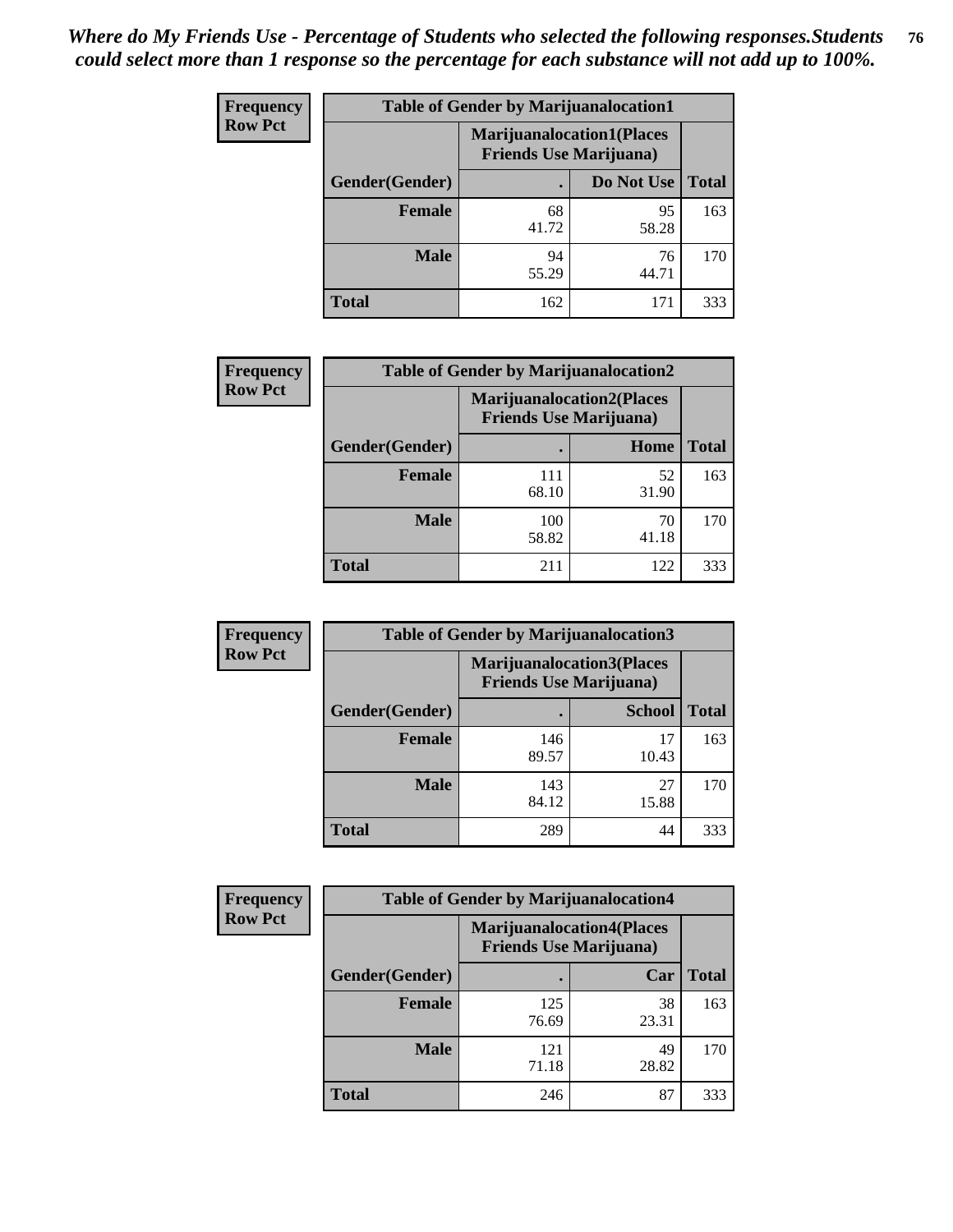| <b>Frequency</b> | <b>Table of Gender by Marijuanalocation5</b> |                                                                    |                          |              |
|------------------|----------------------------------------------|--------------------------------------------------------------------|--------------------------|--------------|
| <b>Row Pct</b>   |                                              | <b>Marijuanalocation5(Places</b><br><b>Friends Use Marijuana</b> ) |                          |              |
|                  | Gender(Gender)                               |                                                                    | <b>Friend's</b><br>House | <b>Total</b> |
|                  | <b>Female</b>                                | 104<br>63.80                                                       | 59<br>36.20              | 163          |
|                  | <b>Male</b>                                  | 92<br>54.12                                                        | 78<br>45.88              | 170          |
|                  | <b>Total</b>                                 | 196                                                                | 137                      | 333          |

| <b>Frequency</b> | <b>Table of Gender by Marijuanalocation6</b> |                                |                                  |              |
|------------------|----------------------------------------------|--------------------------------|----------------------------------|--------------|
| <b>Row Pct</b>   |                                              | <b>Friends Use Marijuana</b> ) | <b>Marijuanalocation6(Places</b> |              |
|                  | <b>Gender</b> (Gender)                       |                                | <b>Other</b>                     | <b>Total</b> |
|                  | Female                                       | 119<br>73.01                   | 44<br>26.99                      | 163          |
|                  | <b>Male</b>                                  | 103<br>60.59                   | 67<br>39.41                      | 170          |
|                  | Total                                        | 222                            | 111                              | 333          |

| Frequency      | <b>Table of Gender by Otherdruglocation1</b> |                                                                                |              |              |
|----------------|----------------------------------------------|--------------------------------------------------------------------------------|--------------|--------------|
| <b>Row Pct</b> |                                              | <b>Otherdruglocation1(Places</b><br><b>Friends Use Other Illegal</b><br>Drugs) |              |              |
|                | Gender(Gender)                               |                                                                                | Do Not Use   | <b>Total</b> |
|                | Female                                       | 43<br>26.38                                                                    | 120<br>73.62 | 163          |
|                | <b>Male</b>                                  | 55<br>32.35                                                                    | 115<br>67.65 | 170          |
|                | <b>Total</b>                                 | 98                                                                             | 235          | 333          |

| <b>Frequency</b> | <b>Table of Gender by Otherdruglocation2</b> |              |                                                                                |              |
|------------------|----------------------------------------------|--------------|--------------------------------------------------------------------------------|--------------|
| <b>Row Pct</b>   |                                              |              | <b>Otherdruglocation2(Places</b><br><b>Friends Use Other Illegal</b><br>Drugs) |              |
|                  | Gender(Gender)                               |              | Home                                                                           | <b>Total</b> |
|                  | Female                                       | 132<br>80.98 | 31<br>19.02                                                                    | 163          |
|                  | <b>Male</b>                                  | 133<br>78.24 | 37<br>21.76                                                                    | 170          |
|                  | <b>Total</b>                                 | 265          | 68                                                                             | 333          |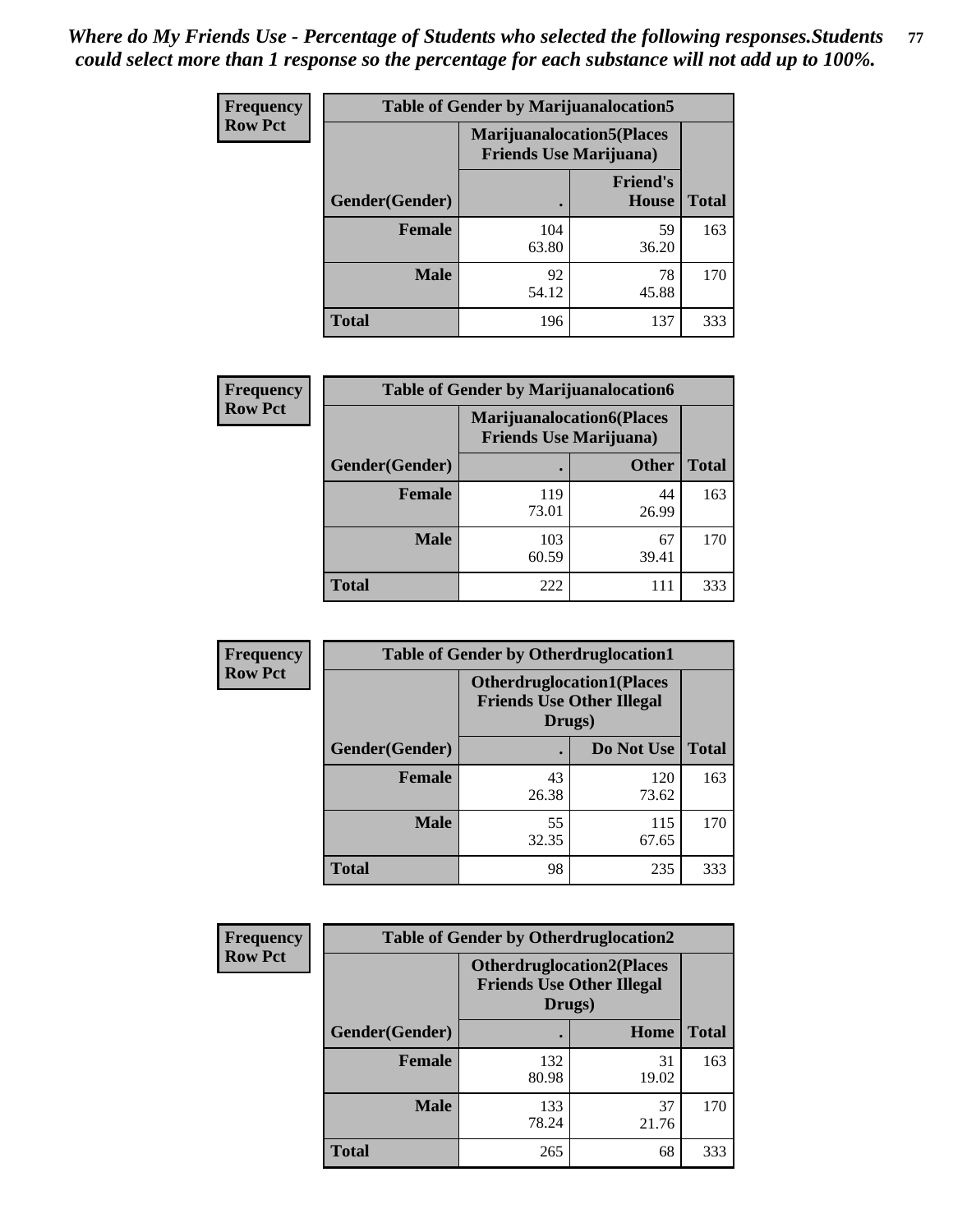| Frequency      | <b>Table of Gender by Otherdruglocation3</b> |                                                                                |               |              |
|----------------|----------------------------------------------|--------------------------------------------------------------------------------|---------------|--------------|
| <b>Row Pct</b> |                                              | <b>Otherdruglocation3(Places</b><br><b>Friends Use Other Illegal</b><br>Drugs) |               |              |
|                | Gender(Gender)                               |                                                                                | <b>School</b> | <b>Total</b> |
|                | <b>Female</b>                                | 148<br>90.80                                                                   | 15<br>9.20    | 163          |
|                | <b>Male</b>                                  | 150<br>88.24                                                                   | 20<br>11.76   | 170          |
|                | <b>Total</b>                                 | 298                                                                            | 35            | 333          |

| <b>Frequency</b> | <b>Table of Gender by Otherdruglocation4</b> |                                            |                                  |              |
|------------------|----------------------------------------------|--------------------------------------------|----------------------------------|--------------|
| <b>Row Pct</b>   |                                              | <b>Friends Use Other Illegal</b><br>Drugs) | <b>Otherdruglocation4(Places</b> |              |
|                  | <b>Gender</b> (Gender)                       |                                            | Car                              | <b>Total</b> |
|                  | Female                                       | 135<br>82.82                               | 28<br>17.18                      | 163          |
|                  | <b>Male</b>                                  | 145<br>85.29                               | 25<br>14.71                      | 170          |
|                  | <b>Total</b>                                 | 280                                        | 53                               | 333          |

| Frequency      | <b>Table of Gender by Otherdruglocation5</b>                                   |              |                                 |              |
|----------------|--------------------------------------------------------------------------------|--------------|---------------------------------|--------------|
| <b>Row Pct</b> | <b>Otherdruglocation5(Places</b><br><b>Friends Use Other Illegal</b><br>Drugs) |              |                                 |              |
|                | Gender(Gender)                                                                 |              | <b>Friend's</b><br><b>House</b> | <b>Total</b> |
|                | <b>Female</b>                                                                  | 123<br>75.46 | 40<br>24.54                     | 163          |
|                | <b>Male</b>                                                                    | 128<br>75.29 | 42<br>24.71                     | 170          |
|                | <b>Total</b>                                                                   | 251          | 82                              | 333          |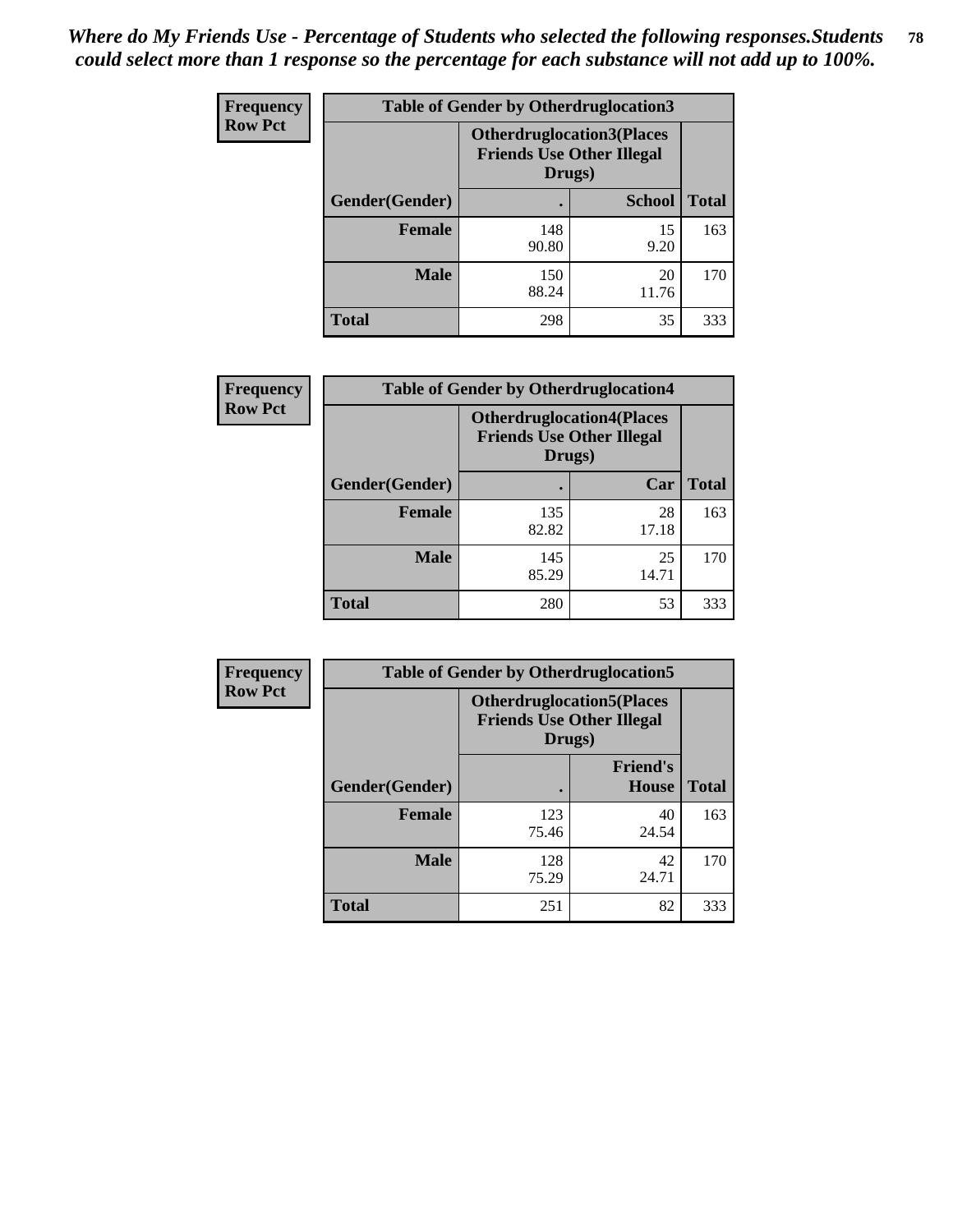| <b>Frequency</b> | <b>Table of Gender by Otherdruglocation6</b> |                                                                                |              |              |
|------------------|----------------------------------------------|--------------------------------------------------------------------------------|--------------|--------------|
| <b>Row Pct</b>   |                                              | <b>Otherdruglocation6(Places</b><br><b>Friends Use Other Illegal</b><br>Drugs) |              |              |
|                  | Gender(Gender)                               |                                                                                | <b>Other</b> | <b>Total</b> |
|                  | <b>Female</b>                                | 133<br>81.60                                                                   | 30<br>18.40  | 163          |
|                  | <b>Male</b>                                  | 120<br>70.59                                                                   | 50<br>29.41  | 170          |
|                  | <b>Total</b>                                 | 253                                                                            | 80           | 333          |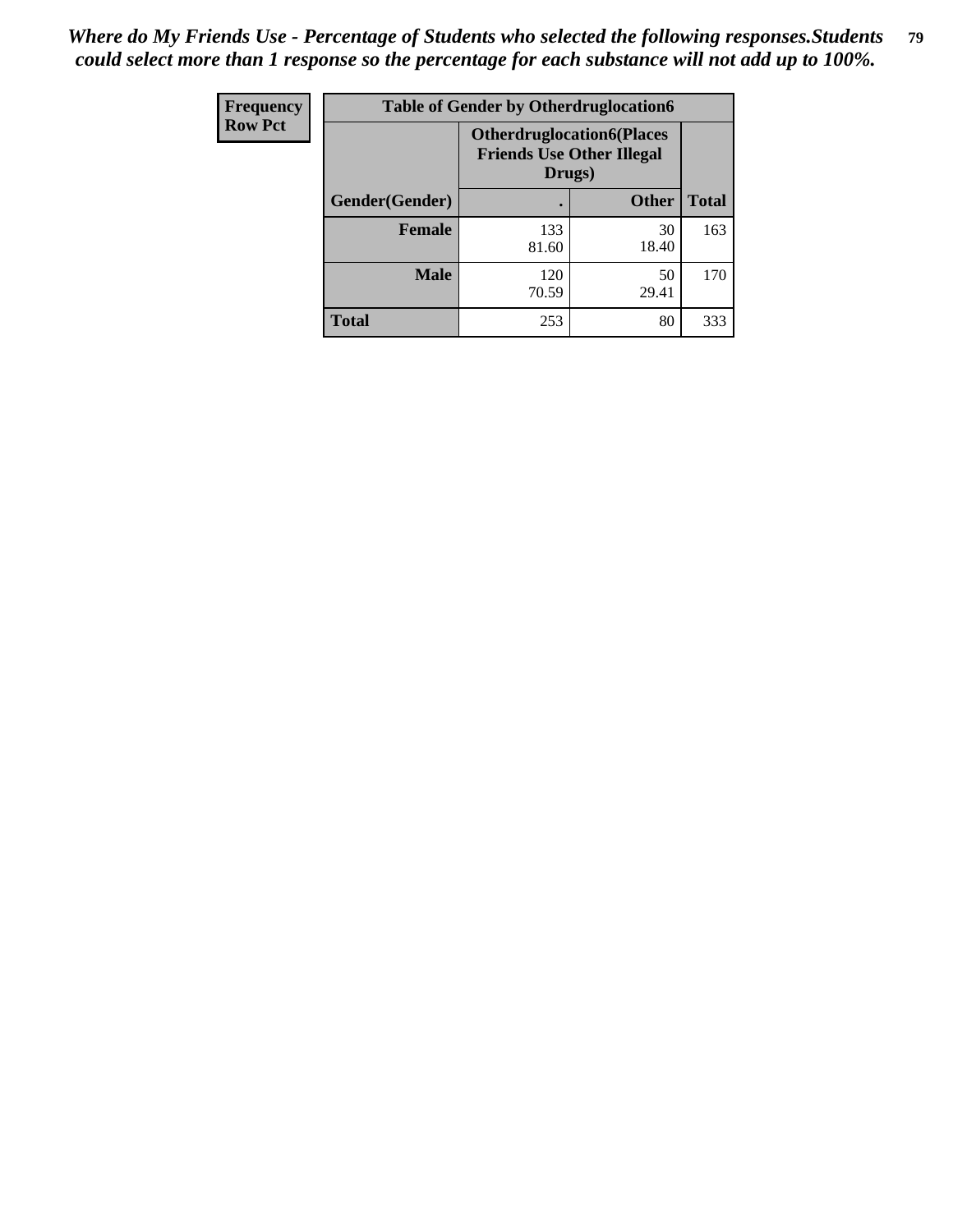| <b>Frequency</b> | <b>Table of Gender by Alcoholtime1</b> |                                                          |                      |              |
|------------------|----------------------------------------|----------------------------------------------------------|----------------------|--------------|
| <b>Row Pct</b>   |                                        | <b>Alcoholtime1(Times</b><br><b>Friends Use Alcohol)</b> |                      |              |
|                  | Gender(Gender)                         |                                                          | Do Not<br><b>Use</b> | <b>Total</b> |
|                  | <b>Female</b>                          | 107<br>65.64                                             | 56<br>34.36          | 163          |
|                  | <b>Male</b>                            | 129<br>75.88                                             | 41<br>24.12          | 170          |
|                  | <b>Total</b>                           | 236                                                      | 97                   | 333          |

| <b>Frequency</b> | <b>Table of Gender by Alcoholtime2</b> |                                                          |                            |              |
|------------------|----------------------------------------|----------------------------------------------------------|----------------------------|--------------|
| <b>Row Pct</b>   |                                        | <b>Alcoholtime2(Times</b><br><b>Friends Use Alcohol)</b> |                            |              |
|                  | Gender(Gender)                         |                                                          | <b>On Way</b><br>to School | <b>Total</b> |
|                  | <b>Female</b>                          | 156<br>95.71                                             | 4.29                       | 163          |
|                  | <b>Male</b>                            | 154<br>90.59                                             | 16<br>9.41                 | 170          |
|                  | <b>Total</b>                           | 310                                                      | 23                         | 333          |

| <b>Frequency</b> | <b>Table of Gender by Alcoholtime3</b> |                                                   |                                |              |
|------------------|----------------------------------------|---------------------------------------------------|--------------------------------|--------------|
| <b>Row Pct</b>   |                                        | Alcoholtime3(Times<br><b>Friends Use Alcohol)</b> |                                |              |
|                  | Gender(Gender)                         |                                                   | <b>During</b><br><b>School</b> | <b>Total</b> |
|                  | Female                                 | 157<br>96.32                                      | 6<br>3.68                      | 163          |
|                  | <b>Male</b>                            | 161<br>94.71                                      | 9<br>5.29                      | 170          |
|                  | <b>Total</b>                           | 318                                               | 15                             | 333          |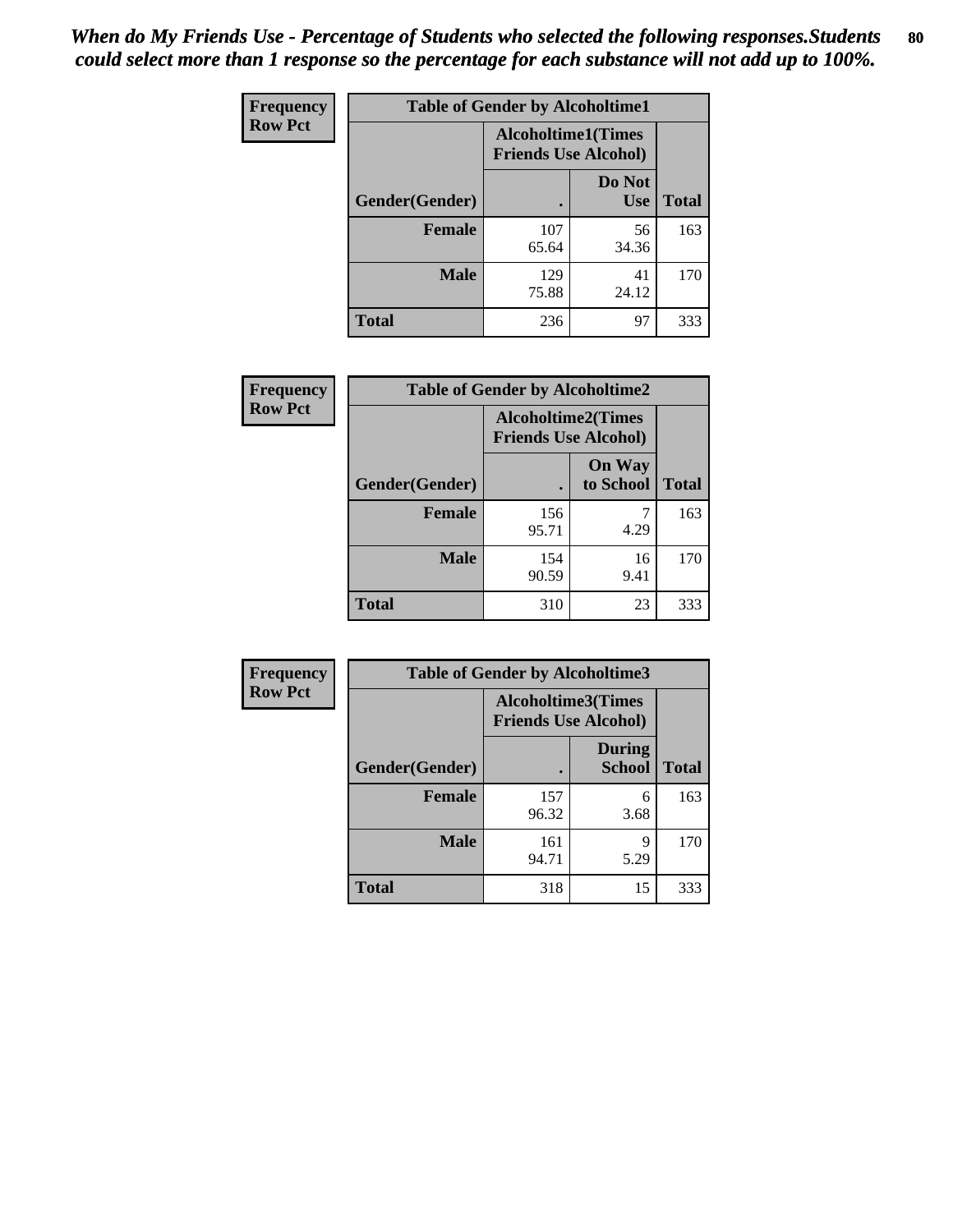*When do My Friends Use - Percentage of Students who selected the following responses.Students could select more than 1 response so the percentage for each substance will not add up to 100%.* **81**

| <b>Frequency</b> | <b>Table of Gender by Alcoholtime4</b> |                                                          |                                                |              |
|------------------|----------------------------------------|----------------------------------------------------------|------------------------------------------------|--------------|
| <b>Row Pct</b>   |                                        | <b>Alcoholtime4(Times</b><br><b>Friends Use Alcohol)</b> |                                                |              |
|                  | Gender(Gender)                         |                                                          | <b>On Way</b><br>Home<br>From<br><b>School</b> | <b>Total</b> |
|                  | <b>Female</b>                          | 153<br>93.87                                             | 10<br>6.13                                     | 163          |
|                  | <b>Male</b>                            | 151<br>88.82                                             | 19<br>11.18                                    | 170          |
|                  | <b>Total</b>                           | 304                                                      | 29                                             | 333          |

| <b>Frequency</b> | <b>Table of Gender by Alcoholtime5</b> |                                                           |             |              |
|------------------|----------------------------------------|-----------------------------------------------------------|-------------|--------------|
| <b>Row Pct</b>   |                                        | <b>Alcoholtime5</b> (Times<br><b>Friends Use Alcohol)</b> |             |              |
|                  | Gender(Gender)                         |                                                           | Weeknights  | <b>Total</b> |
|                  | <b>Female</b>                          | 131<br>80.37                                              | 32<br>19.63 | 163          |
|                  | <b>Male</b>                            | 116<br>68.24                                              | 54<br>31.76 | 170          |
|                  | <b>Total</b>                           | 247                                                       | 86          | 333          |

| <b>Frequency</b> | <b>Table of Gender by Alcoholtime6</b> |                                                           |                 |              |  |
|------------------|----------------------------------------|-----------------------------------------------------------|-----------------|--------------|--|
| <b>Row Pct</b>   |                                        | <b>Alcoholtime6</b> (Times<br><b>Friends Use Alcohol)</b> |                 |              |  |
|                  | Gender(Gender)                         |                                                           | <b>Weekends</b> | <b>Total</b> |  |
|                  | Female                                 | 50<br>30.67                                               | 113<br>69.33    | 163          |  |
|                  | <b>Male</b>                            | 36<br>21.18                                               | 134<br>78.82    | 170          |  |
|                  | Total                                  | 86                                                        | 247             | 333          |  |

| <b>Frequency</b> | <b>Table of Gender by Tobaccotime1</b> |                                                          |                      |              |
|------------------|----------------------------------------|----------------------------------------------------------|----------------------|--------------|
| <b>Row Pct</b>   |                                        | <b>Tobaccotime1(Times</b><br><b>Friends Use Tobacco)</b> |                      |              |
|                  | Gender(Gender)                         |                                                          | Do Not<br><b>Use</b> | <b>Total</b> |
|                  | <b>Female</b>                          | 78<br>47.85                                              | 85<br>52.15          | 163          |
|                  | <b>Male</b>                            | 115<br>67.65                                             | 55<br>32.35          | 170          |
|                  | <b>Total</b>                           | 193                                                      | 140                  | 333          |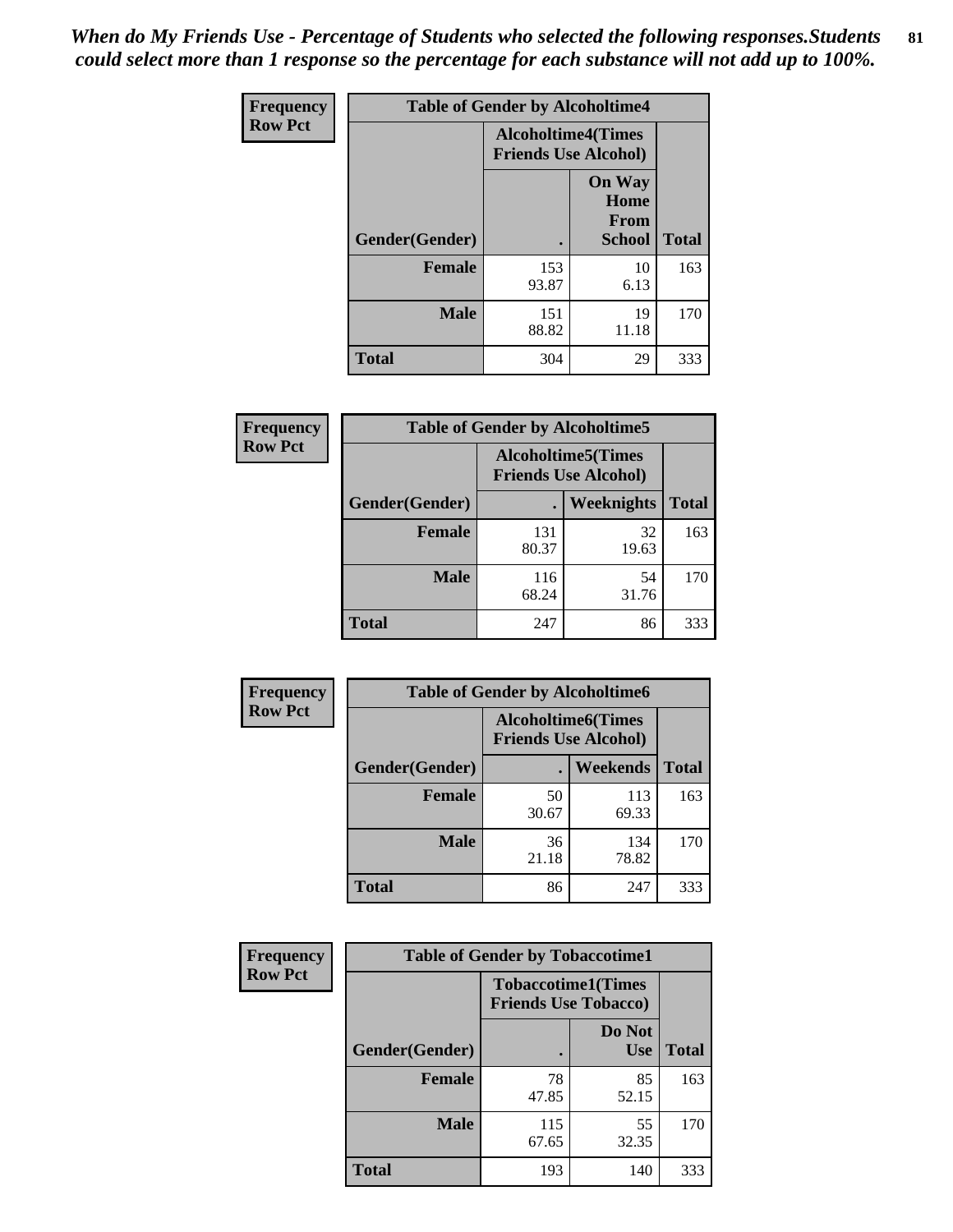| <b>Frequency</b> | <b>Table of Gender by Tobaccotime2</b> |                                                          |                            |              |
|------------------|----------------------------------------|----------------------------------------------------------|----------------------------|--------------|
| <b>Row Pct</b>   |                                        | <b>Tobaccotime2(Times</b><br><b>Friends Use Tobacco)</b> |                            |              |
|                  | Gender(Gender)                         |                                                          | <b>On Way</b><br>to School | <b>Total</b> |
|                  | <b>Female</b>                          | 129<br>79.14                                             | 34<br>20.86                | 163          |
|                  | <b>Male</b>                            | 105<br>61.76                                             | 65<br>38.24                | 170          |
|                  | <b>Total</b>                           | 234                                                      | 99                         | 333          |

| <b>Frequency</b> | <b>Table of Gender by Tobaccotime3</b> |                                                          |                                |              |
|------------------|----------------------------------------|----------------------------------------------------------|--------------------------------|--------------|
| <b>Row Pct</b>   |                                        | <b>Tobaccotime3(Times</b><br><b>Friends Use Tobacco)</b> |                                |              |
|                  | Gender(Gender)                         |                                                          | <b>During</b><br><b>School</b> | <b>Total</b> |
|                  | <b>Female</b>                          | 152<br>93.25                                             | 11<br>6.75                     | 163          |
|                  | <b>Male</b>                            | 139<br>81.76                                             | 31<br>18.24                    | 170          |
|                  | <b>Total</b>                           | 291                                                      | 42                             | 333          |

| <b>Frequency</b> | <b>Table of Gender by Tobaccotime4</b> |                                                          |                                                       |              |
|------------------|----------------------------------------|----------------------------------------------------------|-------------------------------------------------------|--------------|
| <b>Row Pct</b>   |                                        | <b>Tobaccotime4(Times</b><br><b>Friends Use Tobacco)</b> |                                                       |              |
|                  | Gender(Gender)                         |                                                          | <b>On Way</b><br>Home<br><b>From</b><br><b>School</b> | <b>Total</b> |
|                  | <b>Female</b>                          | 153<br>93.87                                             | 10<br>6.13                                            | 163          |
|                  | <b>Male</b>                            | 151<br>88.82                                             | 19<br>11.18                                           | 170          |
|                  | <b>Total</b>                           | 304                                                      | 29                                                    | 333          |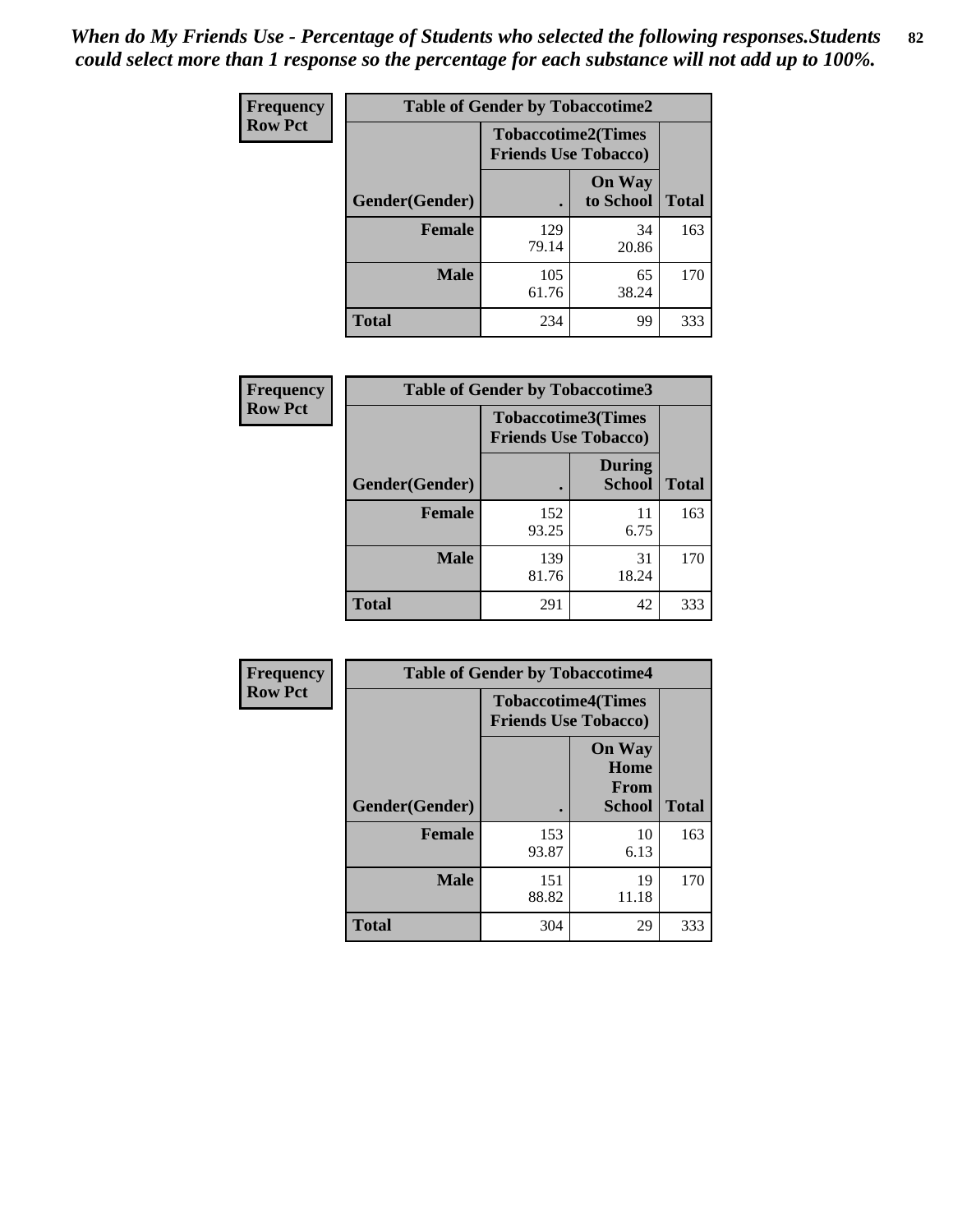| Frequency      | <b>Table of Gender by Tobaccotime5</b> |              |                                                          |              |  |
|----------------|----------------------------------------|--------------|----------------------------------------------------------|--------------|--|
| <b>Row Pct</b> |                                        |              | <b>Tobaccotime5(Times</b><br><b>Friends Use Tobacco)</b> |              |  |
|                | Gender(Gender)                         |              | Weeknights                                               | <b>Total</b> |  |
|                | <b>Female</b>                          | 102<br>62.58 | 61<br>37.42                                              | 163          |  |
|                | <b>Male</b>                            | 74<br>43.53  | 96<br>56.47                                              | 170          |  |
|                | <b>Total</b>                           | 176          | 157                                                      | 333          |  |

| <b>Frequency</b> | <b>Table of Gender by Tobaccotime6</b> |                                                          |                 |              |
|------------------|----------------------------------------|----------------------------------------------------------|-----------------|--------------|
| <b>Row Pct</b>   |                                        | <b>Tobaccotime6(Times</b><br><b>Friends Use Tobacco)</b> |                 |              |
|                  | Gender(Gender)                         |                                                          | <b>Weekends</b> | <b>Total</b> |
|                  | Female                                 | 86<br>52.76                                              | 77<br>47.24     | 163          |
|                  | <b>Male</b>                            | 66<br>38.82                                              | 104<br>61.18    | 170          |
|                  | <b>Total</b>                           | 152                                                      | 181             | 333          |

| <b>Frequency</b> |                | <b>Table of Gender by Marijuanatime1</b>                      |             |              |  |  |
|------------------|----------------|---------------------------------------------------------------|-------------|--------------|--|--|
| <b>Row Pct</b>   |                | <b>Marijuanatime1(Times</b><br><b>Friends Use Marijuana</b> ) |             |              |  |  |
|                  | Gender(Gender) |                                                               | Do Not Use  | <b>Total</b> |  |  |
|                  | <b>Female</b>  | 67<br>41.10                                                   | 96<br>58.90 | 163          |  |  |
|                  | <b>Male</b>    | 94<br>55.29                                                   | 76<br>44.71 | 170          |  |  |
|                  | <b>Total</b>   | 161                                                           | 172         | 333          |  |  |

| <b>Frequency</b> | <b>Table of Gender by Marijuanatime2</b> |                                                        |                            |              |
|------------------|------------------------------------------|--------------------------------------------------------|----------------------------|--------------|
| <b>Row Pct</b>   |                                          | Marijuanatime2(Times<br><b>Friends Use Marijuana</b> ) |                            |              |
|                  | Gender(Gender)                           |                                                        | On Way to<br><b>School</b> | <b>Total</b> |
|                  | <b>Female</b>                            | 137<br>84.05                                           | 26<br>15.95                | 163          |
|                  | <b>Male</b>                              | 128<br>75.29                                           | 42<br>24.71                | 170          |
|                  | <b>Total</b>                             | 265                                                    | 68                         | 333          |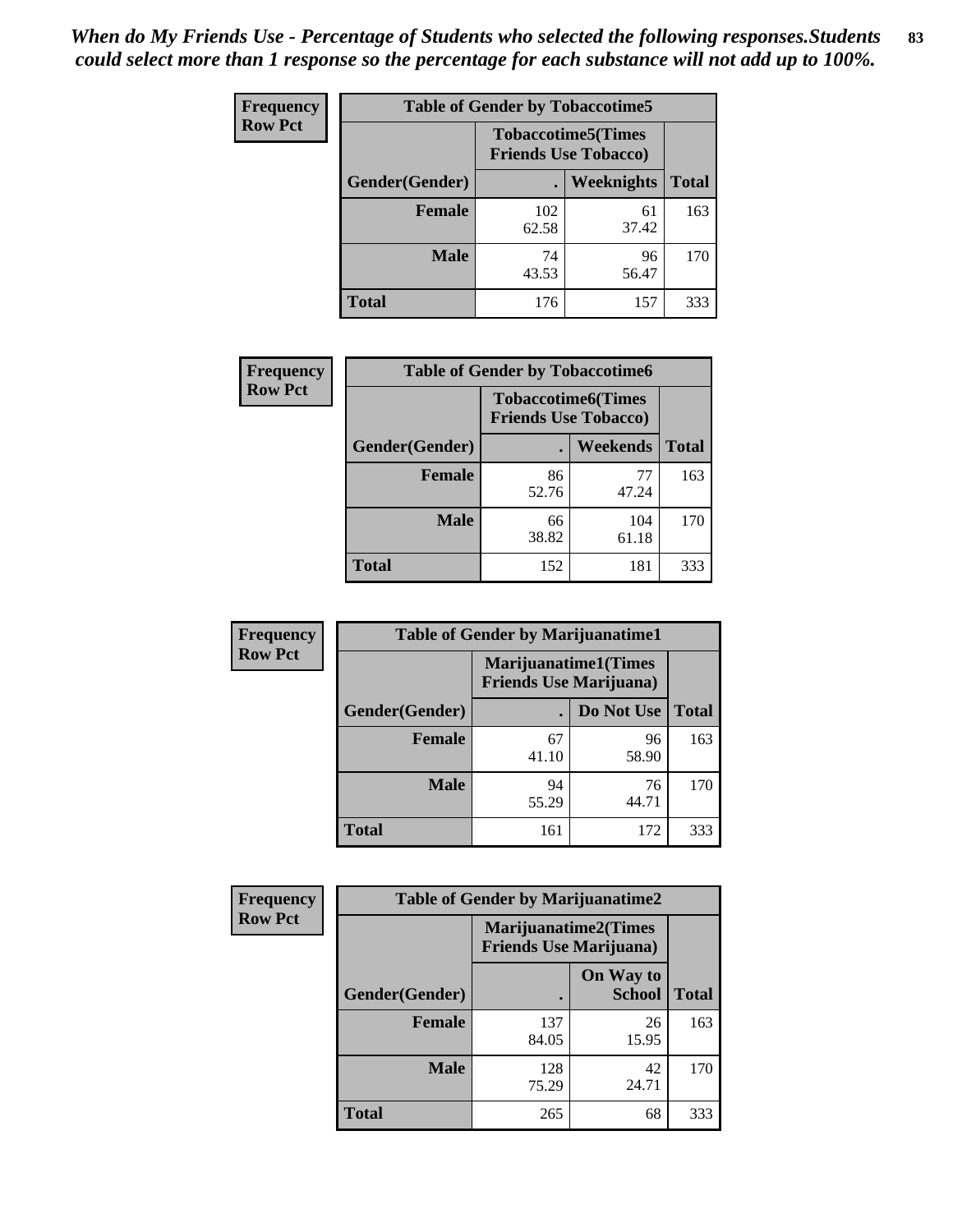*When do My Friends Use - Percentage of Students who selected the following responses.Students could select more than 1 response so the percentage for each substance will not add up to 100%.* **84**

| <b>Frequency</b> | Table of Gender by Marijuanatime3 |                                                        |                                |              |
|------------------|-----------------------------------|--------------------------------------------------------|--------------------------------|--------------|
| <b>Row Pct</b>   |                                   | Marijuanatime3(Times<br><b>Friends Use Marijuana</b> ) |                                |              |
|                  | Gender(Gender)                    |                                                        | <b>During</b><br><b>School</b> | <b>Total</b> |
|                  | <b>Female</b>                     | 151<br>92.64                                           | 12<br>7.36                     | 163          |
|                  | <b>Male</b>                       | 151<br>88.82                                           | 19<br>11.18                    | 170          |
|                  | <b>Total</b>                      | 302                                                    | 31                             | 333          |

| Frequency      | <b>Table of Gender by Marijuanatime4</b> |                                                               |                                                |              |
|----------------|------------------------------------------|---------------------------------------------------------------|------------------------------------------------|--------------|
| <b>Row Pct</b> |                                          | <b>Marijuanatime4(Times</b><br><b>Friends Use Marijuana</b> ) |                                                |              |
|                | Gender(Gender)                           |                                                               | <b>On Way</b><br>Home<br>From<br><b>School</b> | <b>Total</b> |
|                | <b>Female</b>                            | 133<br>81.60                                                  | 30<br>18.40                                    | 163          |
|                | <b>Male</b>                              | 128<br>75.29                                                  | 42<br>24.71                                    | 170          |
|                | <b>Total</b>                             | 261                                                           | 72                                             | 333          |

| Frequency      | <b>Table of Gender by Marijuanatime5</b> |                                                                |             |              |  |
|----------------|------------------------------------------|----------------------------------------------------------------|-------------|--------------|--|
| <b>Row Pct</b> |                                          | <b>Marijuanatime5</b> (Times<br><b>Friends Use Marijuana</b> ) |             |              |  |
|                | Gender(Gender)                           | ٠                                                              | Weeknights  | <b>Total</b> |  |
|                | <b>Female</b>                            | 113<br>69.33                                                   | 50<br>30.67 | 163          |  |
|                | <b>Male</b>                              | 107<br>62.94                                                   | 63<br>37.06 | 170          |  |
|                | <b>Total</b>                             | 220                                                            | 113         | 333          |  |

| Frequency      | <b>Table of Gender by Marijuanatime6</b> |                                                               |                 |              |  |
|----------------|------------------------------------------|---------------------------------------------------------------|-----------------|--------------|--|
| <b>Row Pct</b> |                                          | <b>Marijuanatime6(Times</b><br><b>Friends Use Marijuana</b> ) |                 |              |  |
|                | Gender(Gender)                           |                                                               | <b>Weekends</b> | <b>Total</b> |  |
|                | <b>Female</b>                            | 95<br>58.28                                                   | 68<br>41.72     | 163          |  |
|                | <b>Male</b>                              | 77<br>45.29                                                   | 93<br>54.71     | 170          |  |
|                | <b>Total</b>                             | 172                                                           | 161             | 333          |  |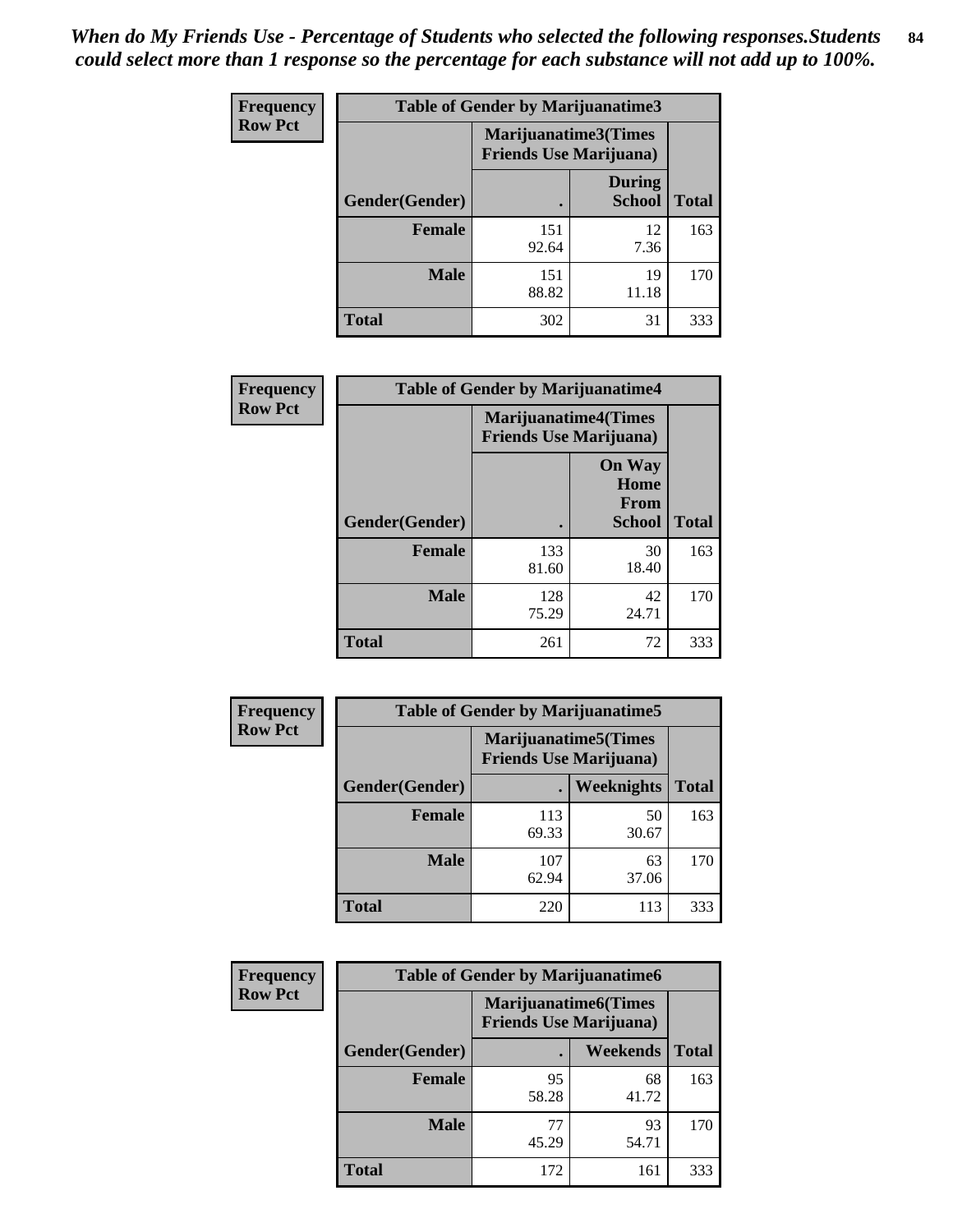*When do My Friends Use - Percentage of Students who selected the following responses.Students could select more than 1 response so the percentage for each substance will not add up to 100%.* **85**

| <b>Frequency</b> | <b>Table of Gender by Otherdrugtime1</b> |                                                                                    |              |              |
|------------------|------------------------------------------|------------------------------------------------------------------------------------|--------------|--------------|
| <b>Row Pct</b>   |                                          | <b>Otherdrugtime1</b> (Times<br><b>Friends Use Other</b><br><b>Illegal Drugs</b> ) |              |              |
|                  | Gender(Gender)                           |                                                                                    | Do Not Use   | <b>Total</b> |
|                  | <b>Female</b>                            | 42<br>25.77                                                                        | 121<br>74.23 | 163          |
|                  | <b>Male</b>                              | 53<br>31.18                                                                        | 117<br>68.82 | 170          |
|                  | <b>Total</b>                             | 95                                                                                 | 238          | 333          |

| <b>Frequency</b> | <b>Table of Gender by Otherdrugtime2</b> |                                                                                   |                            |              |
|------------------|------------------------------------------|-----------------------------------------------------------------------------------|----------------------------|--------------|
| <b>Row Pct</b>   |                                          | <b>Otherdrugtime2(Times</b><br><b>Friends Use Other</b><br><b>Illegal Drugs</b> ) |                            |              |
|                  | Gender(Gender)                           |                                                                                   | On Way to<br><b>School</b> | <b>Total</b> |
|                  | <b>Female</b>                            | 150<br>92.02                                                                      | 13<br>7.98                 | 163          |
|                  | <b>Male</b>                              | 149<br>87.65                                                                      | 21<br>12.35                | 170          |
|                  | <b>Total</b>                             | 299                                                                               | 34                         | 333          |

| <b>Frequency</b> | <b>Table of Gender by Otherdrugtime3</b> |                                                    |                                |              |
|------------------|------------------------------------------|----------------------------------------------------|--------------------------------|--------------|
| <b>Row Pct</b>   |                                          | <b>Friends Use Other</b><br><b>Illegal Drugs</b> ) | Otherdrugtime3(Times           |              |
|                  | Gender(Gender)                           |                                                    | <b>During</b><br><b>School</b> | <b>Total</b> |
|                  | <b>Female</b>                            | 151<br>92.64                                       | 12<br>7.36                     | 163          |
|                  | <b>Male</b>                              | 154<br>90.59                                       | 16<br>9.41                     | 170          |
|                  | <b>Total</b>                             | 305                                                | 28                             | 333          |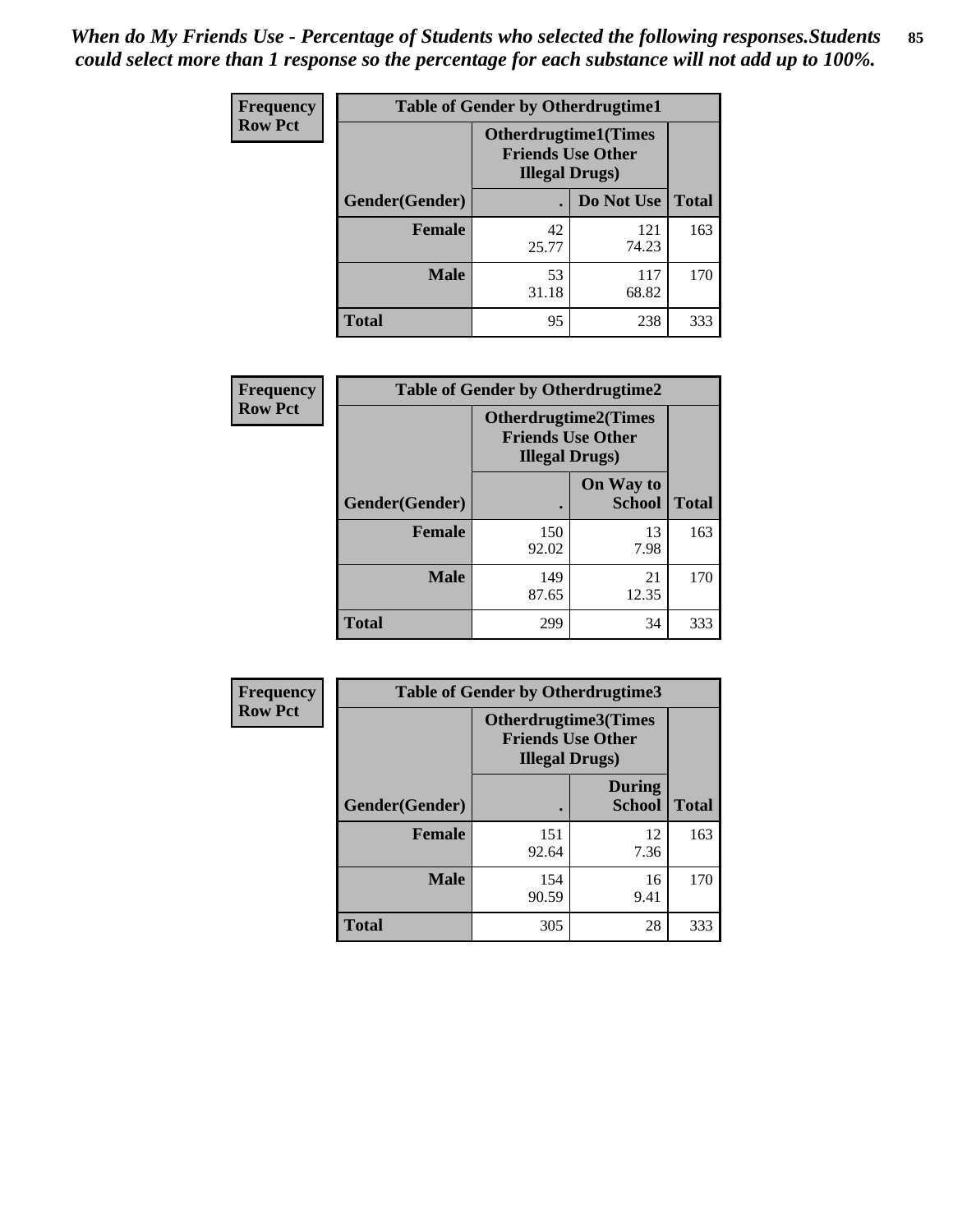*When do My Friends Use - Percentage of Students who selected the following responses.Students could select more than 1 response so the percentage for each substance will not add up to 100%.* **86**

| <b>Frequency</b> | <b>Table of Gender by Otherdrugtime4</b> |                        |                                                         |              |
|------------------|------------------------------------------|------------------------|---------------------------------------------------------|--------------|
| <b>Row Pct</b>   |                                          | <b>Illegal Drugs</b> ) | <b>Otherdrugtime4(Times</b><br><b>Friends Use Other</b> |              |
|                  | Gender(Gender)                           |                        | <b>On Way</b><br>Home<br>From<br><b>School</b>          | <b>Total</b> |
|                  | Female                                   | 147<br>90.18           | 16<br>9.82                                              | 163          |
|                  | <b>Male</b>                              | 146<br>85.88           | 24<br>14.12                                             | 170          |
|                  | <b>Total</b>                             | 293                    | 40                                                      | 333          |

| Frequency      | <b>Table of Gender by Otherdrugtime5</b> |                                                                                    |             |              |
|----------------|------------------------------------------|------------------------------------------------------------------------------------|-------------|--------------|
| <b>Row Pct</b> |                                          | <b>Otherdrugtime5</b> (Times<br><b>Friends Use Other</b><br><b>Illegal Drugs</b> ) |             |              |
|                | Gender(Gender)                           |                                                                                    | Weeknights  | <b>Total</b> |
|                | <b>Female</b>                            | 135<br>82.82                                                                       | 28<br>17.18 | 163          |
|                | <b>Male</b>                              | 133<br>78.24                                                                       | 37<br>21.76 | 170          |
|                | <b>Total</b>                             | 268                                                                                | 65          | 333          |

| <b>Frequency</b> | <b>Table of Gender by Otherdrugtime6</b> |                                                                                   |             |              |
|------------------|------------------------------------------|-----------------------------------------------------------------------------------|-------------|--------------|
| <b>Row Pct</b>   |                                          | <b>Otherdrugtime6(Times</b><br><b>Friends Use Other</b><br><b>Illegal Drugs</b> ) |             |              |
|                  | Gender(Gender)                           |                                                                                   | Weekends    | <b>Total</b> |
|                  | <b>Female</b>                            | 120<br>73.62                                                                      | 43<br>26.38 | 163          |
|                  | <b>Male</b>                              | 115<br>67.65                                                                      | 55<br>32.35 | 170          |
|                  | <b>Total</b>                             | 235                                                                               | 98          | 333          |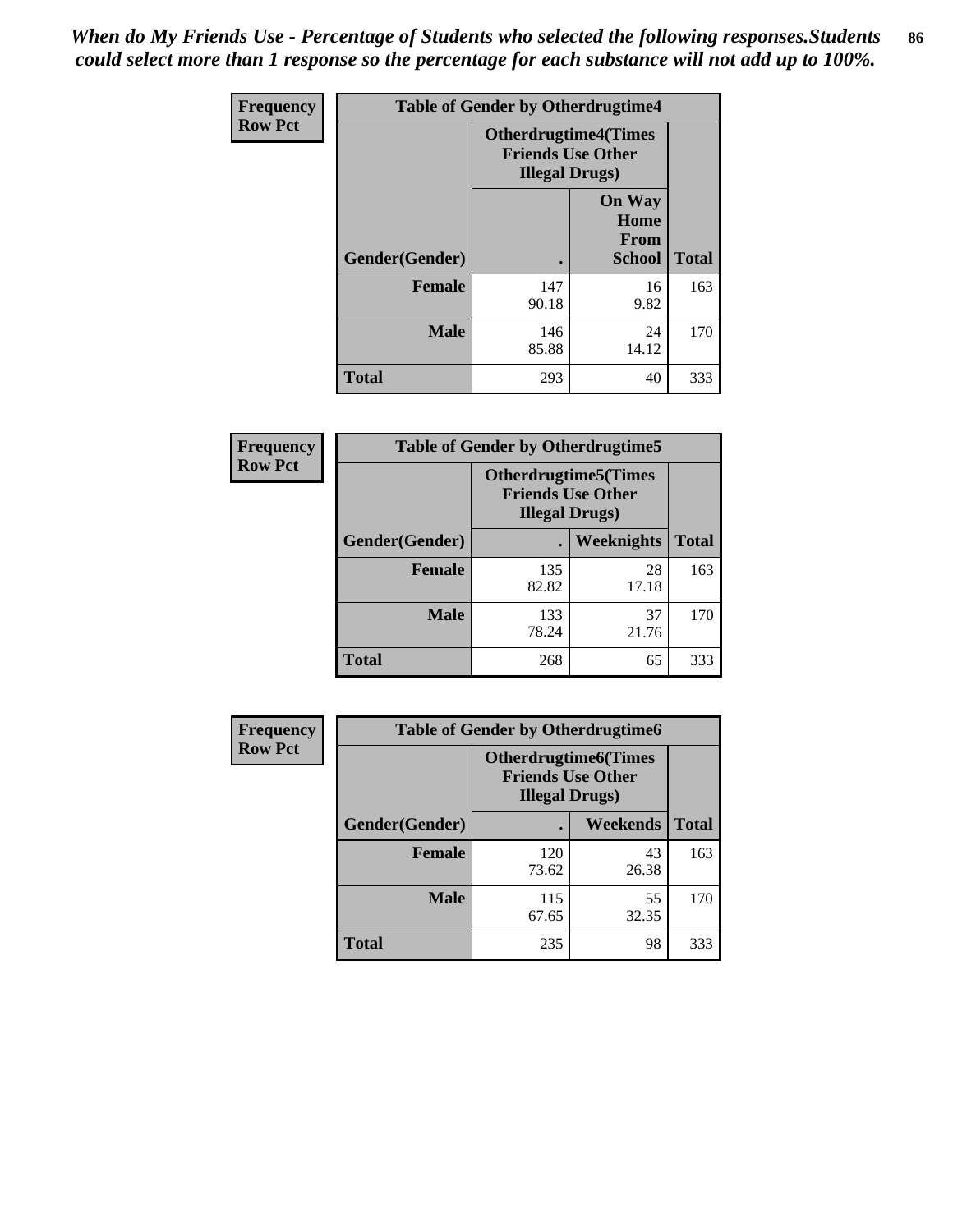# *Other Questions* **87**

| <b>Frequency</b> | <b>Table of Gender by Educationalcohol</b> |                                                                                                                               |                |              |  |
|------------------|--------------------------------------------|-------------------------------------------------------------------------------------------------------------------------------|----------------|--------------|--|
| <b>Row Pct</b>   |                                            | Educationalcohol(I<br>have been taught<br>about alcohol,<br>tobacco,<br>and other drugs<br>within the last year<br>at school) |                |              |  |
|                  | Gender(Gender)                             | <b>Yes</b>                                                                                                                    | N <sub>0</sub> | <b>Total</b> |  |
|                  | <b>Female</b>                              | 104<br>63.80                                                                                                                  | 59<br>36.20    | 163          |  |
|                  | <b>Male</b>                                | 96<br>56.47                                                                                                                   | 74<br>43.53    | 170          |  |
|                  | <b>Total</b>                               | 200                                                                                                                           | 133            | 333          |  |

| Frequency      | <b>Table of Gender by Rodedrinking</b> |                                                                                                                     |                |              |  |
|----------------|----------------------------------------|---------------------------------------------------------------------------------------------------------------------|----------------|--------------|--|
| <b>Row Pct</b> |                                        | Rodedrinking(In<br>the past 30 days I<br>have ridden in a<br>car with a driver<br>who had been<br>drinking alcohol) |                |              |  |
|                | Gender(Gender)                         | <b>Yes</b>                                                                                                          | N <sub>0</sub> | <b>Total</b> |  |
|                | Female                                 | 20<br>12.27                                                                                                         | 143<br>87.73   | 163          |  |
|                | <b>Male</b>                            | 25<br>14.71                                                                                                         | 145<br>85.29   | 170          |  |
|                | <b>Total</b>                           | 45                                                                                                                  | 288            | 333          |  |

| Frequency      | <b>Table of Gender by Drugsschool</b> |                                                                                                                                     |                |              |  |
|----------------|---------------------------------------|-------------------------------------------------------------------------------------------------------------------------------------|----------------|--------------|--|
| <b>Row Pct</b> |                                       | <b>Drugsschool</b> (During<br>the past 12 months,<br>I have been offered,<br>sold,<br>or given illegal drugs<br>on school property) |                |              |  |
|                | Gender(Gender)                        | Yes                                                                                                                                 | N <sub>0</sub> | <b>Total</b> |  |
|                | <b>Female</b>                         | 31<br>19.02                                                                                                                         | 132<br>80.98   | 163          |  |
|                | <b>Male</b>                           | 53<br>31.18                                                                                                                         | 117<br>68.82   | 170          |  |
|                | <b>Total</b>                          | 84                                                                                                                                  | 249            | 333          |  |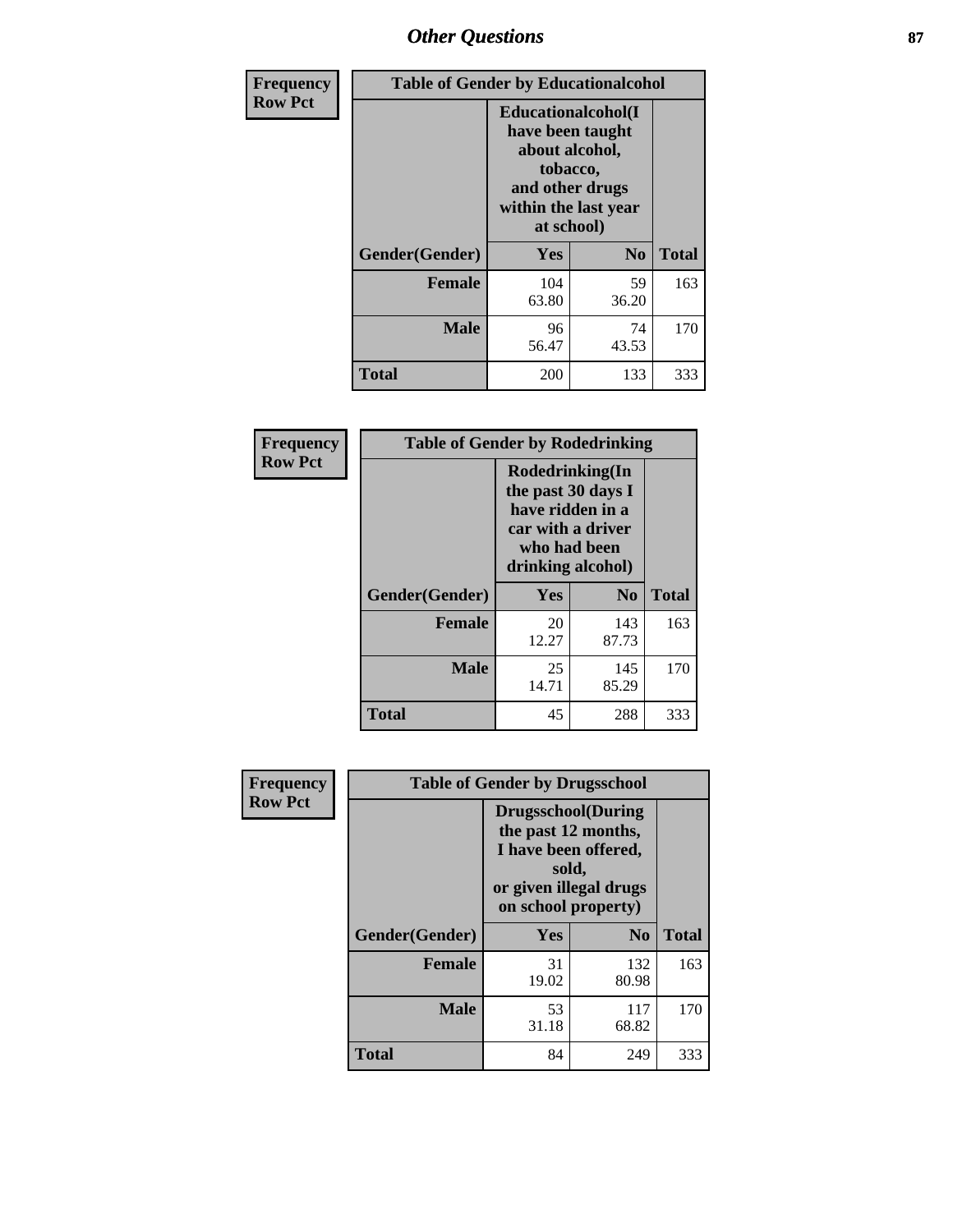# *Other Questions* **88**

**Frequency Row Pct**

| <b>Table of Gender by Bingedrinking</b> |                                                                                                         |                |                   |                          |                               |                               |                   |              |
|-----------------------------------------|---------------------------------------------------------------------------------------------------------|----------------|-------------------|--------------------------|-------------------------------|-------------------------------|-------------------|--------------|
|                                         | Bingedrinking(I have drunk five or more<br>drinks of alcohol at one sitting during the<br>last 30 days) |                |                   |                          |                               |                               |                   |              |
| <b>Gender</b> (Gender)                  | $\bf{0}$<br><b>Days</b>                                                                                 | $1$ or<br>days | 3 to<br>5<br>days | <b>6 to</b><br>9<br>days | <b>10</b><br>to<br>19<br>days | <b>20</b><br>to<br>29<br>days | All<br>30<br>days | <b>Total</b> |
| <b>Female</b>                           | 145<br>88.96                                                                                            | 5<br>3.07      | 4<br>2.45         | 4<br>2.45                | 2<br>1.23                     | 2<br>1.23                     | 0.61              | 163          |
|                                         |                                                                                                         |                |                   |                          |                               |                               | 5                 | 170          |
| <b>Male</b>                             | 125<br>73.53                                                                                            | 15<br>8.82     | 14<br>8.24        | $\mathfrak{D}$<br>1.18   | 5<br>2.94                     | 4<br>2.35                     | 2.94              |              |

| Frequency      | <b>Table of Gender by Educationaids</b> |                                                                                                 |             |              |  |  |
|----------------|-----------------------------------------|-------------------------------------------------------------------------------------------------|-------------|--------------|--|--|
| <b>Row Pct</b> |                                         | <b>Educationaids</b> (I<br>have been taught<br>about HIV/AIDS<br>at school in the<br>past year) |             |              |  |  |
|                | Gender(Gender)                          | Yes                                                                                             | $\bf N_0$   | <b>Total</b> |  |  |
|                | <b>Female</b>                           | 107<br>65.64                                                                                    | 56<br>34.36 | 163          |  |  |
|                | <b>Male</b>                             | 105<br>61.76                                                                                    | 65<br>38.24 | 170          |  |  |
|                | <b>Total</b>                            | 212                                                                                             | 121         | 333          |  |  |

| <b>Frequency</b> | <b>Table of Gender by Suicideconsider</b> |                 |                |              |  |
|------------------|-------------------------------------------|-----------------|----------------|--------------|--|
| <b>Row Pct</b>   |                                           | Suicideconsider |                |              |  |
|                  | Gender(Gender)                            | Yes             | N <sub>0</sub> | <b>Total</b> |  |
|                  | <b>Female</b>                             | 14<br>8.59      | 149<br>91.41   | 163          |  |
|                  | <b>Male</b>                               | 14<br>8.24      | 156<br>91.76   | 170          |  |
|                  | Total                                     | 28              | 305            | 333          |  |